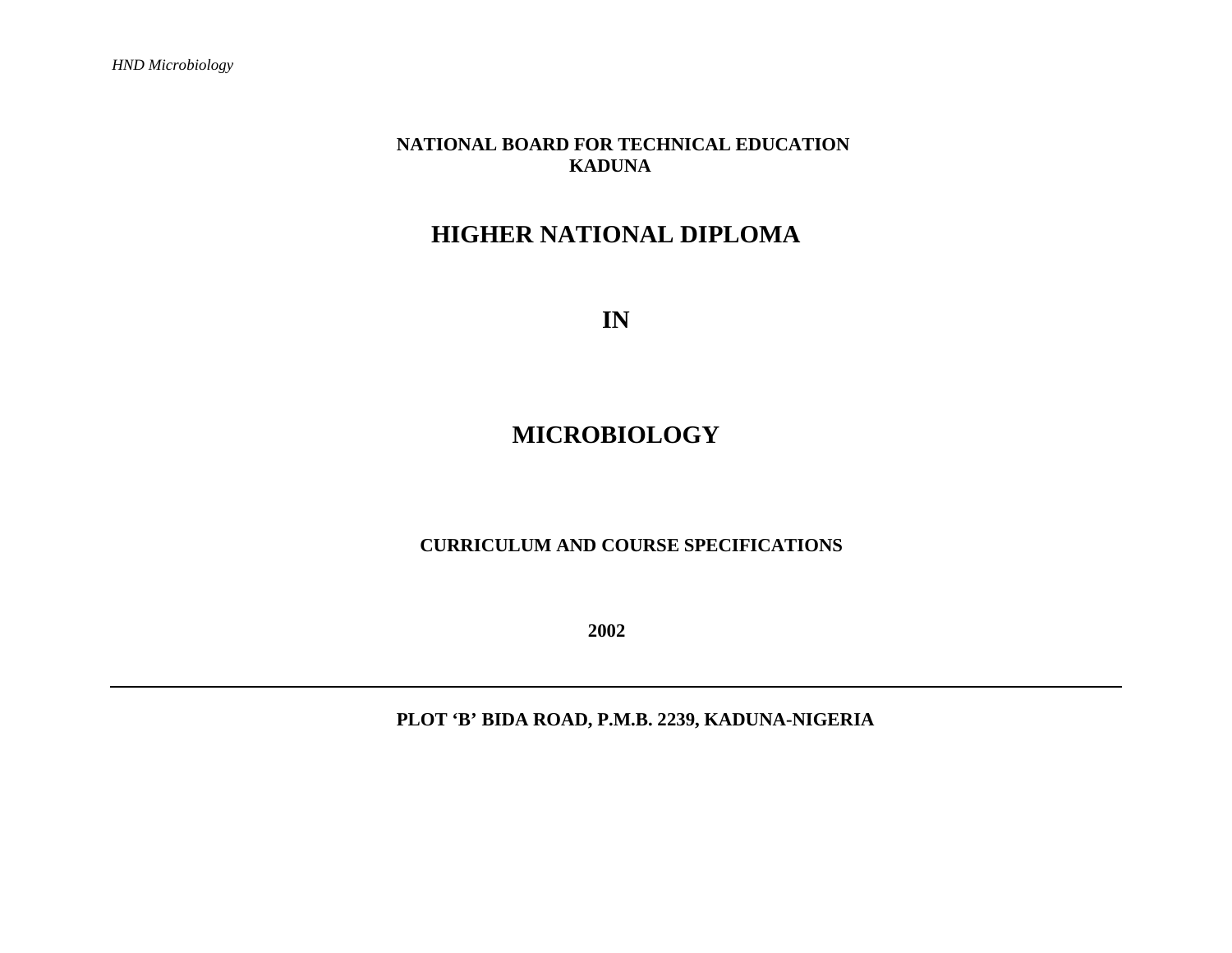#### **AIMS AND OBJECTIVES**

This programme is designed to produce Technologists capable of carrying out microbiological analysis and applying the knowledge in the control and use of microbes.

#### **LEVEL OF PROGRAMME**

Higher National Diploma (HND)

#### **ENTRY REQUIREMENT**

The entry requirement into the HND Science Laboratory Technology (Microbiology) is at least a lower credit level pass in National Diploma (ND) in Science Laboratory Technology and a minimum of twelve (12) months of supervised industrial experience.

In exceptional cases, ND diplomates with a pass (CGPA of 2.00 - 2.49) grade but has two or more years of cognate working experience in the specific field may be considered for admission into the HND Programme.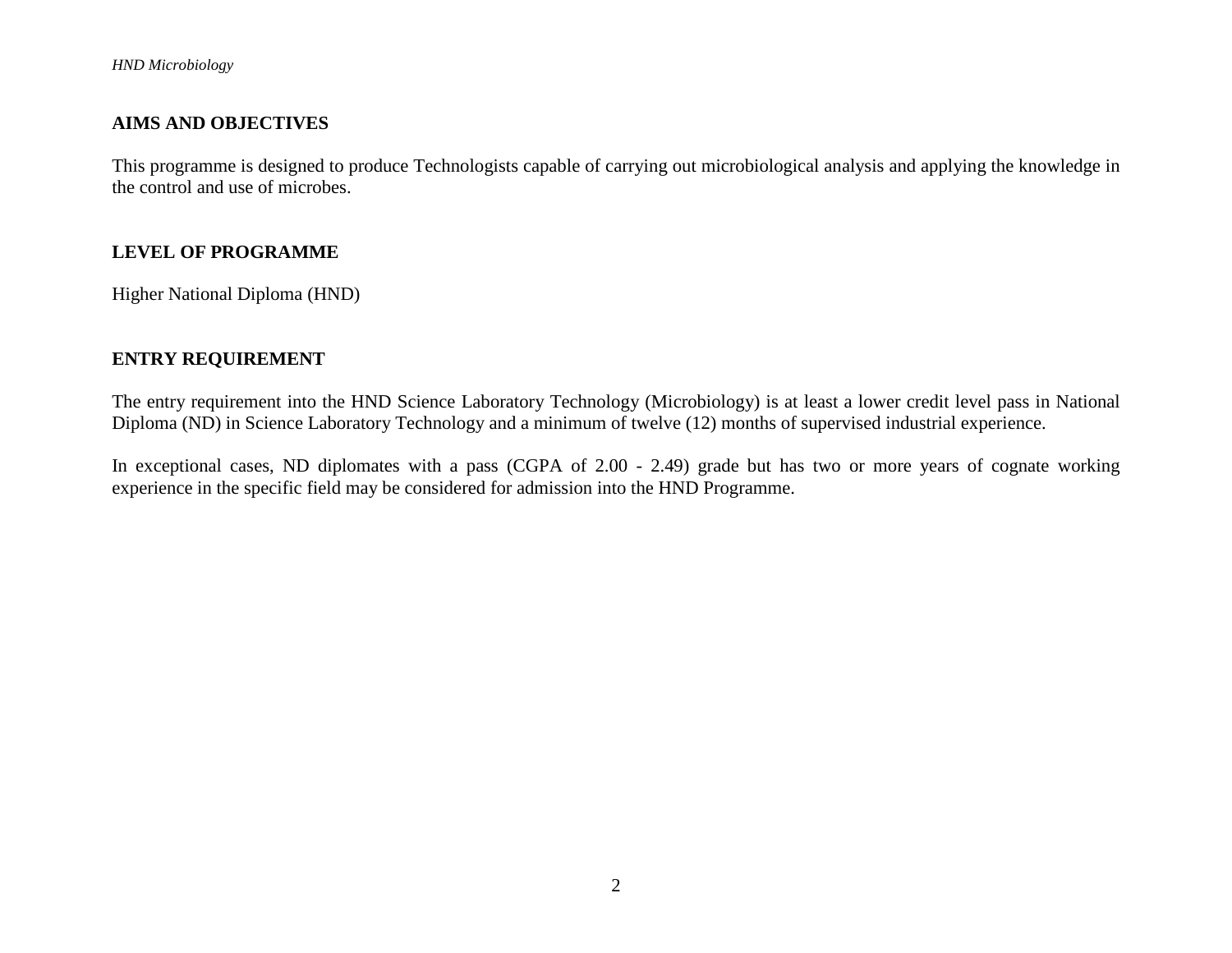#### **FIRST YEAR FIRST SEMESTER**

| <b>Course Code</b> | <b>Course Title</b>                     | L              | T              | P                | <b>CU</b>      | <b>CH</b>      | Prerequisite   |
|--------------------|-----------------------------------------|----------------|----------------|------------------|----------------|----------------|----------------|
| <b>GLT 301</b>     | <b>Laboratory Management</b>            | $\overline{2}$ | $\overline{0}$ | $\mathbf{0}$     | $\overline{2}$ | $\overline{2}$ |                |
| <b>GLT 302</b>     | General Instrumentation                 | 1              | $\mathbf{0}$   | $\overline{2}$   | $\overline{2}$ | 3              |                |
| <b>GLT 303</b>     | Biological and Chemical Instrumentation | $\overline{2}$ | $\mathbf{0}$   | 3                | 3              | 5              |                |
| <b>COM 123</b>     | <b>Computer Application Package</b>     | $\mathbf{1}$   | $\overline{0}$ | $\mathbf{2}$     | $\overline{2}$ | 3              |                |
| <b>STH 301</b>     | Microbial Biochemistry                  | $\overline{2}$ | $\mathbf{0}$   | $\overline{0}$   | $\mathbf{2}$   | $\overline{2}$ | <b>STC 222</b> |
| <b>STM 311</b>     | Bacteriology                            | $\overline{2}$ | $\mathbf{0}$   | 3                | 3              | 5              | <b>STB 211</b> |
| <b>STM 312</b>     | Microbiological Techniques I            | $\mathbf{1}$   | $\mathbf{0}$   | 3                | $\mathbf{2}$   | $\overline{4}$ |                |
| <b>BAM 216</b>     | Practice of Entrepreneurship            | $\overline{2}$ | $\overline{0}$ | $\boldsymbol{0}$ | $\overline{2}$ | $\overline{2}$ |                |
| <b>GNS 301</b>     | Use of English                          | $\overline{2}$ | $\overline{0}$ | $\boldsymbol{0}$ | $\mathbf{2}$   | $\mathbf{2}$   |                |
|                    | <b>TOTAL</b>                            |                |                |                  |                | 28             |                |

GLT: General Laboratory Technique

COM: Computer Science STH: Biochemistry

GNS: General Studies

BAM: Business Administration and Management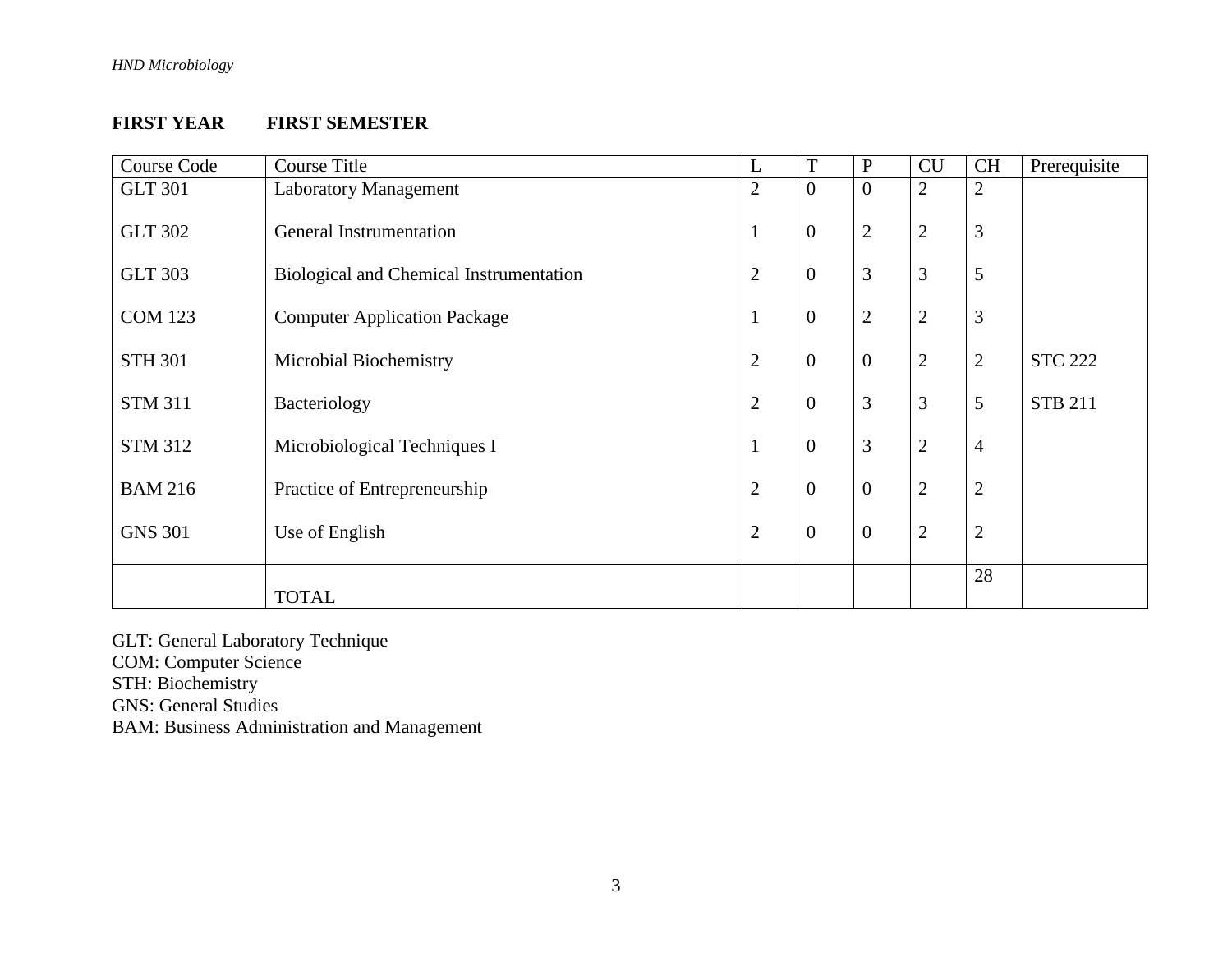## **FIRST YEAR SECOND SEMESTER**

| Course Code    | <b>Course Title</b>                        | L              | T                | $\mathbf{P}$   | <b>CU</b>      | <b>CH</b>      | Prerequisite   |
|----------------|--------------------------------------------|----------------|------------------|----------------|----------------|----------------|----------------|
| <b>STM 321</b> | Mycology                                   | 1              | $\overline{0}$   | 3              | $\overline{2}$ | $\overline{4}$ | <b>STB 211</b> |
| <b>STM 322</b> | Microbiological Techniques II              | 1              | $\boldsymbol{0}$ | 3              | $\mathbf{2}$   | $\overline{4}$ |                |
| <b>STM 323</b> | <b>Environment Microbiology</b>            | $\overline{2}$ | $\boldsymbol{0}$ | $\mathfrak{Z}$ | 3              | 5              | <b>STB 211</b> |
| <b>STM 324</b> | Food Microbiology                          | $\mathbf{1}$   | $\overline{0}$   | $\overline{2}$ | $\overline{2}$ | 3              | <b>STB 211</b> |
| <b>STM 325</b> | Microbial Physiology and Metabolism        | $\mathbf{2}$   | $\boldsymbol{0}$ | $\overline{2}$ | 3              | $\overline{4}$ | <b>STB 211</b> |
| <b>STM 326</b> | Virology                                   | $\overline{2}$ | $\boldsymbol{0}$ | $\overline{2}$ | 3              | $\overline{4}$ | <b>STB 211</b> |
| STB316         | Parasitology                               | $\mathbf{2}$   | $\boldsymbol{0}$ | 3              | 3              | 5              |                |
| <b>GNS 302</b> | Appreciation and Oral Composition Literary | $\overline{2}$ | $\boldsymbol{0}$ | $\overline{0}$ | $\overline{2}$ | $\overline{2}$ |                |
|                | <b>TOTAL</b>                               |                |                  |                |                | 31             |                |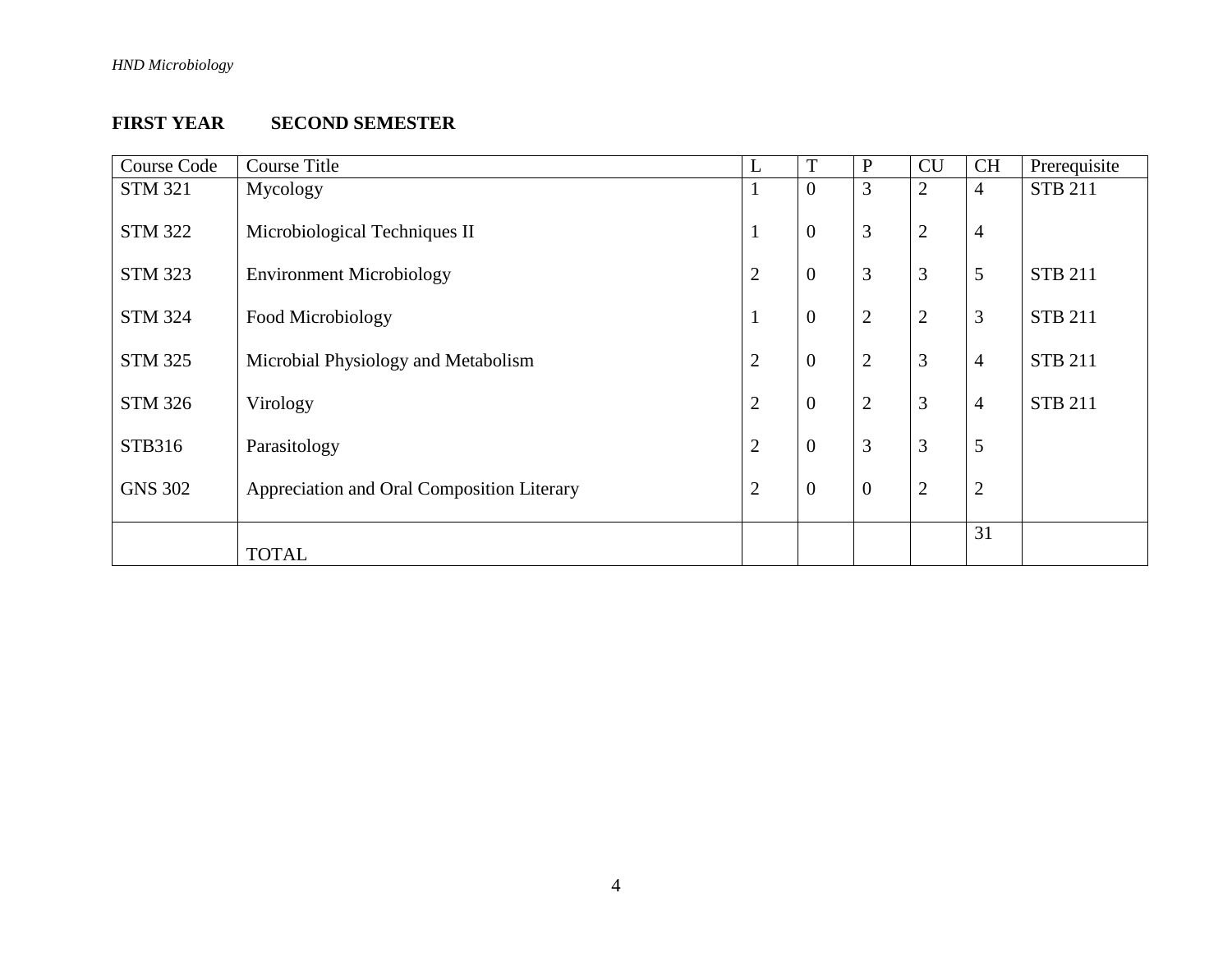### **SECOND YEAR FIRST SEMESTER**

| Course Code    | <b>Course Title</b>                      | L              | T                | $\mathbf{P}$     | <b>CU</b>      | <b>CH</b>      | Prerequisite   |
|----------------|------------------------------------------|----------------|------------------|------------------|----------------|----------------|----------------|
| <b>STM 411</b> | <b>Microbial Genetics</b>                | $\overline{2}$ | $\boldsymbol{0}$ | $\overline{0}$   | $\overline{2}$ | 2              | <b>STM 311</b> |
|                |                                          |                |                  |                  |                |                | <b>STM 326</b> |
| <b>STM 412</b> | Microbiological Techniques III           |                | $\boldsymbol{0}$ | 3                | $\overline{2}$ | $\overline{4}$ | <b>STM 322</b> |
|                |                                          |                |                  |                  |                |                |                |
| <b>STM 413</b> | <b>Pharmaceutical Microbiology</b>       | $\overline{2}$ | $\boldsymbol{0}$ | $\mathfrak{2}$   | 3              | $\overline{4}$ | <b>STH 301</b> |
|                |                                          |                |                  |                  |                |                | <b>STM 325</b> |
| <b>STM 414</b> | Pathogenic Microbiology                  | $\overline{2}$ | $\boldsymbol{0}$ | 3                | 3              | $\mathfrak{S}$ | <b>STM 311</b> |
|                |                                          |                |                  |                  |                |                | <b>STM321</b>  |
| <b>STM 415</b> | <b>Immunology and Public Health</b>      | $\bf{I}$       | $\boldsymbol{0}$ | 3                | $\overline{2}$ | $\overline{4}$ | <b>STM 326</b> |
| <b>STB 421</b> | <b>Applied Genetics (Plant Breeding)</b> | $\overline{2}$ | $\boldsymbol{0}$ | $\overline{2}$   | 3              | $\overline{4}$ |                |
|                |                                          |                |                  |                  |                |                |                |
| <b>GNS 413</b> | <b>Industrial Management</b>             | $\mathfrak{Z}$ | $\boldsymbol{0}$ | $\boldsymbol{0}$ | 3              | 3              |                |
|                |                                          |                |                  |                  |                |                |                |
|                |                                          |                |                  |                  |                | 26             |                |
|                | <b>TOTAL</b>                             |                |                  |                  |                |                |                |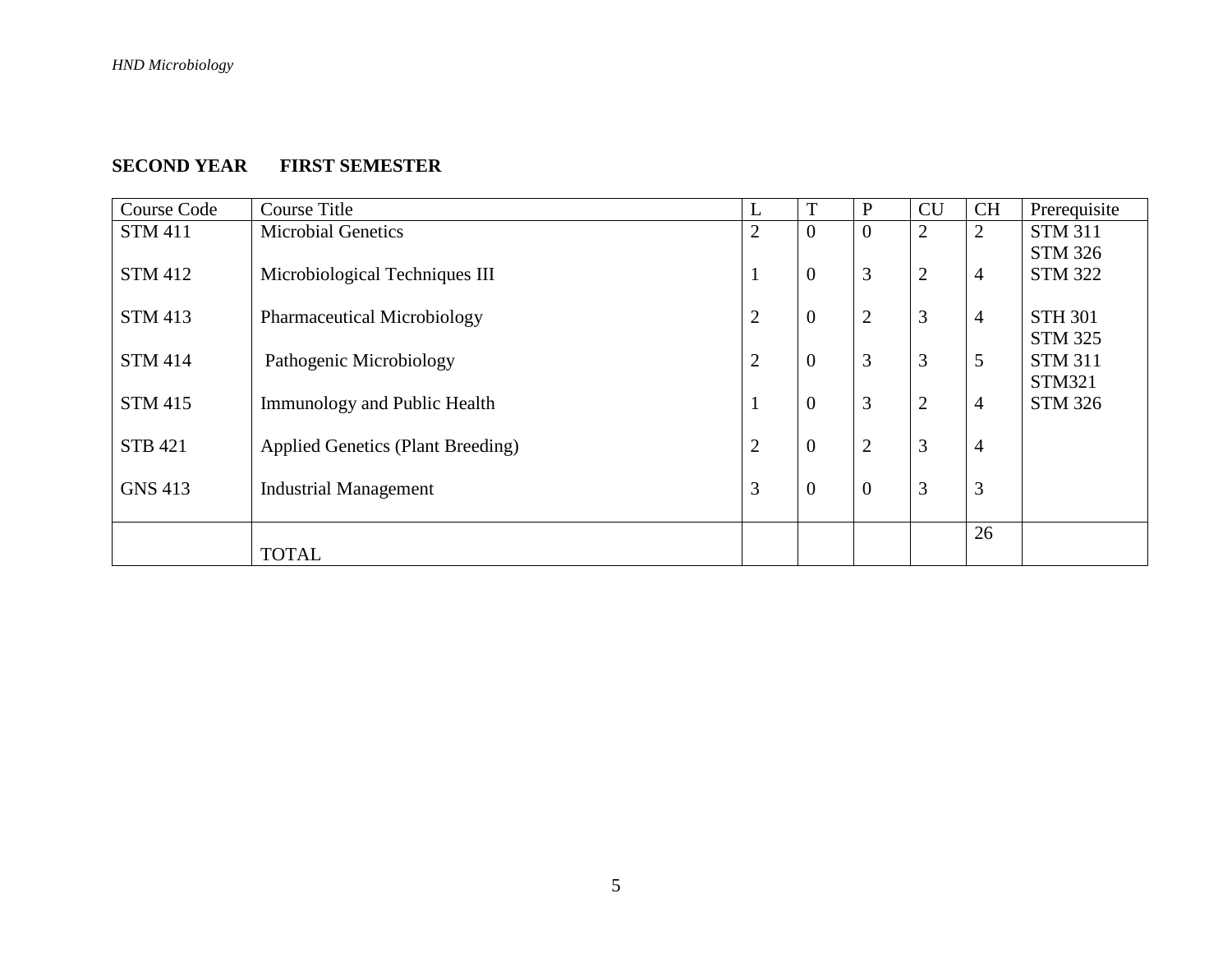# **SECOND YEAR SECOND SEMESTER**

| Course Code    | Course Title                       | L                | T                | $\mathbf{P}$   | CU             | <b>CH</b>      | Prerequisite   |
|----------------|------------------------------------|------------------|------------------|----------------|----------------|----------------|----------------|
| <b>STM 421</b> | Microbiological Quality Control    | 2                | $\overline{0}$   | $\overline{4}$ | 4              | 6              | <b>STM 312</b> |
|                |                                    |                  |                  |                |                |                | <b>STM 322</b> |
| <b>STM 422</b> | <b>Industrial Microbiology</b>     | $\overline{2}$   | $\mathbf{0}$     | $\overline{4}$ | $\overline{4}$ | 6              | <b>STM 324</b> |
|                |                                    |                  |                  |                |                |                | <b>STH 301</b> |
| <b>STM 423</b> | Waste Treatment and Utilization    | 2                | $\overline{0}$   | $\overline{2}$ | 3              | $\overline{4}$ | <b>STM 325</b> |
|                |                                    |                  |                  |                |                |                | <b>STM 323</b> |
| <b>STM 424</b> | Seminar                            | $\boldsymbol{0}$ | $\overline{2}$   | $\overline{0}$ | $\overline{2}$ | $\overline{2}$ |                |
|                |                                    |                  |                  |                |                |                |                |
| <b>STB 422</b> | Applied Genetics (Animal Breeding) | 1                | $\boldsymbol{0}$ | $\overline{2}$ | $\overline{2}$ | 3              |                |
| <b>STM 425</b> | Project                            | $\overline{0}$   | $\mathbf{0}$     | 12             | 6              | $\overline{0}$ |                |
|                |                                    |                  |                  |                |                |                |                |
|                |                                    |                  |                  |                |                | 21             |                |
|                | <b>TOTAL</b>                       |                  |                  |                |                |                |                |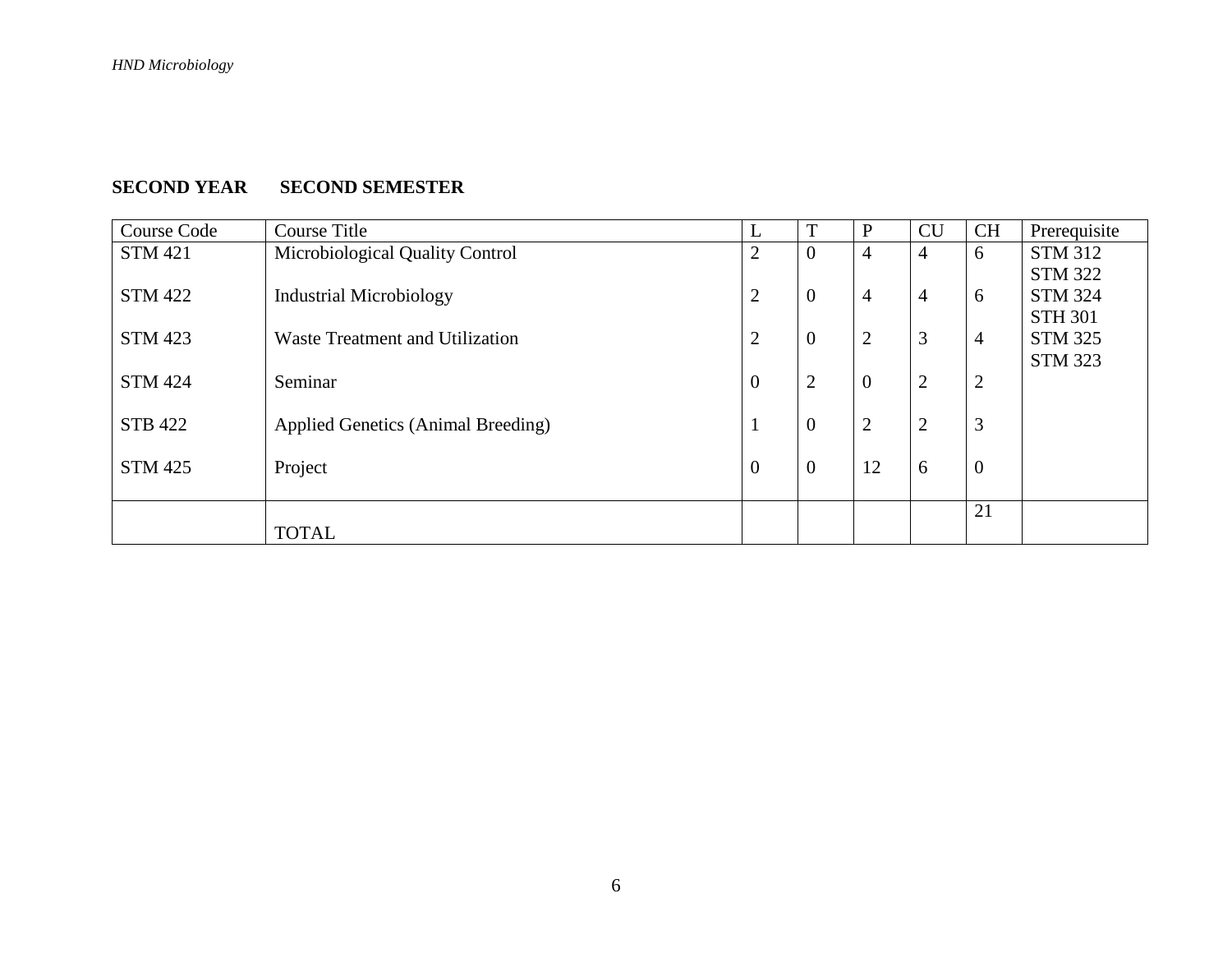| <b>PROGRAMME:</b> | <b>SCIENCE LABAORATORY TECHNOLOGY (MICROBIOLOGY OPTION)</b>                     |             |              |  |  |
|-------------------|---------------------------------------------------------------------------------|-------------|--------------|--|--|
| <b>COURSE:</b>    | MICROBIAL BIOCHEMISTRY                                                          |             |              |  |  |
| <b>CODE:</b>      | <b>STH 301</b>                                                                  |             |              |  |  |
| <b>DURATION:</b>  | (Hour/Week) Lecture: 2                                                          | Tutorial: 0 | Practical: 0 |  |  |
| UNIT:             | <b>2.0</b>                                                                      |             |              |  |  |
| <b>GOAL:</b>      | This course is designed to enable students program, using a low-level language. |             |              |  |  |

- 1.0 Understand the structure, properties and functions of nucleic aid and biosynthesis of proteins.
- 2.0 Understand the structure and function of biological membranes.
- 3.0 Understand the pathways of carbohydrates, protein and lipid metabolism.
- 4.0 Understand the correlation in the pathways of carbohydrates, protein and lipid metabolism.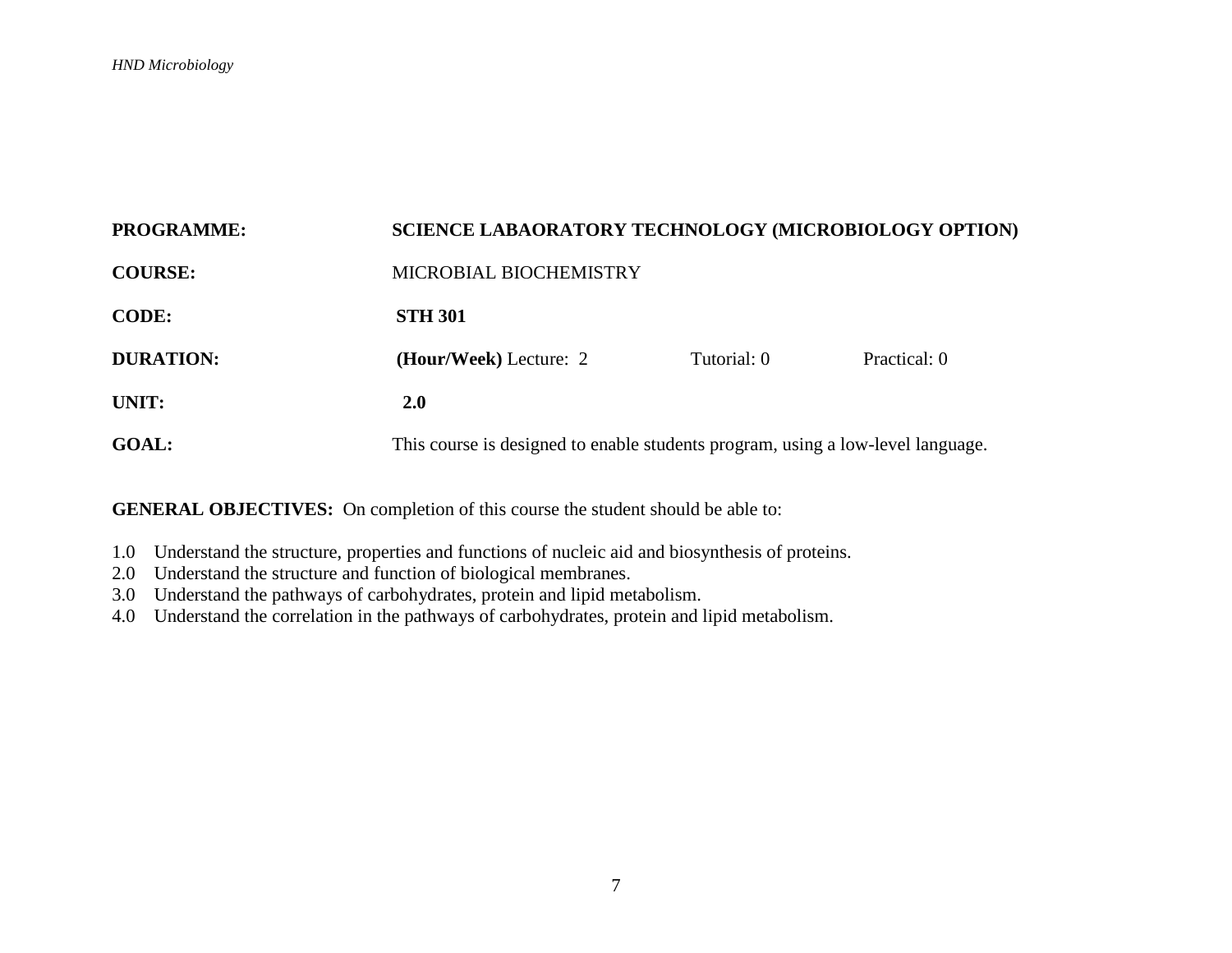| Programme: SCIENCE LABORATORY TECHNOLOGY: MICROBIOLOGY |                                                                                                                                                                    |                                                  |  |                        |  |  |  |
|--------------------------------------------------------|--------------------------------------------------------------------------------------------------------------------------------------------------------------------|--------------------------------------------------|--|------------------------|--|--|--|
|                                                        | <b>Course: MICROBIAL BIOCHEMISTRY</b>                                                                                                                              | <b>Course Code: STH 301</b>                      |  | Contact Hours: $2-0-0$ |  |  |  |
| Week                                                   | General Objectives: 1.0 Understand the structure, properties and functions of nucleic acid and biosynthesis of proteins                                            |                                                  |  |                        |  |  |  |
|                                                        | <b>Special Learning Objective</b>                                                                                                                                  | <b>Teachers Activities</b>                       |  | <b>Resources</b>       |  |  |  |
|                                                        | NUCLEIC ACID AND PROTEIN                                                                                                                                           |                                                  |  |                        |  |  |  |
|                                                        | 1.1 Explain the chemical structure and functions of nucleic acids<br>(purine, pyrimidine, nucleosides and nucleotides).                                            | Explain with models of the DNA and<br><b>RNA</b> |  | Models of DNA and RNA  |  |  |  |
|                                                        | 1.2 Describe the biosynthesis of DNA and RNA.                                                                                                                      |                                                  |  |                        |  |  |  |
| $1 - 3$                                                | 1.3 Explain the Watson-Crick model of the DNA and its<br>replication.                                                                                              |                                                  |  |                        |  |  |  |
|                                                        | 1.4 Explain the main steps involved in replication of DNA and<br>transcription of RNA.                                                                             |                                                  |  |                        |  |  |  |
|                                                        | 1.5 Explain the chemical structure and function of amino acids and<br>proteins.                                                                                    |                                                  |  |                        |  |  |  |
|                                                        | 1.6 Explain amino acid sequences of protein by:<br>specification by genes.<br>(i)<br>relationship between amino acid sequence and protein<br>(ii)<br>conformation. |                                                  |  |                        |  |  |  |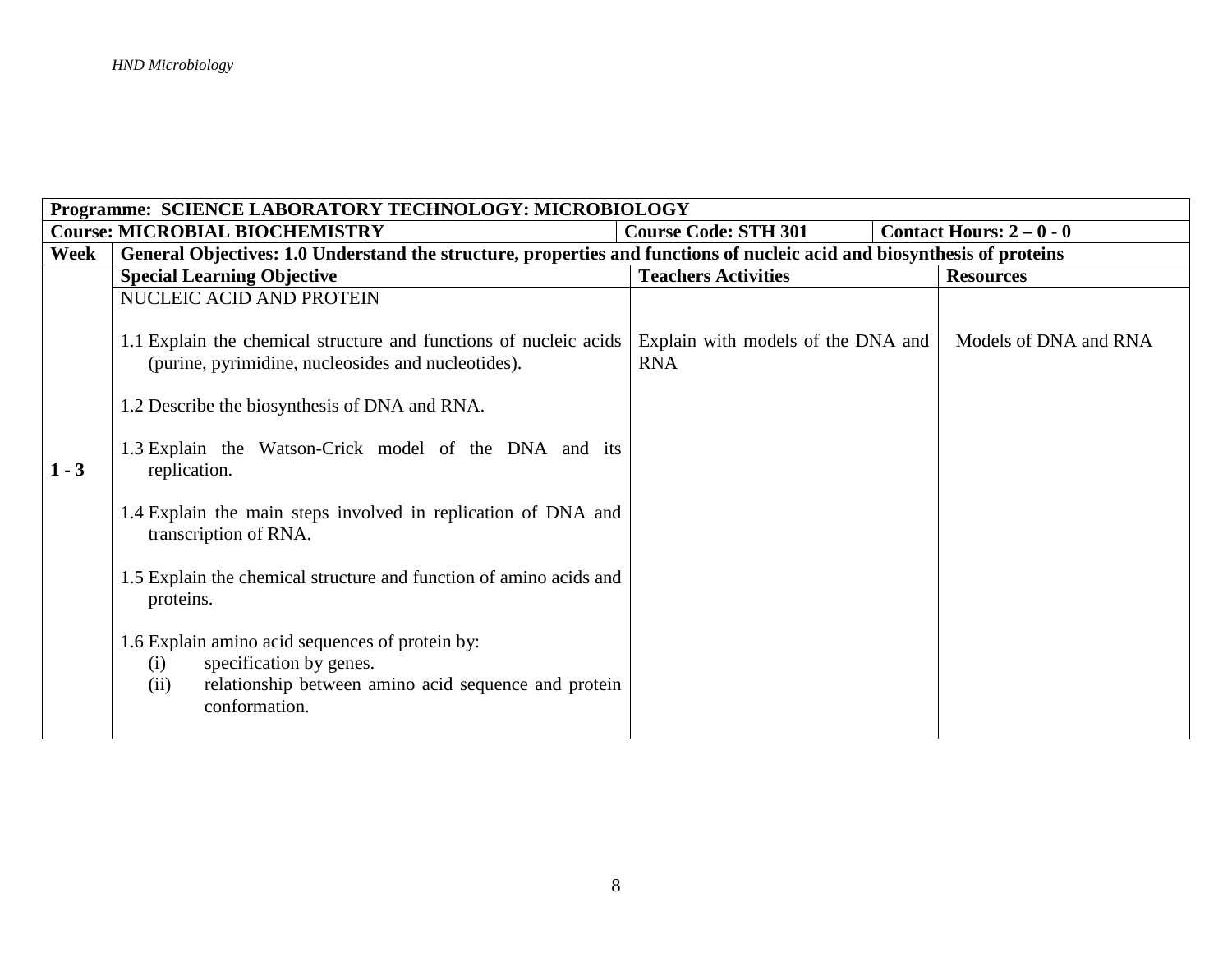| Week    | General Objectives: 2.0 Understand the structure and function of biological membranes                                                        |                                                |                                       |  |  |  |  |
|---------|----------------------------------------------------------------------------------------------------------------------------------------------|------------------------------------------------|---------------------------------------|--|--|--|--|
|         | <b>Special Learning Objective</b>                                                                                                            | <b>Teachers Activities</b>                     | <b>Resources</b>                      |  |  |  |  |
|         | <b>BIOLOGICAL MEMBRANE</b>                                                                                                                   |                                                |                                       |  |  |  |  |
|         | 2.1 Describe the chemical structure of biological membrane.                                                                                  | Explain with a model of biological<br>membrane | biological<br>Model<br>of<br>membrane |  |  |  |  |
|         | 2.2 Explain the general functions of biological membranes.                                                                                   |                                                |                                       |  |  |  |  |
| $4 - 5$ | 2.3 Draw and explain the lipid layer of membrane and state<br>implications<br>biological<br>(phospholipids)<br>their<br>and<br>glycolipids). |                                                |                                       |  |  |  |  |
|         | 2.4 Explain the role of proteins in membrane structures.                                                                                     |                                                |                                       |  |  |  |  |
|         | 2.5 Describe the fluid mosaic model of the biological<br>membrane.                                                                           |                                                |                                       |  |  |  |  |
|         | 2.6 Describe the methods of membrane isolation.                                                                                              |                                                |                                       |  |  |  |  |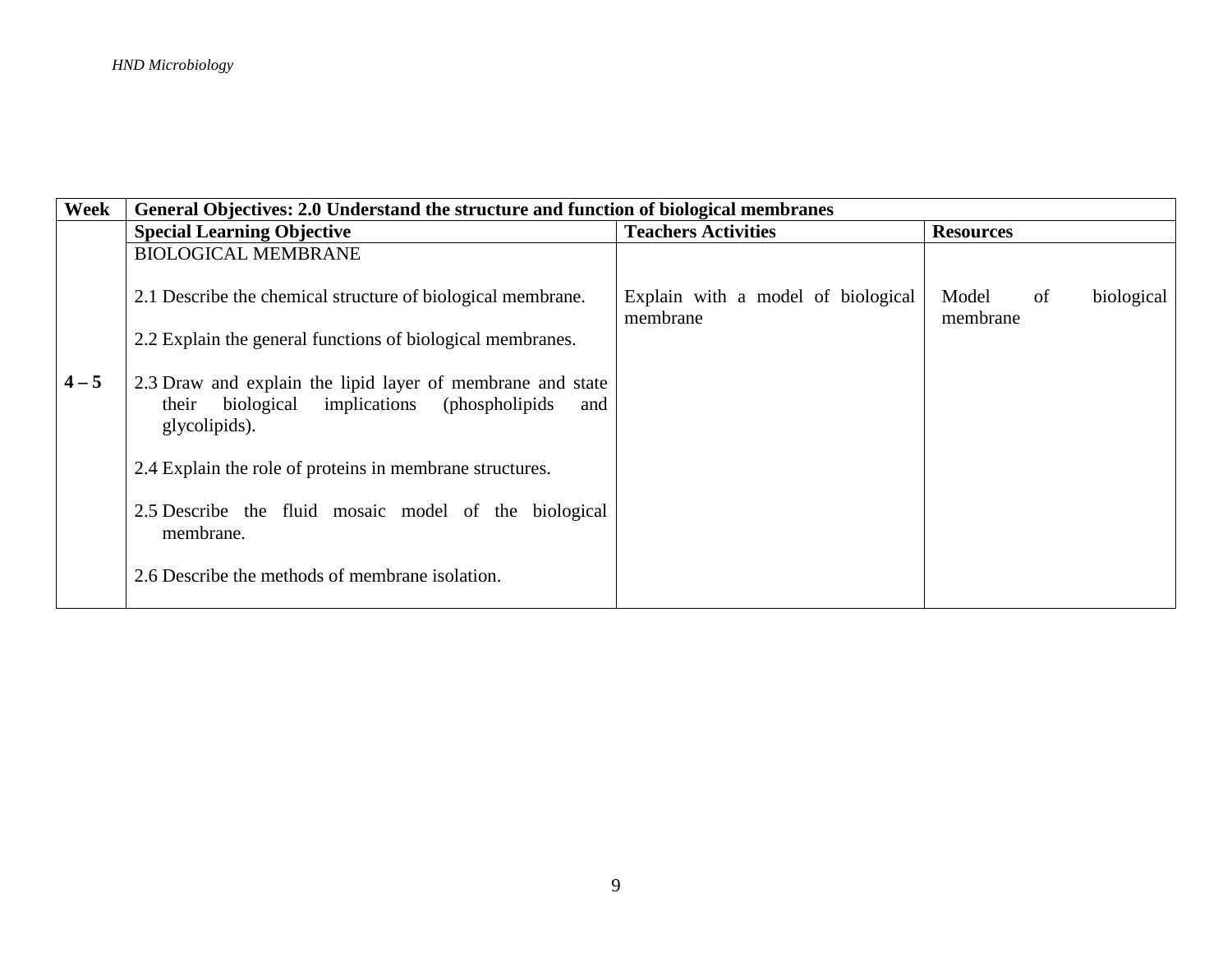| <b>Week</b> | General Objectives: 3.0 Understand the pathways of carbohydrates, protein and lipid metabolism                                                                  |                                                                |                               |  |  |  |
|-------------|-----------------------------------------------------------------------------------------------------------------------------------------------------------------|----------------------------------------------------------------|-------------------------------|--|--|--|
|             | <b>Special Learning Objective</b>                                                                                                                               | <b>Teachers Activities</b>                                     | <b>Resources</b>              |  |  |  |
|             | METABOLIC PATHWAYS<br>3.1 Define glycolysis.                                                                                                                    | Illustrate properties of d- block using<br>the periodic table. | Periodic table                |  |  |  |
|             | 3.2 Explain the glycolytic pathway and the conversion of<br>pynivate acetyl CoA.                                                                                | Lecture                                                        | $do -$                        |  |  |  |
| $6 - 9$     | 3.3 Explain the term substrate level phosphonylation.<br>3.4 Distinguish between aerobic and anaerobic glycolysis.                                              | $\mbox{\bf 6}$ $\mbox{\bf 6}$                                  | $\zeta$ $\zeta$               |  |  |  |
|             | 3.5 List the main enzymes of glycolysis.                                                                                                                        |                                                                | $\zeta$ $\zeta$               |  |  |  |
|             | 3.6 Indicate the steps that consume or yield energy in<br>glycolytic pathway.                                                                                   | $\,$ 6 6 $\,$                                                  | $\zeta$ $\zeta$               |  |  |  |
|             | 3.7 Deduce the net energy yield in glycolytic pathway.                                                                                                          |                                                                | $\zeta$ $\zeta$               |  |  |  |
|             | 3.8 Describe the alternative pathways of glucose oxidation.<br>3.9 State the importance of 3-8 above.                                                           | $\mbox{\bf 6}$ $\mbox{\bf 6}$                                  |                               |  |  |  |
|             | Describe oxidation of fatty acids.<br>3.10                                                                                                                      | $\zeta \zeta$                                                  | $\mbox{\bf 6}$ $\mbox{\bf 6}$ |  |  |  |
|             | Explain the sequence of reactions in oxidation of fatty<br>3.11<br>acids.                                                                                       |                                                                |                               |  |  |  |
|             | Describe (a) the $\beta$ -oxidation of fatty acids to acetyl –<br>3.12<br>CoA. (b) $\beta$ -oxidation of unsaturated fatty acids and odd<br>number fatty acids. |                                                                |                               |  |  |  |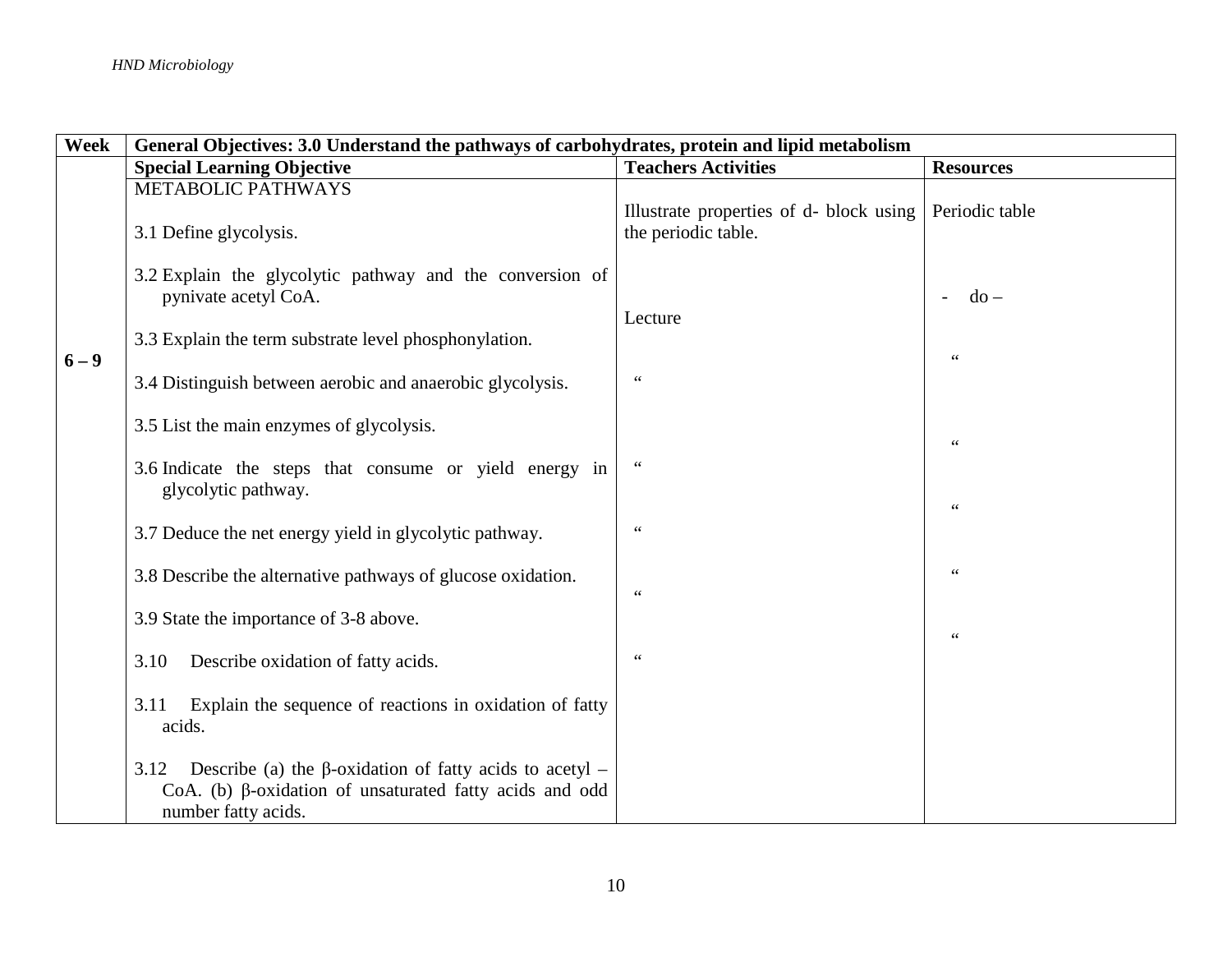| Week | <b>General Objectives:</b>                                                                                                                |                            |                  |
|------|-------------------------------------------------------------------------------------------------------------------------------------------|----------------------------|------------------|
|      | <b>Special Learning Objective</b>                                                                                                         | <b>Teachers Activities</b> | <b>Resources</b> |
|      | Calculate energy yield in the degradation of fatty acids.<br>3.13                                                                         |                            |                  |
|      | Explain how acetyl $-$ CoA acts as precursor in the<br>3.14<br>biosynthesis of fatty acids.                                               |                            |                  |
|      | Describe the two pathways of fatty acid biosynthesis<br>3.15<br>i.e. cytoplasmic and mitochondrial.                                       |                            |                  |
|      | Explain the processes of the degradation of proteins.<br>3.16                                                                             |                            |                  |
|      | 3.17<br>Explain the terms<br>transamination,<br>oxidative<br>deamination and decarboxylation.                                             |                            |                  |
|      | 3.18 Explain how amino acids can be a source of cellular<br>energy.                                                                       |                            |                  |
|      | Explain how the C-skeleton of amino acids are either<br>3.19<br>converted into fatty acids and glucose, or oxidized via the<br>TCA cycle. |                            |                  |
|      | Explain the terms ketogenic and glucogenic amino<br>3.20<br>acids with examples.                                                          |                            |                  |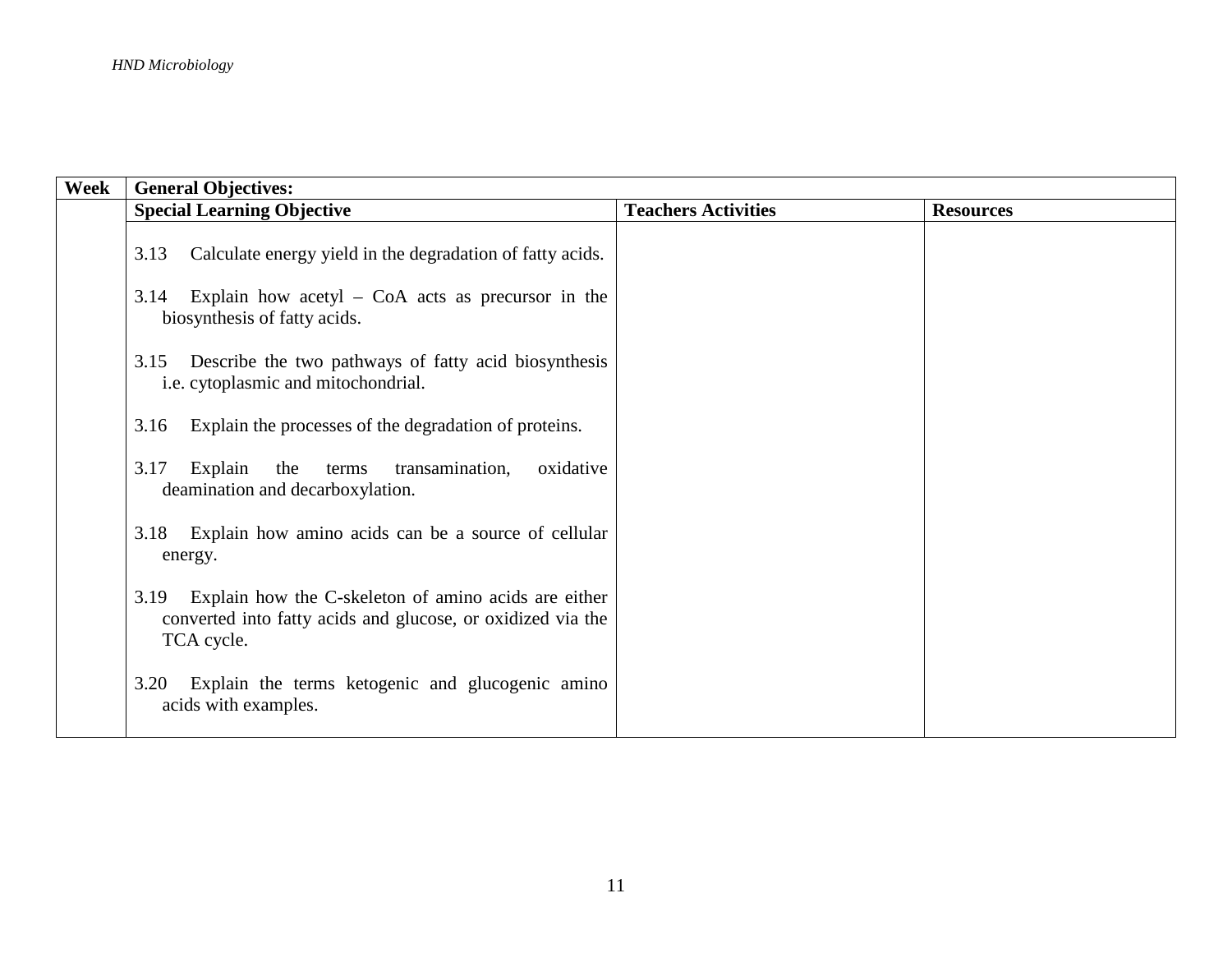| Week      |                                                                                                                                                                             | General Objectives: 4.0 Understand the correlation in the pathways of carbohydrates, protein and lipid metabolism. |                  |  |  |  |  |
|-----------|-----------------------------------------------------------------------------------------------------------------------------------------------------------------------------|--------------------------------------------------------------------------------------------------------------------|------------------|--|--|--|--|
|           | <b>Special Learning Objective</b>                                                                                                                                           | <b>Teachers Activities</b>                                                                                         | <b>Resources</b> |  |  |  |  |
|           | PATHWAYS OF CARBOHYDRATE, PROTEIN AND LIPID METABOLISM<br>4.1 Explain Anaplerosis (anaplerotic sequence).                                                                   | Lecture                                                                                                            | Blackboard       |  |  |  |  |
|           | 4.2 State the biological importance of the TCA cycle.                                                                                                                       | Assignments                                                                                                        | Charts           |  |  |  |  |
|           | 4.3 Explain the sequence of reactions in TCA cycle.                                                                                                                         |                                                                                                                    |                  |  |  |  |  |
| $10 - 14$ | 4.4 List the enzymes involved in each step.                                                                                                                                 |                                                                                                                    |                  |  |  |  |  |
|           | 4.5 Explain oxidation in the TCA cycle as dehydrogenation<br>reactions involving NAD and FAD.                                                                               |                                                                                                                    |                  |  |  |  |  |
|           | 4.6 Explain with the aid of a schematic diagram that NAD and<br>FAD are themselves oxidized through an electron transport<br>system/respiratory chain.                      |                                                                                                                    |                  |  |  |  |  |
|           | 4.7 Explain that the processes in 4.5 and 4.6 are coupled with<br>phosphonylation of ADP to produce ATP (oxidative<br>phosphonylation).                                     |                                                                                                                    |                  |  |  |  |  |
|           | 4.8 Explain that for each molecule NADH+ $H^+$ oxidized 3<br>ATP molecules are formed and for each molecule of<br>FADH <sub>2</sub> oxidized 2 molecules of ATP are formed. |                                                                                                                    |                  |  |  |  |  |
|           | 4.9 Determine the number of ATP produced per molecule of<br>pyruvate through the TCA cycle.                                                                                 |                                                                                                                    |                  |  |  |  |  |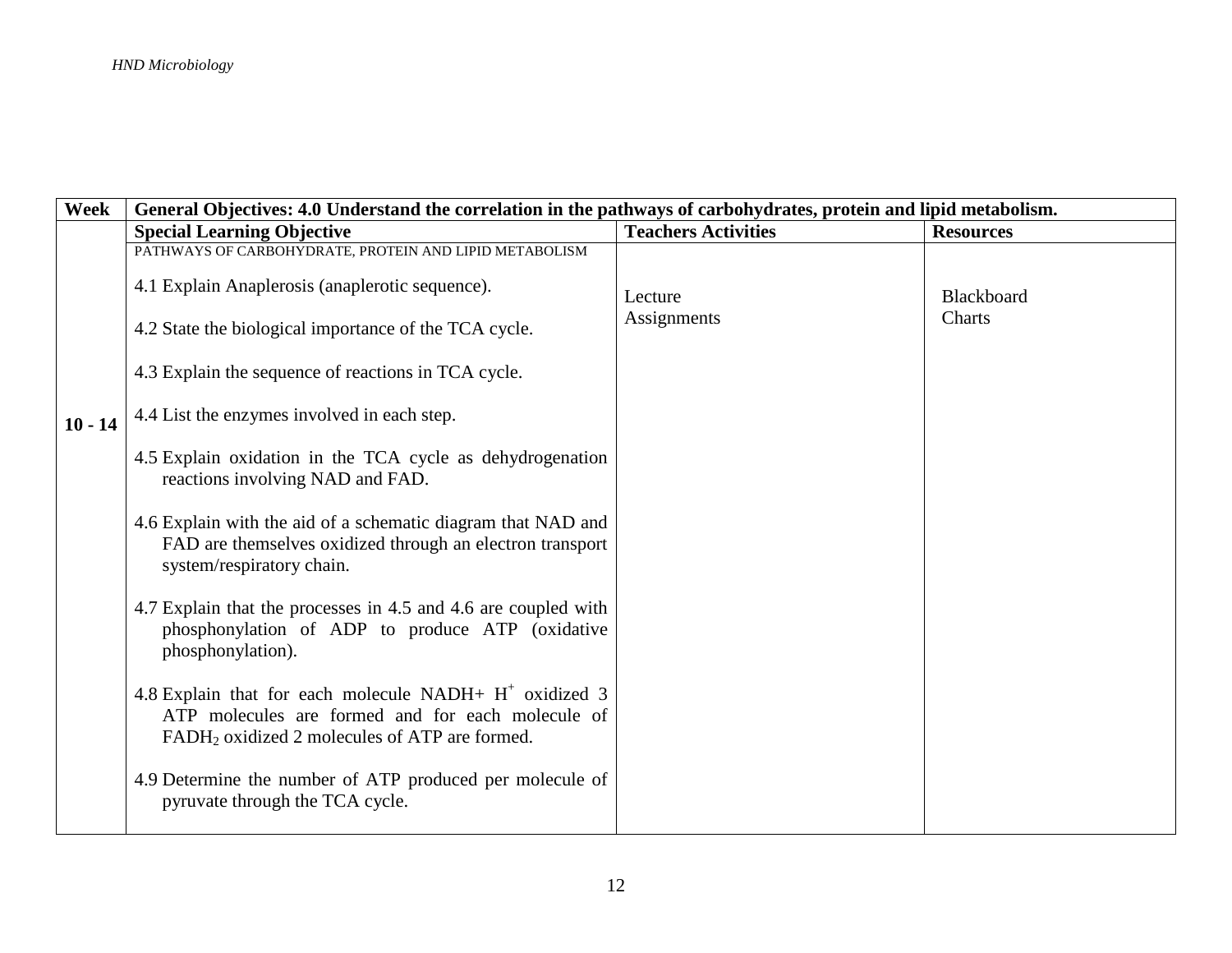| Week | <b>General Objectives:</b>                                                                                                                        |                            |                  |
|------|---------------------------------------------------------------------------------------------------------------------------------------------------|----------------------------|------------------|
|      | <b>Special Learning Objective</b>                                                                                                                 | <b>Teachers Activities</b> | <b>Resources</b> |
|      | Determine the number of ATP molecules produced by<br>4.10<br>the complete degradation of a molecule of glucose.                                   | Lecture<br>Assignments     | TCA cycle        |
|      | Determine the number of ATP molecules produced in<br>4.11<br>eucaryote and prokaryotes from the complete degradation<br>of 1 molecule of glucose. |                            |                  |
|      | Explain glyoxylate cycle.<br>4.12                                                                                                                 |                            |                  |
|      | Explain the sequence of reactions in the glyoxylate<br>4.13<br>cycle.                                                                             |                            |                  |
|      | Explain the biological importance of the glyoxylate<br>4.14<br>cycle.                                                                             |                            |                  |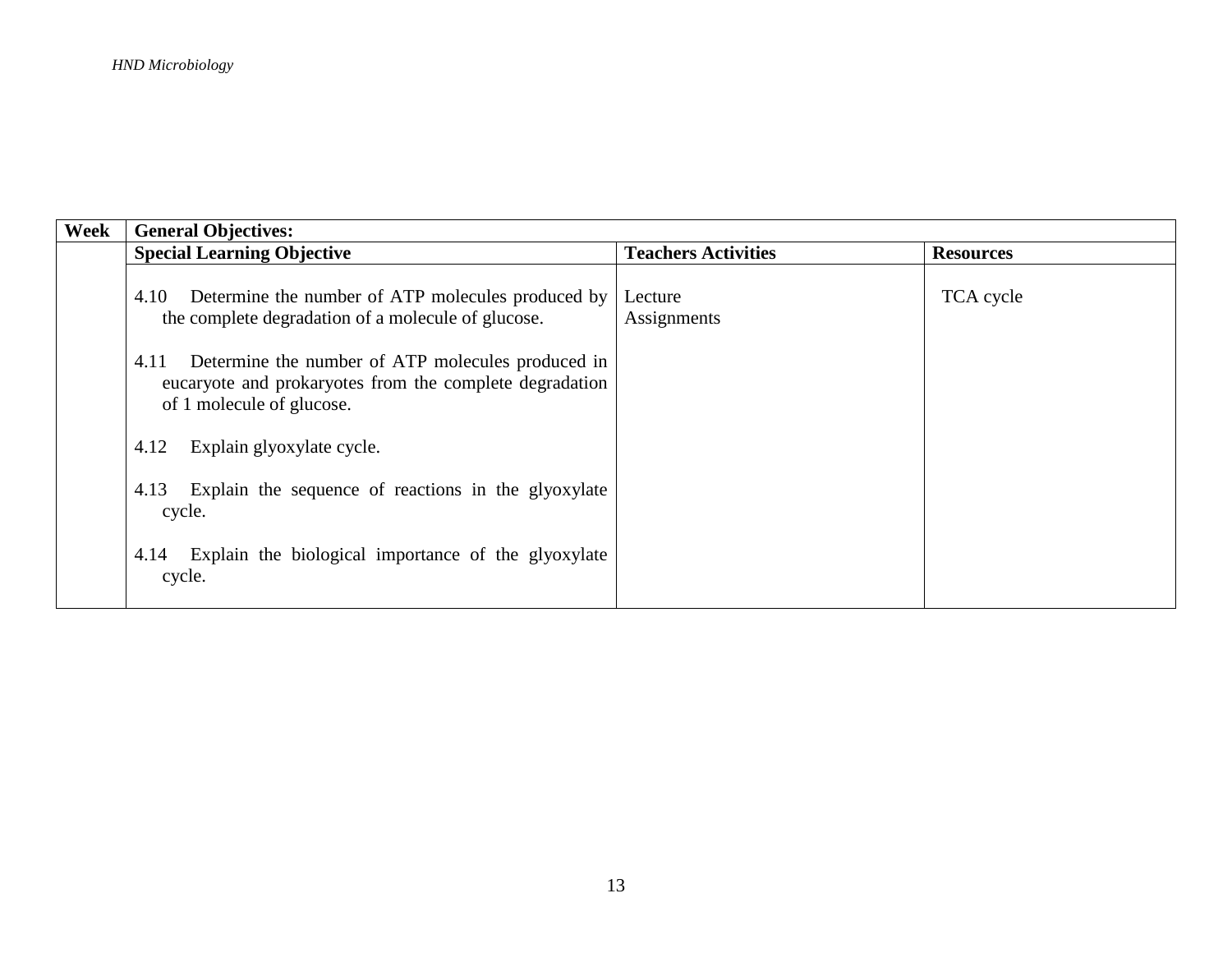| <b>PROGRAMME:</b> | <b>SCIENCE LABORATORY TECHNOLOGY - MICROBIOLOGY</b>                                                                                           |             |              |  |  |
|-------------------|-----------------------------------------------------------------------------------------------------------------------------------------------|-------------|--------------|--|--|
| <b>COURSE:</b>    | <b>BACTEROLOGY</b>                                                                                                                            |             |              |  |  |
| <b>CODE:</b>      | <b>STM 311</b>                                                                                                                                |             |              |  |  |
| <b>DURATION:</b>  | (Hour/Week) Lecture: 2                                                                                                                        | Tutorial: 0 | Practical: 3 |  |  |
| UNIT:             | 3.0                                                                                                                                           |             |              |  |  |
| <b>GOAL:</b>      | This course is designed to provide the student with a good knowledge of bacteria, its structure,<br>taxonomy, nature and economic importance. |             |              |  |  |

- 1.0 Understand bacterial structure.
- 2.0 Know the principles of bacterial nomenclature and taxonomy.
- 3.0 Know the methods of identification of bacteria.
- 4.0 Understand the principles and methods of cultivation and maintenance of bacterial cultures.
- 5.0 Know major bacterial taxonomic groups.
- 6.0 Know the principles and methods of controlling bacteria number in the environment.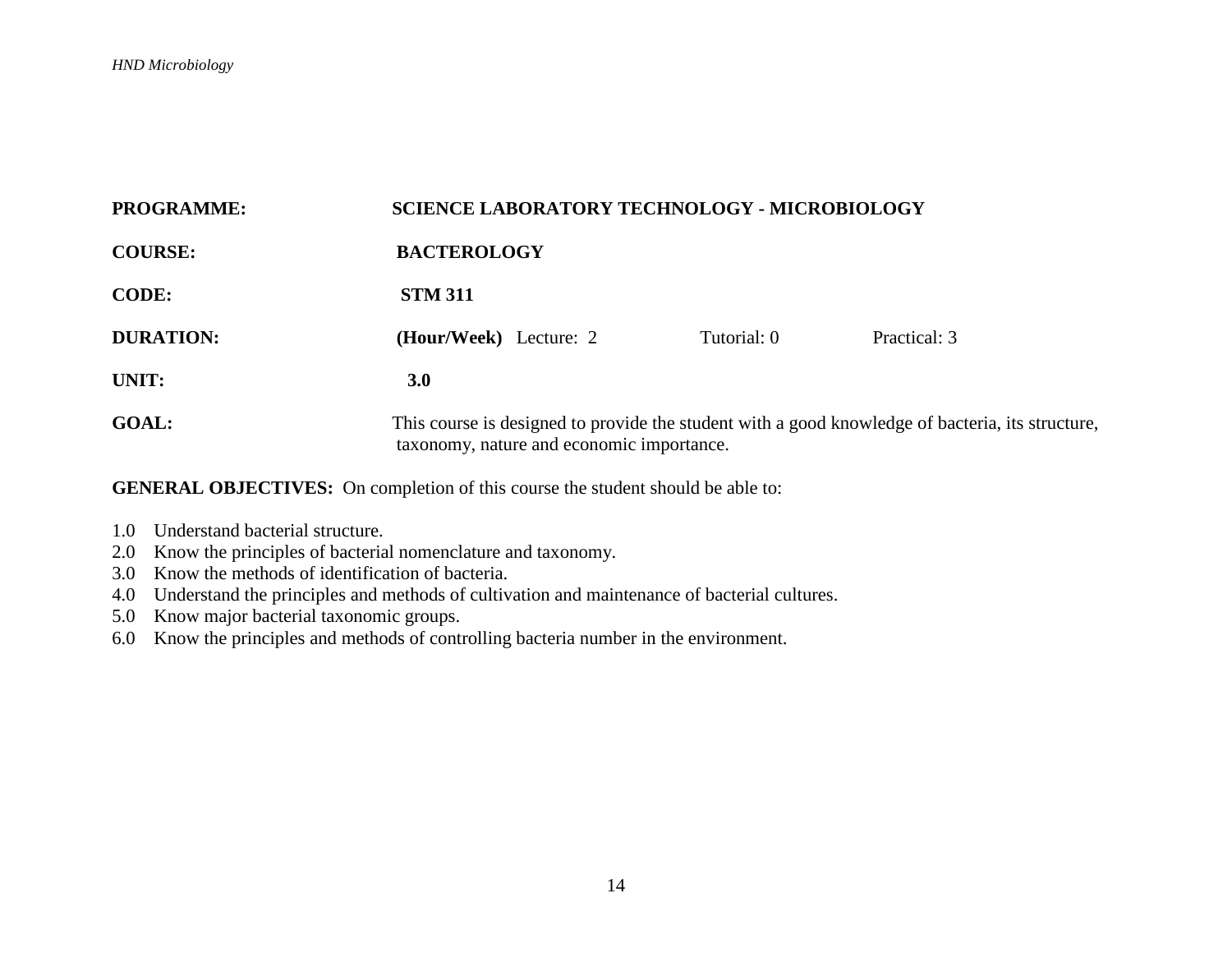| Programme: SCIENCE LABORATORY TECHNOLOGY: MICROBIOLOGY |                                                                                         |                                                    |                            |
|--------------------------------------------------------|-----------------------------------------------------------------------------------------|----------------------------------------------------|----------------------------|
|                                                        | <b>Course: BACTERIOLOGY</b>                                                             | <b>Course Code: STM 311</b>                        | Contact Hours: $2-0-3$     |
| Week                                                   | General Objectives: 1.0 Understand bacterial structure                                  |                                                    |                            |
|                                                        | <b>Special Learning Objective</b>                                                       | <b>Teachers Activities</b>                         | <b>Resources</b>           |
|                                                        | ANATOMY AND MORPHOLOGY OF BACTERIA                                                      |                                                    |                            |
|                                                        |                                                                                         | Lecture                                            | Microscopes                |
|                                                        | 1.1 Describe with examples the principal gross forms of eubacteria                      | Give assignment                                    | Slides                     |
|                                                        | as revealed by light microscopy e.g. cocci, bacilli, cocco-<br>bacilli etc.             | Question and answer technique                      | Incubators                 |
|                                                        | 1.2 Describe the chemical composition of the bacterial cell wall.                       | $d\Omega -$                                        |                            |
| $1 - 2$                                                | 1.3 Describe bacterial cytoplasmic ultrastructures.                                     | $do -$                                             |                            |
|                                                        | 1.4 Explain the form and structures of bacterial flagella, pilli and<br>capsules.       | $do -$                                             |                            |
|                                                        | 1.5 Explain protoplast, sphaeroplasts, L-forms and mycoplasma.                          | $do -$                                             |                            |
|                                                        | 1.6 Prepare slides and observe and draw various bacteria forms<br>under the microscope. | Supervise students prepare stain view<br>and draw. | Slides of bacteria culture |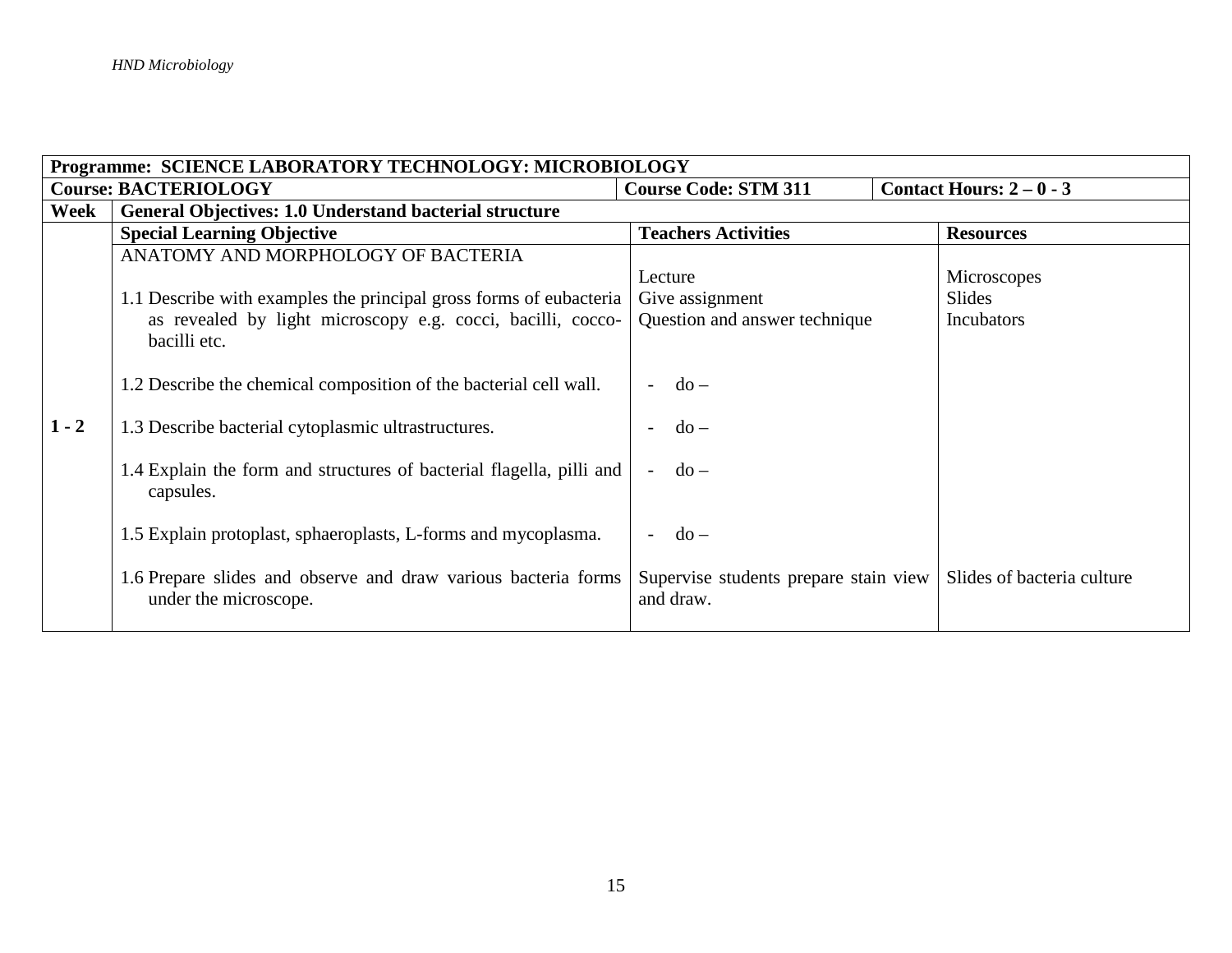| Week    | General Objectives: 2.0 Know the principles of bacterial nomenclature and taxonomy                                                          |                                                            |                                                     |
|---------|---------------------------------------------------------------------------------------------------------------------------------------------|------------------------------------------------------------|-----------------------------------------------------|
|         | <b>Special Learning Objective</b>                                                                                                           | <b>Teachers Activities</b>                                 | <b>Resources</b>                                    |
|         | <b>CLASSFICATION OF BACTERIA</b>                                                                                                            |                                                            |                                                     |
| $3 - 4$ | 2.1 Explain bacterial class, order, family, genius, species and<br>strain.                                                                  | Lectures<br>Assignments<br>Questions and answer techniques | <b>Blackboard</b><br>Projectors<br>Taxonomic charts |
|         | 2.2 Explain the anatomical and physiological properties used as<br>criteria in the development of the determinative key in<br>bacteriology. | $do -$<br>$-do-$                                           |                                                     |
|         | 2.3 Draw a chart of bacterial taxonomy based on 2.2 above.                                                                                  | $do -$                                                     |                                                     |
|         | 2.4 Explain bacterial taxonomy based on D.N.A. homology                                                                                     | $do -$                                                     |                                                     |
|         | 2.5 Explain numerical taxonomy.                                                                                                             |                                                            |                                                     |
|         | 2.6 Explain biochemical taxonomy.                                                                                                           | $do -$                                                     |                                                     |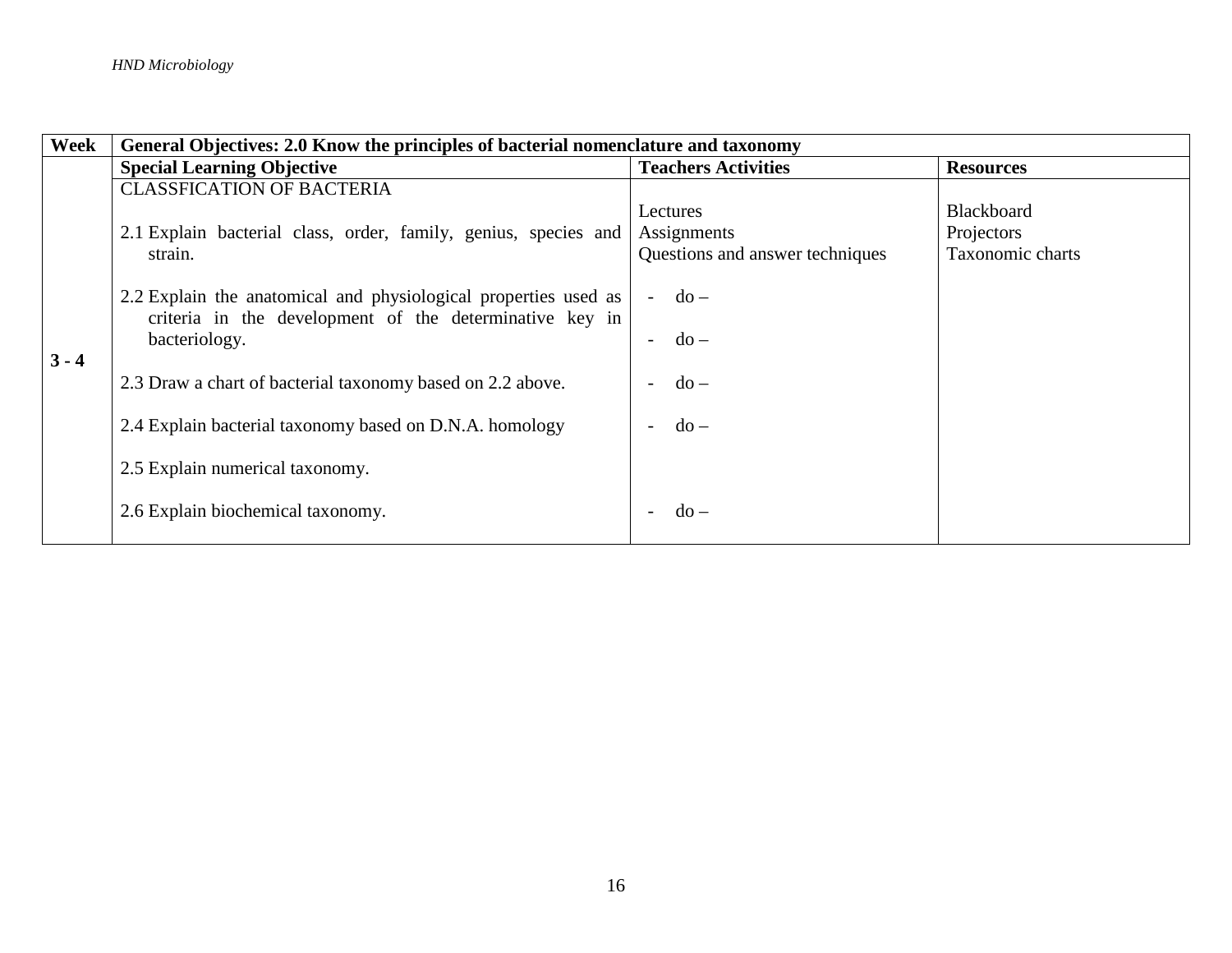| Week    | General Objectives: 3.0 Know the methods of identification of bacteria     |                                         |                   |
|---------|----------------------------------------------------------------------------|-----------------------------------------|-------------------|
|         | <b>Special Learning Objective</b>                                          | <b>Teachers Activities</b>              | <b>Resources</b>  |
|         | <b>IDENTIFICATION OF BACTERIA</b>                                          |                                         |                   |
|         |                                                                            | Lectures                                | Microscope        |
|         | 3.1 Explain the following staining terminologies: mordant,                 | Practical                               | Glass ware        |
|         | accentuators, vital staining.                                              | Assignment                              | <b>Slides</b>     |
|         |                                                                            | Questions and answer techniques         | Incubators        |
|         | 3.2 Differentiate between acid, basic and neutral staining.                | Grade log books (practical notebooks)   | Weighing balances |
|         |                                                                            |                                         | Water baths       |
|         | 3.3 Explain the formulation of stains important in the                     |                                         | Hot plates        |
| $5 - 6$ | identification of bacteria.                                                |                                         | Magnetic stirrers |
|         |                                                                            | Students to prepare different reagents  |                   |
|         | 3.4 Explain the principles of the reactions of the stains in 3.3<br>above. | used for 3.1                            |                   |
|         |                                                                            |                                         |                   |
|         | 3.5 List and explain the principles of various biochemical methods         | Supervise students to carry out         |                   |
|         | used in bacterial identification.                                          | biochemical identification of different |                   |
|         |                                                                            | Gram positive and Gram-negative         |                   |
|         | 3.6 Identify the reagent formulations in 3.5 above.                        | fermentation<br>bacteria e.g. sugar     |                   |
|         |                                                                            | methyl red, MRUP etc.                   |                   |
|         | 3.7 Carry out the biochemical tests in 3.5 above e.g. sugar                |                                         |                   |
|         | fermentation reactions, methyl red, MRUP etc.                              |                                         |                   |
|         |                                                                            |                                         |                   |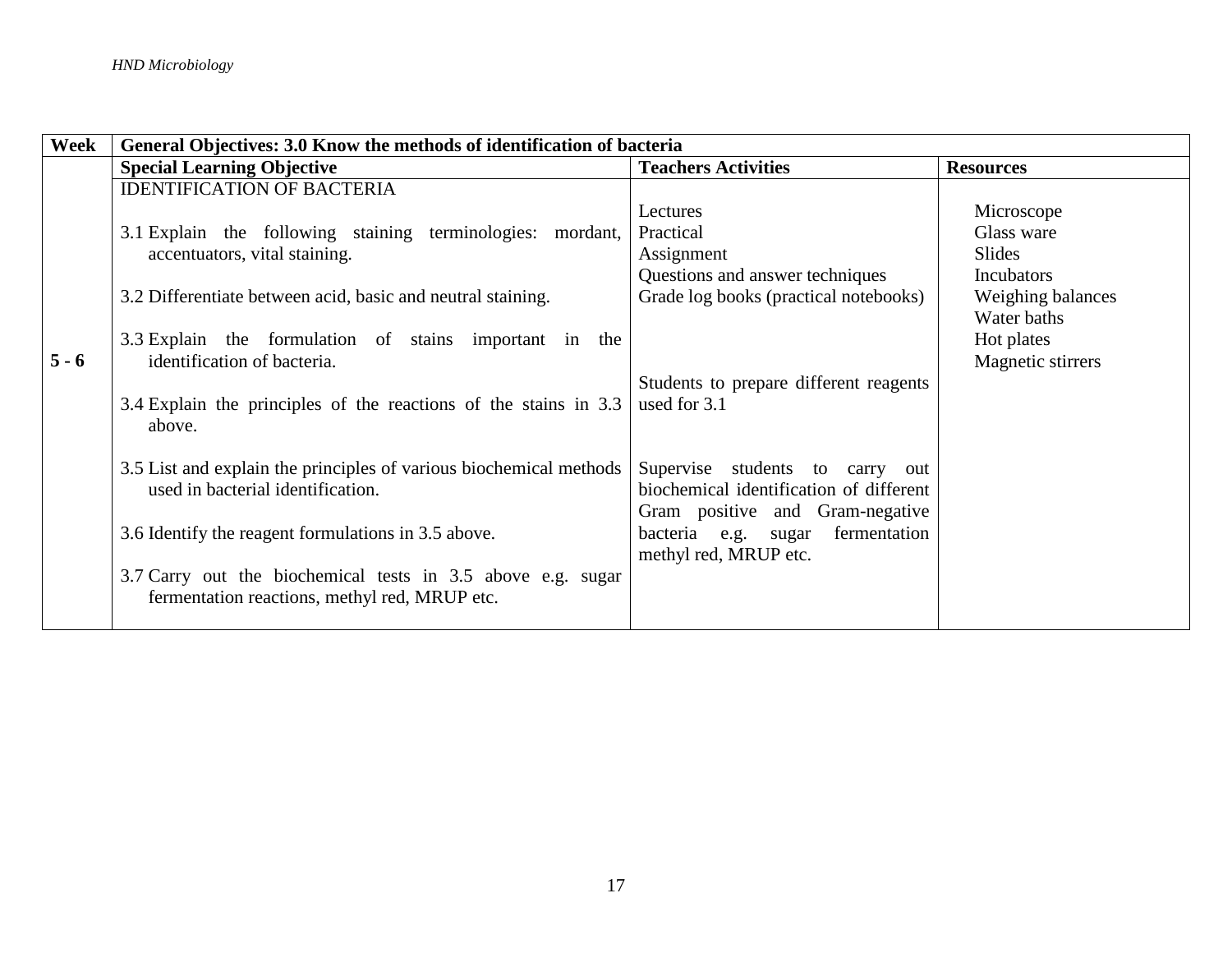| Week    | General Objectives: 4.0 Understand the principles and methods of cultivation an maintenance of bacterial cultures |                                               |                   |
|---------|-------------------------------------------------------------------------------------------------------------------|-----------------------------------------------|-------------------|
|         | <b>Special Learning Objective</b>                                                                                 | <b>Teachers Activities</b>                    | <b>Resources</b>  |
|         | BACTERIA CULTURES AND GROWTH CHARACTERISTICS                                                                      |                                               |                   |
|         |                                                                                                                   | Lectures                                      |                   |
|         | 4.1 Explain factors which influence bacterial growth under                                                        | Give assignment                               | Glass ware        |
|         | laboratory conditions e.g. pH, temperature, moisture, nutrient                                                    | Question and answer techniques                | Autoclave         |
|         | requirements etc.                                                                                                 | Laboratory demonstration activities           | Hot air oven      |
|         |                                                                                                                   |                                               | Water bath        |
|         | 4.2 Draw and explain the bacterial growth curve.                                                                  |                                               | pH meter          |
|         |                                                                                                                   |                                               | Thermometers      |
| $7 - 9$ | 4.3 Explain types of culture media, e.g. enriched media,                                                          |                                               | Refrigerator      |
|         | differential media etc.                                                                                           |                                               | Inoculating loops |
|         |                                                                                                                   |                                               | Anaerobic jar     |
|         | 4.4 Identify examples of various bacteriological media in 4.3                                                     | Carry out the inoculation of different        | U-V lamps         |
|         | above.                                                                                                            | bacterial media in tube plates and<br>bottle. |                   |
|         | 4.5 Explain the preparation and storage of various bacteriological                                                |                                               |                   |
|         | media.                                                                                                            | different<br>Prepare<br>microbiological       |                   |
|         |                                                                                                                   | media for different uses.                     |                   |
|         | 4.6 Inoculate bacteria on media in plate, tube and bottle.                                                        |                                               |                   |
|         |                                                                                                                   | Isolate common bacteria. Carry tests          |                   |
|         | 4.7 Prepare various media for isolation and identification of                                                     | to identify common bacteria.                  |                   |
|         | bacteria<br>specific<br>e.g.<br>mannitol<br>salt<br>for<br>agar                                                   |                                               |                   |
|         | staphylococcusaureus etc.                                                                                         | Carry out cultivation of anaerobic            |                   |
|         |                                                                                                                   | bacteria.                                     |                   |
|         | 4.8 Isolate and identify the organism in 4.6 above.                                                               |                                               |                   |
|         |                                                                                                                   |                                               |                   |
|         | 4.9 Describe various methods of anaerobic jar.                                                                    |                                               |                   |
|         |                                                                                                                   |                                               |                   |
|         | Cultivate anaerobic bacteria using anaerobic jar.<br>4.10                                                         |                                               |                   |
|         |                                                                                                                   |                                               |                   |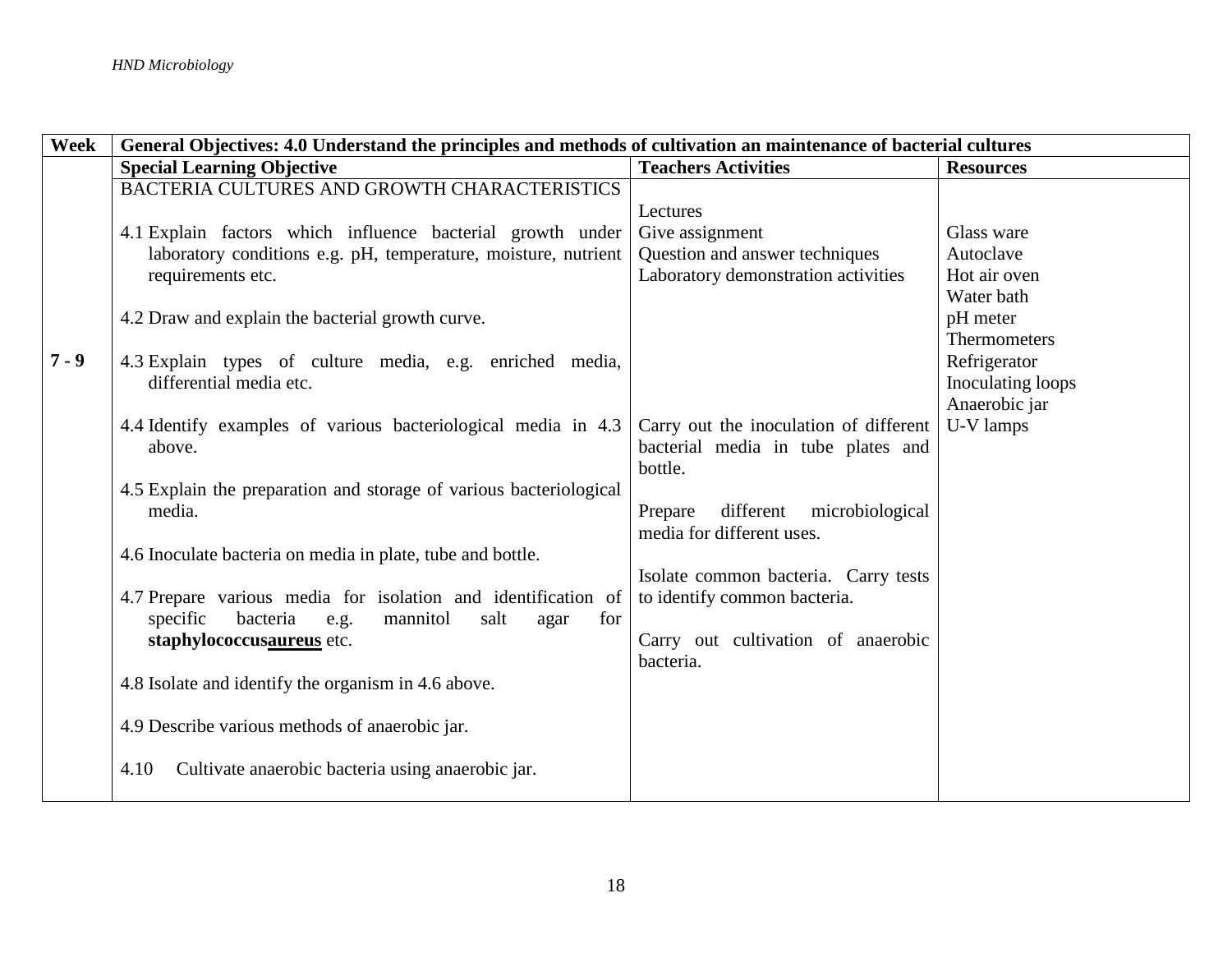| Week | <b>General Objectives:</b>                                                                                                                                                                                                                     |                                                                                     |                  |
|------|------------------------------------------------------------------------------------------------------------------------------------------------------------------------------------------------------------------------------------------------|-------------------------------------------------------------------------------------|------------------|
|      | <b>Special Learning Objective</b>                                                                                                                                                                                                              | <b>Teachers Activities</b>                                                          | <b>Resources</b> |
|      | Describe medium preparation and the cultivation of micro<br>4.11<br>aerophilic bacteria e.g Neissaria spp.<br>Prepare media for special purposes e.g. transport media,<br>4.12<br>media for growth of spirochaetes, leptospira and mycoplasma. | Prepare media for special purposes.<br>Carry out isolation of <b>Neisseria spp.</b> |                  |
|      | Describe the various methods for the separation of mixed<br>4.13<br>cultures.                                                                                                                                                                  | Prepare and store stock culture                                                     |                  |
|      | Explain the quality control methods of various prepared<br>4.14<br>media.                                                                                                                                                                      |                                                                                     |                  |
|      | Describe methods of maintenance and storage of stock<br>4.15<br>cultures.                                                                                                                                                                      |                                                                                     |                  |
|      | Prepare and store stock culture.<br>4.16                                                                                                                                                                                                       |                                                                                     |                  |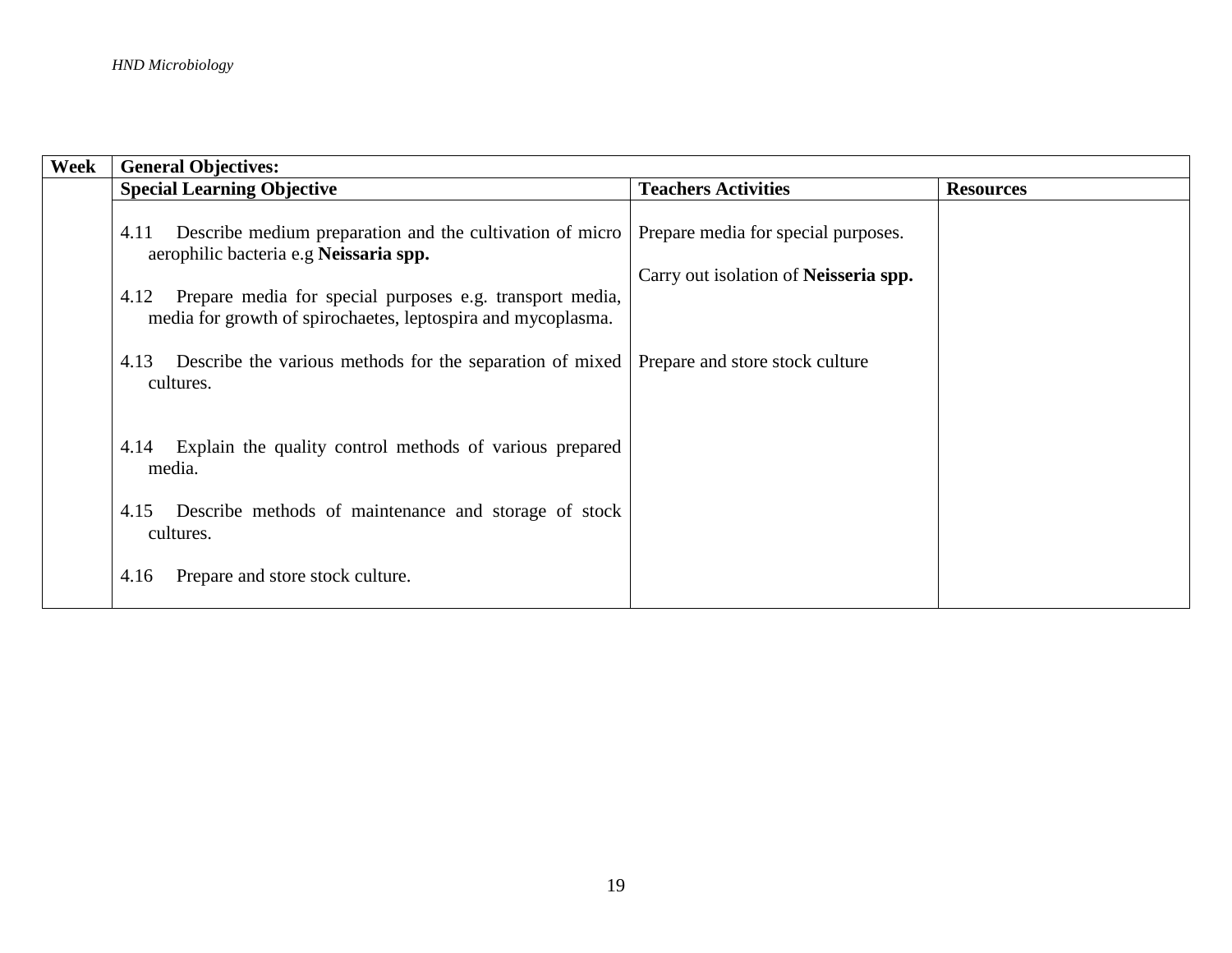| Week    | General Objectives: 5.0 Know major bacterial taxonomic groups      |                                    |                           |
|---------|--------------------------------------------------------------------|------------------------------------|---------------------------|
|         | <b>Special Learning Objective</b>                                  | <b>Teachers Activities</b>         | <b>Resources</b>          |
|         | TAXONOMIC GROUPS OF BACTERIA                                       |                                    |                           |
|         |                                                                    | Lectures                           | Taxonomic charts, tables. |
|         | 5.1 Identify the bacterial taxonomic orders.                       | Assignments                        |                           |
|         |                                                                    | Questions and answer technique     |                           |
|         | 5.2 List families and Genera of the orders.                        |                                    |                           |
|         |                                                                    |                                    |                           |
|         | 5.3 Explain the morphological, cultural, biochemical and antigenic | $do -$<br>$\overline{a}$           |                           |
|         | properties as well as economic importance of the following         |                                    |                           |
| $10-12$ | groups of bacteria:                                                |                                    |                           |
|         | a) Gram negative aerobic rods and colic-pseudomonadaceae,          | $do -$                             |                           |
|         | acetobacteriaceae, rhizobiaceae, brucellaceae.                     |                                    |                           |
|         | negative;<br>facultatively<br>b) Gram<br>anaerobic<br>rods,        |                                    |                           |
|         | enterobacteriaceae, vibrionaceae.                                  | $do -$                             |                           |
|         | c) Gram negative, anaerobic rods-bacteriodaceae.                   |                                    |                           |
|         | d) Gram negative heterotrophic aerobic cocci and coccibacilli,     | $do -$<br>$\sim$                   |                           |
|         | Neisseriaceae.                                                     |                                    |                           |
|         | Gram negative, heterotrophic anaerobic cocci-Veillonellacea.<br>e) | $do -$                             |                           |
|         | Gram negative, chemolithotrophic rods<br>and cocci-<br>f           |                                    |                           |
|         | Nitrobacteriacea, siderocapsaseae.                                 | $do -$                             |                           |
|         | g) Achabacteria e.g. Gram negative methane – producing rods        |                                    |                           |
|         | and cocci.                                                         | $do -$<br>$\sim 100$               |                           |
|         | aerobic/facultatively<br>h) Gram positive<br>anaerobic<br>cocci    |                                    |                           |
|         | streptococcaceae.                                                  | $do -$                             |                           |
|         | Gram positive anaerobic cocci – peptococcacceae.<br>$\bf{1)}$      |                                    |                           |
|         | Gram positive endospore forming rods – bacillaceae.<br>j)          | $do -$                             |                           |
|         | k) Gram positive asporogenous rods - lactobacillaceae.             |                                    |                           |
|         | Actinomyces and related organisms - streptomycetaceae,<br>$\bf{I}$ | $do -$<br>$\overline{\phantom{a}}$ |                           |
|         | planaceae, actinomycetaceae, mycobacteriaceae, propioni-           |                                    |                           |
|         | bacteriaceae.                                                      |                                    |                           |
|         |                                                                    |                                    |                           |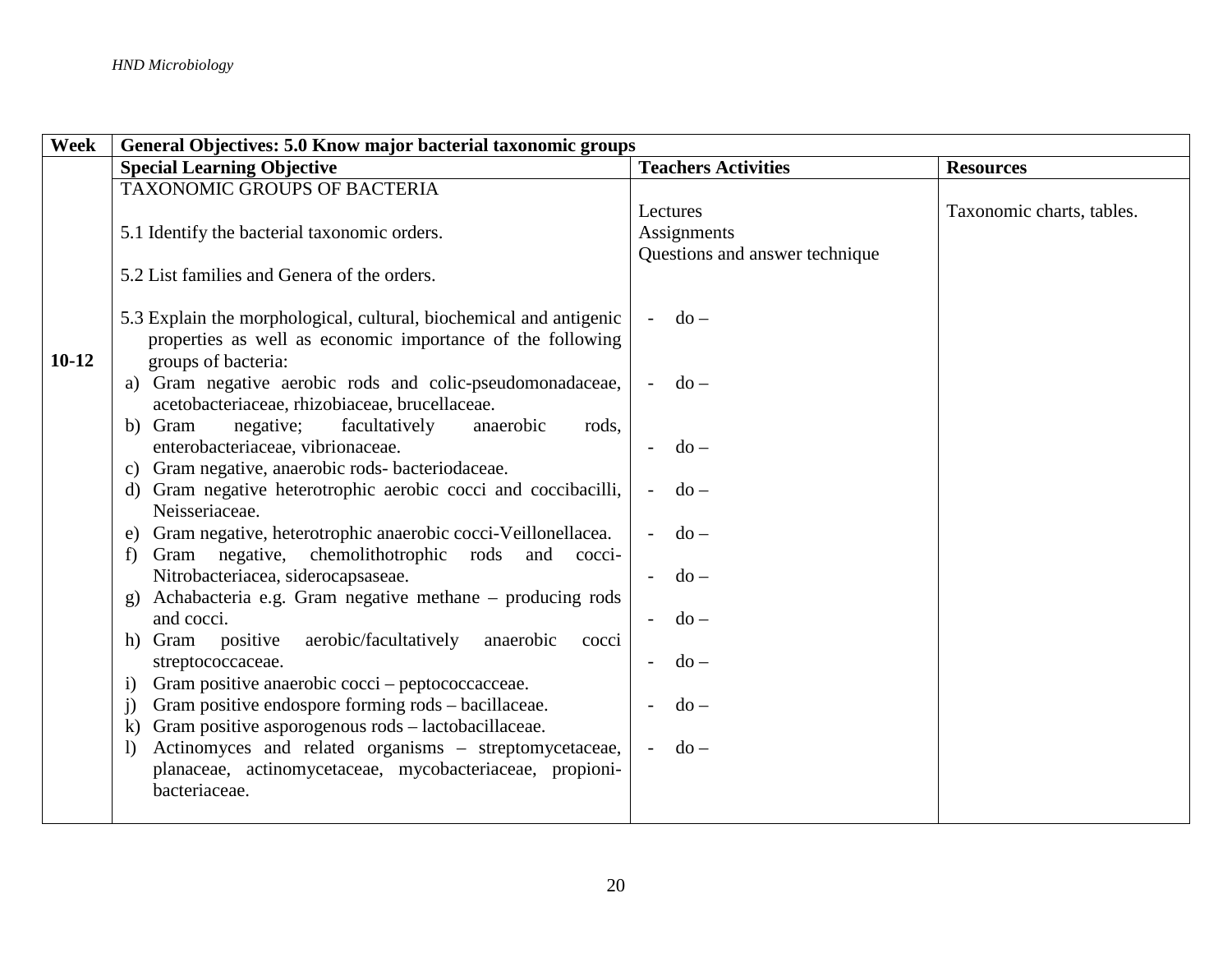| m) Spirochaetes.                                                         |                           | Autoclave     |
|--------------------------------------------------------------------------|---------------------------|---------------|
| Genera of uncertain affiliation (differentiate as far as possible)<br>n) |                           | Incubators    |
|                                                                          |                           | Microscopes   |
| 5.4 Identify examples of the organisms in 5.3 above.                     | Practical identification. | Glass ware    |
|                                                                          |                           | Anaerobic jar |

| Week      | General Objectives: 6.0 Know the principles and methods of controlling bacterial number in the environment. |                                          |                   |  |
|-----------|-------------------------------------------------------------------------------------------------------------|------------------------------------------|-------------------|--|
|           | <b>Special Learning Objective</b>                                                                           | <b>Teachers Activities</b>               | <b>Resources</b>  |  |
|           |                                                                                                             | Lectures                                 | Autoclave         |  |
|           | 6.1 Explain sterilization and disinfection by physical methods.                                             | Questions and answer technique           | Refrigerators     |  |
|           |                                                                                                             | Laboratory                               | Bunsen burner     |  |
| $13 - 14$ | 6.2 Explain sterilization and disinfections by chemical methods.                                            |                                          | Hot air           |  |
|           |                                                                                                             |                                          | Glass ware        |  |
|           | 6.3 Sterilize and disinfect various objects by physical and                                                 | Practical sterilization and disinfection | Inoculating loops |  |
|           | chemical methods.                                                                                           |                                          | Knives, scalpels  |  |
|           |                                                                                                             | Carry out sterilization of different     | UV lamps          |  |
|           | 6.4 Explain quality control practices involved in $6.1 - 6.3$ above.                                        | materials by chemical and physical       |                   |  |
|           |                                                                                                             | methods.                                 |                   |  |
|           |                                                                                                             |                                          |                   |  |
|           | <b>Practical Content</b>                                                                                    |                                          |                   |  |
| Week      | <b>Special Learning Objective</b>                                                                           | <b>Teachers Activities</b>               | <b>Resources</b>  |  |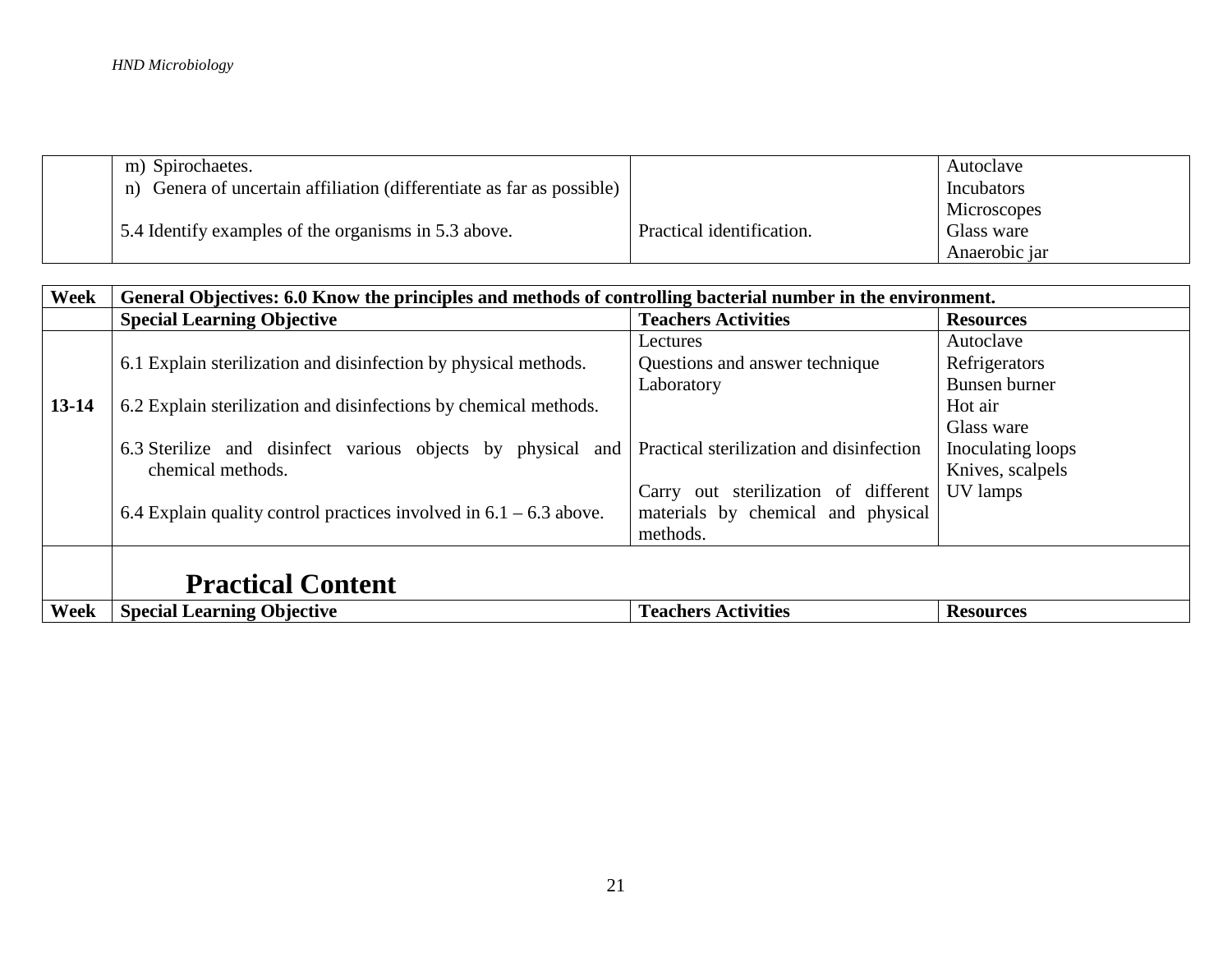| $1 - 2$   | 1. Prepare slides and observe and draw various bacteria     | Supervise students prepare stain         | - Slides of bacteria culture. |
|-----------|-------------------------------------------------------------|------------------------------------------|-------------------------------|
|           | forms under the microscope.                                 | view and draw.                           | - Microscope                  |
| $5-6$     | 2. Carry out the biochemical tests in 3.5 above e.g. sugar  | Supervise students to carry out          | Glass ware                    |
|           | fermentation reactions, methyl red, MRUP etc.               | biochemical identification of different  | <b>Slides</b>                 |
| $7-9$     | 3. Inoculate bacteria on media in plate, tube and bottle.   | Gram positive and Gram-negative          | Incubators                    |
|           |                                                             | fermentation<br>bacteria e.g.<br>sugar   | Weighing balances             |
|           | 4. Prepare various media for isolation and identification   | methyl red, MRUP etc.                    | Water baths                   |
|           | of specific bacteria e.g. mannitol salt agar for            | Carry out the inoculation of different   | Hot plates                    |
|           | staphylococcusaureus etc.                                   | bacterial media in tube plates and       | Magnetic stirrers             |
|           |                                                             | bottle.                                  | - Glass ware                  |
|           | 5. Isolate and identify the organism in 4.6 above.          |                                          | Autoclave                     |
|           |                                                             | different<br>microbiological<br>Prepare  | Hot air oven                  |
|           |                                                             | media for different uses.                | Water bath                    |
|           | 6. Cultivate anaerobic bacteria using anaerobic jar.        |                                          | pH meter                      |
|           | 7 Prepare media for special purposes e.g. transport         | Isolate common bacteria. Carry tests     | <b>Thermometers</b>           |
|           | media, media for growth of spirochaetes, leptospira and     | to identify common bacteria.             | Refrigerator                  |
|           | mycoplasma.                                                 |                                          | Inoculating loops             |
|           | 8. Prepare and store stock culture                          | Carry out cultivation of anaerobic       | Anaerobic jar                 |
|           | 9Sterilize and disinfect various objects by physical and    | bacteria.                                | U-V lamps                     |
|           | chemical methods.                                           |                                          |                               |
|           | 10. Sterilize and disinfect various objects by physical and | Prepare media for special purposes.      |                               |
|           | chemical methods                                            | Carry out isolation of Neisseria spp.    |                               |
| $13 - 14$ |                                                             | Prepare and store stock culture          | - Autoclave                   |
|           |                                                             |                                          | Refrigerators                 |
|           |                                                             | Practical sterilization and disinfection | Bunsen burner                 |
|           |                                                             | Carry out sterilization of different     | Hot air                       |
|           |                                                             | materials by chemical and physical       | Glass ware                    |
|           |                                                             | methods.                                 | Inoculating loops             |
|           |                                                             |                                          | Knives, scalpels              |
|           |                                                             |                                          | UV lamps                      |

## **PROGRAMME: SCIENCE LABORATORY TECHNOLOGY - MICROBIOLOGY**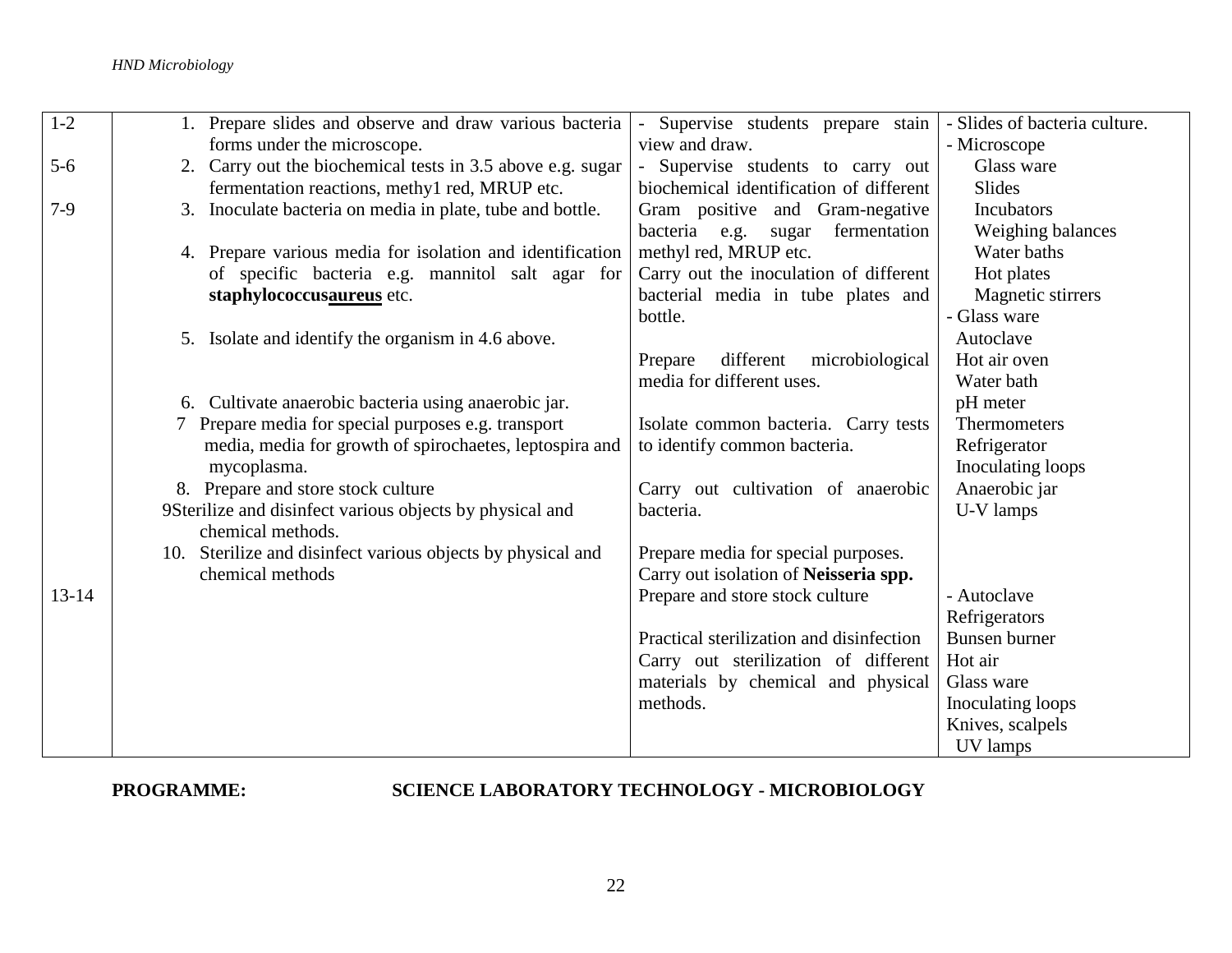| <b>COURSE:</b>   | MICROBIOLOGICAL TECHNIQUES I                                                                                         |             |              |
|------------------|----------------------------------------------------------------------------------------------------------------------|-------------|--------------|
| <b>CODE:</b>     | <b>STM 312</b>                                                                                                       |             |              |
| <b>DURATION:</b> | (Hour/Week) Lecture: 1                                                                                               | Tutorial: 0 | Practical: 3 |
| UNIT:            | 3.0                                                                                                                  |             |              |
| <b>GOAL:</b>     | This course is designed to enable the student apply various scientific techniques in the study of.<br>microorganisms |             |              |

- 1.0 Understand various staining techniques and the preparation of different stains.
- 2.0 Understand different sterilisation techniques and their applications.
- 3.0 Understand the preparation and uses of different buffers, ell suspension and dilution fluids.

| <b>Programme:</b><br>: SCIENCE LABORATORY TECHNOLOGY: MICROBIOLOGY |                             |                                 |  |
|--------------------------------------------------------------------|-----------------------------|---------------------------------|--|
| Course: MICROBIOLOGICAL TECHNIOUES I                               | <b>Course Code: STM 312</b> | <b>Contact Hours: 1 – 0 -</b> 3 |  |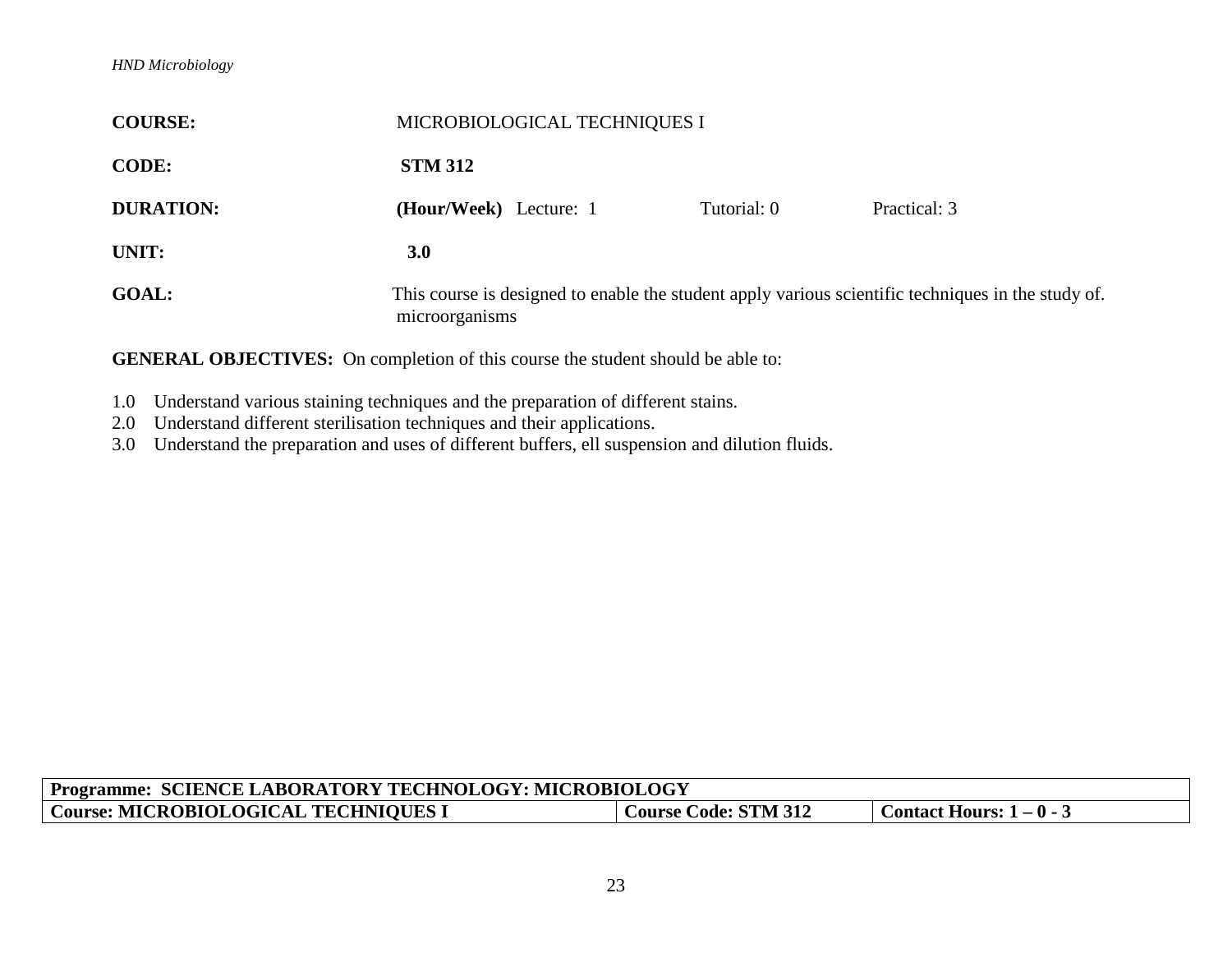| Week    | General Objectives: 1.0 Understand various staining techniques and the preparation of various stains                                 |                                                                          |                                                                    |
|---------|--------------------------------------------------------------------------------------------------------------------------------------|--------------------------------------------------------------------------|--------------------------------------------------------------------|
|         | <b>Special Learning Objective</b>                                                                                                    | <b>Teachers Activities</b>                                               | <b>Resources</b>                                                   |
|         | <b>STAINING TECHNIQUES</b>                                                                                                           |                                                                          | Top loading balances                                               |
|         | 1.1 Describe the procedures for making films or smear<br>preparations from microorganisms and tissue sections.                       | Lectures<br>Practical                                                    | Analytical balances<br>Magnetic stirrers                           |
|         | 1.2 Describe the procedures for staining of films and tissue<br>sections.                                                            | Demonstrations<br>Assignments                                            | Hot plates<br>Glassware/volumetric<br>equipments                   |
| $1 - 4$ | 1.3 Prepare and stain films and smear of microorganisms and<br>tissue sections.                                                      | Prepare<br>slides,<br>fresh<br>stain<br>slides/specimen                  | Refrigerators<br>Freezers<br>Bunsen burner<br>Gas tanks            |
|         | 1.4 Describe the preparation of stains and the procedures for the<br>different modifications of Gram's staining techniques.          | Prepare stain, carry Gram staining<br>procedure                          | Microscopes<br>Dark field microscope<br>Phase contrast microscopes |
|         | 1.5 Prepare stains and make various modifications of Gram stain.                                                                     | Prepare Ziehl Neelson stains                                             | Fluorescent microscopes<br><b>Black boards</b>                     |
|         | 1.6 Describe the procedures for the different modifications of the<br>Ziehl-Neelson method for acid-fast organisms.                  | Carry out Ziehl Neelson staining<br>procedure.                           |                                                                    |
|         | 1.7 Prepare stains and make various modification of the Ziehl-<br>Neelson stain.                                                     | Prepare store stains, carry out spore<br>staining.                       |                                                                    |
|         | 1.8 Describe the preparation of stains and the procedures for<br>staining:<br>i. Diphthera bacillus and volutin containing organisms | Prepare capsule<br>stain, carry out<br>capsule staining.                 |                                                                    |
|         | ii. Spores                                                                                                                           | Prepare stain lipids, polysaccharides,<br>nuclear material and flagella. |                                                                    |

| Week | <b>Objectives:</b><br>General               |                               |                  |
|------|---------------------------------------------|-------------------------------|------------------|
|      | ! )biective<br>Special<br>Learning <b>f</b> | <b>\ctɪvɪtɪes</b><br>Teachers | <b>Kesources</b> |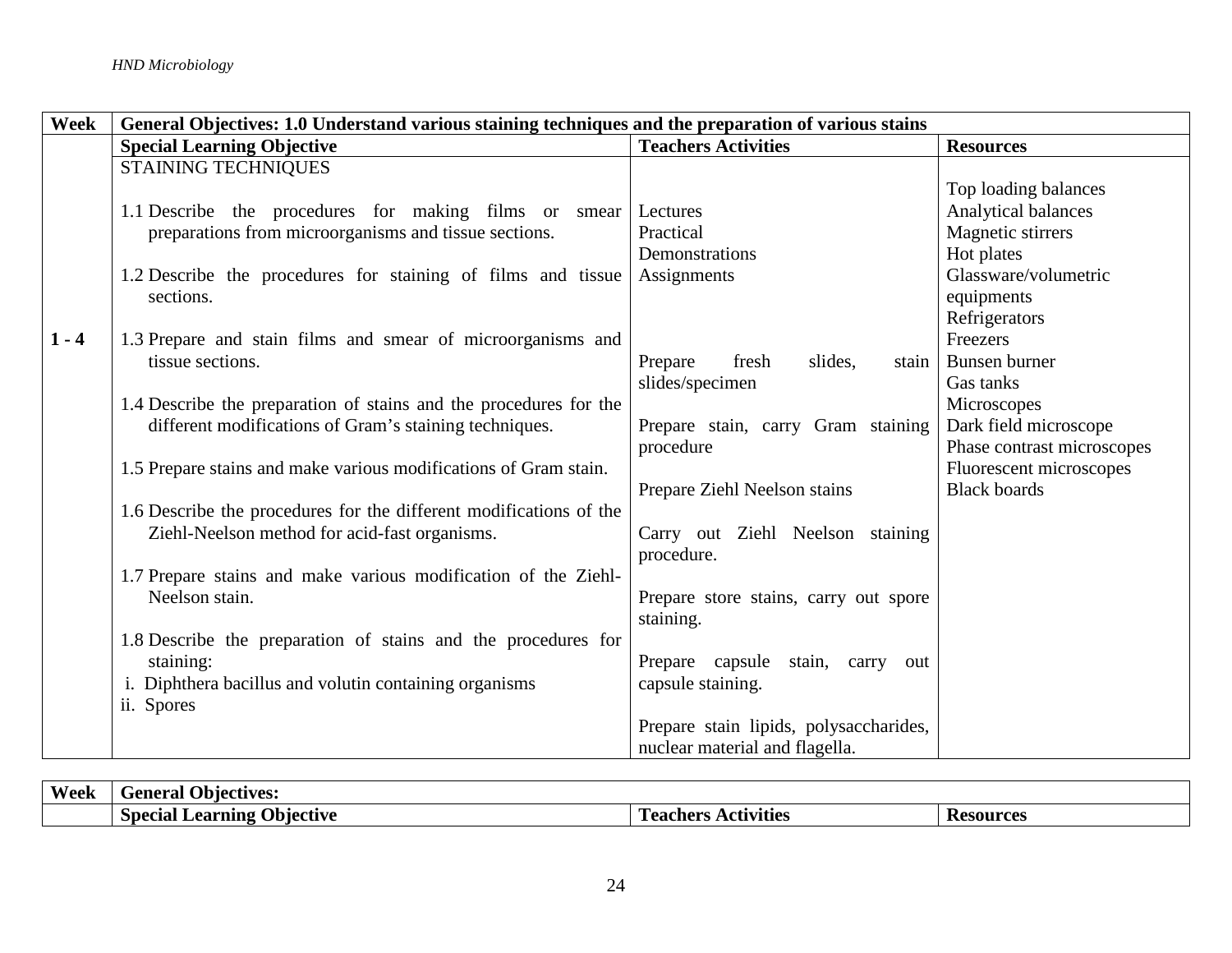| iii. Capsule.                                    |                                               |            |
|--------------------------------------------------|-----------------------------------------------|------------|
| iv. Intracellular lipids.                        | Carry out staining for lipids, Microscopes    |            |
| Cell polysaccharides.<br>V.                      | polysaccharides, nuclear materials and Slides |            |
| vi. Nuclear materials.                           | flagella.                                     | Incubators |
| vii. Flagella.                                   |                                               |            |
| viii. Fungi.                                     | Prepare stains for fungal staining,           |            |
| ix. Fungal spores (various types).               | protozoa and spirochetes.                     |            |
| Protozoa and spirochaetes.<br>X.                 |                                               |            |
|                                                  | Carry out staining for fungi, fungal          |            |
| 1.9 Stain the cells and structures in 1.8 above. | spores, protozoa and spirochetes.             |            |
|                                                  |                                               |            |
|                                                  |                                               |            |
|                                                  |                                               |            |
|                                                  |                                               |            |
|                                                  |                                               |            |
|                                                  |                                               |            |
|                                                  |                                               |            |

| <b>Week</b> | <b>1000</b><br>their<br>' applications.<br>2.O<br>and<br>ves:<br>Feneral<br>. Jhiect<br>Jnderstand<br>ANes<br>ditt<br>terent<br>-sterilizat<br>non<br>ாா |                                 |              |
|-------------|----------------------------------------------------------------------------------------------------------------------------------------------------------|---------------------------------|--------------|
|             | Special<br>Jbıectıve<br><b>_earnıng</b><br>лса -<br>ັ                                                                                                    | <b>Pachers</b><br>uvīties<br>л. | sources<br>w |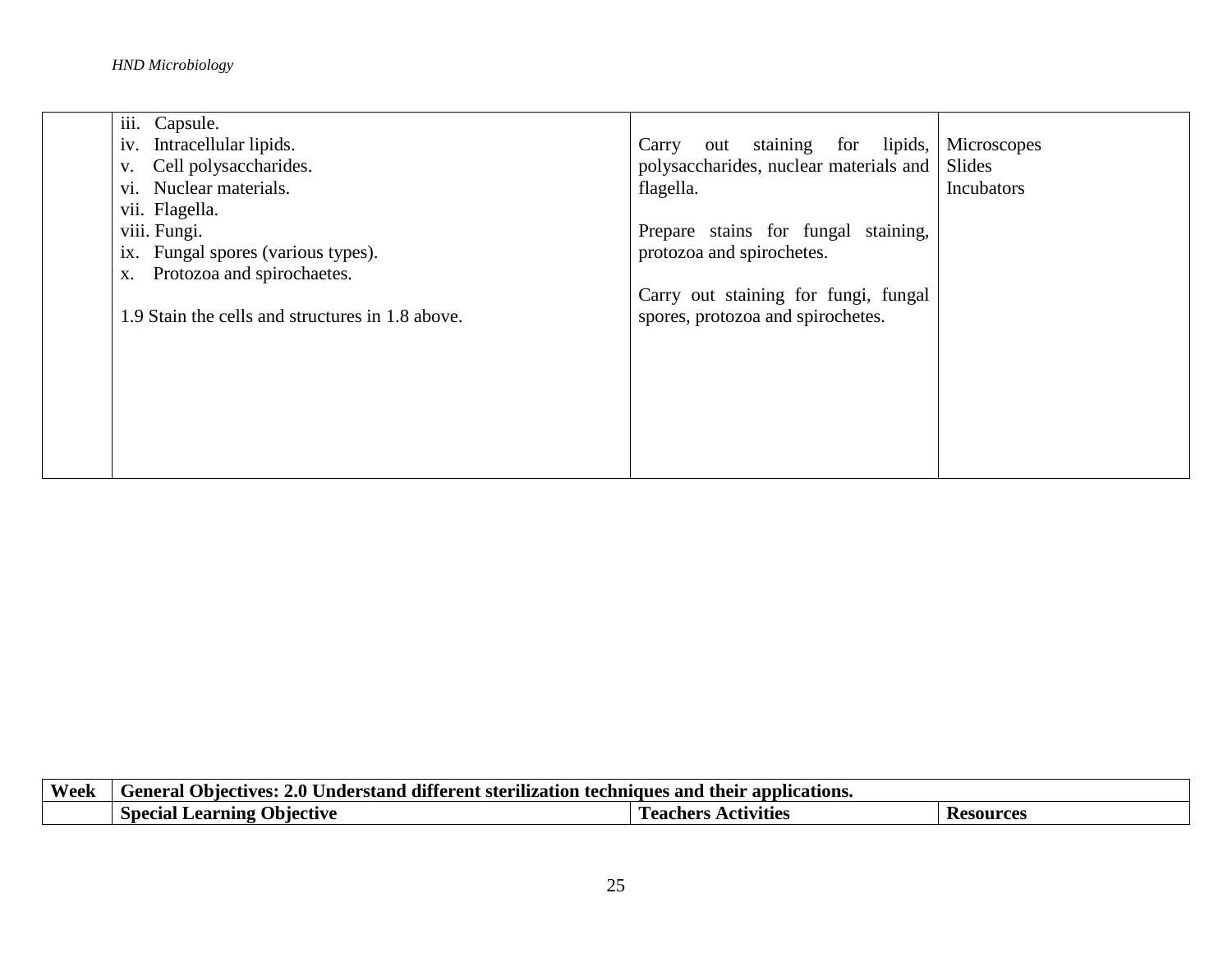|         | STERILIZATION TECHNIQUES                                               |                                          | Autoclave            |
|---------|------------------------------------------------------------------------|------------------------------------------|----------------------|
|         |                                                                        | Lectures                                 | Steam generator      |
|         | 2.1 Sterilize various materials using dry heat e.g. hot air, oven,     | Practical sterilization of various items | Pressure cookers     |
|         | flaming etc.                                                           | Assignments                              | Cooking gas          |
|         |                                                                        |                                          | Bunsen burner        |
|         | 2.2 Sterilize various materials using moist heat e.g. autoclave etc.   | Carry out sterilization procedure by     | UV lamps             |
|         |                                                                        | dry heat, moist heat, fumigation and     | Hot air ovens        |
|         | 2.3 Sterilize used syringes or any other contaminated instruments.     | irradiation.                             | Fumigation equipment |
|         |                                                                        |                                          | Top loading balances |
| $5 - 7$ | 2.4 Identify various control measures in the sterilizations in $2.1 -$ |                                          | Analytical balances  |
|         | 2.3 above.                                                             |                                          | Black boards.        |
|         | 2.5 Sterilize contaminated room using fumigants.                       |                                          |                      |
|         |                                                                        |                                          |                      |
|         | 2.6 Sterilize skin using dilute alcohols.                              |                                          |                      |
|         |                                                                        |                                          |                      |
|         | 2.7 Sterilize different medical instruments using gases.               |                                          |                      |
|         |                                                                        |                                          |                      |
|         | 2.8 Describe the procedures for the maintenance of sterility           |                                          |                      |
|         |                                                                        |                                          |                      |
|         | 2.9 Describe the use of various irradiation techniques for             |                                          |                      |
|         | sterilization.                                                         |                                          |                      |
|         |                                                                        |                                          |                      |
|         | Sterilize different materials by use of UV irradiation.<br>2.10        |                                          |                      |
|         |                                                                        |                                          |                      |

| Week | tluids.<br>and a<br>cell :<br>.<br>uses<br>. different.<br>and<br>n r<br>reparation<br>-butters<br><b>Feneral</b><br>. )hiectives:<br><b>Inderstand</b><br>, ot<br>nor<br>-the<br>  suspensions |                              |                 |
|------|-------------------------------------------------------------------------------------------------------------------------------------------------------------------------------------------------|------------------------------|-----------------|
|      | Special<br>. Jbiective<br>earnıng<br>лса                                                                                                                                                        | eachers<br><b>\ctɪvɪtɪes</b> | 'esources<br>ັບ |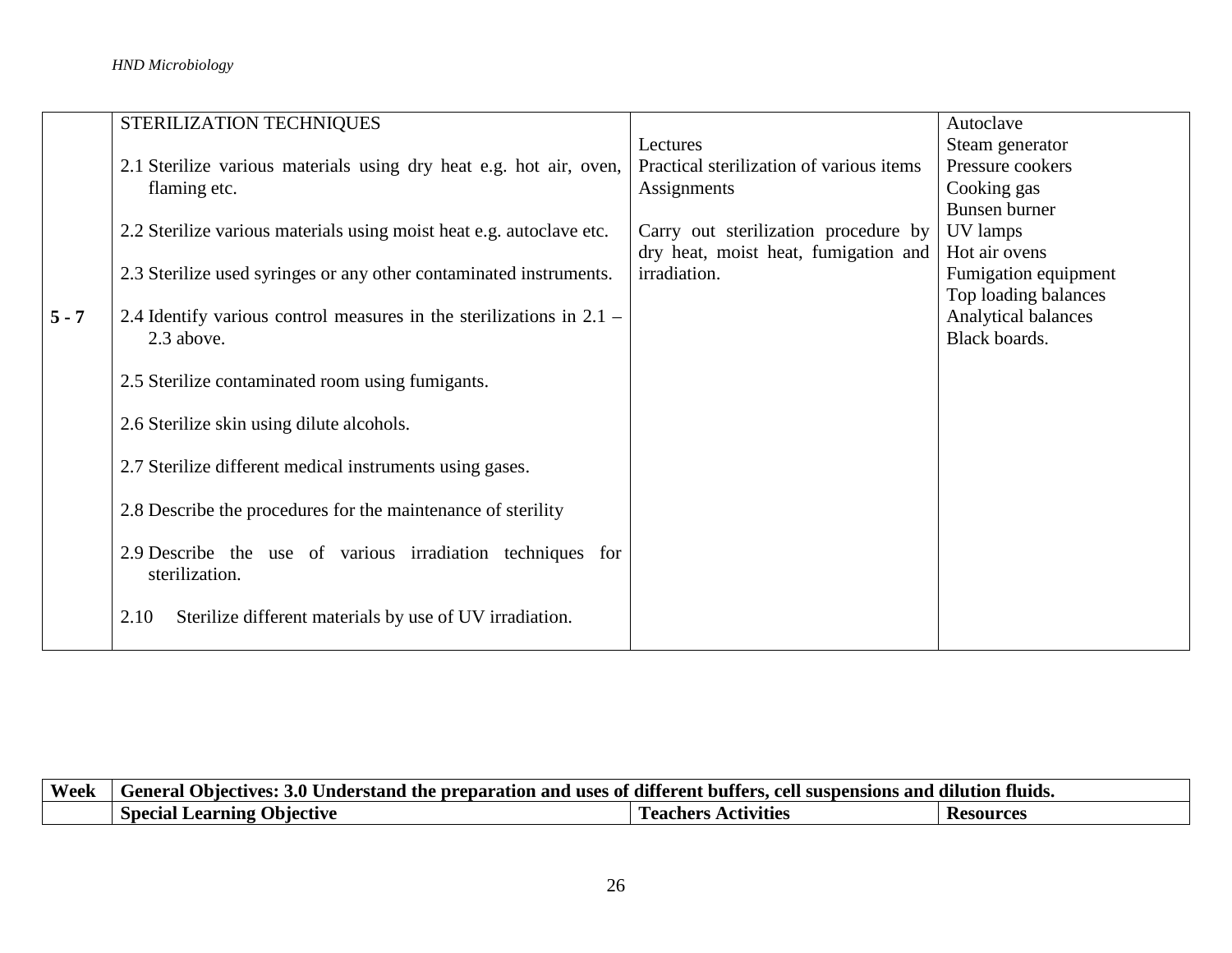|          | <b>PREPARATION</b><br><b>USES</b><br><b>CELL</b><br><b>AND</b><br>BUFERS,<br>OF<br>SUSPENSIONS, DILUTION FLUIDS                                                                                                                                                                                                                                                                          |                                                                                                                               |                                                                                                                                                                                                                                  |
|----------|------------------------------------------------------------------------------------------------------------------------------------------------------------------------------------------------------------------------------------------------------------------------------------------------------------------------------------------------------------------------------------------|-------------------------------------------------------------------------------------------------------------------------------|----------------------------------------------------------------------------------------------------------------------------------------------------------------------------------------------------------------------------------|
| $8 - 10$ | 3.1 Explain the term "buffer".<br>3.2 Prepare suitable buffer systems for use in microbiology viz:<br>Citrate buffer systems<br>i.)<br>ii.)<br>Acetate buffer systems<br>iii.)<br>Citrate-phosphate buffer<br>Veronal buffer<br>iv.)<br>Boric acid-forax buffer<br>$V.$ )<br>Tris hel etc.<br>vi.)<br>3.3 Explain the importance of oxidation-reduction potential in a<br>growth medium. | Lectures<br>Practical<br>Demonstrations<br>Prepare different types of buffers.<br>Check the pH of the buffers so<br>prepared. | <b>Black board</b><br>pH meter<br>Redox meter<br>Atomic absorption<br>Spectrophotometer<br>Water distiller<br>Water deionizer<br>Top loading balance<br>Analytical balance<br>Glass ware/volumetric flasks<br>Spectrophotometer. |
|          | 3.4 Prepare distilled water and demineralized water.                                                                                                                                                                                                                                                                                                                                     | Prepare distilled water                                                                                                       |                                                                                                                                                                                                                                  |
|          | 3.5 Prepare the following suspension and dilution fluids:<br>Physiological saline<br>i.)<br>Buffered saline<br>ii.)<br>iii.)<br>Complex suspending media e.g. Kreb's ringer solution.                                                                                                                                                                                                    | Prepare complex media<br>Use AAS                                                                                              |                                                                                                                                                                                                                                  |

| Week | <b>Biology</b> and<br>Objectives:<br>'Jnderstand'<br>Feneral<br>l Microbiological<br><b>Taboratory</b><br>3.V<br>l safe practices in |                       |                  |
|------|--------------------------------------------------------------------------------------------------------------------------------------|-----------------------|------------------|
|      | Obiective)<br>Special<br>Learning                                                                                                    | Activities<br>eachers | <b>Resources</b> |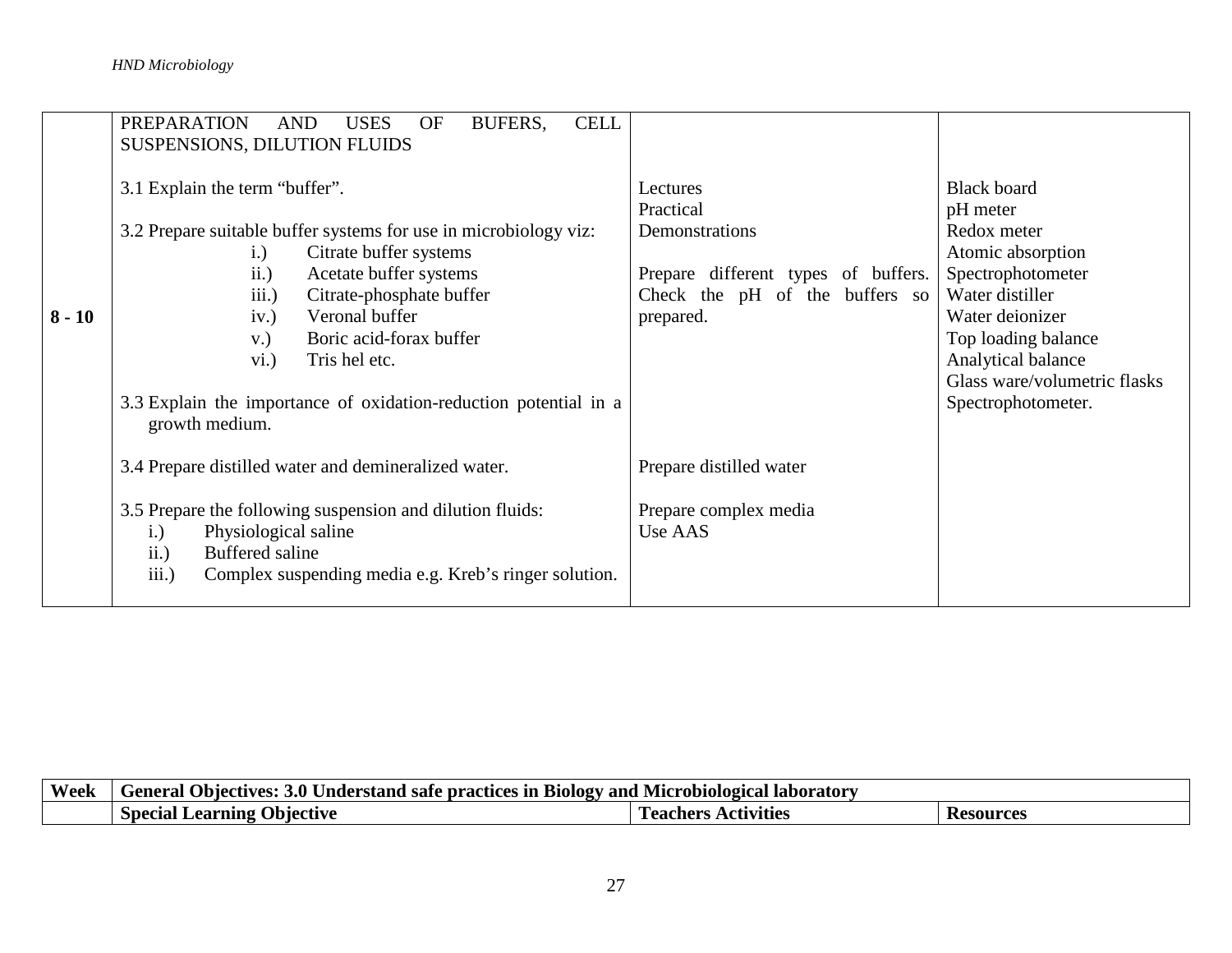|       | 4.1 List possible hazards (infections) in the laboratory.                                                                 |                                          |                                                                       |
|-------|---------------------------------------------------------------------------------------------------------------------------|------------------------------------------|-----------------------------------------------------------------------|
|       | 4.2 Explain safety rules and procedures in microbiology/biology<br>laboratory.                                            | Lectures<br>Practicals<br>Demonstrations | <b>Black board</b><br>Video equipment<br>First aid kits and equipment |
|       | 4.3 Explain protective and first aid procedures in the laboratory.                                                        | Film shows                               | Overhead projections                                                  |
| 11-14 | 4.4 Demonstrate the use of emergency equipment e.g. first aid kits,<br>eye wash/irritation, fire extinguishers/hoods etc. |                                          |                                                                       |
|       | 4.5 Explain universal precautions when working with blood and<br>other body fluids.                                       |                                          |                                                                       |

|      | tent<br>$\mathbf{F}$<br>$\sim$<br>acucai     |                                     |                  |
|------|----------------------------------------------|-------------------------------------|------------------|
| Week | ')bjective<br>Special<br>. Learning <i>'</i> | --<br><b>ctivities</b><br>l eachers | <b>Resources</b> |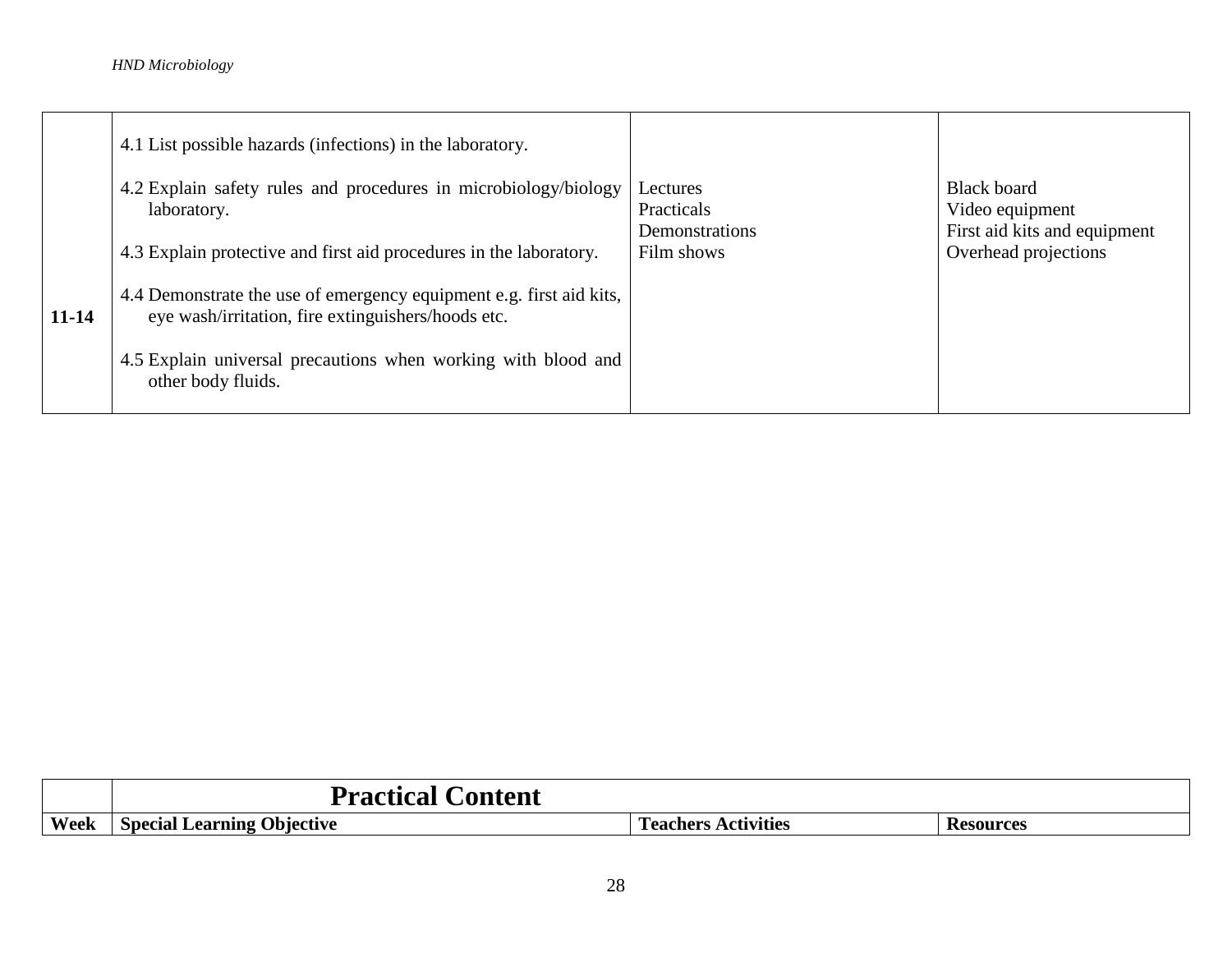| $1-4$ | 1. Prepare and stain films and smear of microorganisms and    | slides,<br>Prepare<br>fresh<br>stain   | - Top loading balances     |
|-------|---------------------------------------------------------------|----------------------------------------|----------------------------|
|       | tissue sections.                                              | slides/specimen                        | <b>Analytical balances</b> |
|       | 2. Describe the preparation of stains and the procedures for  |                                        | Magnetic stirrers          |
|       | the different modifications of Gram's staining techniques.    | Prepare stain, carry Gram staining     | Hot plates                 |
|       |                                                               | procedure                              | Glassware/volumetric       |
|       | 3. Prepare stains and make various modifications of Gram      |                                        | equipments                 |
|       | stain.                                                        | Prepare Ziehl Neelson stains           | Refrigerators              |
|       |                                                               |                                        | Freezers                   |
|       | 4. Describe the procedures for the different modifications of | Carry out Ziehl Neelson staining       | Bunsen burner              |
|       | the Ziehl-Neelson method for acid-fast organisms.             | procedure.                             | Gas tanks                  |
|       |                                                               |                                        | Microscopes                |
|       | 5. Prepare stains and make various modification of the Ziehl- | Prepare store stains, carry out spore  | Dark field microscope      |
|       | Neelson stain.                                                | staining.                              | Phase contrast microscopes |
|       |                                                               |                                        | Fluorescent microscopes    |
|       | Stain cells and structures.<br>6.                             | Prepare capsule<br>stain, carry out    | Black boards.              |
|       |                                                               | capsule staining.                      |                            |
|       |                                                               |                                        |                            |
|       |                                                               | Prepare stain lipids, polysaccharides, |                            |
|       |                                                               | nuclear material and flagella.         |                            |
|       |                                                               | Carry out staining for<br>lipids,      | - Microscopes              |
|       |                                                               | polysaccharides, nuclear materials and | Slides                     |
|       |                                                               | flagella.                              | Incubators                 |
|       |                                                               |                                        |                            |
|       |                                                               | Prepare stains for fungal staining,    |                            |
|       |                                                               | protozoa and spirochetes.              |                            |
|       |                                                               |                                        |                            |
|       |                                                               | Carry out staining for fungi, fungal   |                            |
|       |                                                               | spores, protozoa and spirochetes.      |                            |
|       |                                                               |                                        |                            |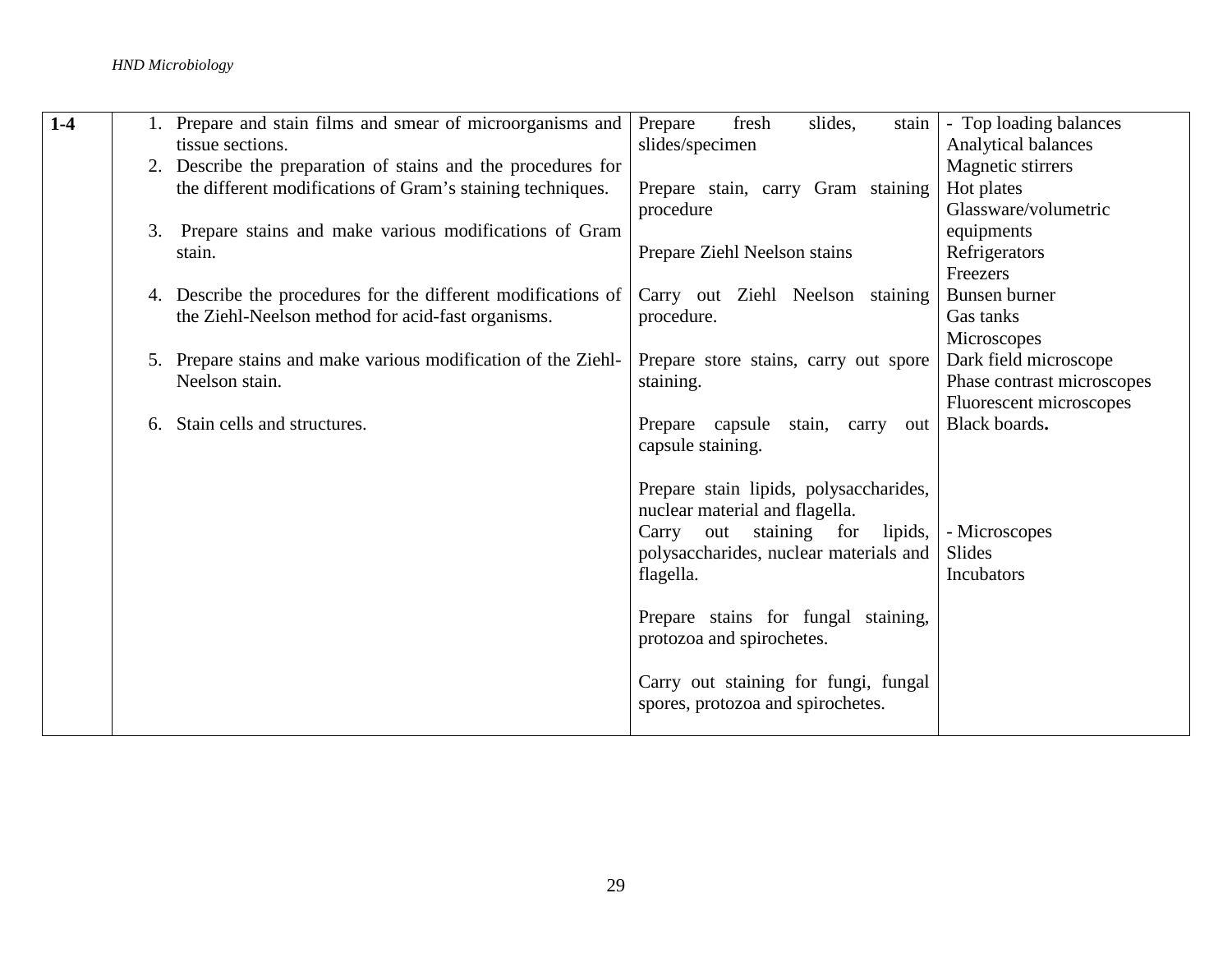| $5-7$  | Sterilize various materials using dry heat e.g. hot air, oven,      | Carry out sterilization procedure by | - Autoclave                  |
|--------|---------------------------------------------------------------------|--------------------------------------|------------------------------|
|        |                                                                     |                                      |                              |
|        | flaming etc.                                                        | dry heat, moist heat, fumigation and | Steam generator              |
|        |                                                                     | irradiation.                         | Pressure cookers             |
|        | 7. Sterilize various materials using moist heat e.g.                |                                      | Cooking gas                  |
|        | autoclave etc.                                                      |                                      | Bunsen burner                |
|        |                                                                     |                                      | UV lamps                     |
|        | 8. Sterilize used syringes or any other contaminated                |                                      | Hot air ovens                |
|        | instruments.                                                        |                                      | Fumigation equipment         |
|        |                                                                     |                                      | Top loading balances         |
|        | Sterilize contaminated room using fumigants.<br>10.                 |                                      | Analytical balances          |
|        |                                                                     |                                      | Black boards.                |
|        | Sterilize skin using dilute alcohols.<br>11.                        |                                      |                              |
|        |                                                                     |                                      |                              |
|        | 11. Sterilize different medical instruments using gases.            |                                      |                              |
|        |                                                                     |                                      |                              |
|        | 13. Sterilize different materials by use of UV irradiation          |                                      |                              |
| $8-10$ | Prepare suitable buffer systems for use in microbiology viz:<br>14. | Prepare different types of buffers.  | <b>Black board</b>           |
|        | Citrate buffer systems<br>i.)                                       | Check the pH of the buffers so       | pH meter                     |
|        | ii.)<br>Acetate buffer systems                                      | prepared.                            | Redox meter                  |
|        | Citrate-phosphate buffer<br>iii.)                                   |                                      | Atomic<br>absorption         |
|        | Veronal buffer<br>iv.)                                              | Prepare distilled water              | Spectrophotometer            |
|        | Boric acid-forax buffer<br>$V.$ )                                   |                                      | Water distiller              |
|        | Tris hel etc.<br>vi.)                                               | Prepare complex media                | Water deionizer              |
|        | Prepare distilled water and demineralized water.<br>15.             | Use AAS                              | Top loading balance          |
|        |                                                                     |                                      | Analytical balance           |
|        | 16. Prepare the following suspension and dilution fluids:           |                                      | Glass ware/volumetric flasks |
|        | Physiological saline<br>$\mathbf{i}$                                |                                      | Spectrophotometer.           |
|        | <b>Buffered saline</b><br>$\rm ii)$                                 |                                      |                              |
|        | iii)<br>Complex suspending media e.g. Kreb's ringer solution        |                                      |                              |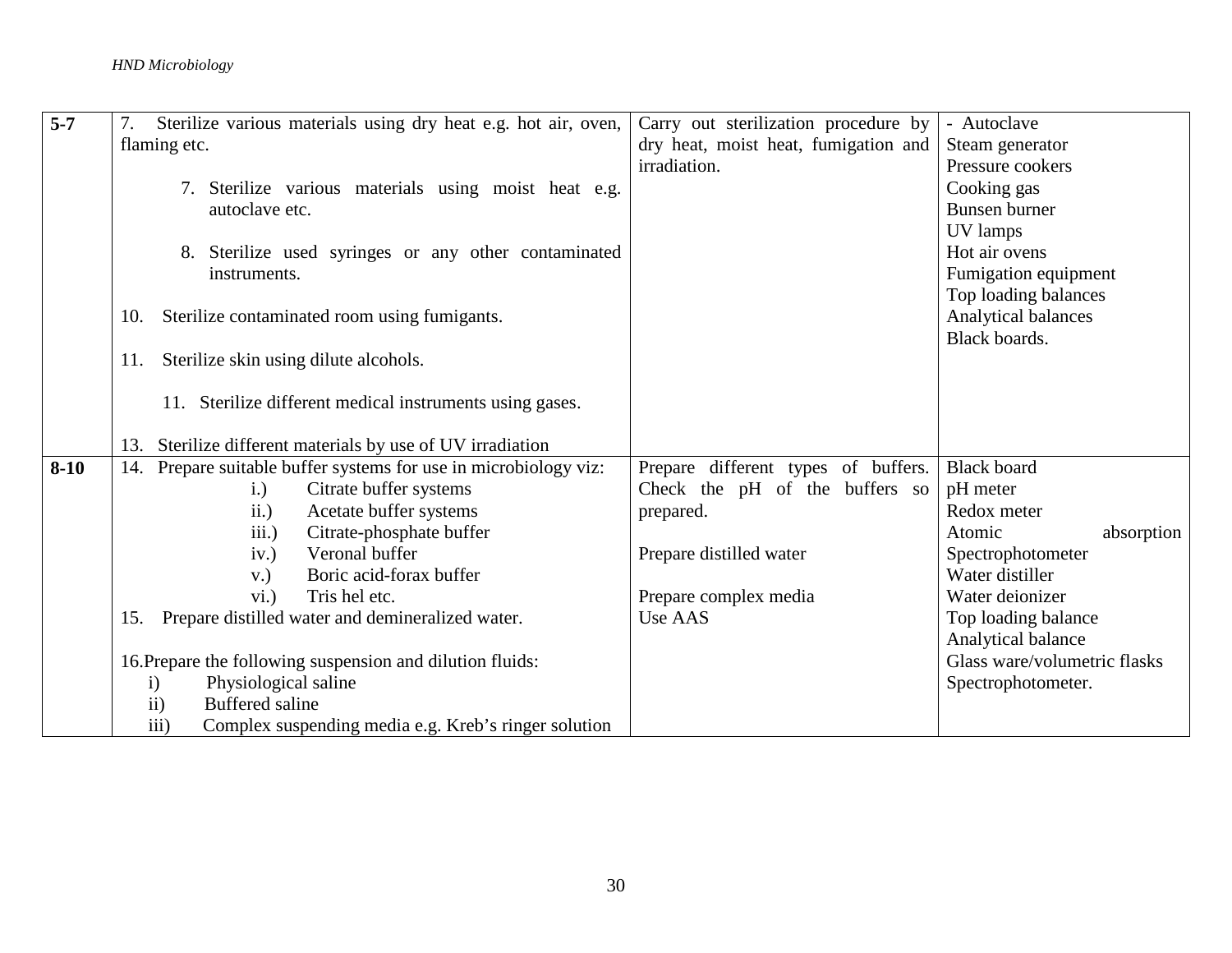| $11 - 14$ | 17. Demonstrate the use of emergency equipment e.g. first aid | Lectures       | <b>Black board</b>           |
|-----------|---------------------------------------------------------------|----------------|------------------------------|
|           | kits, eye wash/irritation, fire extinguishers/hoods etc.      | Practicals     | Video equipment              |
|           |                                                               | Demonstrations | First aid kits and equipment |
|           |                                                               | Film shows     | Overhead projections         |
|           |                                                               |                |                              |
|           |                                                               |                |                              |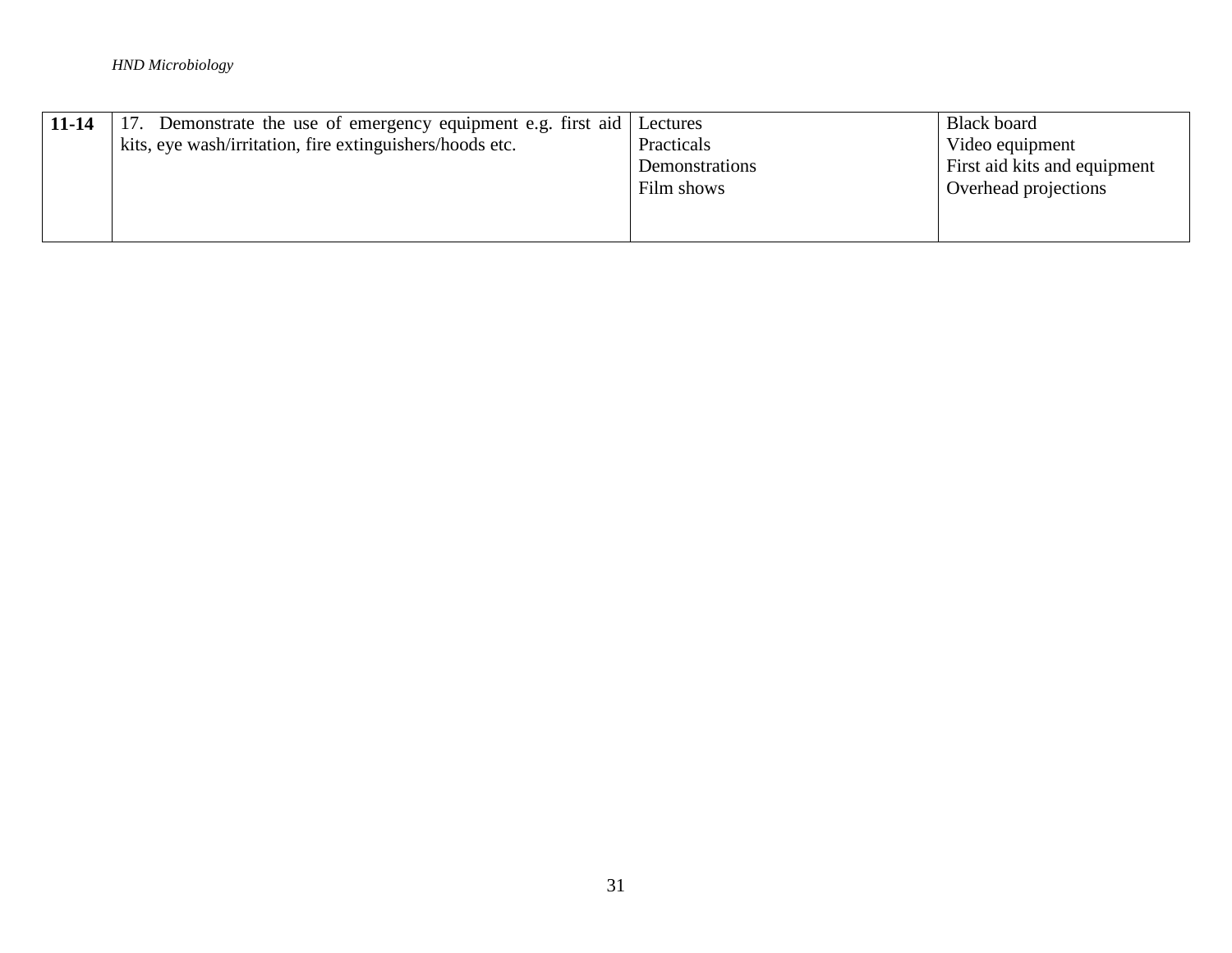| <b>PROGRAMME:</b> | <b>SCIENCE LABORATORY TECHNOLOGY - MICROBIOLOGY</b>                                                                                         |             |              |
|-------------------|---------------------------------------------------------------------------------------------------------------------------------------------|-------------|--------------|
| <b>COURSE:</b>    | <b>MYCOLOGY</b>                                                                                                                             |             |              |
| <b>CODE:</b>      | <b>STM 321</b>                                                                                                                              |             |              |
| <b>DURATION:</b>  | (Hour/Week) Lecture: 1                                                                                                                      | Tutorial: 0 | Practical: 3 |
| UNIT:             | 2.0                                                                                                                                         |             |              |
| <b>GOAL:</b>      | The aim of this course is to acquaint students with the morphological and physiological features<br>of fungi and their economic importance. |             |              |

- 1.0 Know the features, characteristics and modes of nutrition and reproduction in fungi.
- 2.0 Understand the classification and life cycles of fungi.
- 3.0 Understand economic importance of fungi.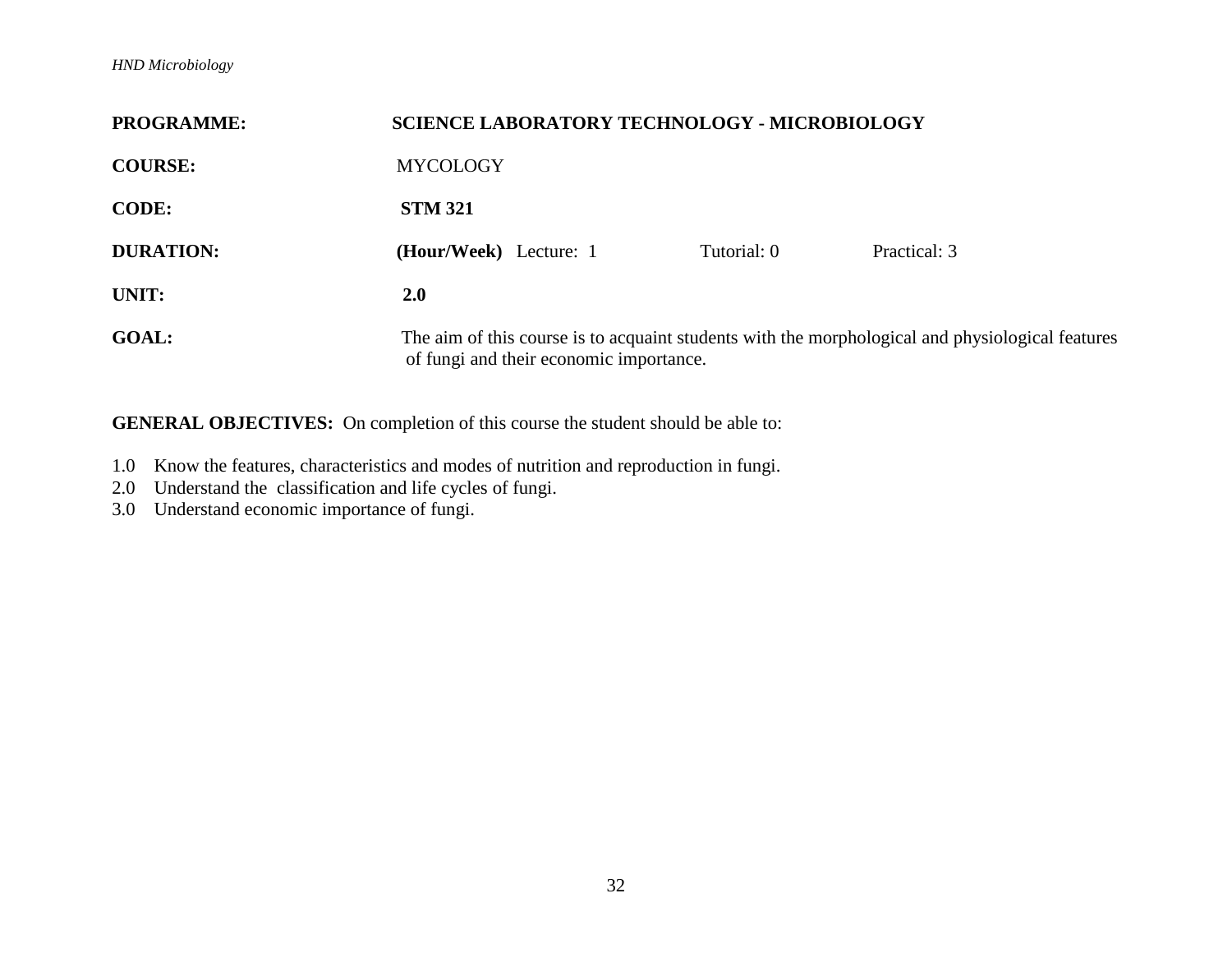|         | Programme: SCIENCE LABORATORY TECHNOLOGY: MICROBIOLOGY                                                 |                                                                          |                                                          |  |
|---------|--------------------------------------------------------------------------------------------------------|--------------------------------------------------------------------------|----------------------------------------------------------|--|
|         | <b>Course: MYCOLOGY</b>                                                                                | <b>Course Code: STM 321</b>                                              | Contact Hours: $1 - 0 - 3$                               |  |
| Week    | General Objectives: 1.0 Know the features, characteristics and modes of nutrition and reproduction     |                                                                          |                                                          |  |
|         | <b>Special Learning Objective</b>                                                                      | <b>Teachers Activities</b>                                               | <b>Resources</b>                                         |  |
|         | MORPHOLOGY OF FUNGI                                                                                    |                                                                          |                                                          |  |
|         | 1.1 Outline the scope of mycology giving examples of each type<br>of fungus.                           | i. Lecture<br>ii. Demonstrate slide preparation<br>techniques for fungi. | i. Binocular microscope<br>ii. Media<br>iii. Stains/Dyes |  |
|         | 1.2 List the general characteristics of fungi.                                                         | iii. Examine the prepared slides under<br>L.P and H.P objectives.        | iv. Incubators<br>v. Glass ware (petri dishes,           |  |
| $1 - 5$ | 1.3 Describe the general morphology of fungal cells.                                                   |                                                                          | slides etc)                                              |  |
|         | 1.4 List the major morphological and anatomical differences<br>between fungal and green plant cells.   |                                                                          |                                                          |  |
|         | 1.5 Prepare stains and make various modifications of Gram stain.                                       |                                                                          |                                                          |  |
|         | 1.6 Examine known fungi under the microscope and draw and<br>label the various morphological features. |                                                                          |                                                          |  |
|         | 1.7 Identify the various somatic structures in fungi.                                                  |                                                                          |                                                          |  |
|         | NUTRITION IN FUNGI                                                                                     |                                                                          |                                                          |  |
|         | 1.8 Describe the general modes of nutrition in fungi.                                                  | i) Describe media preparation for<br>isolation of fungi e.g. PDA         |                                                          |  |
|         | 1.9 Describe the various laboratory methods of cultivating fungi.                                      | ii) Culture techniques for isolating                                     |                                                          |  |
|         | Culture known-fungi on different media.<br>1.10                                                        | fungi.                                                                   |                                                          |  |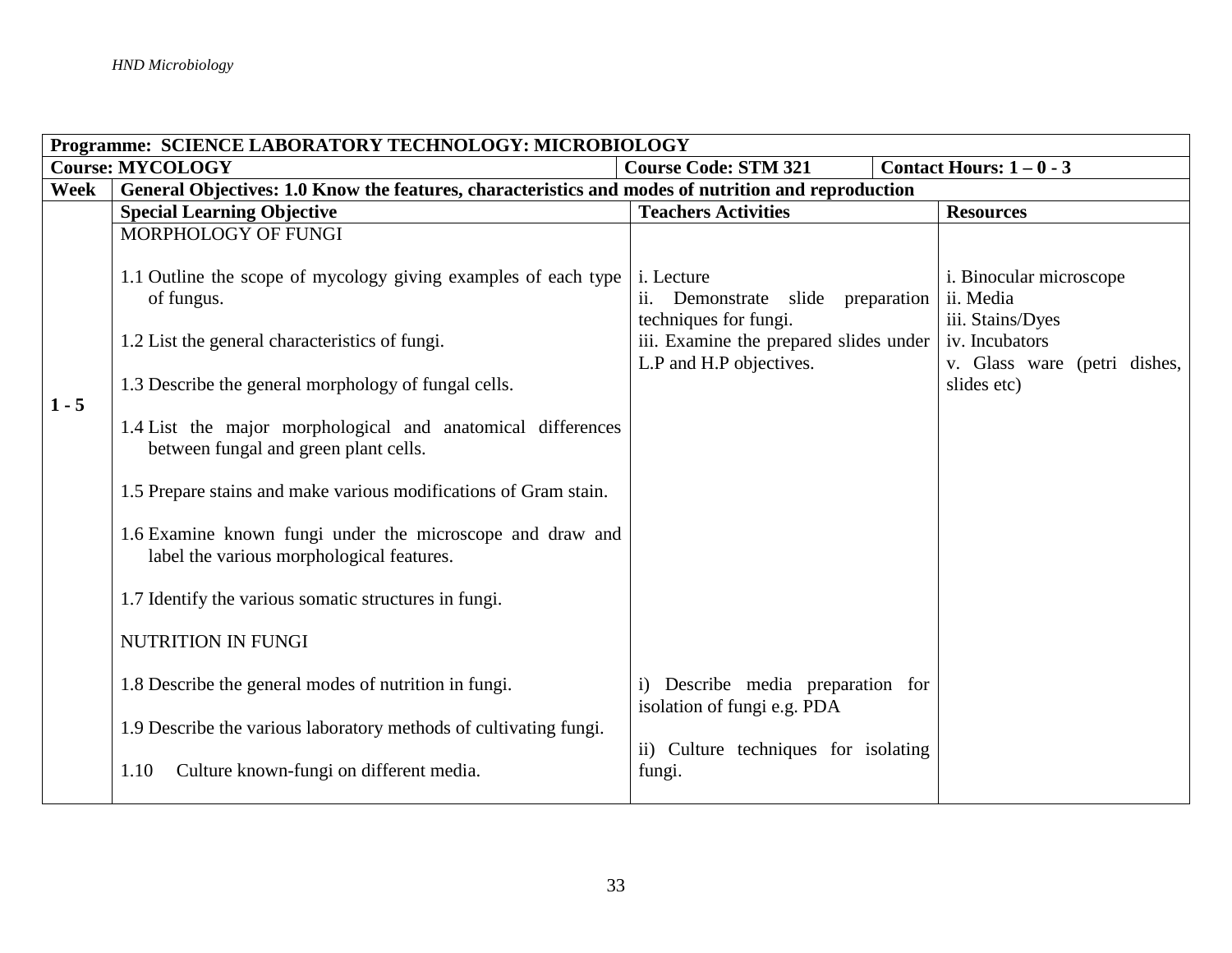| Isolate pure cultures of fungi using selective<br>and<br>differential media.         |  |
|--------------------------------------------------------------------------------------|--|
| REPRODUCTION IN FUNGI<br>Describe the general modes of reproduction in fungi<br>1.12 |  |

| Week     | General Objectives: 2.0 Understand the classification and life cycles of fungi.                              |                                                                                |                      |
|----------|--------------------------------------------------------------------------------------------------------------|--------------------------------------------------------------------------------|----------------------|
|          |                                                                                                              |                                                                                |                      |
|          | <b>Special Learning Objective</b>                                                                            | <b>Teachers Activities</b>                                                     | <b>Resources</b>     |
|          | <b>CLASSIFICATION OF FUNGI</b>                                                                               |                                                                                |                      |
|          | 2.1 Describe the classification of fungi.                                                                    | i) Lecture with the aid of manual $\vert$ i) Binocular microscopes<br>diagram. |                      |
| $6 - 11$ | 2.2 Describe the general characteristics of the phylum, divisions                                            |                                                                                | ii) Charts           |
|          | and classes of fungi.                                                                                        | ii) Examine prepared microscopic<br>slides of reproductive and various         | iii) Prepared slides |
|          | 2.3 Describe the detailed life cycle of at least two named members<br>from each of the classes in 2.2 above. | stages of the life cycles of fungi.                                            |                      |
|          | 2.4 Examine, identify and classify at least a member from each<br>class listed in 2.2 above.                 |                                                                                |                      |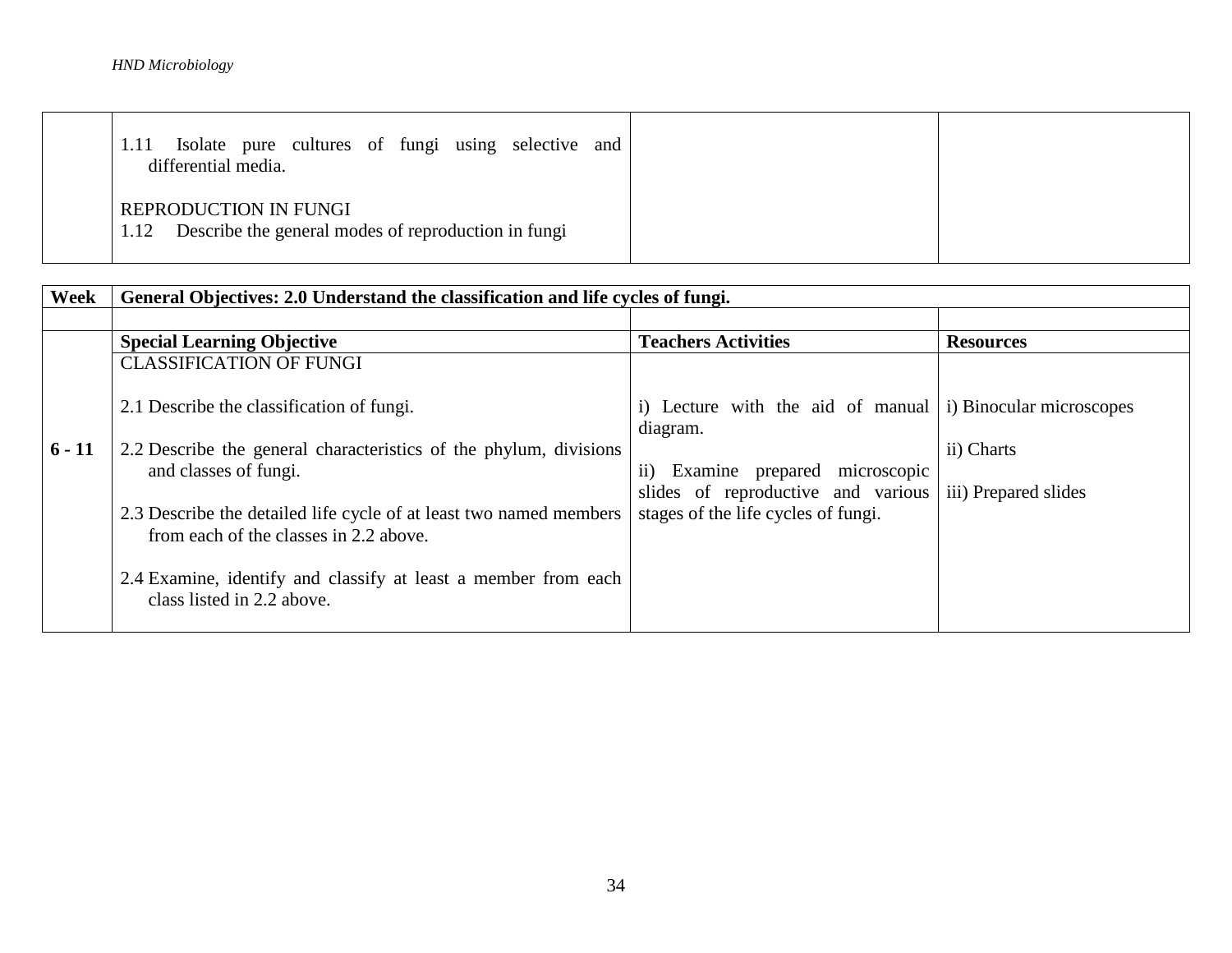| Week      | General Objectives: 3.0 Understand the economic importance of fungi                                                                                                                                                           |                                        |                               |
|-----------|-------------------------------------------------------------------------------------------------------------------------------------------------------------------------------------------------------------------------------|----------------------------------------|-------------------------------|
|           | <b>Special Learning Objective</b>                                                                                                                                                                                             | <b>Teachers Activities</b>             | <b>Resources</b>              |
|           | ECONOMIC IMPORTANCE OF FUNGI                                                                                                                                                                                                  |                                        |                               |
|           | 3.1 Describe the uses of fungi, in breweries, bread, wine making,<br>cheese production.                                                                                                                                       | i) Lecture with examples               | Blackboard microscopes slides |
|           |                                                                                                                                                                                                                               | ii) Isolate yeast from natural product |                               |
| $12 - 14$ | 3.2 Describe the agricultural importance of fungi as a source of                                                                                                                                                              | and use the isolate to demonstrate     |                               |
|           | food e.g. mushrooms, SCP, soil fertility improvement through<br>the decomposition of organic material in soil.                                                                                                                | fermentation in the laboratory.        |                               |
|           | 3.3 Describe the industrial uses of fungi in commercial production<br>of organic acids (citric and gallic acids) and certain drugs<br>(orgometrine and cortisone) and antibiotics (penicillin,<br>griseofulvin, cyclosporin). |                                        |                               |
|           | 3.4 Describe some medically important fungi and the mycoses<br>they cause.                                                                                                                                                    |                                        |                               |

|       | PRACTICAL CONTENT                                                                           |                             |                                 |
|-------|---------------------------------------------------------------------------------------------|-----------------------------|---------------------------------|
| Week  | <b>Special Learning Objective</b>                                                           | <b>Teachers Activities</b>  | <b>Resources</b>                |
| $1-5$ | 1. Prepare stains and make various modifications of Gram (i) Describe media preparation for |                             | <i>i</i> . Binocular microscope |
|       | stain.                                                                                      | isolation of fungi e.g. PDA | ii. Media                       |
|       | 2. Culture known-fungi on different media.                                                  |                             | iii. Stains/Dyes                |
|       | 3. Isolate pure cultures of fungi using selective and ii) Culture techniques for isolating  |                             | iv. Incubators                  |
|       | differential media.                                                                         | fungi.                      | v. Glass ware (petri dishes,    |
|       |                                                                                             |                             | slides etc)                     |
|       |                                                                                             |                             |                                 |
|       |                                                                                             |                             |                                 |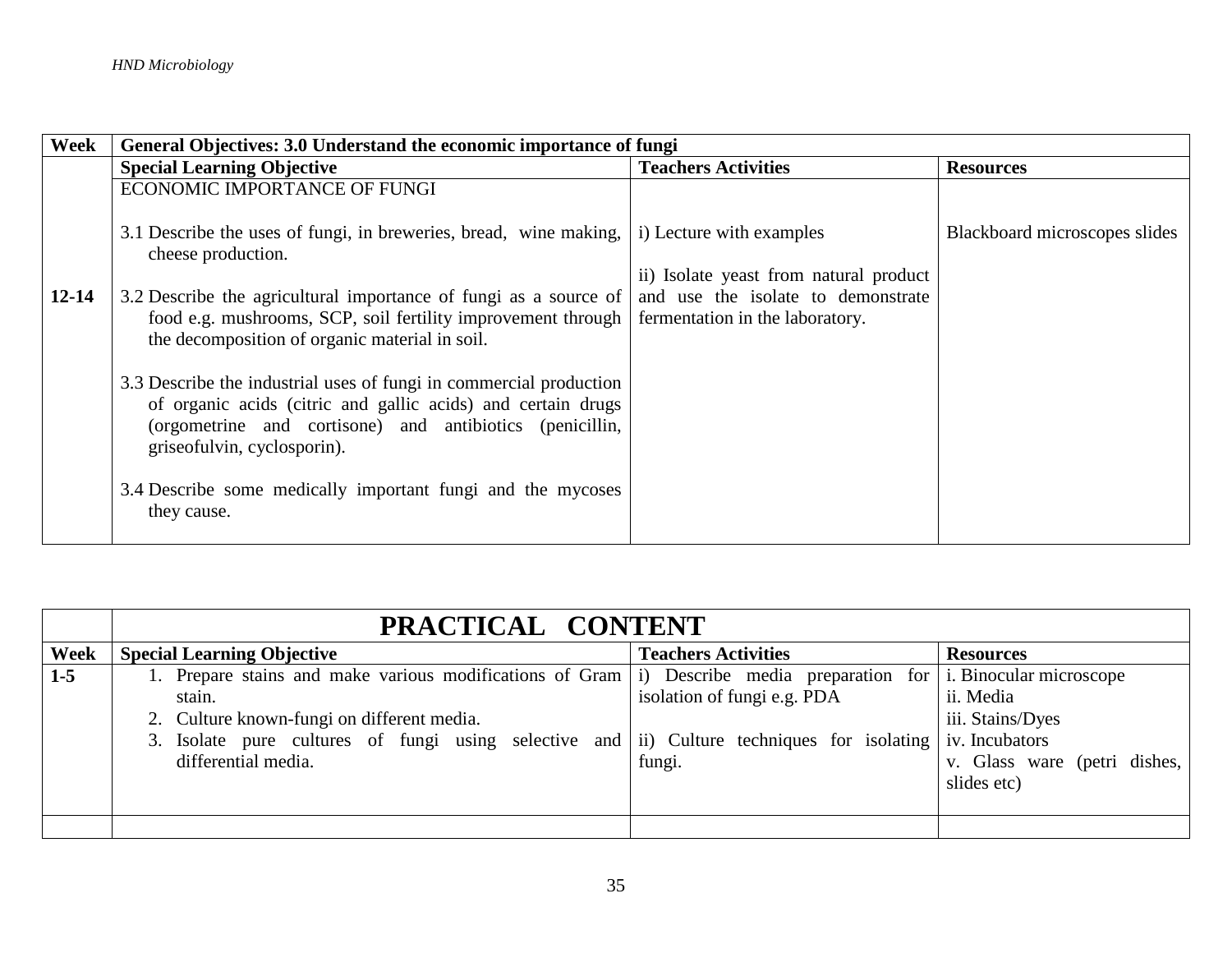| <b>PROGRAMME:</b> | <b>SCIENCE LABORATORY TECHNOLOGY - MICROBIOLOGY</b>                                                                                           |  |
|-------------------|-----------------------------------------------------------------------------------------------------------------------------------------------|--|
| <b>COURSE:</b>    | MICROBIOLOGICAL TECHNIQUES II                                                                                                                 |  |
| <b>CODE:</b>      | <b>STM 322</b>                                                                                                                                |  |
| <b>DURATION:</b>  | (Hour/Week) Lecture: 1<br>Tutorial: 0<br>Practical: 3                                                                                         |  |
| UNIT:             | <b>2.0</b>                                                                                                                                    |  |
| <b>GOAL:</b>      | This course is designed to provide the student with a good knowledge of bacteria, its structure,<br>taxonomy, nature and economic importance. |  |

- 1.0 Understand the preparation and uses of various media and cells involved in tissue and organ culture.
- 2.0 Understand the care and management of Experimental Animals.
- 3.0 Understand the procedures for preparation and preservation of stock cultures.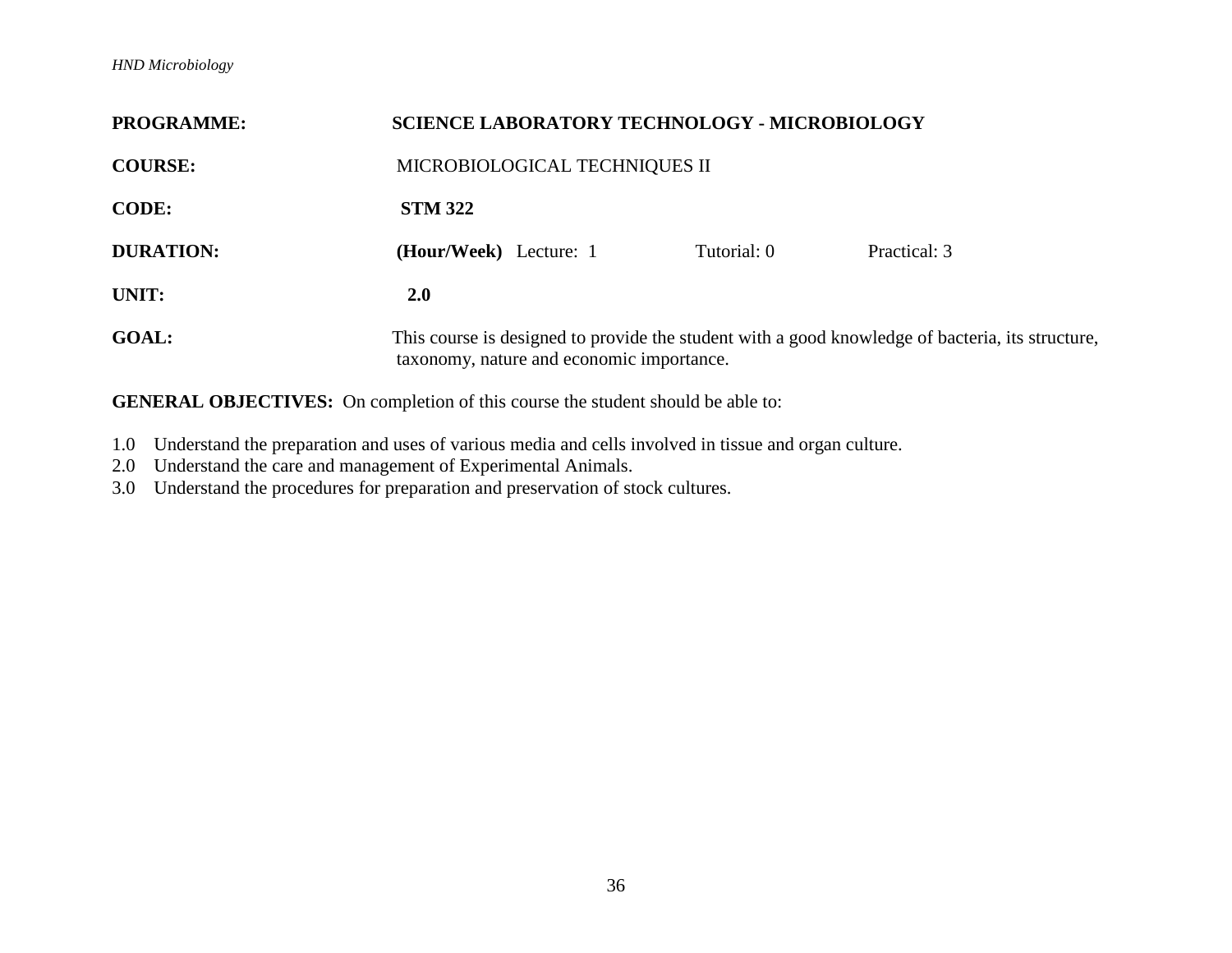|             | Programme: SCIENCE LABORATORY TECHNOLOGY: MICROBIOLOGY                                                                       |                                          |                                  |  |
|-------------|------------------------------------------------------------------------------------------------------------------------------|------------------------------------------|----------------------------------|--|
|             | <b>Course: MICROBIOLOGICAL TECHNIQUES II</b>                                                                                 | <b>Course Code: STM 322</b>              | Contact Hours: $1 - 0 - 3$       |  |
| <b>Week</b> | General Objectives: 1.0 Understand the preparation and uses of various media and cells involved in tissue and organ culture. |                                          |                                  |  |
|             | <b>Special Learning Objective</b>                                                                                            | <b>Teachers Activities</b>               | <b>Resources</b>                 |  |
|             | PREPARATION OF MEDIA AND CELLS FOR TISSUE AND                                                                                |                                          |                                  |  |
|             | <b>ORGAN CULTURE</b>                                                                                                         |                                          |                                  |  |
|             |                                                                                                                              |                                          |                                  |  |
|             | 1.1 Prepare balanced salt solution (BSS) e.g. Hank's BSS,                                                                    | Lecture                                  | Top loading balances             |  |
|             | Dulbecco's PBS solution 'B', Phenol Red (1%) etc.                                                                            | Practical                                | Microscopes                      |  |
|             | 1.2 Collect fresh blood samples from calf or chicken.                                                                        | Prepare balanced solution                | Analytical balances<br>pH meters |  |
|             |                                                                                                                              |                                          | Glasswares/Volumetric            |  |
| $1 - 5$     | 1.3 Prepare serum from collected blood samples cells.                                                                        | Check sterility of solutions             | equipment                        |  |
|             |                                                                                                                              |                                          | Ionic meters                     |  |
|             | 1.4 Check for sterility and toxicity of serum prepared in 3.1 above.                                                         | Prepare antibiotic discs                 | Spectrophotometer                |  |
|             |                                                                                                                              |                                          | Colorimeters                     |  |
|             | 1.5 Prepare antibiotics, Trypsin, Agar for plaques used in tissue                                                            | Prepare cell cultures from fresh tissues | Redox meters                     |  |
|             | and organ culture.                                                                                                           |                                          |                                  |  |
|             |                                                                                                                              | Remove cells from glass                  |                                  |  |
|             | 1.6 Prepare a complex nutrient medium of Eagle's for tissue                                                                  |                                          |                                  |  |
|             | culture.                                                                                                                     | Preserve prepared cells                  |                                  |  |
|             |                                                                                                                              |                                          |                                  |  |
|             | 1.7 Prepare cell cultures from fresh tissues e.g. human amnion                                                               |                                          |                                  |  |
|             | tissue culture.                                                                                                              |                                          |                                  |  |
|             |                                                                                                                              |                                          |                                  |  |
|             | 1.8 Remove cells from glass containers using chelating agents or<br>trypsin.                                                 |                                          |                                  |  |
|             |                                                                                                                              |                                          |                                  |  |
|             | 1.9 Describe procedures for preservation of prepared cells.                                                                  |                                          |                                  |  |
|             |                                                                                                                              |                                          |                                  |  |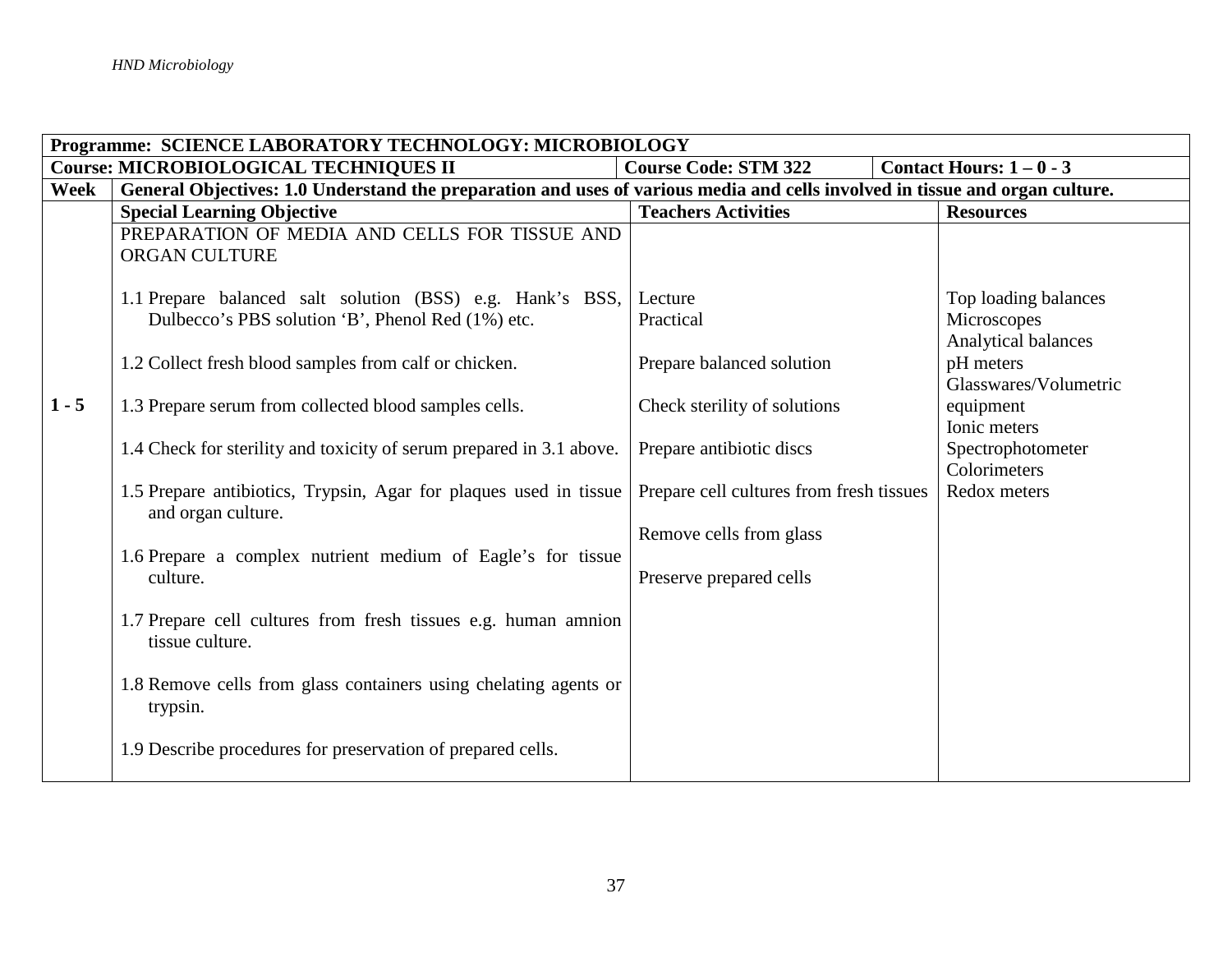| Week    | General Objectives: 2.0 Understand the care and management of Experimental Animals                                       |                                                   |                                  |
|---------|--------------------------------------------------------------------------------------------------------------------------|---------------------------------------------------|----------------------------------|
|         | <b>Special Learning Objective</b>                                                                                        | <b>Teachers Activities</b>                        | <b>Resources</b>                 |
|         | CARE AND MANAGEMENT OF EXPERIMENTAL ANIMALS                                                                              |                                                   |                                  |
|         | 2.1 List and describe the general principles observed in running an                                                      | Lecture                                           |                                  |
|         | animal house e.g. diet, fluid, cleanliness etc.                                                                          | Practical                                         |                                  |
|         |                                                                                                                          | Demonstration                                     | Cages                            |
|         | 2.2 Describe the procedures for caging, handling and breeding of<br>various experimental animals e.g. rats, rabbits etc. |                                                   | Video equipment<br>Animals house |
| $6 - 9$ | 2.3 Describe human ways of killing laboratory animals.                                                                   |                                                   |                                  |
|         | 2.4 Describe various ways of inoculating materials into<br>experimental animals and breeding experimental animals.       | Inoculate materials into experimental<br>animals. |                                  |
|         | 2.5 Inoculate materials into experimental animals.                                                                       | Bleed experimental animals                        |                                  |
|         | 2.6 Bleed experimental animals.                                                                                          | Sacrifice experimental animals                    |                                  |
|         | 2.7 Describe procedures for effecting necropsy in dead animals.                                                          | Carry out necropsy of dead animals                |                                  |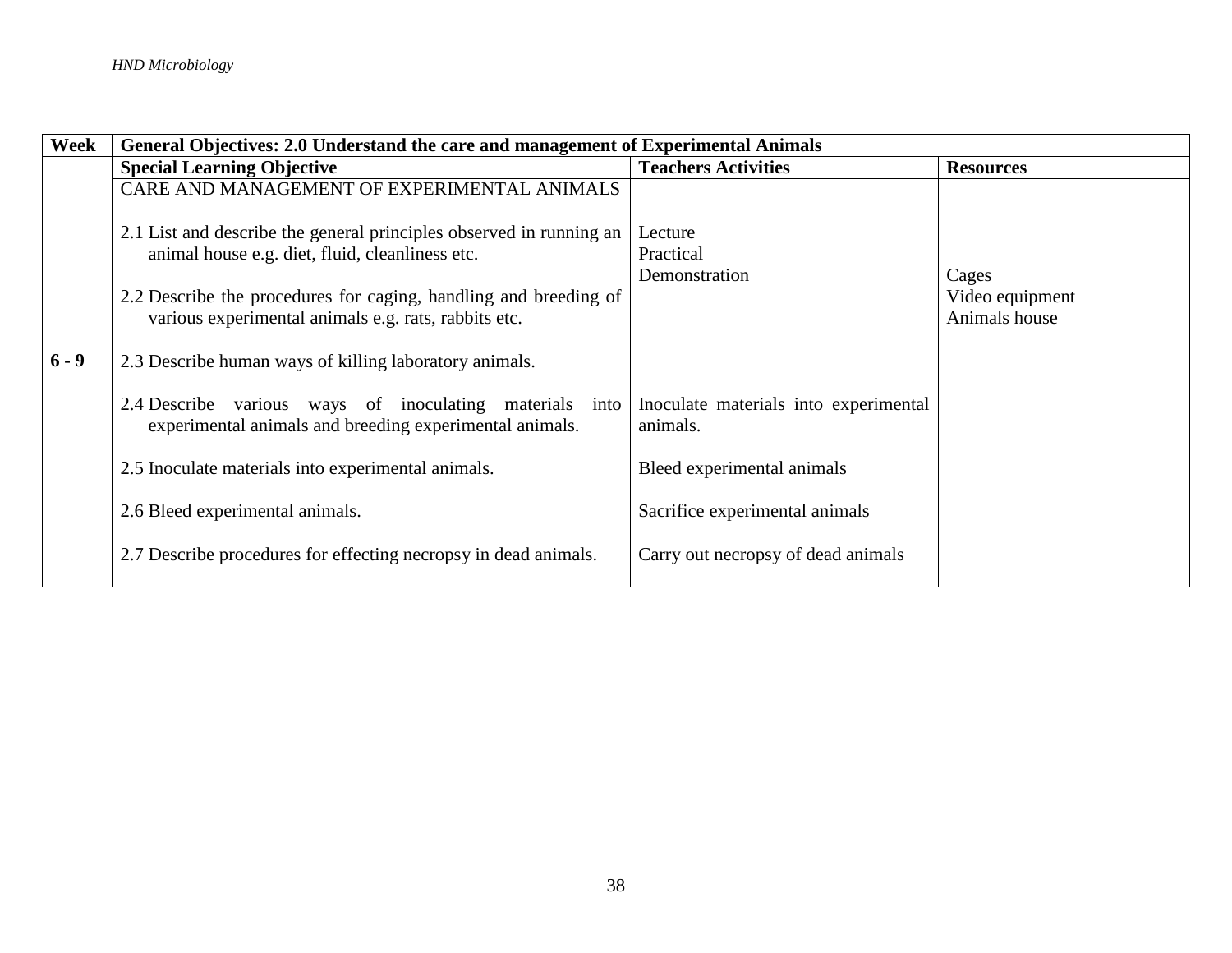| Week    | General Objectives: 3.0 Understand the procedures for preparation and preservation of stock cultures |                                      |                     |  |
|---------|------------------------------------------------------------------------------------------------------|--------------------------------------|---------------------|--|
|         | <b>Special Learning Objective</b>                                                                    | <b>Teachers Activities</b>           | <b>Resources</b>    |  |
|         | PREPARATION AND PRESERVATION OF STOCK CULTURES                                                       |                                      |                     |  |
|         | 3.1 Describe the procedures for isolation of pure cultures.                                          | Practical                            | <b>Black boards</b> |  |
|         |                                                                                                      | Lecture                              | Autoclaves          |  |
|         | 3.2 Isolate pure cultures in the laboratory.                                                         | Demonstration                        | Freeze dryers       |  |
|         |                                                                                                      | Assignment                           | Glassware           |  |
|         | 3.3 Prepare stock cultures e.g. slab culture, lyophilize culture                                     | Carry out culture purification       | Hot air ovens       |  |
|         | slants.                                                                                              |                                      | Microscopes         |  |
| $10-14$ |                                                                                                      | Prepare stock culture.               |                     |  |
|         | 3.4 Describe methods of preservation of stock cultures e.g.                                          |                                      |                     |  |
|         | lyophilization (freeze-drying), refrigeration, etc.                                                  | Carry out freeze drying.             |                     |  |
|         | 3.5 Preserve stock cultures in the laboratory.                                                       | Assess preserved culture for purity. |                     |  |
|         | 3.6 Describe methods for the quality control of preserved culture.                                   |                                      |                     |  |
|         | 3.7 Carry out quality assessment of preserved culture.                                               |                                      |                     |  |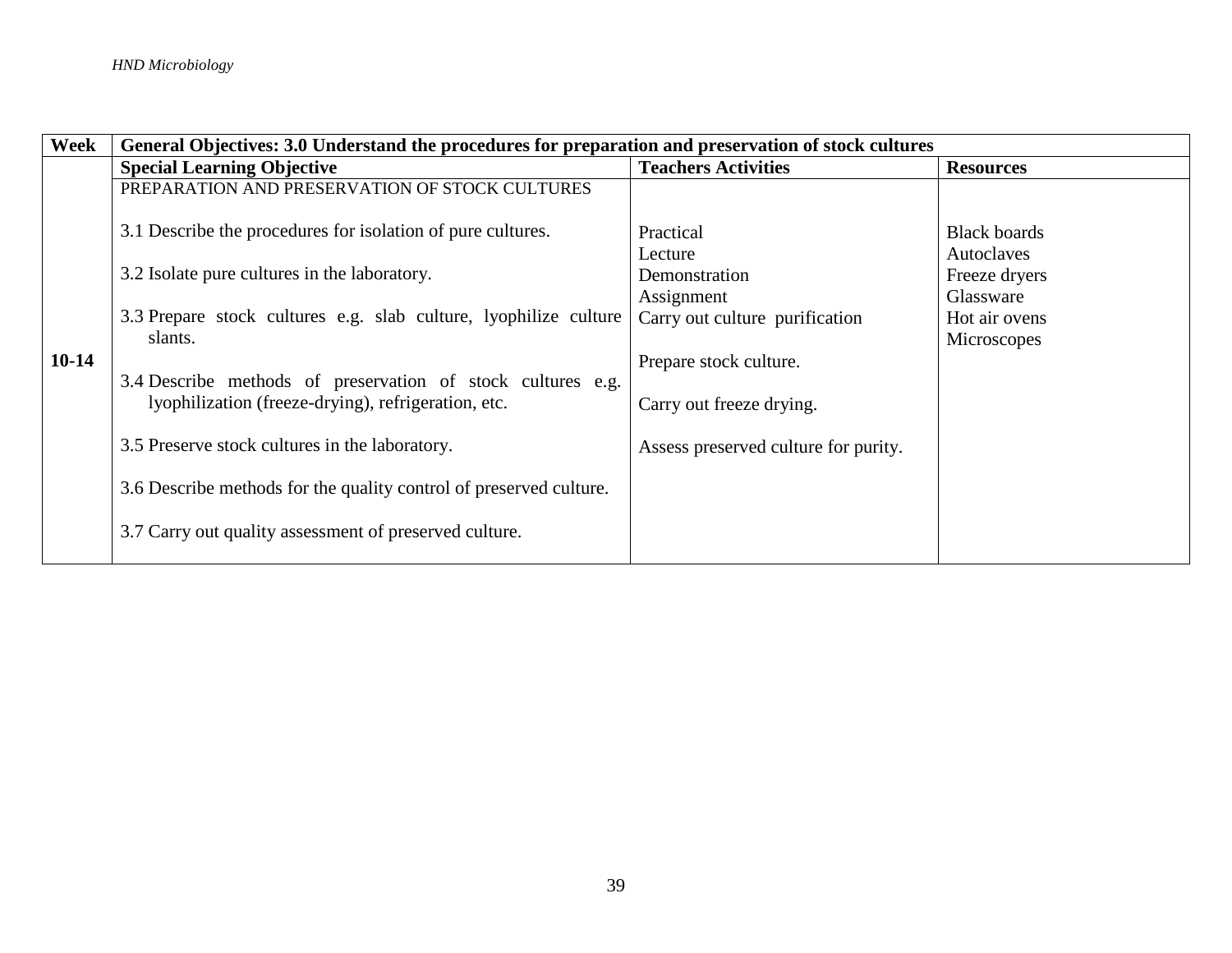|       | PRACTICAL CONTENT                                                                                              |                                                          |                                                           |  |
|-------|----------------------------------------------------------------------------------------------------------------|----------------------------------------------------------|-----------------------------------------------------------|--|
| Week  | <b>Special Learning Objective</b>                                                                              | <b>Teachers Activities</b>                               | <b>Resources</b>                                          |  |
| $1-5$ | 1. Prepare balanced salt solution (BSS) e.g. Hank's BSS,<br>Dulbecco's PBS solution 'B', Phenol Red (1%) etc.  | Prepare balanced solution                                | Top loading balances<br>Microscopes                       |  |
|       | 2. Collect fresh blood samples from calf or chicken.                                                           | Check sterility of solutions<br>Prepare antibiotic discs | Analytical balances<br>pH meters<br>Glasswares/Volumetric |  |
|       | 3. Prepare serum from collected blood samples cells.                                                           | Prepare cell cultures from fresh tissues                 | equipment<br>Ionic meters                                 |  |
|       | 4. Check for sterility and toxicity of serum prepared in 3.1                                                   |                                                          | Spectrophotometer<br>Colorimeters                         |  |
|       | above.                                                                                                         | Remove cells from glass                                  | Redox meters                                              |  |
|       | 5. Prepare antibiotics, Trypsin, Agar for plaques used in Preserve prepared cells<br>tissue and organ culture. |                                                          |                                                           |  |
|       | 6. Prepare a complex nutrient medium of Eagle's for tissue<br>culture.                                         |                                                          |                                                           |  |
|       | 7. Prepare cell cultures from fresh tissues e.g. human amnion<br>tissue culture.                               |                                                          |                                                           |  |
|       | 8. Remove cells from glass containers using chelating agents<br>or trypsin.                                    |                                                          |                                                           |  |
| $6-9$ | Inoculate materials into experimental animals.<br>9.                                                           | Inoculate materials into experimental<br>animals.        | Cages<br>Video equipment                                  |  |
|       | Bleed experimental animals<br>10.                                                                              | Bleed experimental animals                               | Animals house                                             |  |
|       |                                                                                                                | Sacrifice experimental animals                           |                                                           |  |
|       |                                                                                                                | Carry out necropsy of dead animals                       |                                                           |  |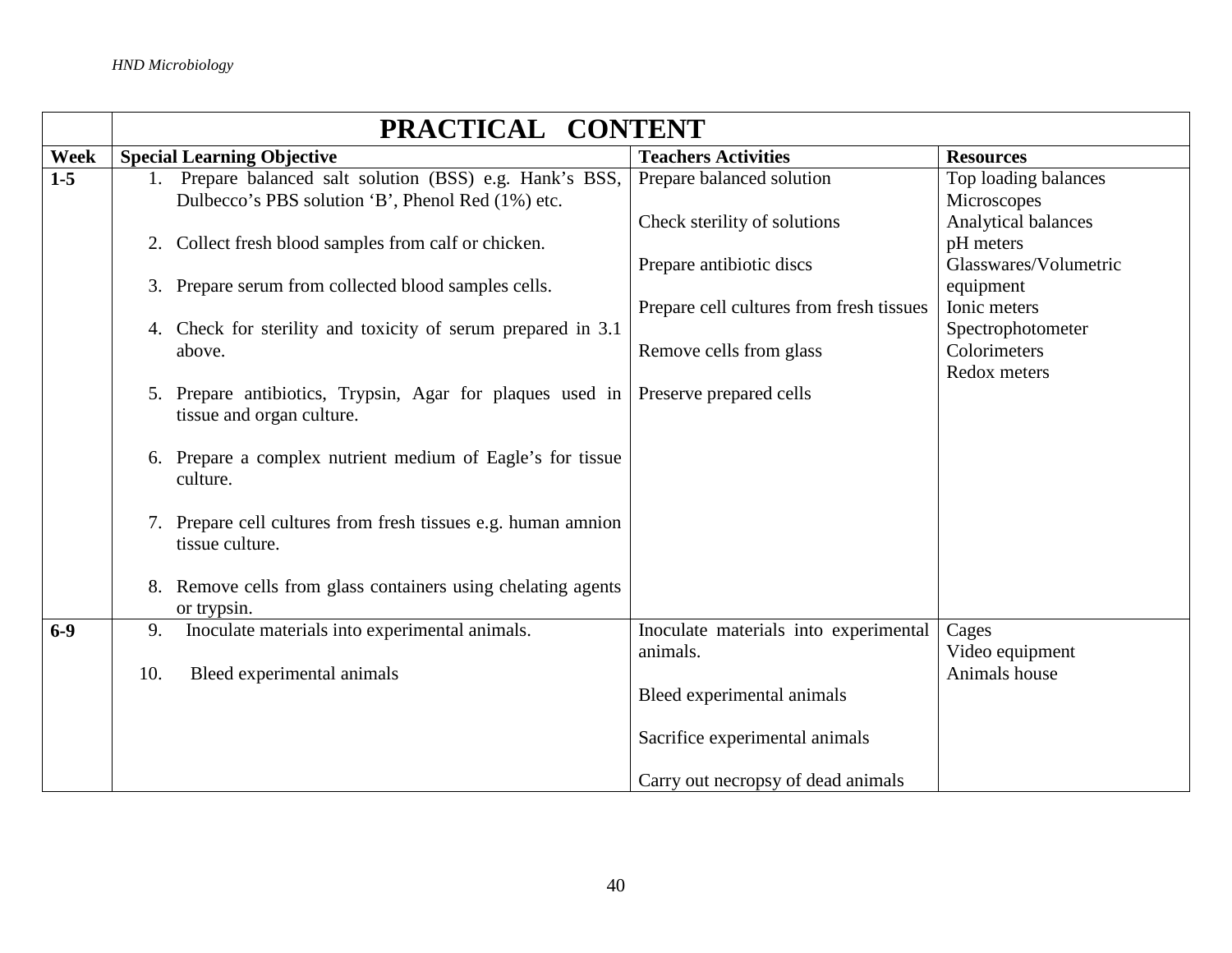## *HND Microbiology*

| $10-14$ | 11. Isolate pure cultures in the laboratory.                                                                       | Carry out culture purification      | <b>Black boards</b>        |
|---------|--------------------------------------------------------------------------------------------------------------------|-------------------------------------|----------------------------|
|         |                                                                                                                    |                                     | Autoclaves                 |
|         | 12. Prepare stock cultures e.g. slab culture, lyophilize culture                                                   | Carry out freeze drying.            | Freeze dryers              |
|         | slants.                                                                                                            | Assess preserved culture for purity | Glassware<br>Hot air ovens |
|         | 12. Describe methods of preservation of stock cultures e.g.<br>lyophilization (freeze-drying), refrigeration, etc. |                                     | Microscopes                |
|         | 13. Preserve stock cultures in the laboratory.                                                                     |                                     |                            |
|         | 14. Describe methods for the quality control of preserved<br>culture.                                              |                                     |                            |
|         | Carry out quality assessment of preserved culture.<br>15.                                                          |                                     |                            |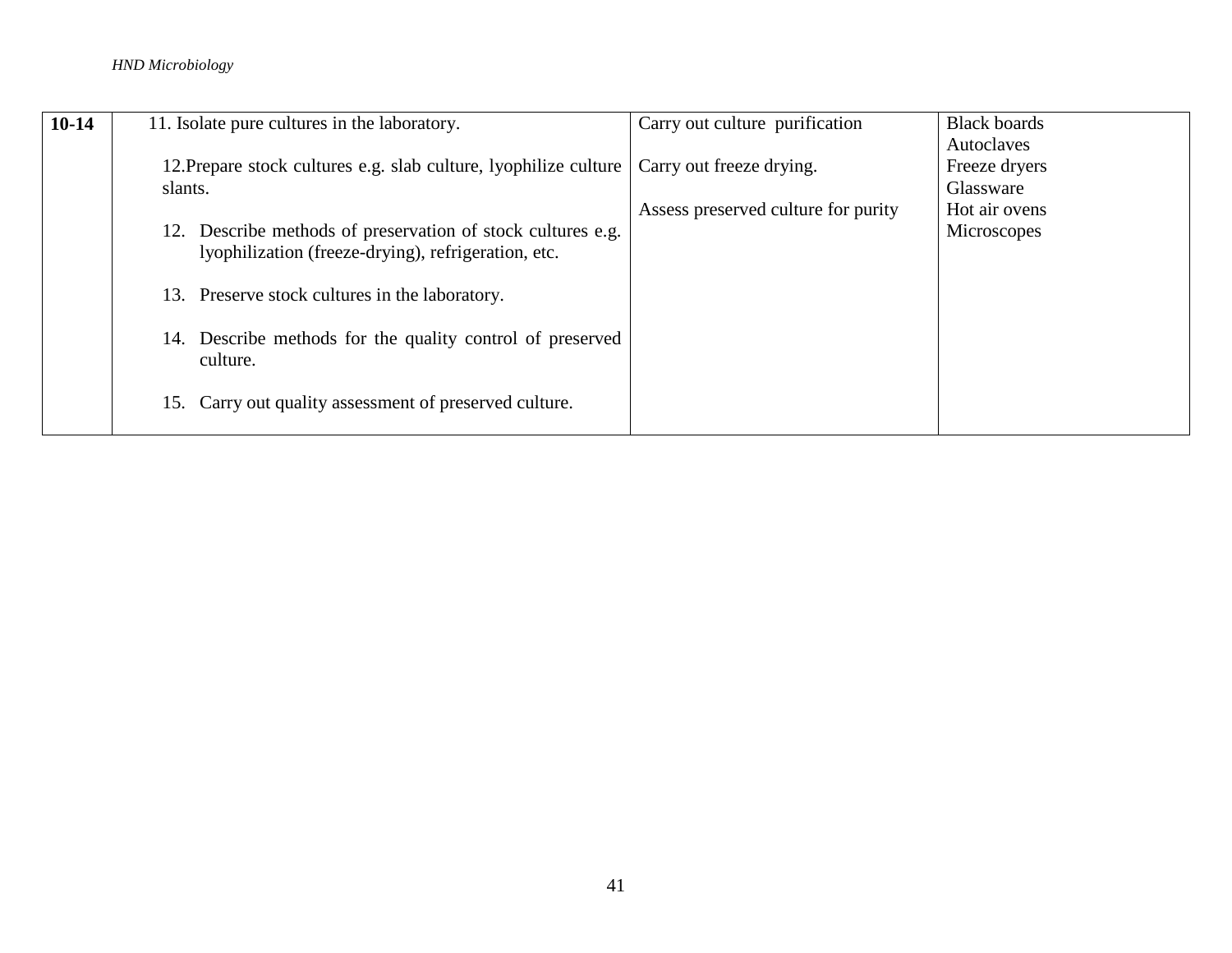| <b>PROGRAMME:</b> | <b>SCIENCE LABORATORY TECHNOLOGY - MICROBIOLOGY</b>                                                            |             |              |  |
|-------------------|----------------------------------------------------------------------------------------------------------------|-------------|--------------|--|
| <b>COURSE:</b>    | ENVIRONMENTAL MICROBIOLOGY                                                                                     |             |              |  |
| <b>CODE:</b>      | <b>STM 323</b>                                                                                                 |             |              |  |
| <b>DURATION:</b>  | (Hour/Week) Lecture: 2                                                                                         | Tutorial: 0 | Practical: 3 |  |
| UNIT:             | 3.0                                                                                                            |             |              |  |
| <b>GOAL:</b>      | This course is designed to provide the student with a knowledge of the role of microbes in the<br>environment. |             |              |  |

- 1.0 Know the presence and effects of microorganisms on different environment.
- 2.0 Know the composition of the soil.
- 3.0 Know the various techniques of isolation of microorganisms.
- 4.0 Understand the role of microbes in the soil.
- 5.0 Know the various pollutants of the soil.
- 6.0 Understand the sources and analysis of water.
- 7.0 Understand eutrophication as resulting from water pollution by algae.
- 8.0 Know the various types of water borne diseases and their causative agents.
- 9.0 Understand the sources and effects of air polltants.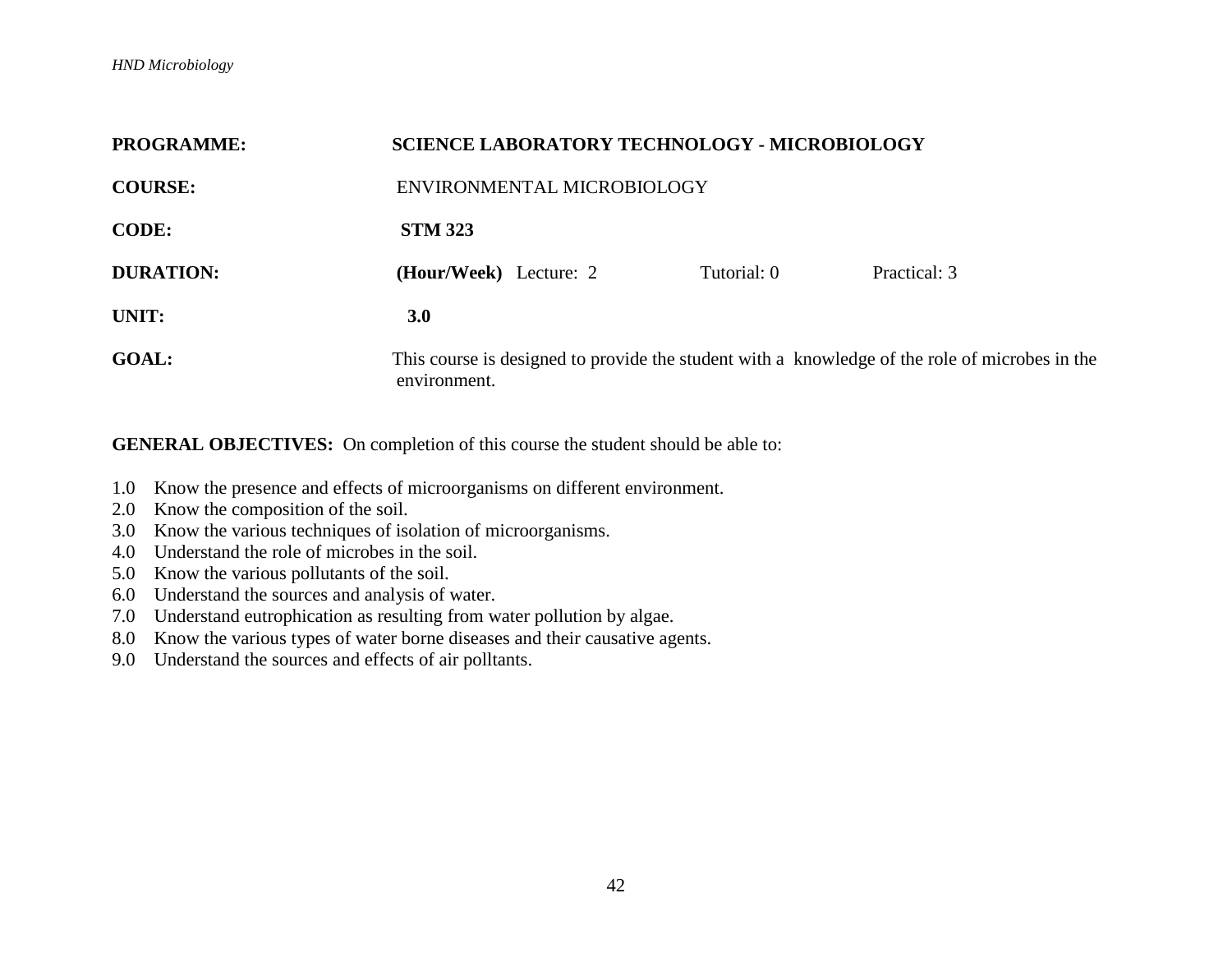| Programme: SCIENCE LABORATORY TECHNOLOGY: MICROBIOLOGY                                             |                                                                                                                                                                                             |                                                                           |                                               |  |  |
|----------------------------------------------------------------------------------------------------|---------------------------------------------------------------------------------------------------------------------------------------------------------------------------------------------|---------------------------------------------------------------------------|-----------------------------------------------|--|--|
| <b>Course: ENVIRONMENTAL MICROBIOLOGY</b><br>Contact Hours: $2-0-3$<br><b>Course Code: STM 323</b> |                                                                                                                                                                                             |                                                                           |                                               |  |  |
| Week                                                                                               | General Objectives: 1.0 Know the presence and effects of microorganisms on different environment                                                                                            |                                                                           |                                               |  |  |
|                                                                                                    | <b>Special Learning Objective</b>                                                                                                                                                           | <b>Teachers Activities</b>                                                | <b>Resources</b>                              |  |  |
|                                                                                                    | EFFECT OF MICROORGANISMS ON THE SOIL                                                                                                                                                        |                                                                           |                                               |  |  |
|                                                                                                    | 1.1 Classify the environment.<br>1.2 Explain the factors affecting the presence of microorganisms<br>in each environment.<br>1.3 Explain the effects of microorganisms on each environment. | Lectures<br>Assignments<br>Questions and answer techniques<br>Field trips | pH meter<br>Soil samplers<br>Weighing balance |  |  |

| Week    | General Objectives: 2.0 Know the composition of the soil                                                                                                                                                                                                                                                                                                                                         |                                                        |                                                                                         |  |
|---------|--------------------------------------------------------------------------------------------------------------------------------------------------------------------------------------------------------------------------------------------------------------------------------------------------------------------------------------------------------------------------------------------------|--------------------------------------------------------|-----------------------------------------------------------------------------------------|--|
|         | <b>Special Learning Objective</b>                                                                                                                                                                                                                                                                                                                                                                | <b>Teachers Activities</b>                             | <b>Resources</b>                                                                        |  |
| $2 - 3$ | <b>COMPOSITION OF THE SOIL</b><br>2.1 Divide soil into five major constituents i.e mineral particles,<br>organic residues, water, gases and biological systems.<br>2.2 Describe the microbial flora of the soil.<br>2.3 List and explain the conditions affecting the microbial<br>population of the soil.<br>2.4 Explain the ecological interactions in the soil e.g. antagonism,<br>predation. | Lecture<br>Assignment<br>Question and answer technique | Glass wares<br>Microscopes<br>Hot air oven<br><b>Blast furnace</b><br>Weighing balances |  |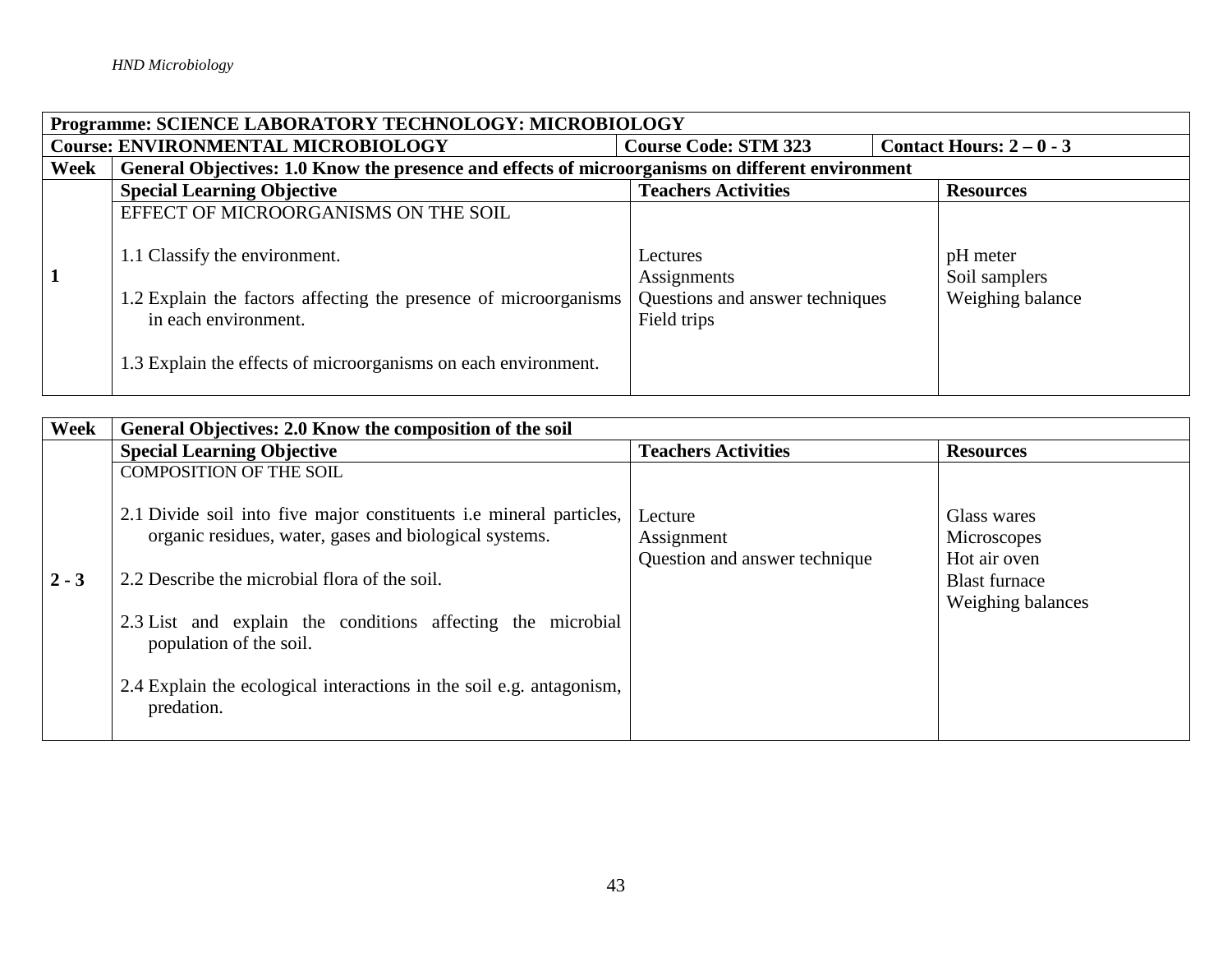| Week    | General Objectives: 3.0 Know the various techniques of isolation of microorganisms                                               |                                                                                          |                                                                                         |  |
|---------|----------------------------------------------------------------------------------------------------------------------------------|------------------------------------------------------------------------------------------|-----------------------------------------------------------------------------------------|--|
|         | <b>Special Learning Objective</b>                                                                                                | <b>Teachers Activities</b>                                                               | <b>Resources</b>                                                                        |  |
|         | ISOLATION OF MICROORGANISMS FROM THE SOIL                                                                                        |                                                                                          |                                                                                         |  |
|         | 3.1 Explain the soil as a culture medium.<br>3.2 Isolate microorganisms from the soil using selective and<br>differential media. | Practical<br>Lecture<br>Assignment<br>Question and answer                                | <b>Black boards</b><br>Hot air ovens<br>Microscopes<br><b>Incubators</b><br>Water baths |  |
| $4 - 5$ | 3.3 Isolate autotrophic microorganisms by the scheme<br><sub>of</sub><br>Winogradky.                                             | Carry out isolation of microorganisms<br>from soil.<br>Carry out Winogradsky experiment. | Wrist action shaker<br>Hot plates<br>Magnetic stirrer                                   |  |
|         | 3.4 Isolate phototropic bacteria by membrane filtration method.                                                                  | Isolate phototrophs.                                                                     | pH meters                                                                               |  |
|         | 3.5 Identify some of the isolated microorganisms in 3.2 above.                                                                   | Carry out membrane filtration.<br>Carry out experiment to identify<br>bacteria           | Weighing balances<br>Membrane filtration kits                                           |  |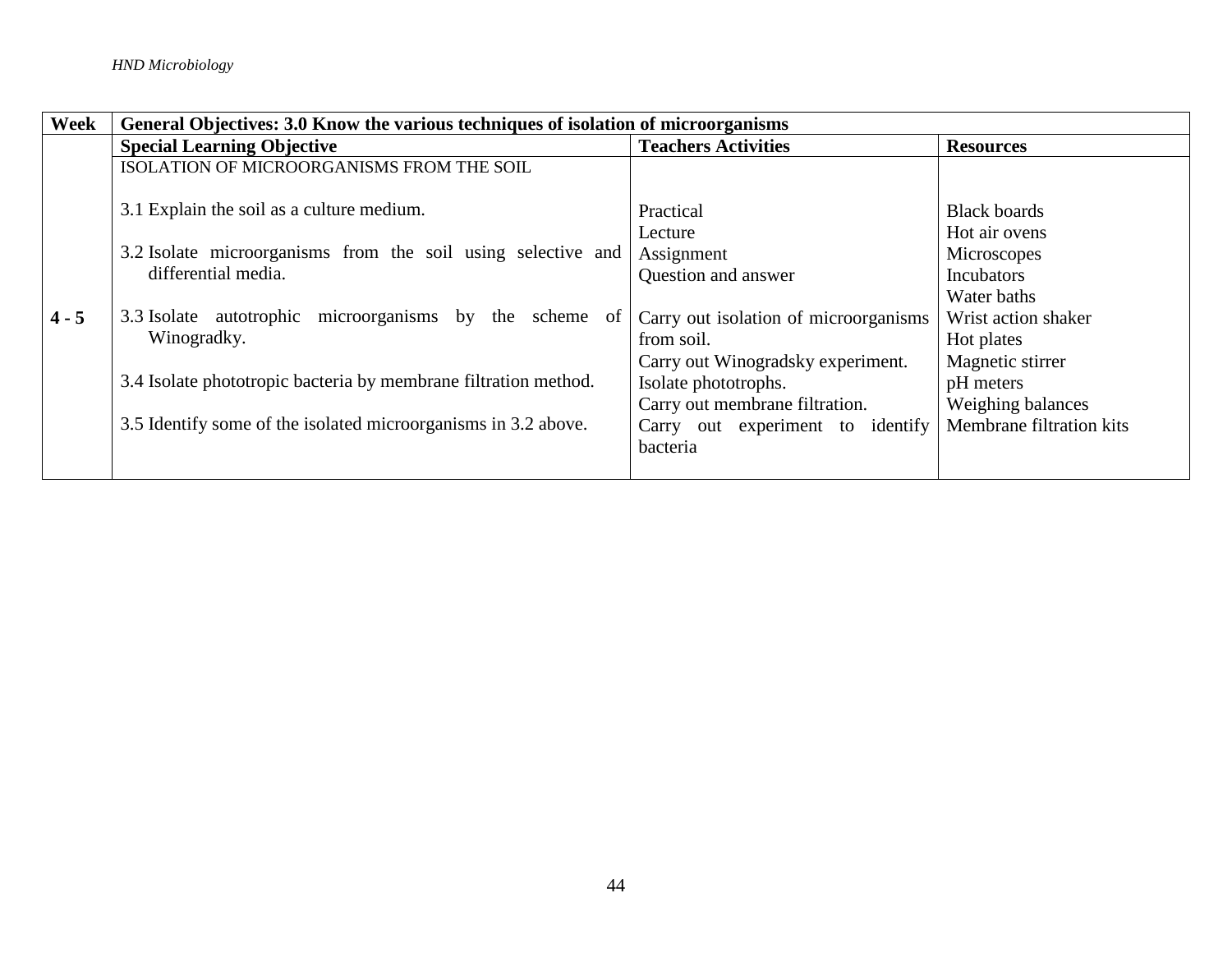| Week    | General Objectives: 4.0 Understand the role of microbes in the soil            |                            |                                             |
|---------|--------------------------------------------------------------------------------|----------------------------|---------------------------------------------|
|         | <b>Special Learning Objective</b>                                              | <b>Teachers Activities</b> | <b>Resources</b>                            |
|         | ROLE OF MICROBES IN THE SOIL                                                   |                            |                                             |
|         | 4.1 Explain biochemical activity of microorganisms on soil.                    | Lecture<br>Assignment      | <b>Black boards</b><br>Over head projectors |
|         | 4.2 Explain the transformation of carbon compounds.                            | Question and answer        | Video equipment                             |
| $6 - 7$ | 4.3 Explain the oxygen cycle.                                                  |                            |                                             |
|         | 4.4 Explain the transformation of nitrogen compounds.                          |                            |                                             |
|         | 4.5 List nitrogen fixing microorganisms.                                       |                            |                                             |
|         | 4.6 Explain ammonification and nitrification.                                  |                            |                                             |
|         | 4.7 Explain the oxidation of sulphur and sulphur compounds.                    |                            |                                             |
|         | 4.8 Explain phosphorous, iron and manganese cycles.                            |                            |                                             |
|         | 4.9 Explain the relationship between higher plants and soil<br>microorganisms. |                            |                                             |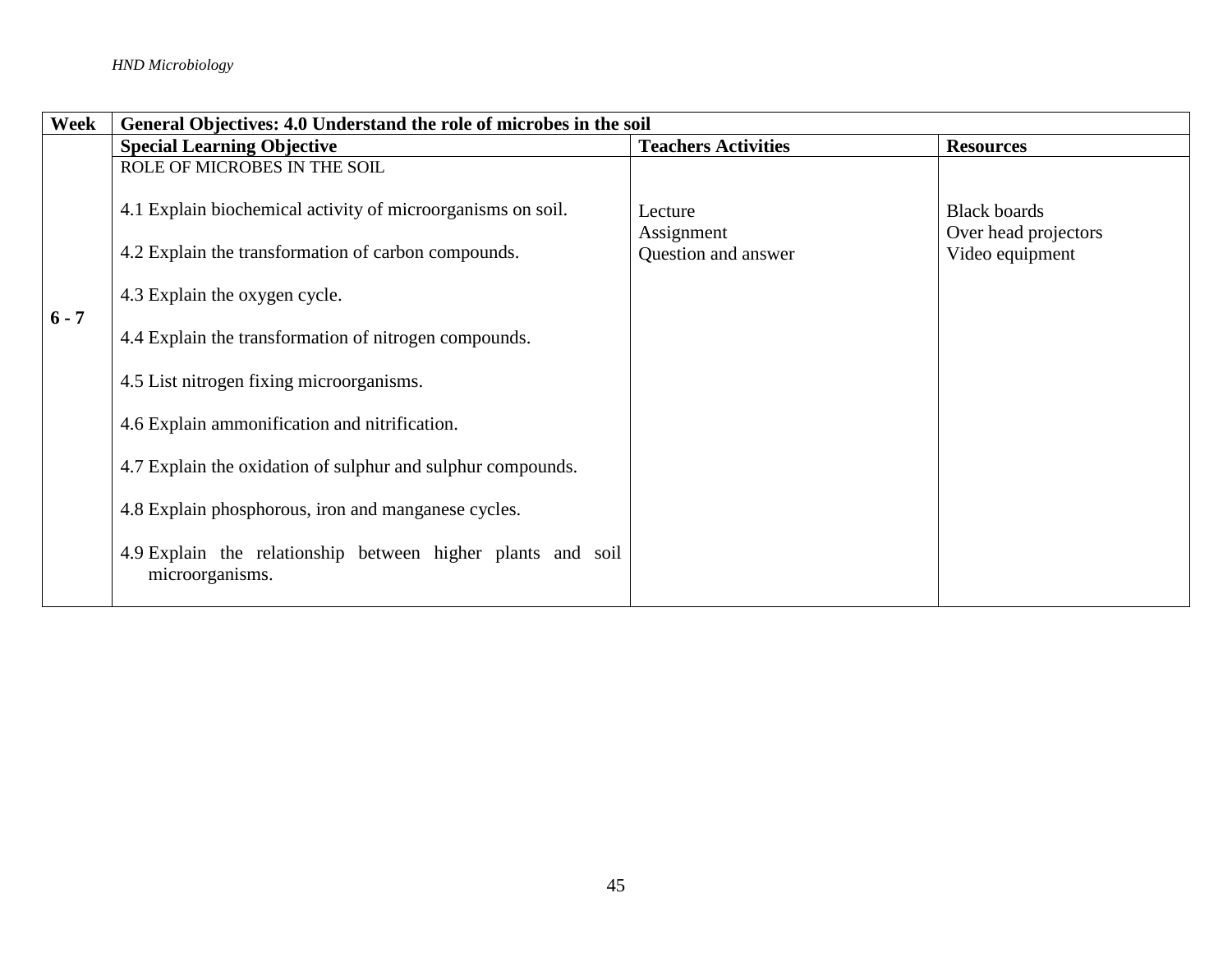| Week    | General Objectives: 5.0 Know the various pollutants of the soil                                                                                                       |                                              |                  |
|---------|-----------------------------------------------------------------------------------------------------------------------------------------------------------------------|----------------------------------------------|------------------|
|         | <b>Special Learning Objective</b>                                                                                                                                     | <b>Teachers Activities</b>                   | <b>Resources</b> |
|         | <b>SOIL POLLUTANTS</b>                                                                                                                                                |                                              |                  |
|         | 5.1 Explain sources of pesticides, petroleum hydrocarbons and<br>detergents polluting the soil.<br>5.2 Describe biodegradation of the pollutants in 5.1 above by soil | Lecture<br>Assignment<br>Question and answer | $do -$<br>$\sim$ |
|         | microorganisms.                                                                                                                                                       |                                              |                  |
| $8 - 9$ | 5.3 Explain persistence of the pollutants in 5.1 above and their<br>effects on the biota e.g. biomagnification etc.                                                   |                                              |                  |
|         | 5.4 Describe the control of pollution by petroleum hydrocarbons.                                                                                                      |                                              |                  |
|         | 5.5 Describe sources of metal pollution of the soil e.g. acid-mine<br>drainage, microbial leaching etc.                                                               |                                              |                  |
|         | 5.6 Describe the control of metal pollution of the soil.                                                                                                              |                                              |                  |
|         | 5.7 Describe the control of organophosphates and xenobiotics<br>pollution of the soil.                                                                                |                                              |                  |
|         | 5.8 Explain various methods for remediation of polluted soil e.g.<br>reinsiation of crude oil polluted soil.                                                          |                                              |                  |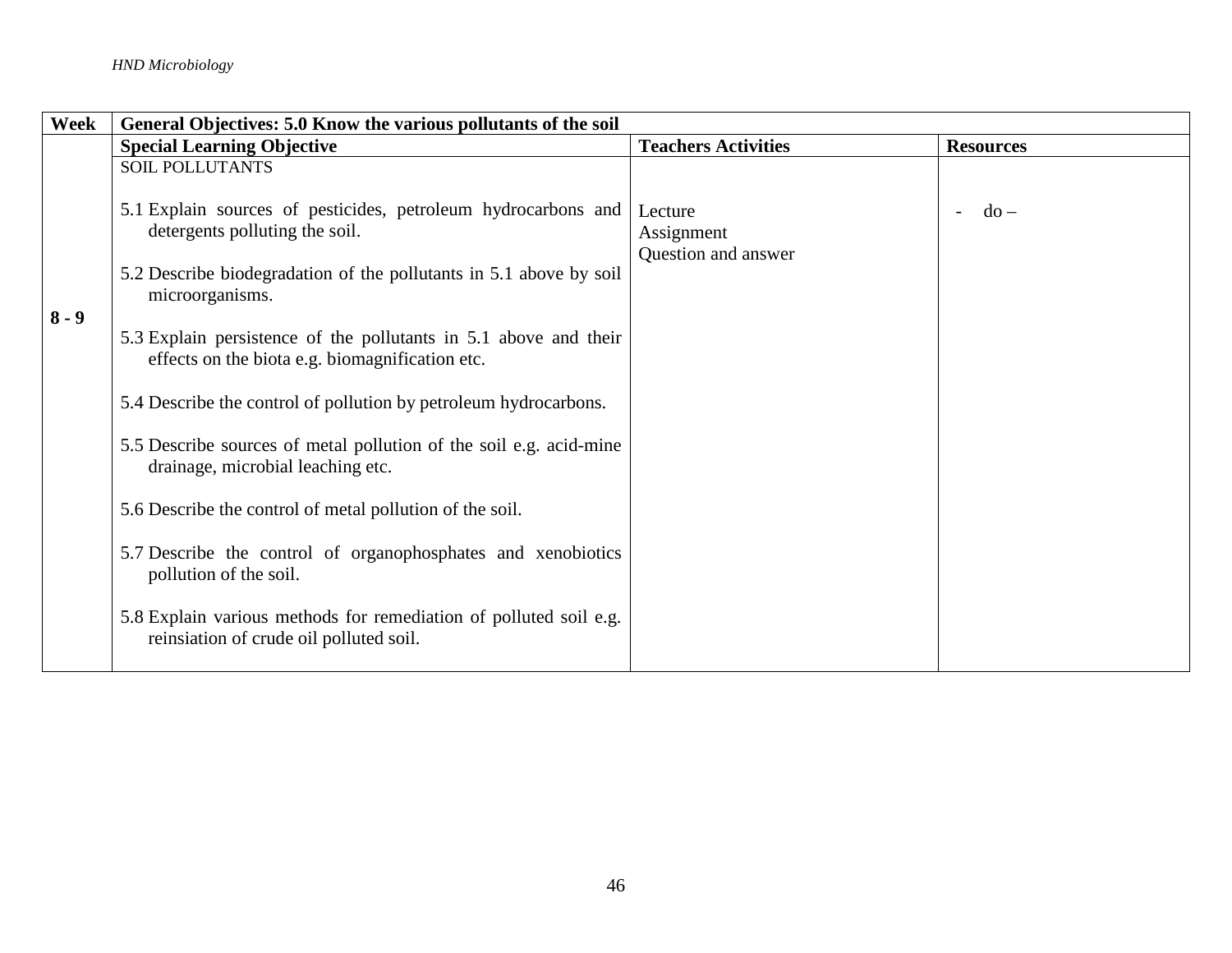| Week    | General Objectives: 6.0 Understand the sources and analysis of water |                                    |                          |  |
|---------|----------------------------------------------------------------------|------------------------------------|--------------------------|--|
|         | <b>Special Learning Objective</b>                                    | <b>Teachers Activities</b>         | <b>Resources</b>         |  |
|         | <b>ANALYSIS OF WATER</b>                                             |                                    |                          |  |
|         |                                                                      |                                    |                          |  |
|         | 6.1 Explain the occurrence and types of water including the          | Practical                          | <b>Black boards</b>      |  |
|         | hydrologic cycle.                                                    | Lecture                            | <b>Incubators</b>        |  |
|         |                                                                      | Assignment                         | Water baths              |  |
|         | 6.2 List the properties of the aquatic environment.                  | Question and answer                | pH meters                |  |
|         |                                                                      |                                    | Membrane filtration kits |  |
| $10-11$ | 6.3 Explain the properties of potable/polluted water.                | Excursion to water treatment plant | <b>Balances</b>          |  |
|         |                                                                      |                                    | Multiple tubes           |  |
|         | 6.4 Explain the various indices of water pollution.                  | Demonstration                      | COD digester             |  |
|         |                                                                      |                                    | Oven                     |  |
|         | 6.5 Explain the terms sewage, BOD, COD, etc.                         | Carry out experiment to determine  | Glass ware               |  |
|         |                                                                      | water pollution                    | <b>BOD</b> bottles       |  |
|         | 6.6 Determine the extent of water pollution applying various         | Carry out MPN technique            | Spectrophotometer        |  |
|         | techniques e.g. MPN, membrane filter techniques etc.                 |                                    | Micro-sand filter beds   |  |
|         | 6.7 Explain the system of water purification.                        |                                    |                          |  |
|         |                                                                      |                                    |                          |  |
|         | 6.8 List international standards for drinking, recreational and      |                                    |                          |  |
|         | factory water.                                                       |                                    |                          |  |
|         |                                                                      |                                    |                          |  |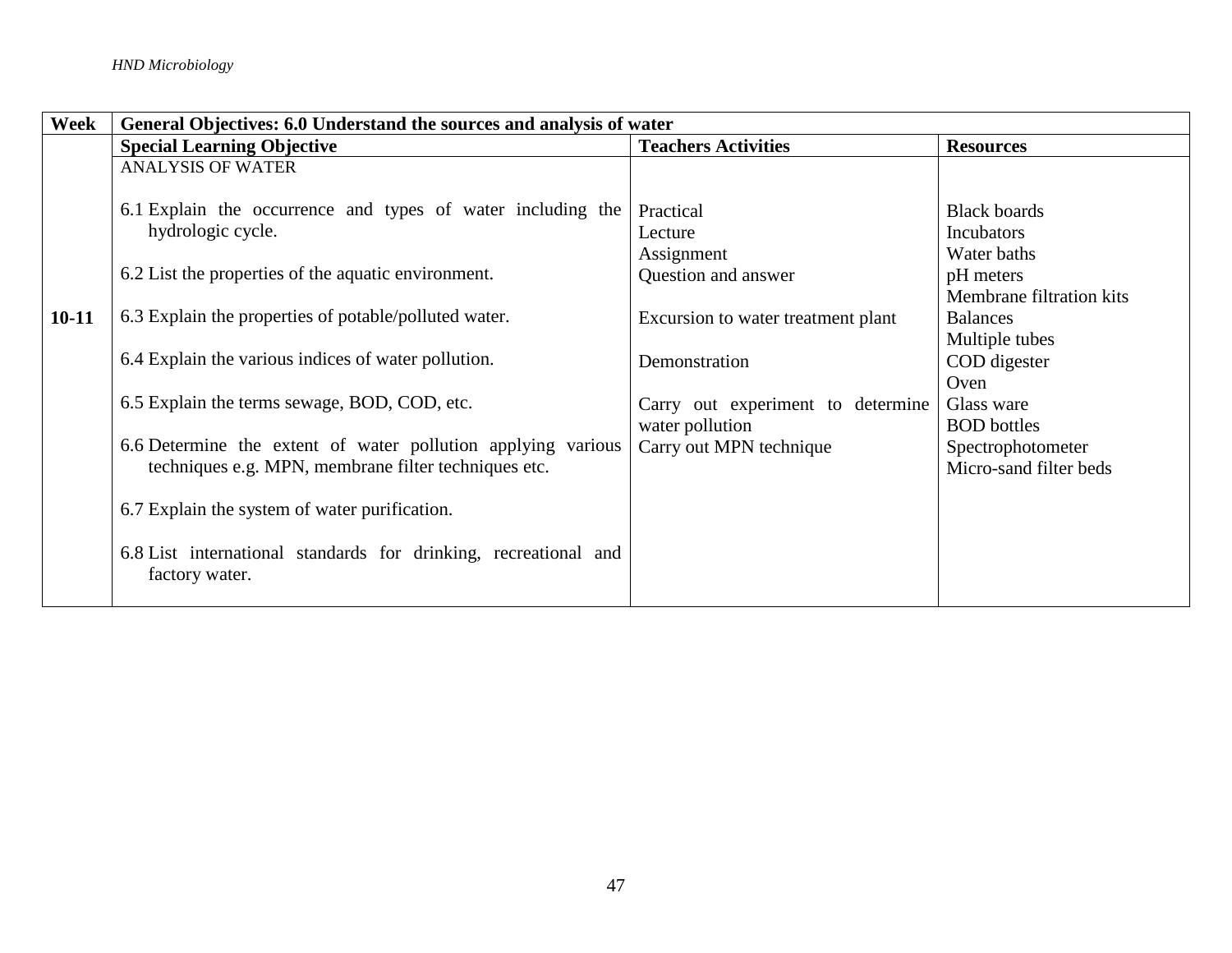| Week | General Objectives: 7.0 Understand Eutrophication as resulting from water pollution by algae                                                                                                                                                         |                                              |                                                                   |  |
|------|------------------------------------------------------------------------------------------------------------------------------------------------------------------------------------------------------------------------------------------------------|----------------------------------------------|-------------------------------------------------------------------|--|
|      | <b>Special Learning Objective</b>                                                                                                                                                                                                                    | <b>Teachers Activities</b>                   | <b>Resources</b>                                                  |  |
| 12   | <b>EUTROPHICATION</b><br>7.1 Explain the term Eutrophication and the various algae<br>involved.<br>7.2 List the sources of nutrients and factors responsible for<br>evtrophication.<br>7.3 Explain the consequences of eutrophication on the Nations | Lecture<br>Assignment<br>Question and answer | <b>Black boards</b><br>Video equipment<br>Computers/VCD equipment |  |
|      | economy.<br>7.4 Describe the various methods of control of eutrophication.                                                                                                                                                                           |                                              |                                                                   |  |

| Week | General Objectives: 8.0 Know the various types of water borne diseases and their causative agents |                                         |                                    |  |
|------|---------------------------------------------------------------------------------------------------|-----------------------------------------|------------------------------------|--|
|      | <b>Special Learning Objective</b>                                                                 | <b>Teachers Activities</b>              | <b>Resources</b>                   |  |
|      | <b>WATER BORNE DISEASES</b>                                                                       |                                         |                                    |  |
|      | 8.1 List the various water-borne diseases.                                                        | $d\sigma$ –<br>$\overline{\phantom{0}}$ | $do -$<br>$\overline{\phantom{0}}$ |  |
| 13   | 8.2 Describe the causative agents (organisms) in 8.1 above.                                       |                                         |                                    |  |
|      | 8.3 Explain the various sources of organisms in 8.2 above.                                        |                                         |                                    |  |
|      | 8.4 Describe the prevention and control of diseases in 8.1 above.                                 |                                         |                                    |  |
|      |                                                                                                   |                                         |                                    |  |
|      |                                                                                                   |                                         |                                    |  |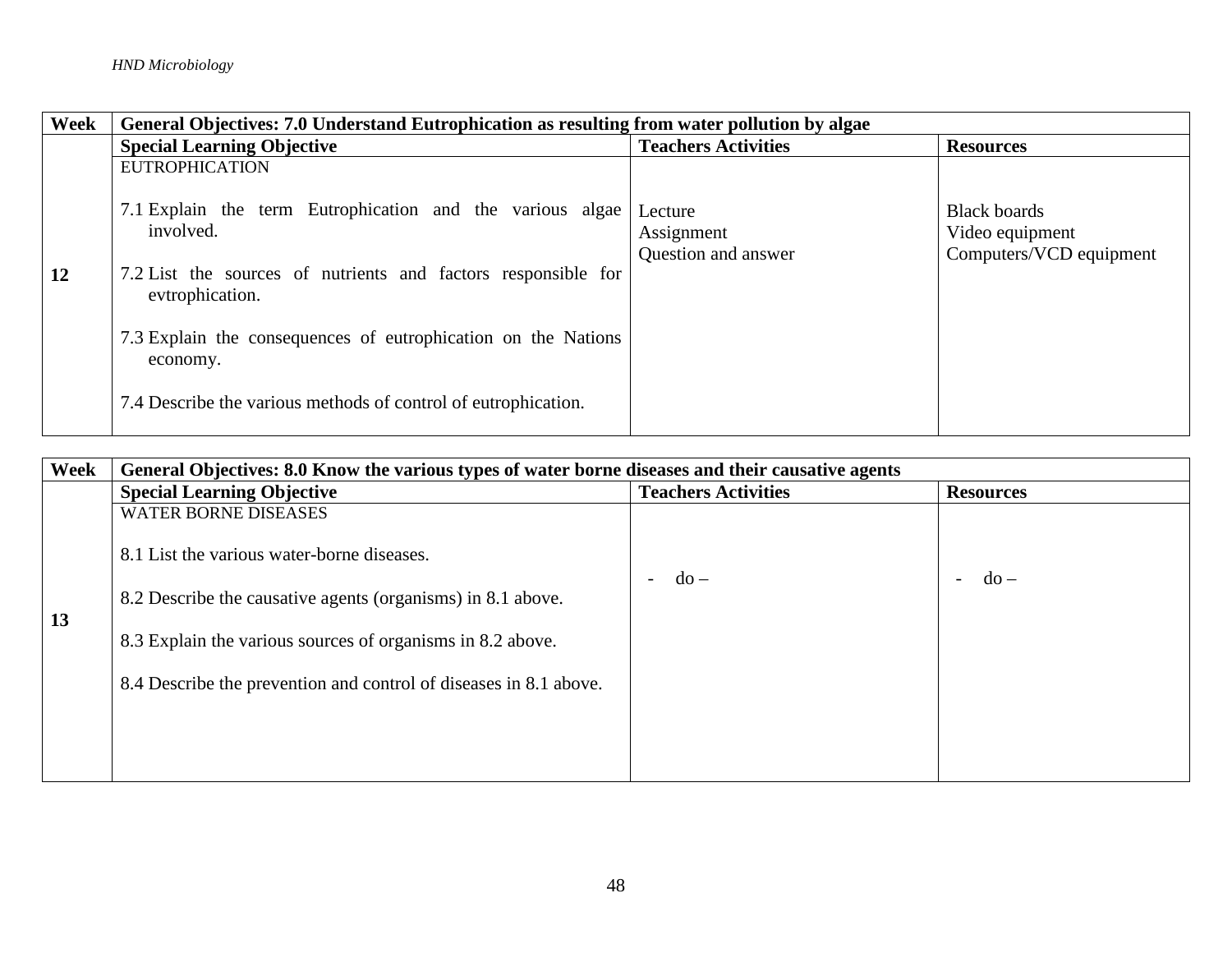| Week | General Objectives: 9.0 Understand the sources and effects of air pollutants                     |                            |                  |
|------|--------------------------------------------------------------------------------------------------|----------------------------|------------------|
|      | <b>Special Learning Objective</b>                                                                | <b>Teachers Activities</b> | <b>Resources</b> |
|      | <b>AIR POLLUTANTS</b><br>9.1 Explain air pollutants due to chemical and microbial processes      |                            |                  |
| 14   | e.g. gaseous industrial effluents, methanogenesis, automobiles<br>etc.                           | $do -$                     | $-do$ –          |
|      | 9.2 Identify the microbial indicators used in monitoring air<br>pollution e.g. sulphur bacteria. |                            |                  |
|      | 9.3 Describe the various methods of air sampling.                                                |                            |                  |
|      | 9.4 List the effects of air pollutants on man, plants and animals.                               |                            |                  |
|      | 9.5 Describe the methods of controlling air pollution.                                           |                            |                  |

|         | PRACTICAL CONTENT                                              |                                       |                          |
|---------|----------------------------------------------------------------|---------------------------------------|--------------------------|
| Week    | <b>Special Learning Objective</b>                              | <b>Teachers Activities</b>            | <b>Resources</b>         |
| $4 - 5$ | 3.2 Isolate microorganisms from the soil using selective and   | Carry out isolation of microorganisms | Hot air ovens            |
|         | differential media.                                            | from soil.                            | Microscopes              |
|         |                                                                | Carry out Winogradsky experiment.     | Incubators               |
|         | 3.3 Isolate autotrophic microorganisms by the scheme of        | Isolate phototrophs.                  | Water baths              |
|         | Winogradky.                                                    | Carry out membrane filtration.        | Wrist action shaker      |
|         |                                                                | Carry out experiment to identify      | Hot plates               |
|         | 3.4 Isolate phototropic bacteria by membrane filtration method | bacteria                              | Magnetic stirrer         |
|         |                                                                |                                       | pH meters                |
|         |                                                                |                                       | Weighing balances        |
|         |                                                                |                                       | Membrane filtration kits |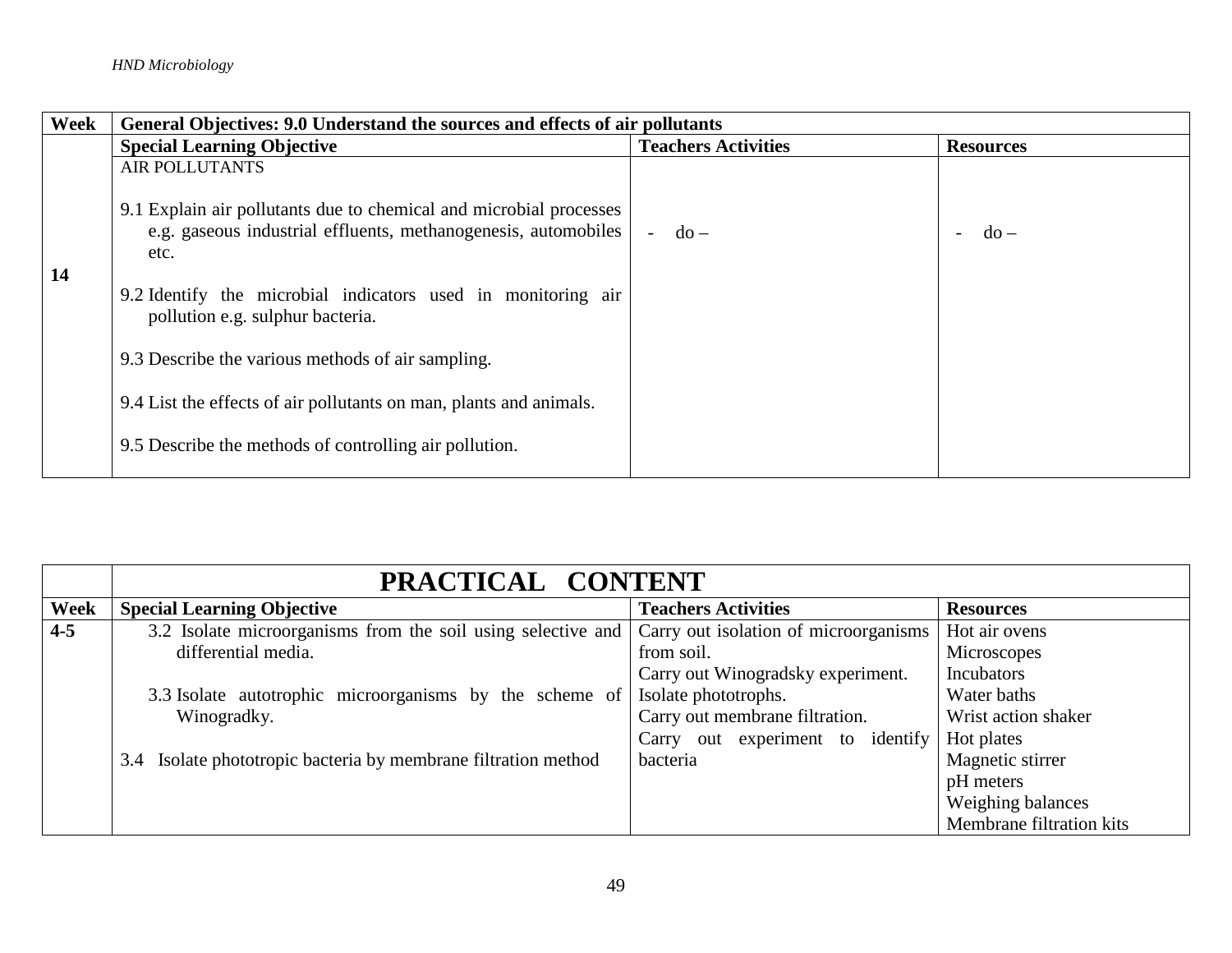| $10 - 11$ | 6.6 Determine the extent of water pollution applying various | Carry out experiment to determine | Incubators               |
|-----------|--------------------------------------------------------------|-----------------------------------|--------------------------|
|           | techniques e.g. MPN, membrane filter techniques etc          | water pollution                   | Water baths              |
|           |                                                              | Carry out MPN technique           | pH meters                |
|           |                                                              |                                   | Membrane filtration kits |
|           |                                                              |                                   | <b>Balances</b>          |
|           |                                                              |                                   | Multiple tubes           |
|           |                                                              |                                   | COD digester             |
|           |                                                              |                                   | Oven                     |
|           |                                                              |                                   | Glass ware               |
|           |                                                              |                                   | <b>BOD</b> bottles       |
|           |                                                              |                                   | Spectrophotometer        |
|           |                                                              |                                   | Micro-sand filter beds   |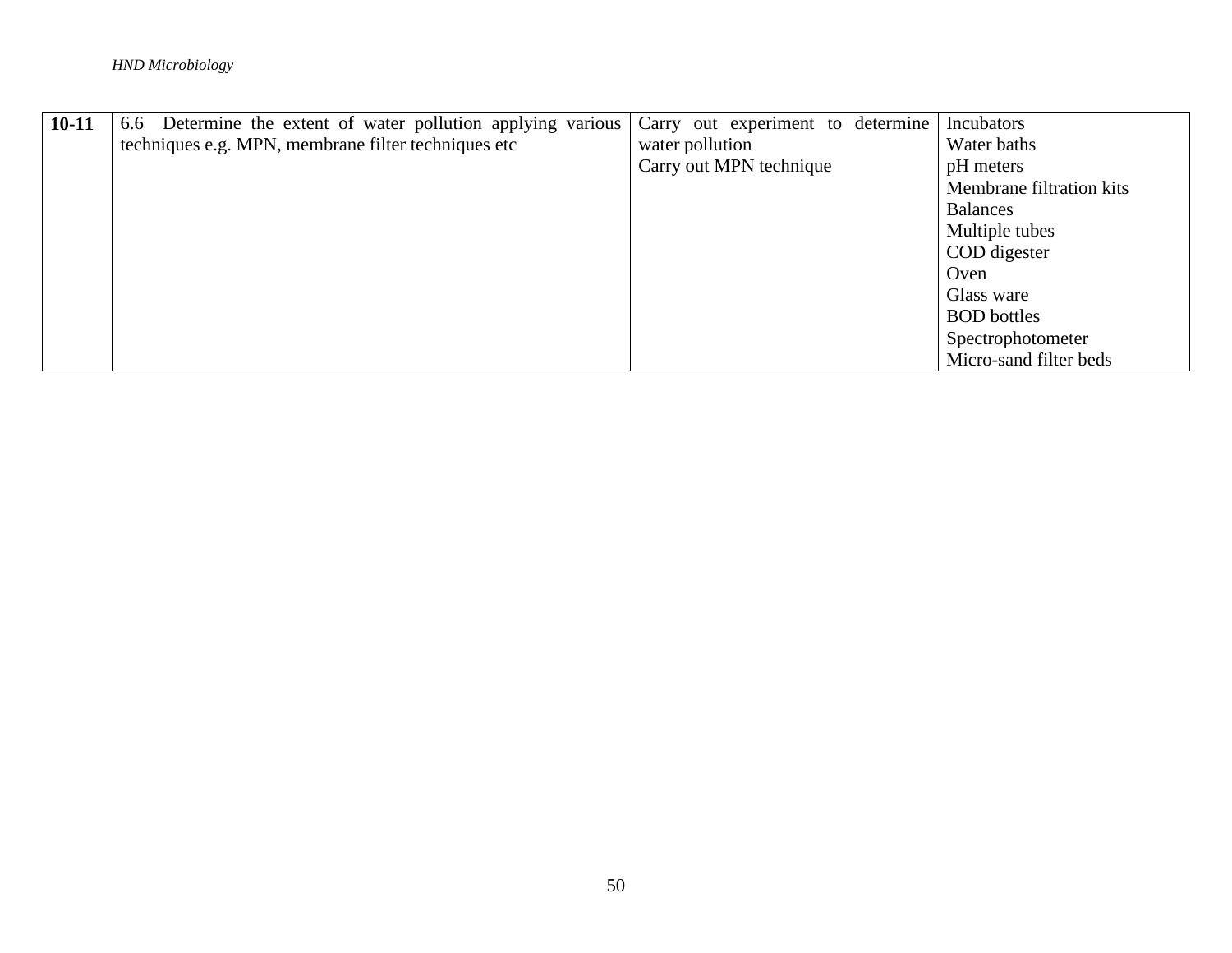## *HND Microbiology*

| <b>PROGRAMME:</b> | <b>SCIENCE LABORATORY TECHNOLOGY - MICROBIOLOGY</b>                                                                                                           |             |              |
|-------------------|---------------------------------------------------------------------------------------------------------------------------------------------------------------|-------------|--------------|
| <b>COURSE:</b>    | <b>FOOD MIROBIOLOGY</b>                                                                                                                                       |             |              |
| <b>CODE:</b>      | <b>STM 324</b>                                                                                                                                                |             |              |
| <b>DURATION:</b>  | (Hour/Week) Lecture: 1                                                                                                                                        | Tutorial: 0 | Practical: 2 |
| UNIT:             | <b>2.0</b>                                                                                                                                                    |             |              |
| <b>GOAL:</b>      | This course is designed to provide the student with the knowledge of micro-organisms in food<br>and their role in food spoilage, processing and preservation. |             |              |

- 1.0 Know the sources of microbial contamination of food.
- 2.0 Understand the factors affecting microbial growth.
- 3.0 Know the techniques for the study of microorganisms.
- 4.0 Understand microbiological spoilage of specific foods.
- 5.0 Know the indices of food sanitation, microbiological standards and criteria.
- 6.0 Know the different types of food borne diseases.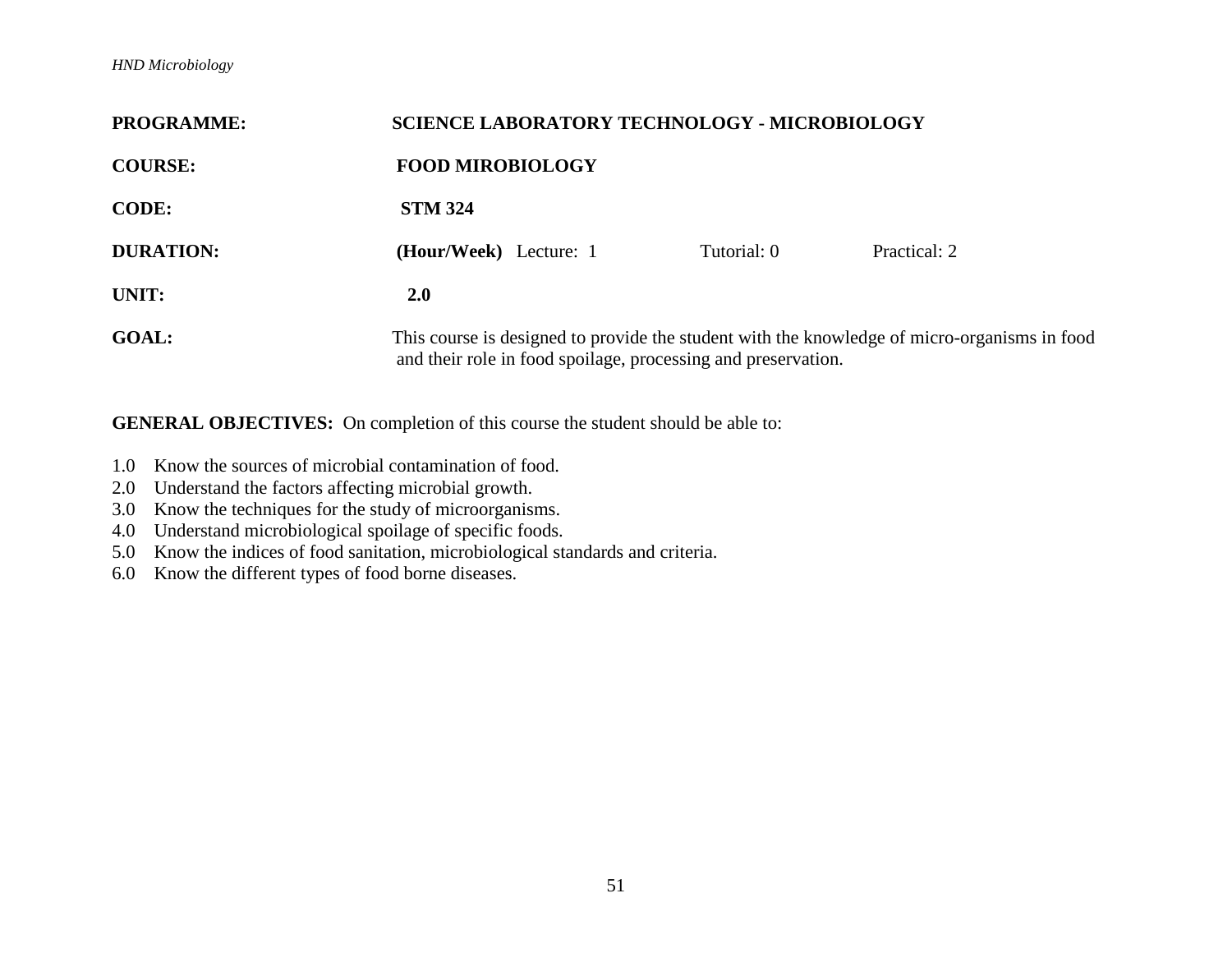|             | Programme: SCIENCE LABORATORY TECHNOLOGY: MICROBIOLOGY                      |                                                               |                                             |  |
|-------------|-----------------------------------------------------------------------------|---------------------------------------------------------------|---------------------------------------------|--|
|             | <b>Course: FOOD MICROBIOLOGY</b>                                            | <b>Course Code: STM 324</b>                                   | Contact Hours: $1-0-2$                      |  |
| <b>Week</b> | General Objectives: 1.0 Know the sources of microbial contamination of food |                                                               |                                             |  |
|             | <b>Special Learning Objective</b>                                           | <b>Teachers Activities</b>                                    | <b>Resources</b>                            |  |
|             | SOURCES OF MICROBIAL CONTAMINATION OF FOOD                                  |                                                               |                                             |  |
| $1 - 3$     | 1.1 Identify the different microorganisms in the air.                       | Lecture                                                       | Media<br>Glass ware                         |  |
|             | 1.2 Explain the mode of contamination of food by air borne                  | Expose general culture medium to air                          | Incubator                                   |  |
|             | microbes.                                                                   | to isolate microbes.                                          | Autoclave<br>Colony counter                 |  |
|             | 1.3 Identify the different microbes in the soil.                            | Collect soil samples from different                           | Balances (analytical)                       |  |
|             |                                                                             | location and culture to isolate soil                          | Overhead projectors                         |  |
|             | 1.4 Describe the process of contamination of food by soil<br>microbes.      | microorganisms.                                               | Inoculation hood<br>Microscope with camera. |  |
|             | 1.5 Explain the importance of soil microbes in agriculture.                 | Analyse water samples from different<br>sources for microbes. |                                             |  |
|             | 1.6 Identify the different types of microbes in water.                      |                                                               |                                             |  |
|             | 1.7 Explain the modes of contamination of food by water<br>microbes.        |                                                               |                                             |  |
|             | 1.8 Sample and test tap and stream water for bacterial<br>contamination.    |                                                               |                                             |  |
|             | 1.9 Explain the significance of some entero-bacteria in water<br>testing.   |                                                               |                                             |  |
|             | List food poisoning and food spoilage organisms carried by<br>1.10<br>man.  |                                                               |                                             |  |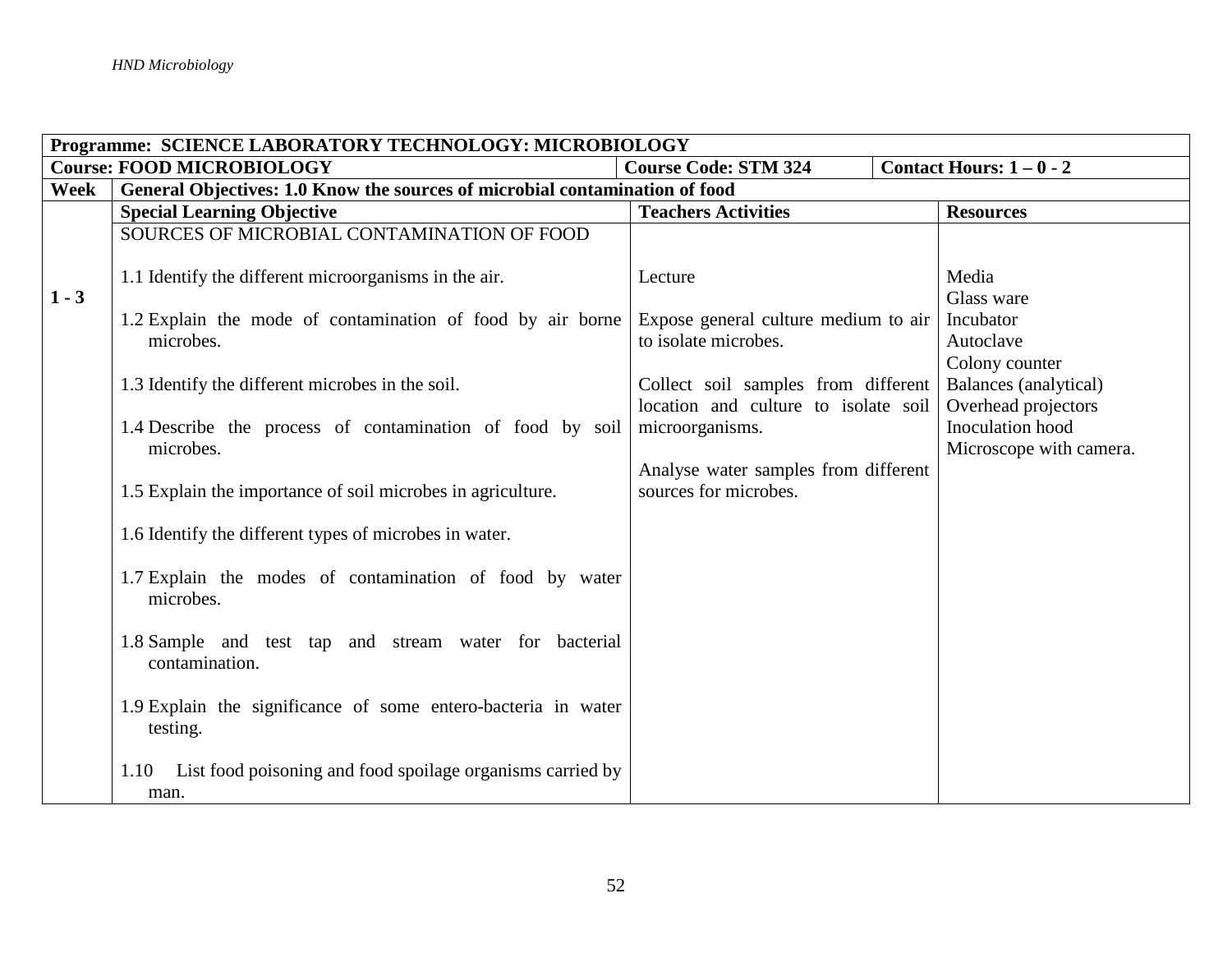| Week | <b>General Objectives:</b>                                                                                                                                                                  |                            |                  |
|------|---------------------------------------------------------------------------------------------------------------------------------------------------------------------------------------------|----------------------------|------------------|
|      | <b>Special Learning Objective</b>                                                                                                                                                           | <b>Teachers Activities</b> | <b>Resources</b> |
|      | Describe food poisoning and food spoilage due to<br>1.11<br>organisms carried by animals and animal products.<br>1.12 List other agents of food contamination e.g. insects,<br>rodents etc. |                            |                  |
|      | Describe the symptoms of food poisoning and differentiate<br>1.13                                                                                                                           |                            |                  |
|      | between food poisoning, food infection and food intoxication.                                                                                                                               |                            |                  |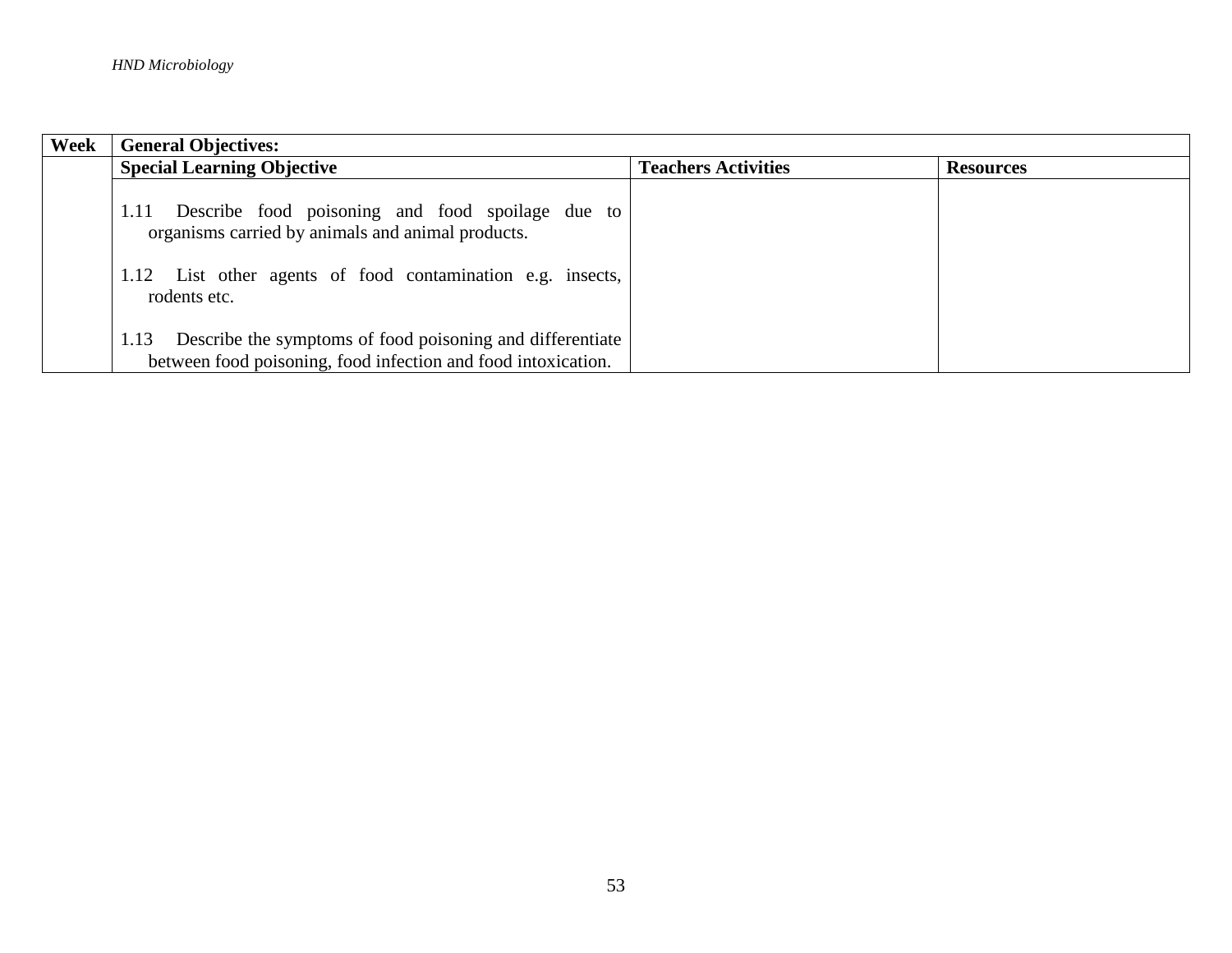| Week    | General Objectives: 2.0 Understand the factors affecting microbial growth                                                                                                                                                                                                                                                                          |                                                                              |                                                                                                           |  |
|---------|----------------------------------------------------------------------------------------------------------------------------------------------------------------------------------------------------------------------------------------------------------------------------------------------------------------------------------------------------|------------------------------------------------------------------------------|-----------------------------------------------------------------------------------------------------------|--|
|         | <b>Special Learning Objective</b>                                                                                                                                                                                                                                                                                                                  | <b>Teachers Activities</b>                                                   | <b>Resources</b>                                                                                          |  |
|         | FACTORS AFFECTING MICROBIAL GROWTH                                                                                                                                                                                                                                                                                                                 |                                                                              |                                                                                                           |  |
| $4 - 5$ | 2.1 Define growth in bacteria.                                                                                                                                                                                                                                                                                                                     | Demonstrate the effect of environment<br>factors on growth of microorganisms | Spectrophotometer<br>Colorimeter                                                                          |  |
|         | 2.2 Describe the microbial growth curve.                                                                                                                                                                                                                                                                                                           |                                                                              | Turbidimeter                                                                                              |  |
|         | 2.3 List and describe the chemical factors that affect microbial<br>growth viz:<br>1. nutrient<br>2. pH<br>3. redox potential<br>antimicrobial agents<br>4.                                                                                                                                                                                        |                                                                              | Shaker incubator<br>Water bath<br>Autoclave<br>PH meter<br>Refrigerator<br>Cooled incubator<br>Centrifuge |  |
|         | 2.4 List and describe the physical factors that affect microbial<br>growth viz:<br>(i)<br>temperature<br>(ii)<br>water activity<br>relative humidity<br>(iii)<br>biological structure<br>(iv)<br>2.5 List and describe the biotic factors that affect microbial growth<br>viz:<br>(i)<br>growth rate<br>(ii)<br>metabolism<br>(iii)<br>antogonisms |                                                                              |                                                                                                           |  |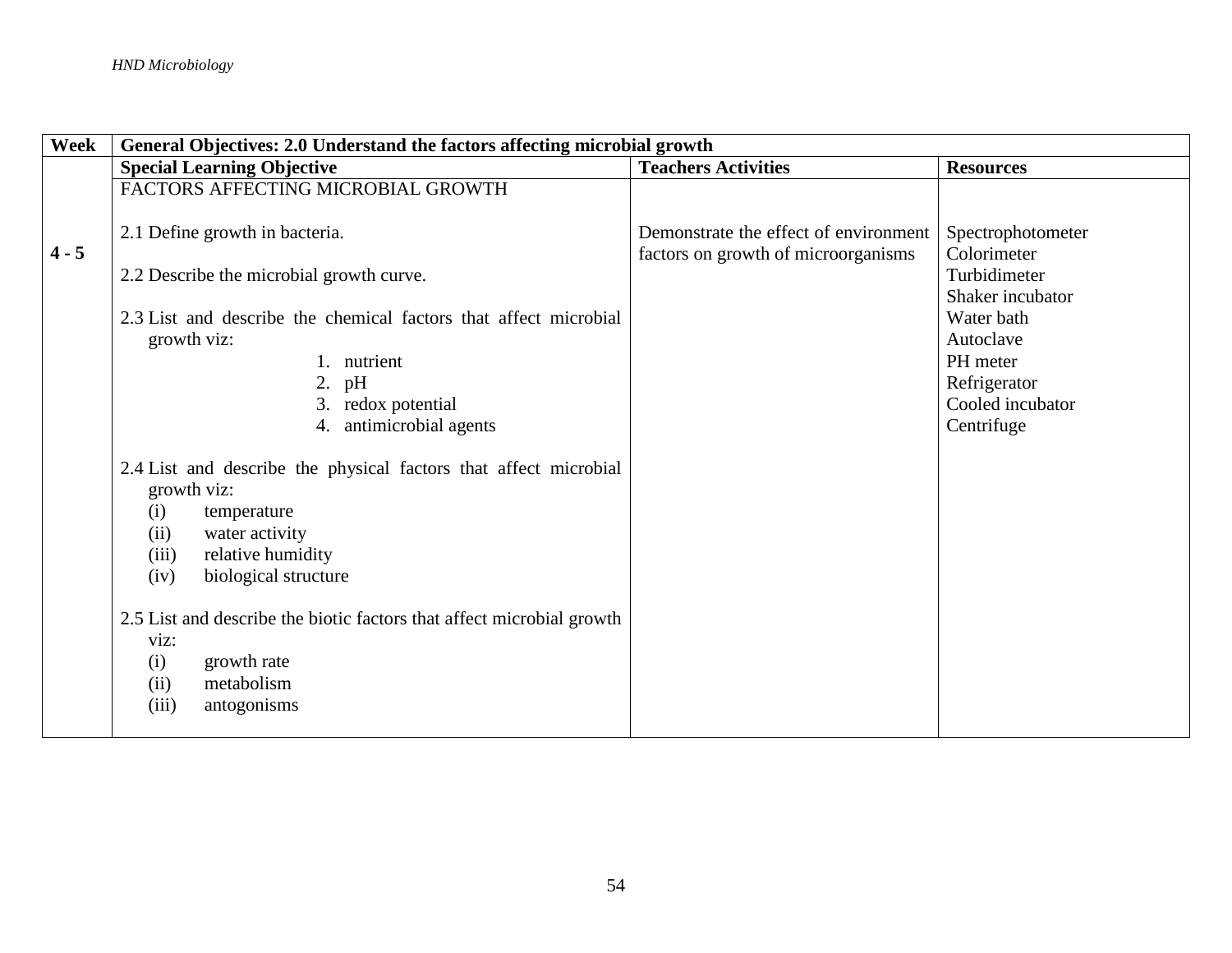| Week    | General Objectives: 3.0 Know the techniques for the study of microorganisms                                           |                                                                            |                      |
|---------|-----------------------------------------------------------------------------------------------------------------------|----------------------------------------------------------------------------|----------------------|
|         | <b>Special Learning Objective</b>                                                                                     | <b>Teachers Activities</b>                                                 | <b>Resources</b>     |
|         | TECHNIQUES FOR THE STUDY OF MICROORGANISMS                                                                            |                                                                            |                      |
|         | 3.1 Obtain various samples of foods for inoculation on growth<br>media.                                               | Cultivate bacteria                                                         | Same as in 2.0 above |
|         |                                                                                                                       | Carry out isolation of pure culture                                        |                      |
|         | 3.2 Select incubation conditions.                                                                                     | from food samples                                                          |                      |
| $6 - 7$ | 3.3 Inoculate the medium and incubate microorganisms.                                                                 | Observe/identify isolates                                                  |                      |
|         | 3.4 Describe the cultural characteristics of the microbial colonies<br>in 3.3 (shape, size, etc).                     |                                                                            |                      |
|         | 3.5 Isolate pure cultures from 3.3 above.                                                                             |                                                                            |                      |
|         | 3.6 Test colonies for Gram's reaction and other stain reactions.                                                      | Carry out spore staining, flagella<br>staining and capsule staining on the |                      |
|         | 3.7 Carry out spore, flagella, and capsule staining techniques.                                                       | isolate.                                                                   |                      |
|         | 3.8 Examine the slides under the oil immersion lens of the<br>microscope structures for morphological identification. | Observe and describe the samples.                                          |                      |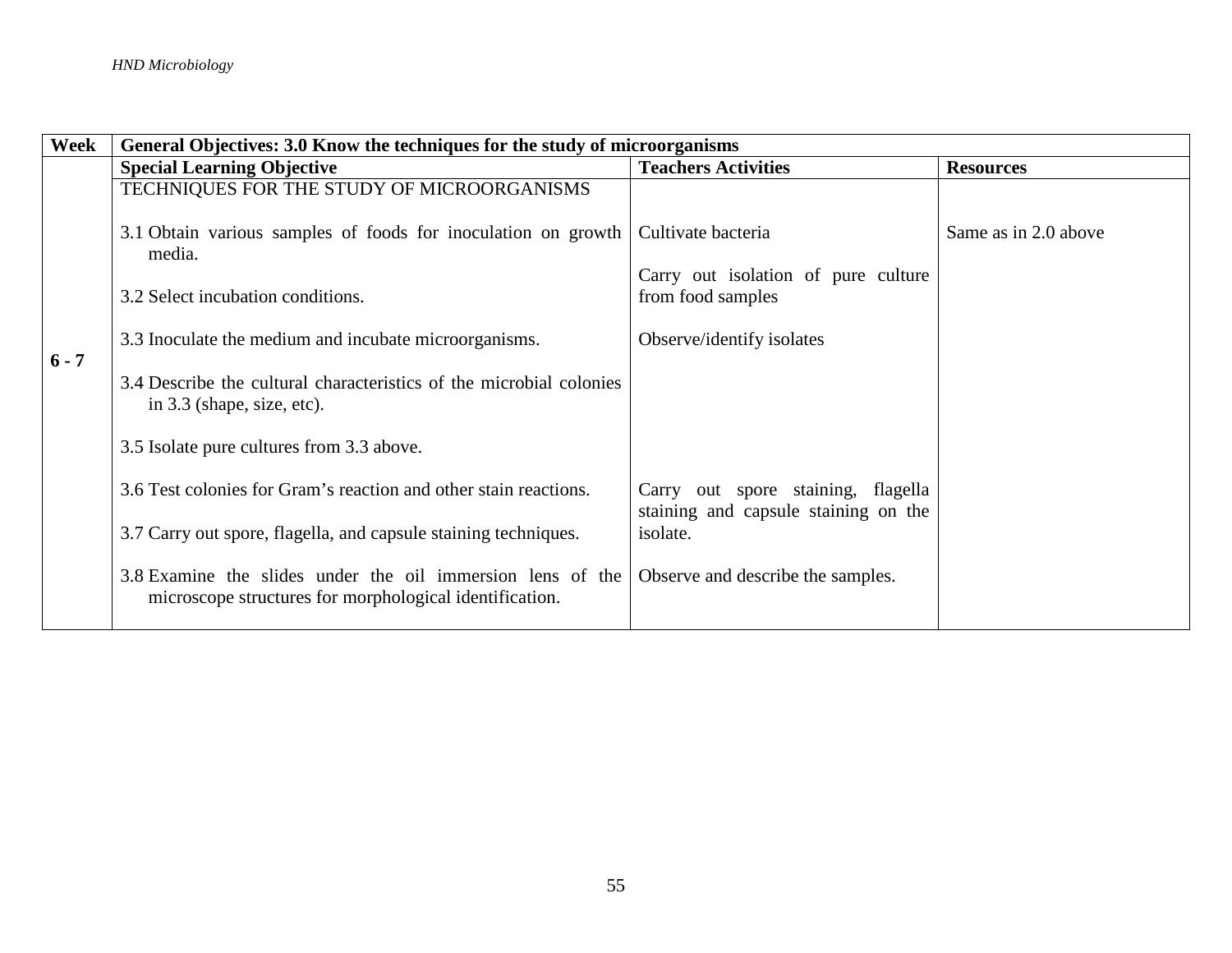| Week     | General Objectives: 4.0 Understand microbiological spoilage of specific foods |                                   |                       |
|----------|-------------------------------------------------------------------------------|-----------------------------------|-----------------------|
|          | <b>Special Learning Objective</b>                                             | <b>Teachers Activities</b>        | <b>Resources</b>      |
|          | MICROBIOLOGICAL STUDY OF SPECIFIC FOODS                                       |                                   |                       |
|          |                                                                               |                                   |                       |
|          | 4.1 Identify microbial agents associated with the spoilage of the             | Lecture                           | Same as in 2.0 above. |
|          | following groups of foods:                                                    | Demonstrate as above              |                       |
|          | (a) meat and meat products                                                    |                                   |                       |
|          | (b) poultry products                                                          | Carry out practical               |                       |
|          | (c) milk and dairy products                                                   |                                   |                       |
|          | (d) fermented food                                                            | Take samples, culture and isolate |                       |
|          | (e) baked food and confectionary products                                     |                                   |                       |
| $8 - 10$ | (f) fruits and vegetables                                                     |                                   |                       |
|          | (g) canned foods                                                              |                                   |                       |
|          | (h) dehydrated foods                                                          |                                   |                       |
|          | (i) sea foods                                                                 |                                   |                       |
|          | (i) cereals and cereal products                                               |                                   |                       |
|          |                                                                               |                                   |                       |
|          | 4.2 Describe the sources and modes of contamination for each of               |                                   |                       |
|          | the food groups in 4.1 above.                                                 |                                   |                       |
|          |                                                                               |                                   |                       |
|          | 4.3 Describe storage conditions for preservation of each of the               |                                   |                       |
|          | food groups listed in 4.1 above.                                              |                                   |                       |
|          |                                                                               |                                   |                       |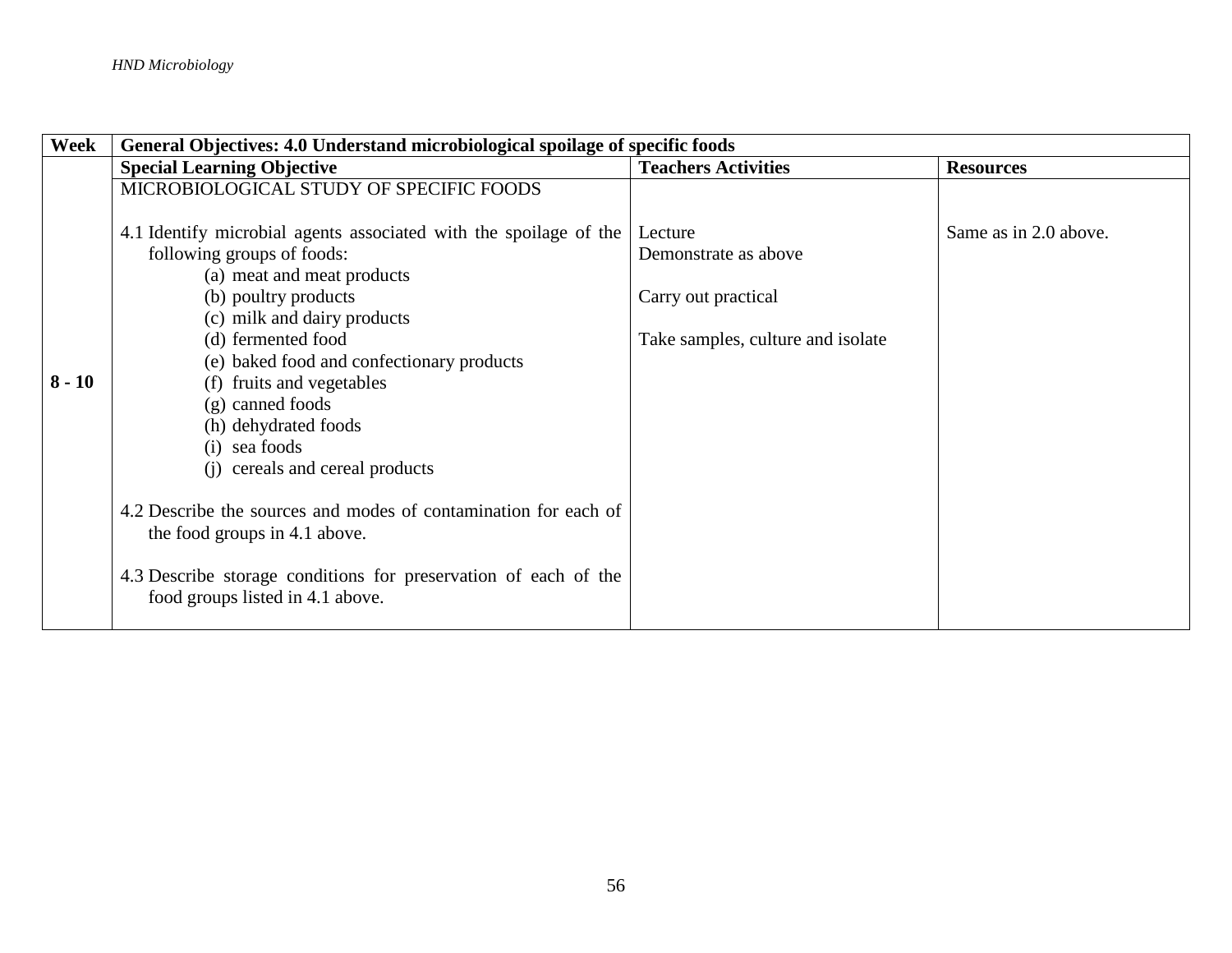| Week      | General Objectives: 5.0 Know the indices of food sanitation, microbiological standards and criteria                     |                                      |                  |
|-----------|-------------------------------------------------------------------------------------------------------------------------|--------------------------------------|------------------|
|           | <b>Special Learning Objective</b>                                                                                       | <b>Teachers Activities</b>           | <b>Resources</b> |
|           | <b>INDICES OF FOOD SANITATION</b>                                                                                       |                                      |                  |
|           | 5.1 Describe problems encountered in direct examination of food<br>for possible pathogens.                              | Lectures                             | $do -$<br>$\sim$ |
|           |                                                                                                                         | Carry out coliform count on selected |                  |
|           | 5.2 Describe the total plate count or mesophilic aerobes.                                                               | food samples                         |                  |
| $11 - 12$ | 5.3 Carry out total plate count for mesophilic aerobes.                                                                 |                                      |                  |
|           | 5.4 Describe the limitations of plate count.                                                                            |                                      |                  |
|           | 5.5 Describe and carry out coliforms count with particular<br>references to <b>E</b> . coli as a test of contamination. |                                      |                  |
|           | 5.6 Explain limitations of coliform tests as a test of contamination.                                                   |                                      |                  |
|           | 5.7 Describe total enthobacteriaceae count.                                                                             |                                      |                  |
|           | 5.8 Describe pathogen as an index of food sanitation.                                                                   |                                      |                  |
|           |                                                                                                                         |                                      |                  |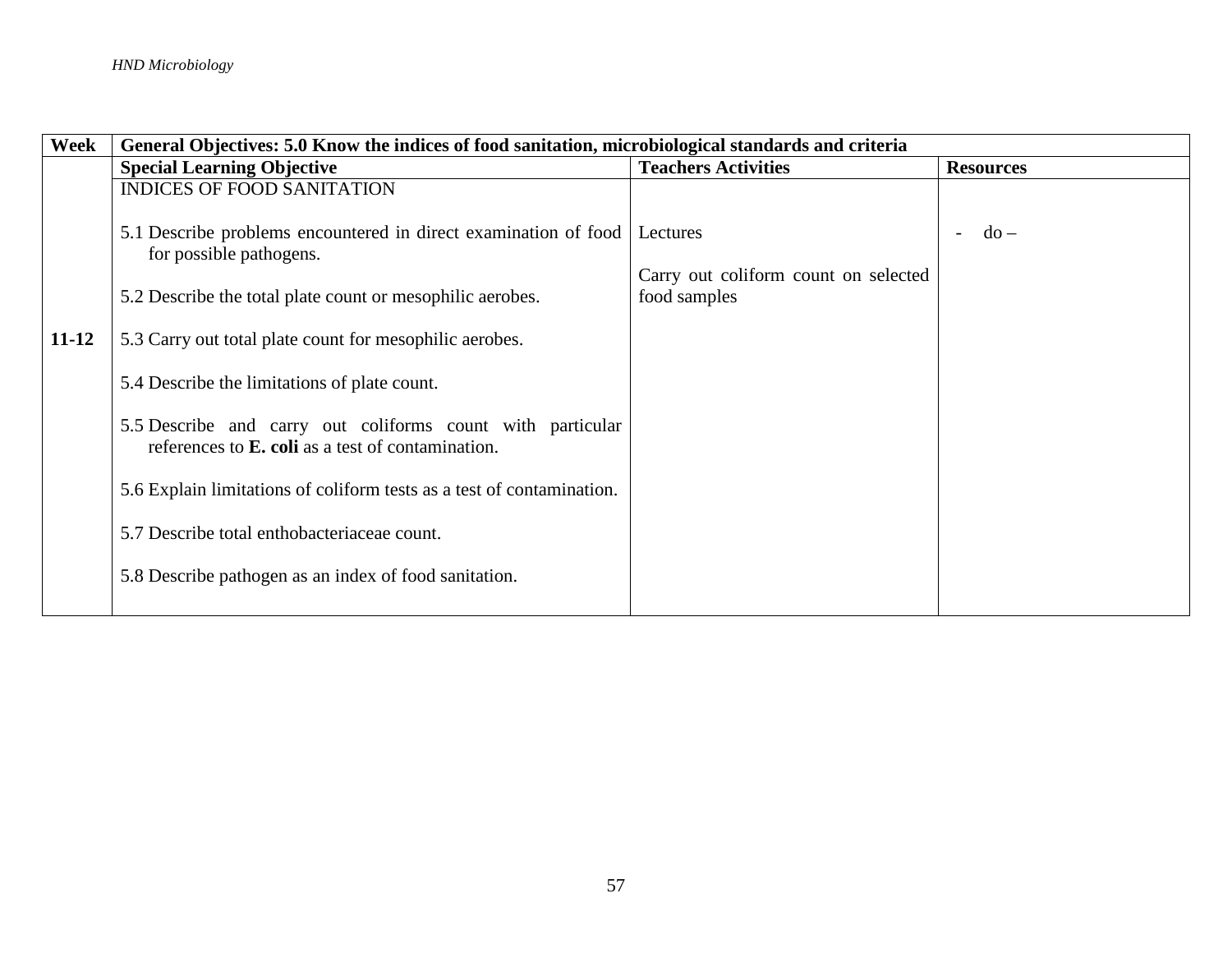| Week      | General Objectives: 6.0 Know the different types of food borne diseases                                               |                            |                  |
|-----------|-----------------------------------------------------------------------------------------------------------------------|----------------------------|------------------|
|           | <b>Special Learning Objective</b>                                                                                     | <b>Teachers Activities</b> | <b>Resources</b> |
|           | <b>FOOD BORNE DISEASES</b>                                                                                            |                            |                  |
| $13 - 14$ | 6.1 Describe the symptoms of food infection caused by:<br>a. bacteria<br>b. protozoans<br>c. helminthes<br>d. viruses | Lecture                    | $-do-$           |
|           | 6.2 List various types of food poisoning and identify the causative<br>organisms.                                     |                            |                  |
|           | 6.3 List various types of food borne diseases and describe their<br>methods of transmission.                          |                            |                  |

|       | PRACTICAL CONTENT                                         |                                      |                         |  |
|-------|-----------------------------------------------------------|--------------------------------------|-------------------------|--|
| Week  | <b>Special Learning Objective</b>                         | <b>Teachers Activities</b>           | <b>Resources</b>        |  |
| $1-3$ | Sample and test tap and stream water for bacterial<br>1.8 | Analyse water samples from different | Media                   |  |
|       | contamination.                                            | sources for microbes.                | Glass ware              |  |
|       |                                                           |                                      | Incubator               |  |
|       |                                                           |                                      | Autoclave               |  |
|       |                                                           |                                      | Colony counter          |  |
|       |                                                           |                                      | Balances (analytical)   |  |
|       |                                                           |                                      | Overhead projectors     |  |
|       |                                                           |                                      | Inoculation hood        |  |
|       |                                                           |                                      | Microscope with camera. |  |
|       |                                                           |                                      |                         |  |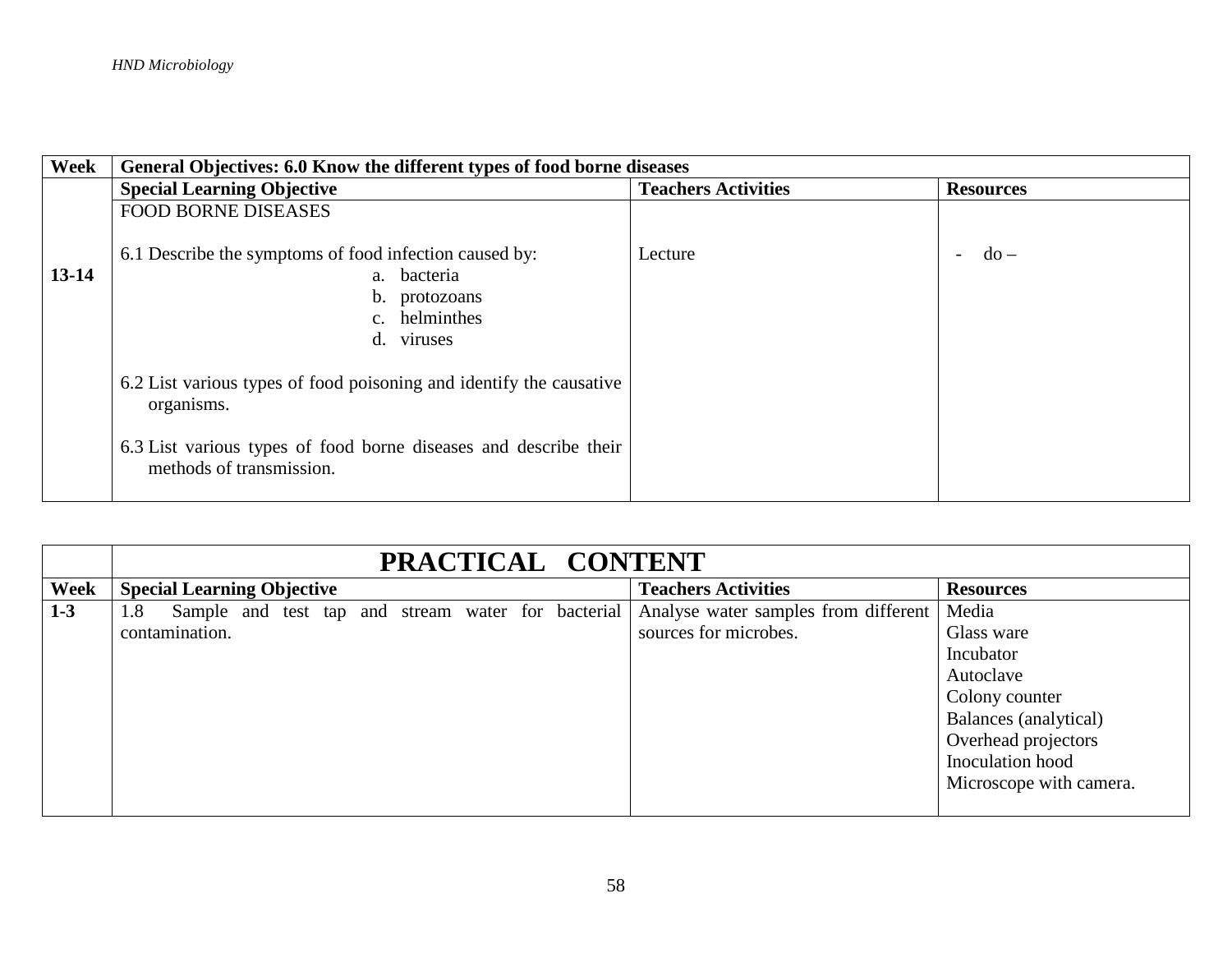## *HND Microbiology*

| $6-7$     | Inoculate the medium and incubate microorganisms.<br>3.3                                                                            | Cultivate bacteria                                                                                                                                 |
|-----------|-------------------------------------------------------------------------------------------------------------------------------------|----------------------------------------------------------------------------------------------------------------------------------------------------|
|           | 3.5 Isolate pure cultures from 3.3 above.                                                                                           |                                                                                                                                                    |
|           | 3.6 Test colonies for Gram's reaction and other stain reactions.<br>3.7 Carry out spore, flagella, and capsule staining techniques. | Carry out isolation of pure culture<br>from food samples<br>Carry out spore staining, flagella<br>staining and capsule staining on the<br>isolate. |
| $11 - 12$ | 5.3 Carry out total plate count for mesophilic aerobes                                                                              | Carry out coliform count on selected<br>food samples                                                                                               |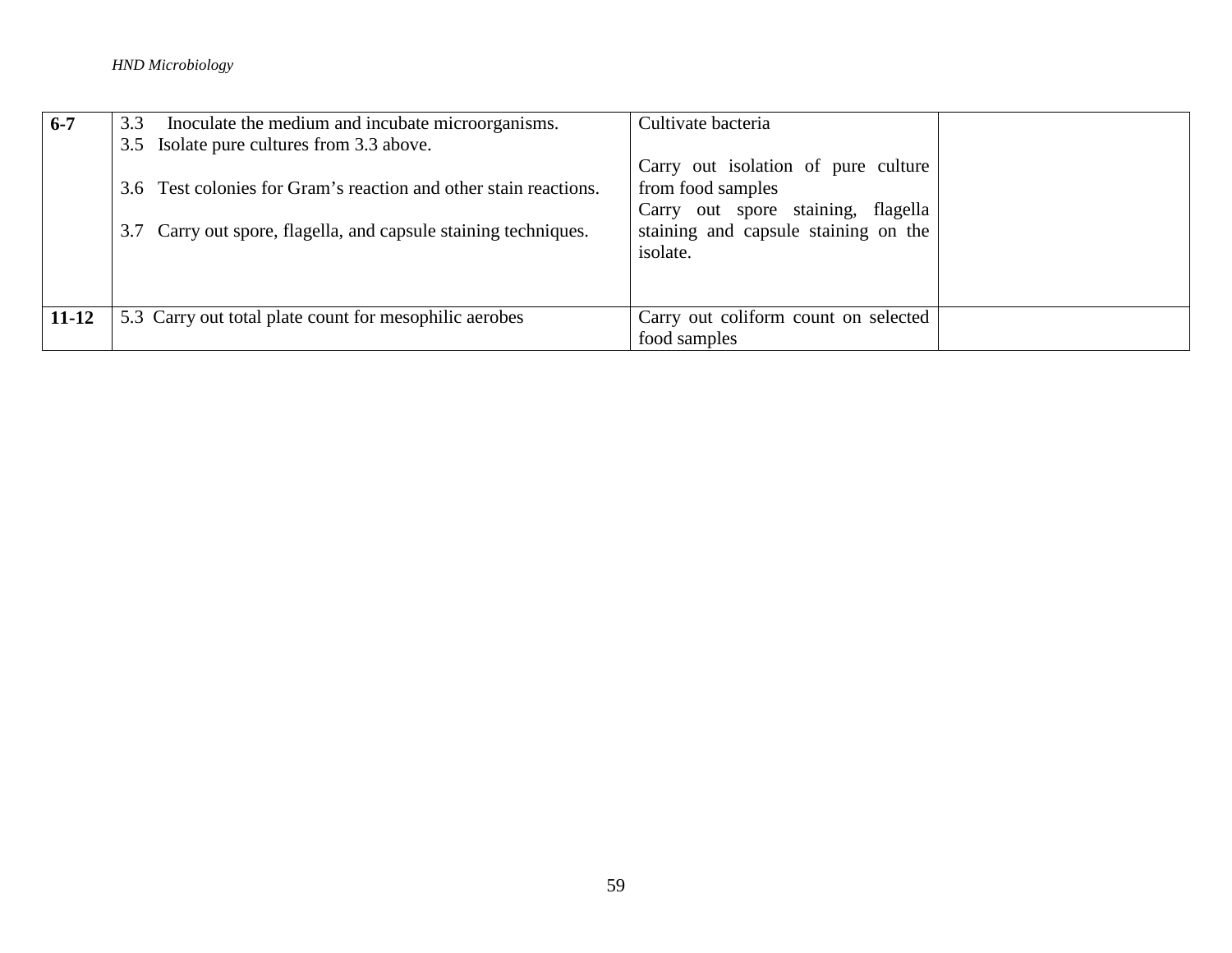| <b>PROGRAMME:</b> | <b>SCIENCE LABORATORY TECHNOLOGY - MICROBIOLOGY</b>                                                                             |             |              |  |  |
|-------------------|---------------------------------------------------------------------------------------------------------------------------------|-------------|--------------|--|--|
| <b>COURSE:</b>    | MICROBIOLOGY, PHYSIOLOGY AND METABOLISM                                                                                         |             |              |  |  |
| <b>CODE:</b>      | <b>STM 325</b>                                                                                                                  |             |              |  |  |
| <b>DURATION:</b>  | (Hour/Week) Lecture: 2                                                                                                          | Tutorial: 0 | Practical: 2 |  |  |
| UNIT:             | 3.0                                                                                                                             |             |              |  |  |
| <b>GOAL:</b>      | This course is designed to provide the student with a knowledge of the various aspects of the<br>physiology of Micro-organisms. |             |              |  |  |

- 1.0 Understand the molecular structure of microorganisms.
- 2.0 Understand the general requirements for microbial growth.
- 3.0 Know the various methods of measuring microbial growth.
- 4.0 Know the various sources of nitrogen.
- 5.0 Understand the various sources of carbon and energy to microorganisms and the effect of various concentration of the different carbon sources on microbial growth.
- 6.0 Understand solute transport processes in microorganisms.
- 7.0 Understand the various groups and nature of microbial enzymes.
- 8.0 Understand the basic principles of the various possible metabolic pathways adopted by microorganisms.
- 9.0 Understand the processes of biosynthesis in microorganisms.
- 10.0 Understand the basic principles underlying batch and continuous culture techniques, the advantages disadvantages and limitations of each system.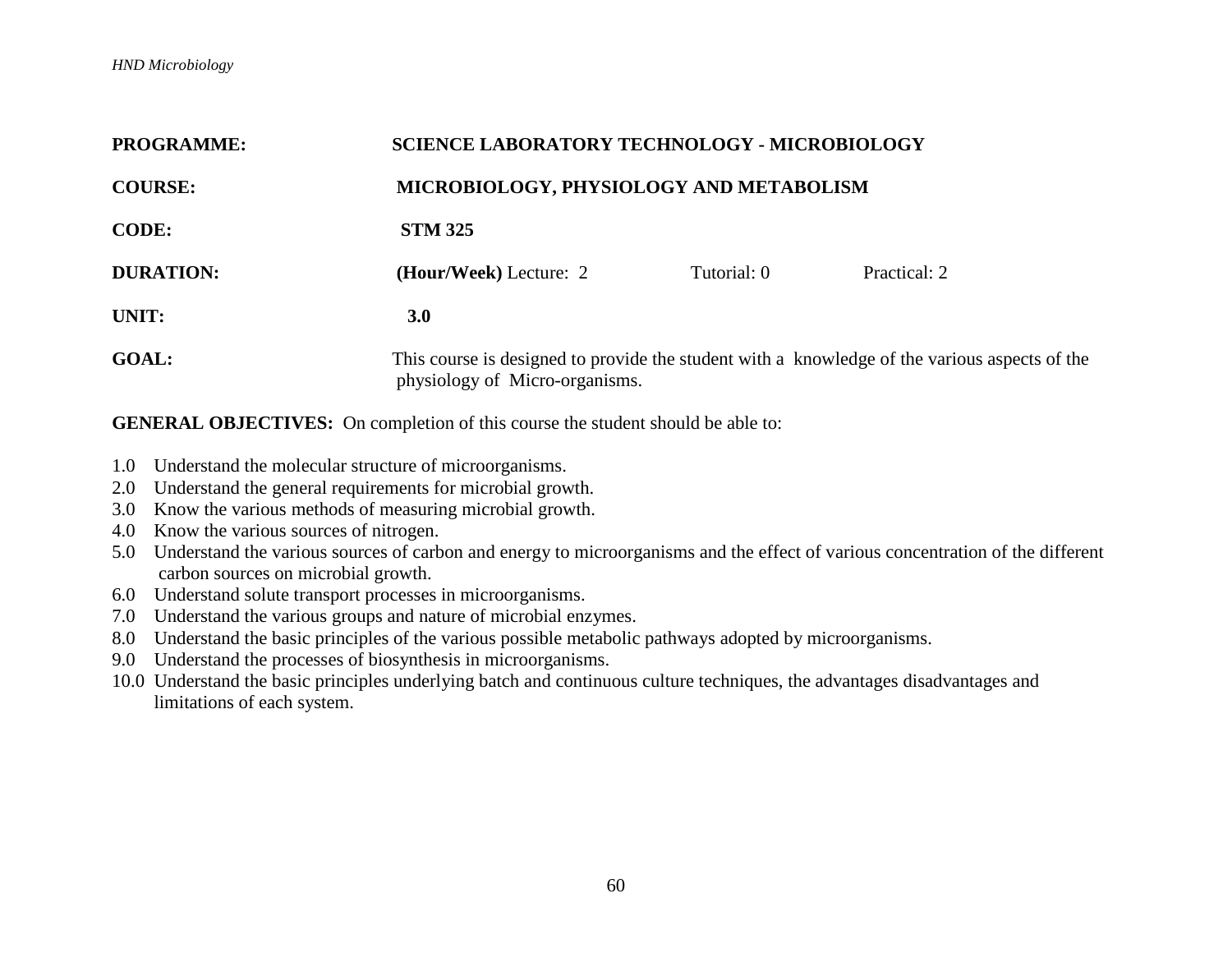|         | Programme: SCIENCE LABORATORY TECHNOLOGY: MICROBIOLOGY                                                   |                                                               |    |                    |  |
|---------|----------------------------------------------------------------------------------------------------------|---------------------------------------------------------------|----|--------------------|--|
|         | Contact Hours: $2-0-2$<br>Course: MICROBIOLOGY, PHYSIOLOGY AND METABOLISM<br><b>Course Code: STM 325</b> |                                                               |    |                    |  |
| Week    | General Objectives: 1.0 Understand the molecular structure of microorganisms                             |                                                               |    |                    |  |
|         | <b>Special Learning Objective</b>                                                                        | <b>Teachers Activities</b>                                    |    | <b>Resources</b>   |  |
|         | MOLECULAR STRUCTURE OF MICROROGANISMS                                                                    |                                                               |    |                    |  |
|         | 1.1 Describe the cell wall components of Gram-negative and                                               | Lecture                                                       |    | <b>Black board</b> |  |
|         | Gram-positive bacteria.                                                                                  |                                                               |    | Microscope         |  |
|         |                                                                                                          | Question and answer technique                                 |    | Sonic homogeniser  |  |
|         | 1.2 Explain the Gram reaction.                                                                           |                                                               |    | French press       |  |
| $1 - 2$ |                                                                                                          | Organize laboratory experiment on                             |    | Centrifuge         |  |
|         | 1.3 Carry out staining of various organisms.                                                             | Gram stain                                                    |    |                    |  |
|         | 1.4 Describe the structure of cell membrane.                                                             | Grade practical notebooks                                     |    |                    |  |
|         | 1.5 Describe the structure and components of cytoplasm.                                                  | Demonstrate                                                   |    |                    |  |
|         | 1.6 Explain the various methods of microbial cell disruption.                                            | Carry out cell disruption<br>Gram<br>Carry<br>staining<br>out | of |                    |  |
|         | 1.7 Explain the separation of the components of disrupted cells.                                         | staphylococcus spp and E. coli                                |    |                    |  |
|         | 1.8 Describe the surface appendages of the bacterial cell e.g.<br>flagella, capsule, etc.                |                                                               |    |                    |  |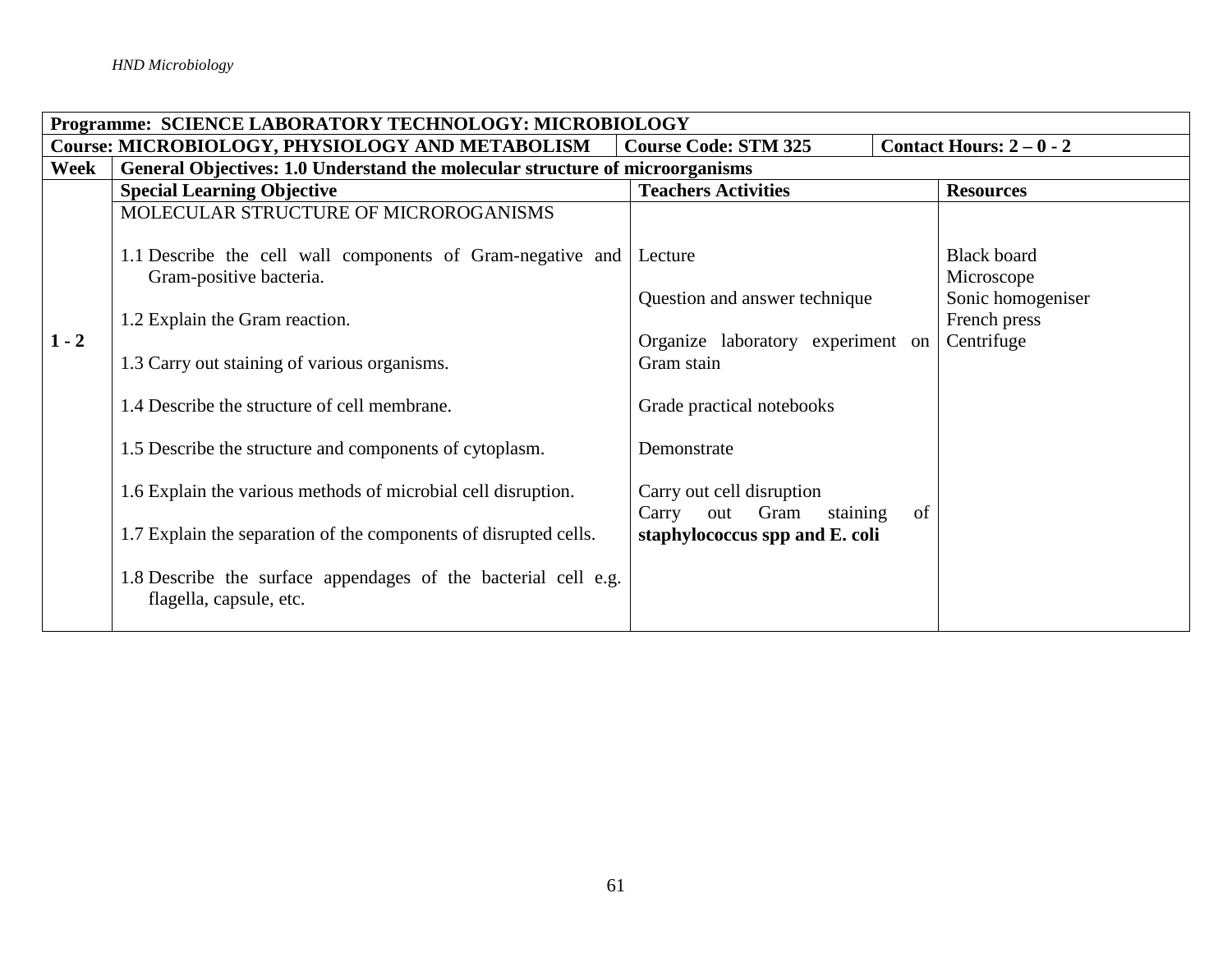| Week | General Objectives: 2.0 Understand the general requirements for microbial growth |                                        |                    |  |
|------|----------------------------------------------------------------------------------|----------------------------------------|--------------------|--|
|      | <b>Special Learning Objective</b>                                                | <b>Teachers Activities</b>             | <b>Resources</b>   |  |
|      | REQUIREMENTS FOR MICROBIAL GROWTH                                                |                                        |                    |  |
|      |                                                                                  |                                        |                    |  |
|      | 2.1 Explain the concept of microbial growth as being increased in                | Lecture                                | <b>Blackboard</b>  |  |
| 3    | population/cell number/cell mass rather than increase in size of                 |                                        | <b>Incubators</b>  |  |
|      | individual.                                                                      | Carry out practical to show the effect | Shaker             |  |
|      |                                                                                  | of environmental factors on microbial  | Refrigerators      |  |
|      | 2.2 Describe the general requirements for microbial growth.                      | growth                                 | Freezers           |  |
|      |                                                                                  |                                        | Colorimeter        |  |
|      | 2.3 Explain the environmental factors that influence the growth of               | Carry out culture of microorganisms    | Hot air ovens      |  |
|      | microorganisms.                                                                  | under different bio-chemical condition | Analytical balance |  |
|      |                                                                                  |                                        | Spectrophotometer  |  |
|      | 2.4 Demonstrate the effects of some of the factors in 2.2 and 2.3                |                                        |                    |  |
|      | above on microbial growth.                                                       |                                        |                    |  |
|      |                                                                                  |                                        |                    |  |
|      | 2.5 Explain methods of measuring growth in microorganisms.                       |                                        |                    |  |
|      |                                                                                  |                                        |                    |  |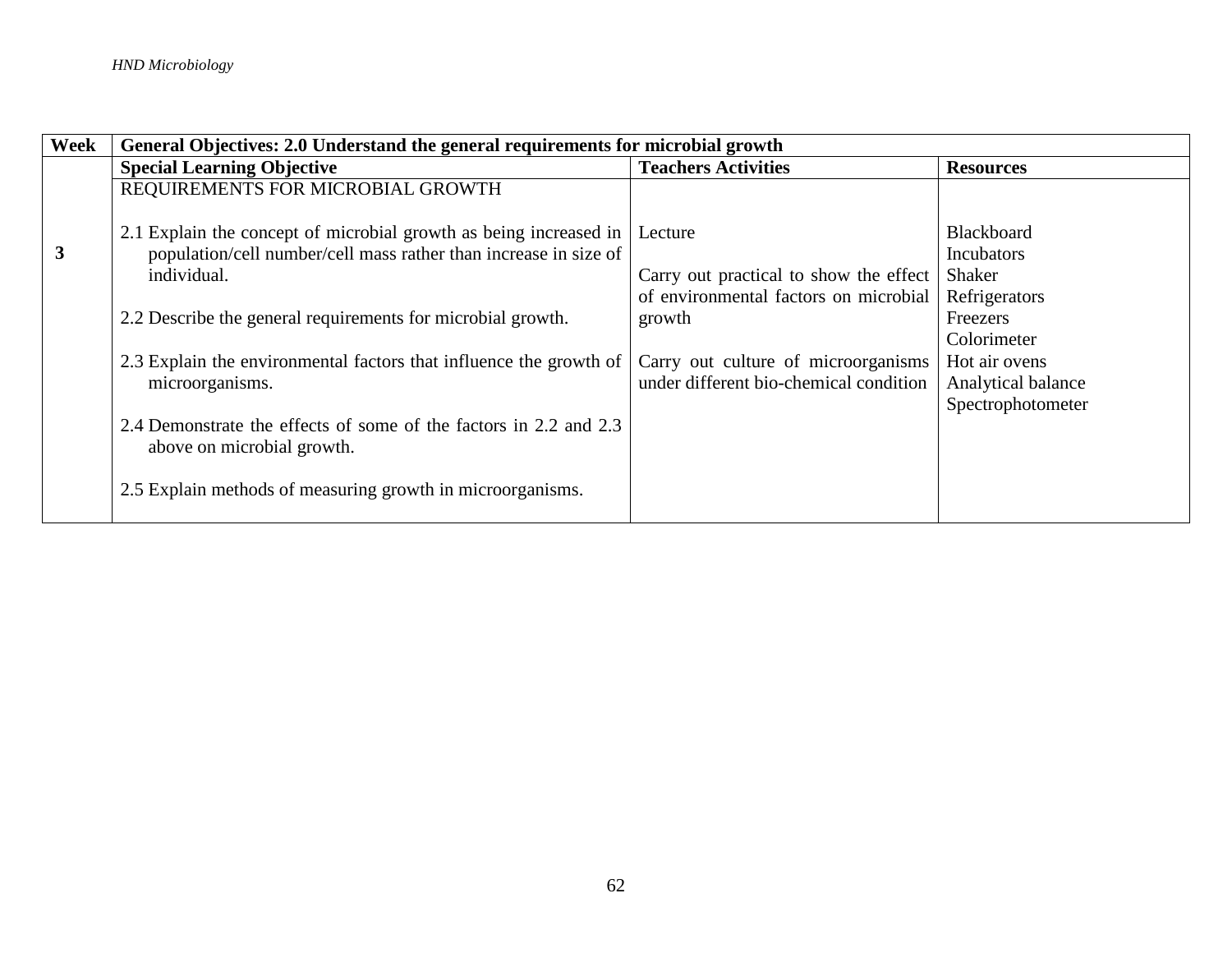| <b>Week</b>             | General Objectives: 3.0 Know the various methods of measuring microbial growth |                                         |                  |
|-------------------------|--------------------------------------------------------------------------------|-----------------------------------------|------------------|
|                         | <b>Special Learning Objective</b>                                              | <b>Teachers Activities</b>              | <b>Resources</b> |
|                         | MEASUREMENT OF MICROBIAL GROWTH                                                |                                         |                  |
|                         |                                                                                | Lecture                                 |                  |
|                         | 3.1 Describe the direct methods of measuring microbial growth.                 | Assignment                              | As in 2.0 above  |
| $\overline{\mathbf{4}}$ |                                                                                | Practical                               |                  |
|                         | 3.2 Describe the indirect methods of measuring microbial growth.               |                                         |                  |
|                         |                                                                                | Measure biomass by the following        |                  |
|                         | 3.3 Describe the microbial growth curve.                                       | methods:                                |                  |
|                         |                                                                                | dry cell weight                         |                  |
|                         | 3.4 Explain the mathematics of microbial growth.                               | colony counting                         |                  |
|                         |                                                                                | colorimetry<br>$\overline{\phantom{0}}$ |                  |
|                         |                                                                                | spectrophotometry                       |                  |

| Week           | General Objectives: 4.0 Know the various sources of nitrogen                                                                                    |                               |                   |
|----------------|-------------------------------------------------------------------------------------------------------------------------------------------------|-------------------------------|-------------------|
|                | <b>Special Learning Objective</b>                                                                                                               | <b>Teachers Activities</b>    | <b>Resources</b>  |
|                | NITROGEN IN MICROBIAL GROWTH                                                                                                                    |                               |                   |
| $\overline{5}$ | 4.1 Explain the importance of nitrogen in microbial growth.<br>4.2 List inorganic sources of nitrogen.<br>4.3 List organic sources of nitrogen. | Lecture<br>Assignment<br>Quiz | <b>Blackboard</b> |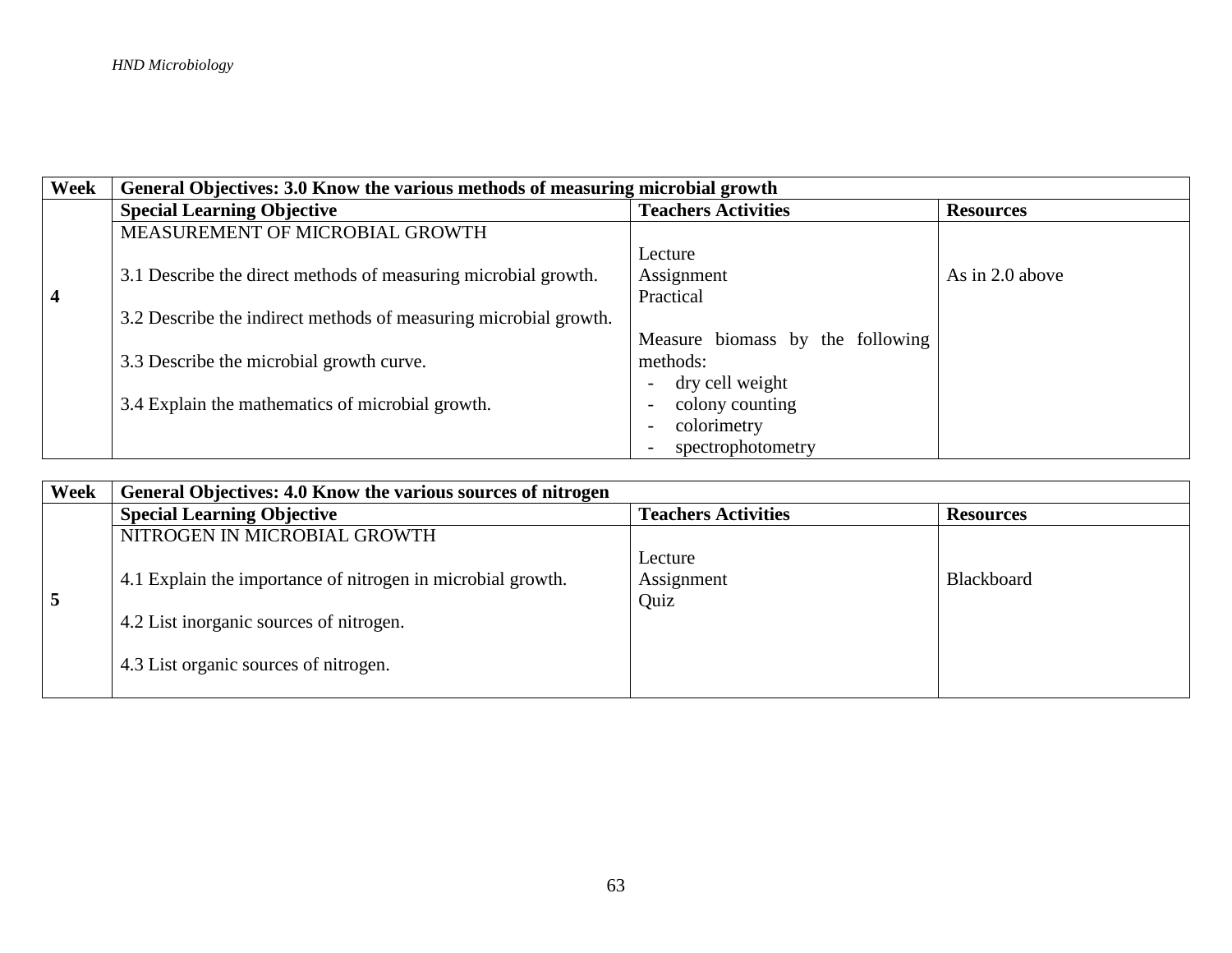| Week | General Objectives: 5.0 Understand the various sources of carbon and energy to microorganisms and the effect of various |                            |                   |  |
|------|-------------------------------------------------------------------------------------------------------------------------|----------------------------|-------------------|--|
|      | concentration of the different carbon sources on microbial growth                                                       |                            |                   |  |
|      | <b>Special Learning Objective</b>                                                                                       | <b>Teachers Activities</b> | <b>Resources</b>  |  |
|      | <b>CARBON SOURCES FOR MICROORGANISMS</b>                                                                                |                            |                   |  |
|      | 5.1 Classify microorganisms according to mode of nutition (e.g.                                                         | Lecture                    | <b>Blackboard</b> |  |
| 6    | organotroph and lithotroph)                                                                                             | Assignment                 | Projectors        |  |
|      |                                                                                                                         | Demonstration              | Video equipment   |  |
|      | 5.2 Describe monosaccharides as sources of carbon and energy.                                                           |                            |                   |  |
|      | 5.3 Describe disaccharides as sources of carbon and energy.                                                             |                            |                   |  |
|      | 5.4 Describe oligosaccharides as sources of carbon and energy.                                                          |                            |                   |  |
|      | 5.5 Describe polysaccharides as sources of carbon and energy.                                                           |                            |                   |  |
|      | 5.6 Describe derivatives of the various carbohydrates as sources of<br>carbon and energy.                               |                            |                   |  |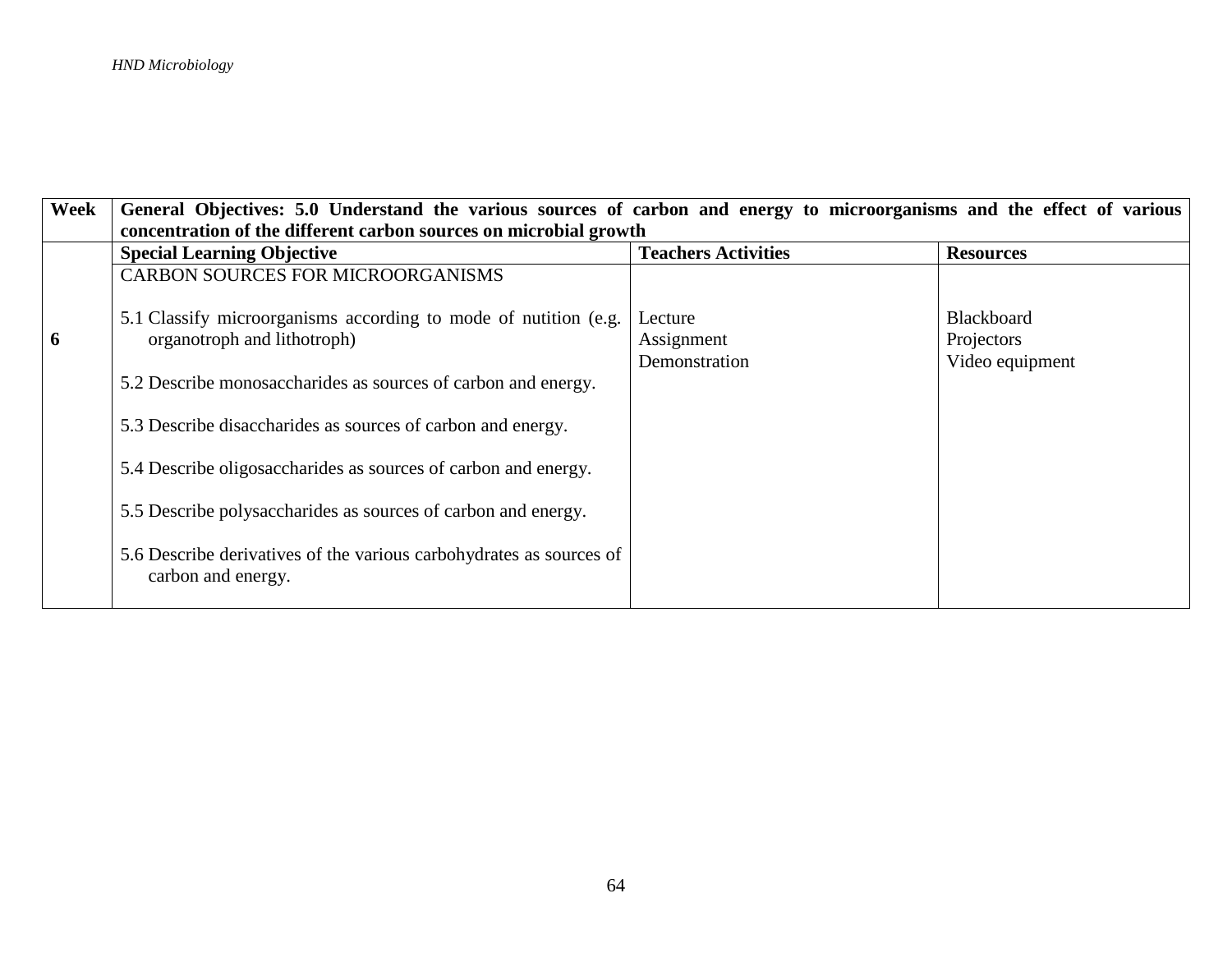| Week | General Objectives: 6.0 Understand solute transport processes in microorganisms        |                                         |                                         |
|------|----------------------------------------------------------------------------------------|-----------------------------------------|-----------------------------------------|
|      | <b>Special Learning Objective</b>                                                      | <b>Teachers Activities</b>              | <b>Resources</b>                        |
|      | SOLUTE TRANSPORT PROCESSES IN MICROORGANISMS                                           |                                         |                                         |
| 7    | 6.1 Explain the terms passive and active solute transport processes                    | $d\Omega -$<br>$\overline{\phantom{a}}$ | $d\Omega -$<br>$\overline{\phantom{0}}$ |
|      | 6.2 Explain the nature and mechanisms involved in 6.1 above.                           |                                         |                                         |
|      | 6.3 Describe the factors affecting 6.2 above.                                          |                                         |                                         |
|      | 6.4 Describe the various methods of studying transport processes<br>in microorganisms. |                                         |                                         |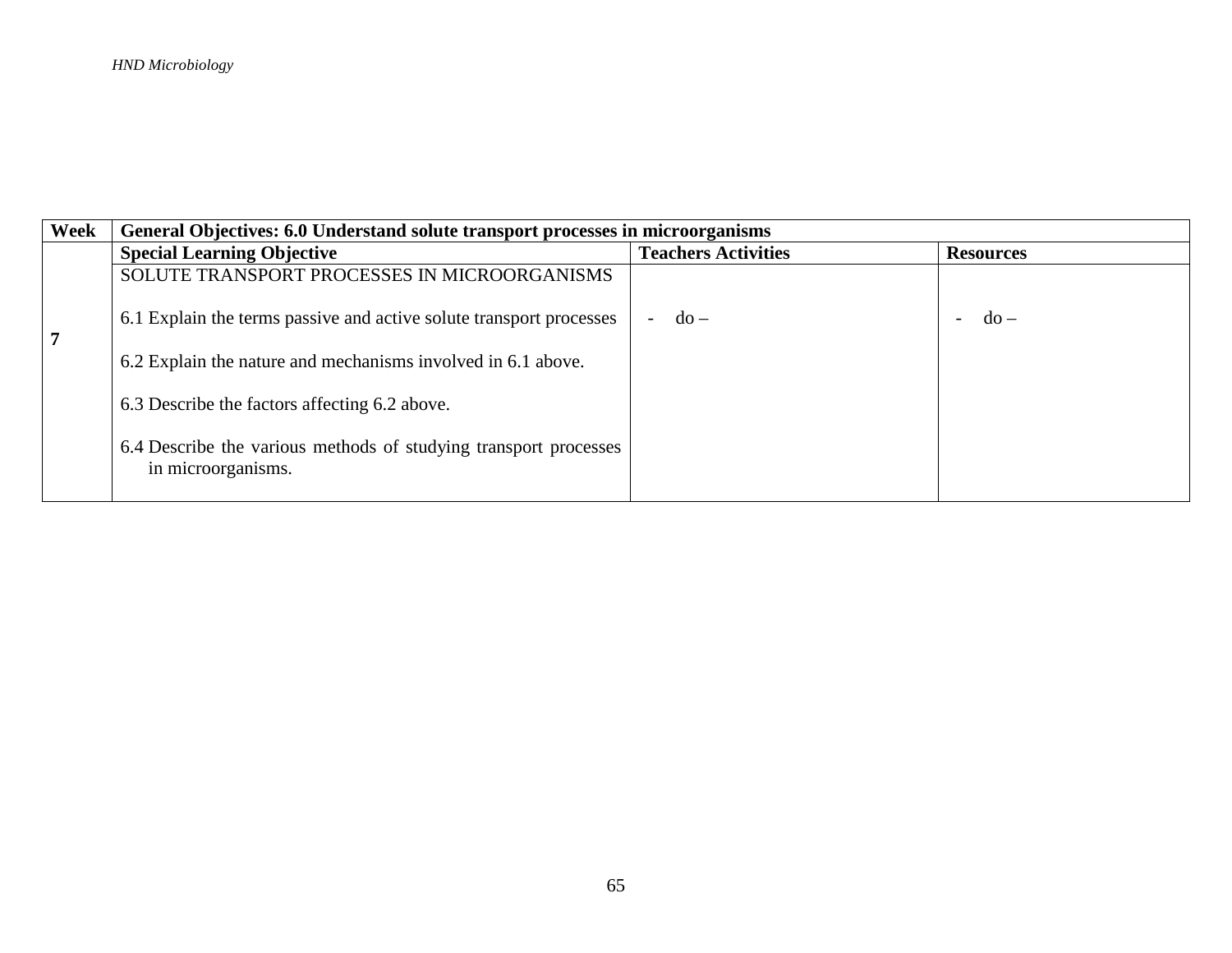| Week | General Objectives: 7.0 Understand the various groups and nature of microbial enzymes |                                          |                   |  |
|------|---------------------------------------------------------------------------------------|------------------------------------------|-------------------|--|
|      | <b>Special Learning Objective</b>                                                     | <b>Teachers Activities</b>               | <b>Resources</b>  |  |
|      | MICROBIAL ENZYMES                                                                     |                                          |                   |  |
|      |                                                                                       | Lecture                                  | Spectrophotometer |  |
|      | 7.1 Explain the general properties of enzymes.                                        | Assignment                               | Glass ware        |  |
| 8    |                                                                                       | Practical                                | Water bath        |  |
|      | 7.2 Classify enzymes.                                                                 | Demonstration                            | Incubators        |  |
|      |                                                                                       |                                          | <b>Shakers</b>    |  |
|      | 7.3 Explain the nature of microbial enzymes.                                          | activity<br>Carry<br>out<br>enzyme<br>to |                   |  |
|      |                                                                                       | amylase<br>demonstrate<br>and protease   |                   |  |
|      | 7.4 Describe the structure and the mechanisms of enzyme action.                       | activity                                 |                   |  |
|      |                                                                                       |                                          |                   |  |
|      | 7.5 Describe the location of enzymes in microbial cells.                              |                                          |                   |  |
|      |                                                                                       |                                          |                   |  |
|      | 7.6 Explain the factors affecting enzyme activity.                                    |                                          |                   |  |
|      |                                                                                       |                                          |                   |  |
|      | 7.7 Explain the regulation of enzyme activity.                                        |                                          |                   |  |
|      |                                                                                       |                                          |                   |  |
|      | 7.8 Explain constitution and inducible enzymes.                                       |                                          |                   |  |
|      |                                                                                       |                                          |                   |  |
|      | 7.9 Describe the method of enzyme immobilization.                                     |                                          |                   |  |
|      |                                                                                       |                                          |                   |  |
|      | List and explain commercial uses of microbial enzymes.<br>7.10                        |                                          |                   |  |
|      | Measure the activity of common enzyme amylase, protease<br>7.11                       |                                          |                   |  |
|      |                                                                                       |                                          |                   |  |
|      | etc.                                                                                  |                                          |                   |  |
|      |                                                                                       |                                          |                   |  |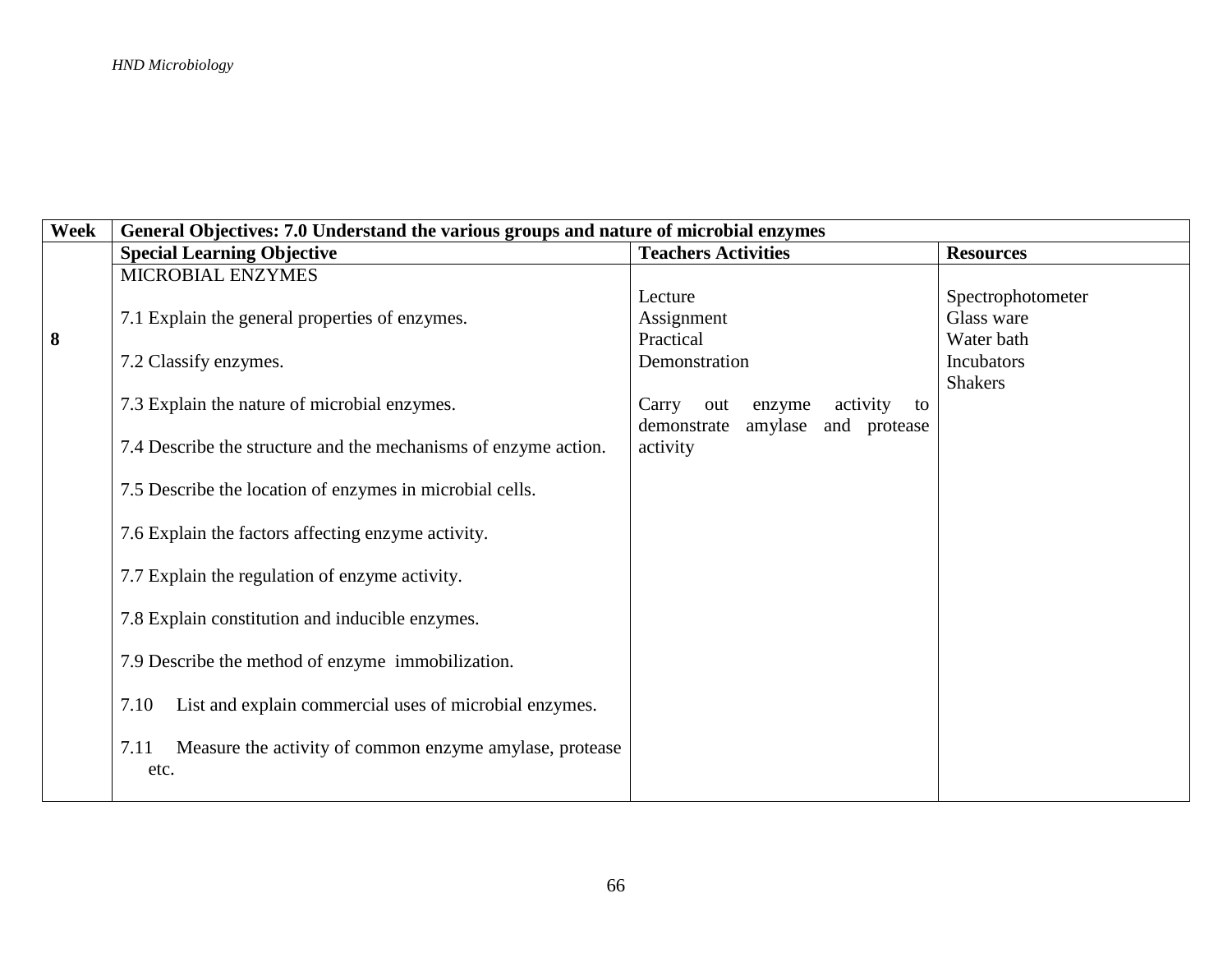| Week     | General Objectives: 8.0 Understand the basic principles of the various possible metabolic pathways adopted by microorganisms |                            |                   |  |
|----------|------------------------------------------------------------------------------------------------------------------------------|----------------------------|-------------------|--|
|          | <b>Special Learning Objective</b>                                                                                            | <b>Teachers Activities</b> | <b>Resources</b>  |  |
|          | <b>METABOLIC PATHWAYS</b>                                                                                                    |                            |                   |  |
|          |                                                                                                                              | Lecture                    | Computers         |  |
|          | 8.1 Explain Embden-Meyerhoff Panes (EMP) pathway.                                                                            | Demonstration              | <b>VCD</b>        |  |
| $9 - 10$ |                                                                                                                              |                            | CD Rom            |  |
|          | 8.2 Explain Hexose Monophosphate (HMP).                                                                                      |                            | Imaging equipment |  |
|          |                                                                                                                              |                            | Charts            |  |
|          | 8.3 Explain the Entner-Duodoroff (ED).                                                                                       |                            |                   |  |
|          |                                                                                                                              |                            |                   |  |
|          | 8.4 Explain the Phosphoketolase pathway.                                                                                     |                            |                   |  |
|          |                                                                                                                              |                            |                   |  |
|          | 8.5 Explain combination of the pathways by any known                                                                         |                            |                   |  |
|          | microorganisms.                                                                                                              |                            |                   |  |
|          |                                                                                                                              |                            |                   |  |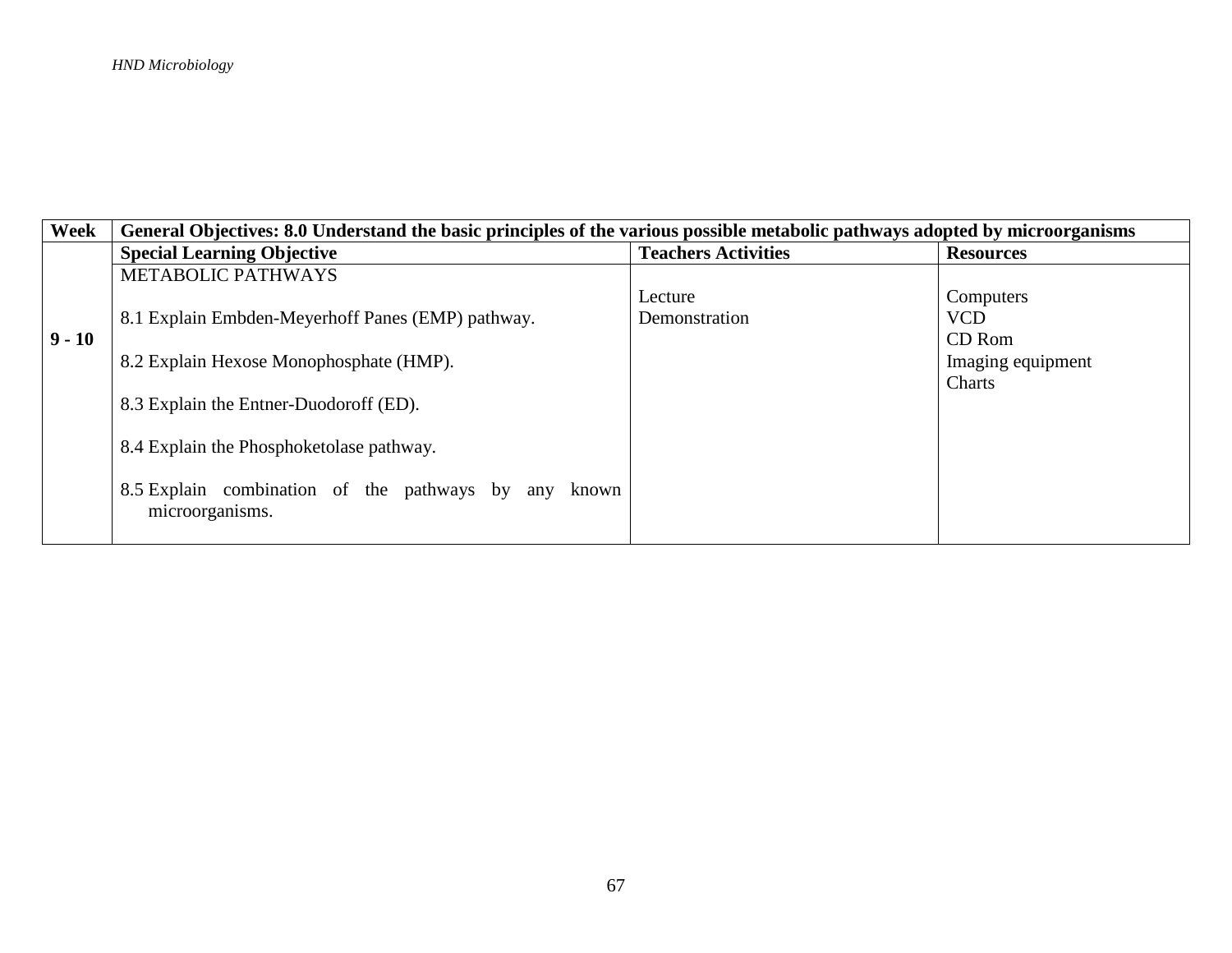| Week      | General Objectives: 9.0 Understand the processes of biosynthesis in microorganisms                                     |                                                                       |                                                   |  |
|-----------|------------------------------------------------------------------------------------------------------------------------|-----------------------------------------------------------------------|---------------------------------------------------|--|
|           | <b>Special Learning Objective</b>                                                                                      | <b>Teachers Activities</b>                                            | <b>Resources</b>                                  |  |
|           | <b>BIOSYNTHESIS IN MICROORGANISMS</b>                                                                                  |                                                                       |                                                   |  |
| $11 - 12$ | 9.1 Explain energy coupling in biosynthesis processes.<br>amino<br>synthesis in<br>9.2 Describe the process of<br>acid | Lecture<br>Tutorial<br>Practical                                      | <b>Blackboard</b><br>Charts<br>Spectrophotometer  |  |
|           | microorganisms.<br>9.3 Describe the process<br>of nucleic acid synthesis<br>in                                         | Carry out experiment to demonstration<br>protein content of bacteria. | pH meter<br>Water bath<br>Cenrifuge               |  |
|           | microorganisms.<br>9.4 Describe the process of protein synthesis in microorganisms.                                    | Lyse bacteria cells.                                                  | Sonicator<br>Pressure press<br>Kheldial apparatus |  |
|           | 9.5 Estimate the protein content of bacteria.                                                                          | Carry out protein assay for solid<br>protein and soluble protein.     |                                                   |  |
|           | 9.6 Describe the synthesis of tetrapyrrodes, terpenes and B<br>complex vitamins.                                       |                                                                       |                                                   |  |
|           | 9.7 Describe the biosynthesis of lipids in microorganisms.                                                             |                                                                       |                                                   |  |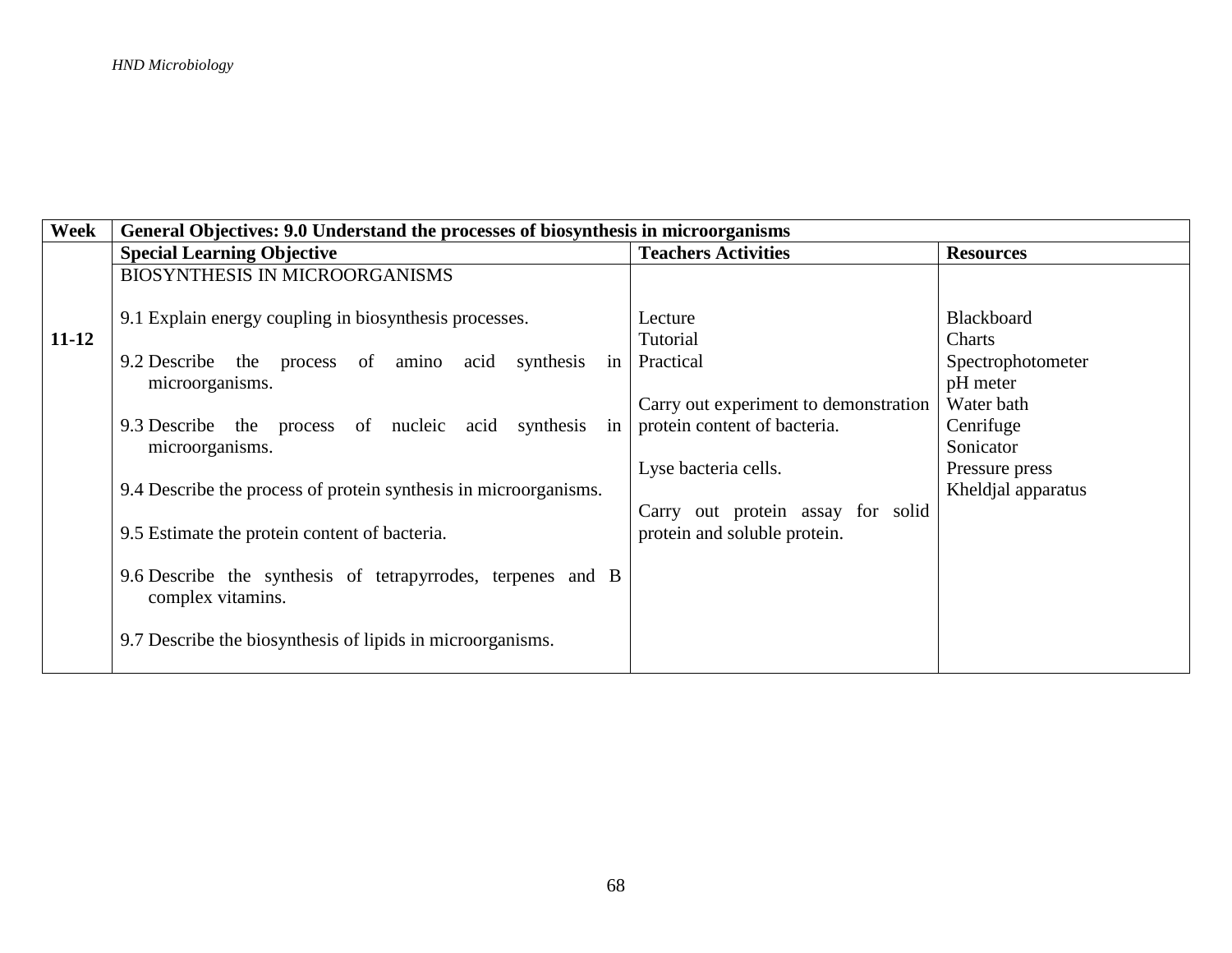| <b>Week</b> | General Objectives: 10.0 Understand the basic principles underlying batch and continuous culture techniques, the advantages, |                                          |                  |
|-------------|------------------------------------------------------------------------------------------------------------------------------|------------------------------------------|------------------|
|             | disadvantages and limitations of each system                                                                                 |                                          |                  |
|             | <b>Special Learning Objective</b>                                                                                            | <b>Teachers Activities</b>               | <b>Resources</b> |
|             | BATCH AND CONTINUOUS CULTURE TTECHNIQUES                                                                                     |                                          |                  |
| $13 - 14$   | 10.1Explain the term batch culture.<br>10.2Explain the effect of nutrient depletion in 10.1 above.                           | Lecture<br>Question and answer technique | Blackboard       |
|             | 10.3Explain the effect of pH changes in 10.1 above.                                                                          |                                          |                  |
|             | 10.4 Explain the effect of temperature changes in 10.1 above.                                                                |                                          |                  |
|             | 10.5Explain the effect of toxic metabolites on 10.1 above.                                                                   |                                          |                  |
|             | 10.6Explain the commercial uses of batch culture systems.                                                                    |                                          |                  |
|             | 10.7Explain the basic concept of continuous culture.                                                                         |                                          |                  |
|             | 10.8Describe the chemo stat.                                                                                                 |                                          |                  |
|             | 10.9Describe the turbidostat.                                                                                                |                                          |                  |
|             | 10.10 Explain the elementary mathematical principles of chemo<br>stat.                                                       |                                          |                  |
|             | 10.11 Explain the control of population density and growth rate<br>in chemo stat.                                            |                                          |                  |
|             | 10.12 Explain the industrial uses of continuous culture<br>techniques.                                                       |                                          |                  |
|             |                                                                                                                              |                                          |                  |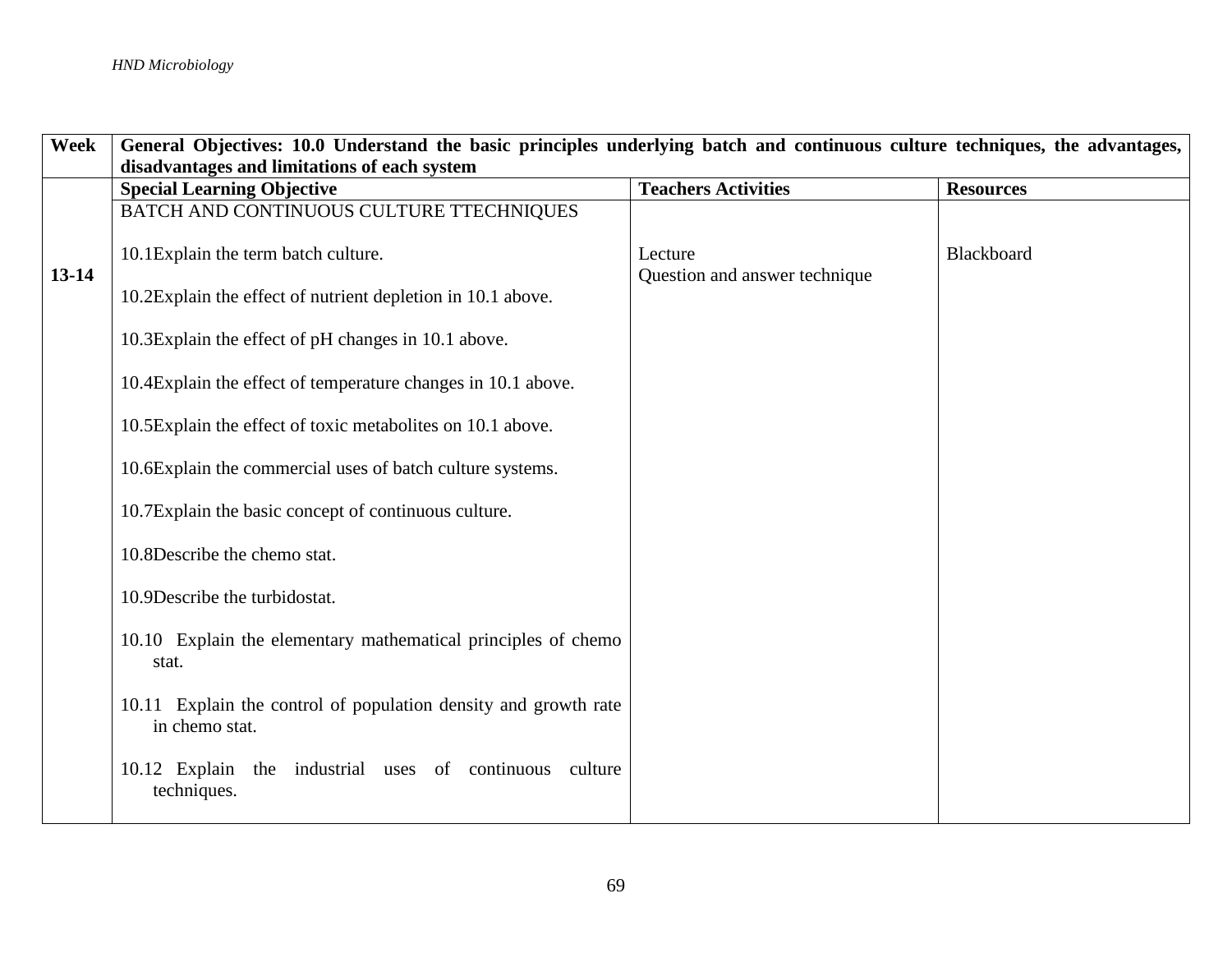|              | PRACTICAL CONTENT                                                                                                                                |                                                                                                                                                                            |                                                                                                                                                   |  |
|--------------|--------------------------------------------------------------------------------------------------------------------------------------------------|----------------------------------------------------------------------------------------------------------------------------------------------------------------------------|---------------------------------------------------------------------------------------------------------------------------------------------------|--|
| Week         | <b>Special Learning Objective</b>                                                                                                                | <b>Teachers Activities</b>                                                                                                                                                 | <b>Resources</b>                                                                                                                                  |  |
| $1 - 2$      | Carry out staining of various organisms<br>1.3                                                                                                   | Carry out cell disruption<br>Gram<br>staining<br>Carry<br>out<br>of<br>staphylococcus spp and E. coli                                                                      |                                                                                                                                                   |  |
| $\mathbf{3}$ | Demonstrate the effects of environmental factor on<br>2.5<br>microbial growth.                                                                   | Carry out practical to show the effect<br>of environmental factors on microbial<br>growth<br>Carry out culture of microorganisms<br>under different bio-chemical condition | Blackboard<br><b>Incubators</b><br>Shaker<br>Refrigerators<br>Freezers<br>Colorimeter<br>Hot air ovens<br>Analytical balance<br>Spectrophotometer |  |
| $11 - 12$    | Carry out the process of nucleic acid synthesis in<br>9.3<br>microorganisms.<br>9.4 Carry out the process of protein synthesis in microorganisms | Carry out experiment to demonstration<br>protein content of bacteria.<br>Carry out protein assay for solid<br>protein and soluble protein                                  | Blackboard<br>Charts<br>Spectrophotometer<br>pH meter<br>Water bath<br>Cenrifuge<br>Sonicator<br>Pressure press<br>Kheldjal apparatus             |  |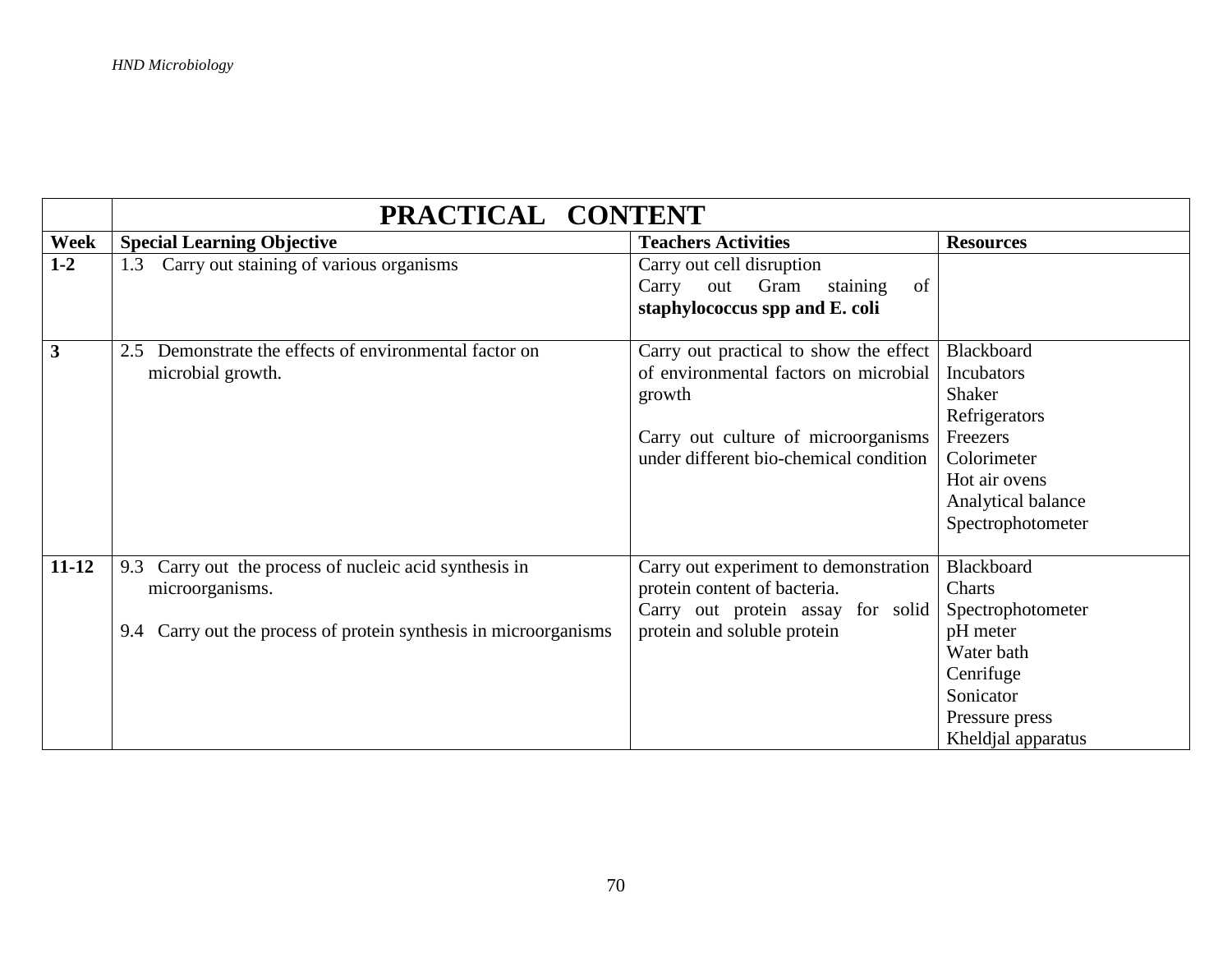| <b>PROGRAMME:</b> | <b>SCIENCE LABORATORY TECHNOLOGY - MICROBIOLOGY</b>                                                                             |             |              |
|-------------------|---------------------------------------------------------------------------------------------------------------------------------|-------------|--------------|
| <b>COURSE:</b>    | <b>VIROLOGY</b>                                                                                                                 |             |              |
| <b>CODE:</b>      | <b>STM 326</b>                                                                                                                  |             |              |
| <b>DURATION:</b>  | (Hour/Week) Lecture: 2                                                                                                          | Tutorial: 0 | Practical: 2 |
| UNIT:             | 3.0 <sub>2</sub>                                                                                                                |             |              |
| <b>GOAL:</b>      | This course is designed to enable the student understand the biology of viruses and their roles in<br>the various environments. |             |              |

- 1.0 Know the historical development of Virology as a science.
- 2.0 Understand the structural, physiochemical and pathogenic properties of viruses.
- 3.0 Understand the criteria for viral classification.
- 4.0 Know the stages of viral replication and attendant genetic phenomena.
- 5.0 Know the various materials and methods employed in cultivating viruses in the laboratory.
- 6.0 Understand qualitative and quantitative methods of virus estimation of viruses.
- 7.0 Know the pathogenesis and prevention of viral infections in plants and animals.
- 8.0 Know the important industrial viruses and the preparation of some viral vaccines.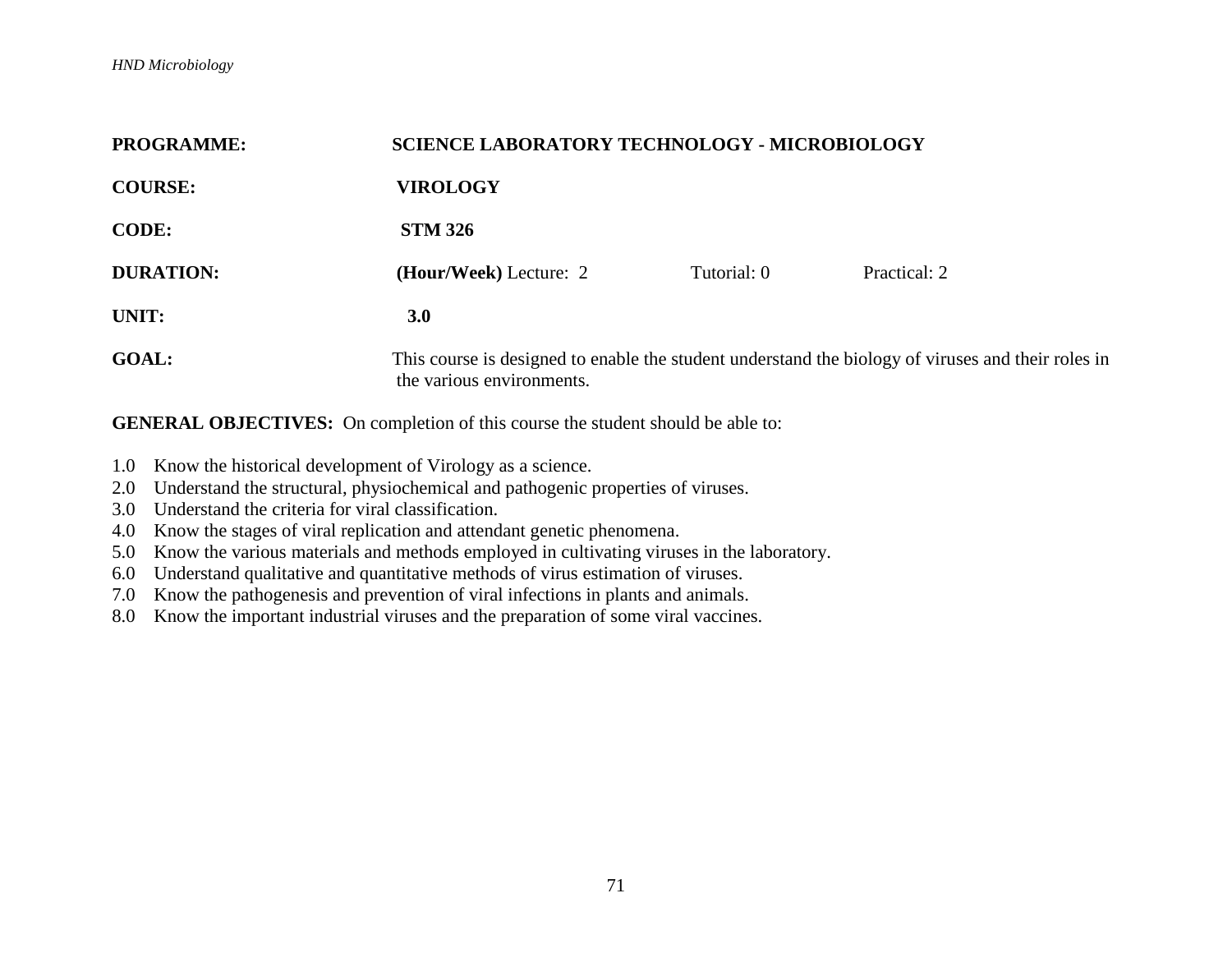| Programme: SCIENCE LABORATORY TECHNOLOGY: MICROBIOLOGY |                                                                                  |                                     |                        |  |
|--------------------------------------------------------|----------------------------------------------------------------------------------|-------------------------------------|------------------------|--|
| <b>Course: VIROLOGY</b>                                |                                                                                  | <b>Course Code: STM 326</b>         | Contact Hours: $2-0-2$ |  |
| Week                                                   | General Objectives: 1.0 Know the historical development of Virology as a science |                                     |                        |  |
|                                                        | <b>Special Learning Objective</b>                                                | <b>Teachers Activities</b>          | <b>Resources</b>       |  |
|                                                        | HISTORICAL DEVELOPMENT OF VIROLGY                                                |                                     |                        |  |
|                                                        | 1.1 Describe Lauis Pasteurs experiments andobservations.                         | Lectures with illustrated examples. | Charts, manuals etc.   |  |
|                                                        | 1.2 Describe the development of the porcelain filter by<br>Chamberlain (1884).   |                                     |                        |  |
|                                                        | 1.3 Explain Loeffler and Frosch's woeks on foot and mouth<br>disease virus.      |                                     |                        |  |
|                                                        | 1.4 Explain Beijerink's observation on TMV (1898).                               |                                     |                        |  |
|                                                        | 1.5 Explain Stanley's studies on TMV (1935).                                     |                                     |                        |  |
|                                                        | 1.6 Explain Twort's works on bacteriophages (1915).                              |                                     |                        |  |
|                                                        |                                                                                  |                                     |                        |  |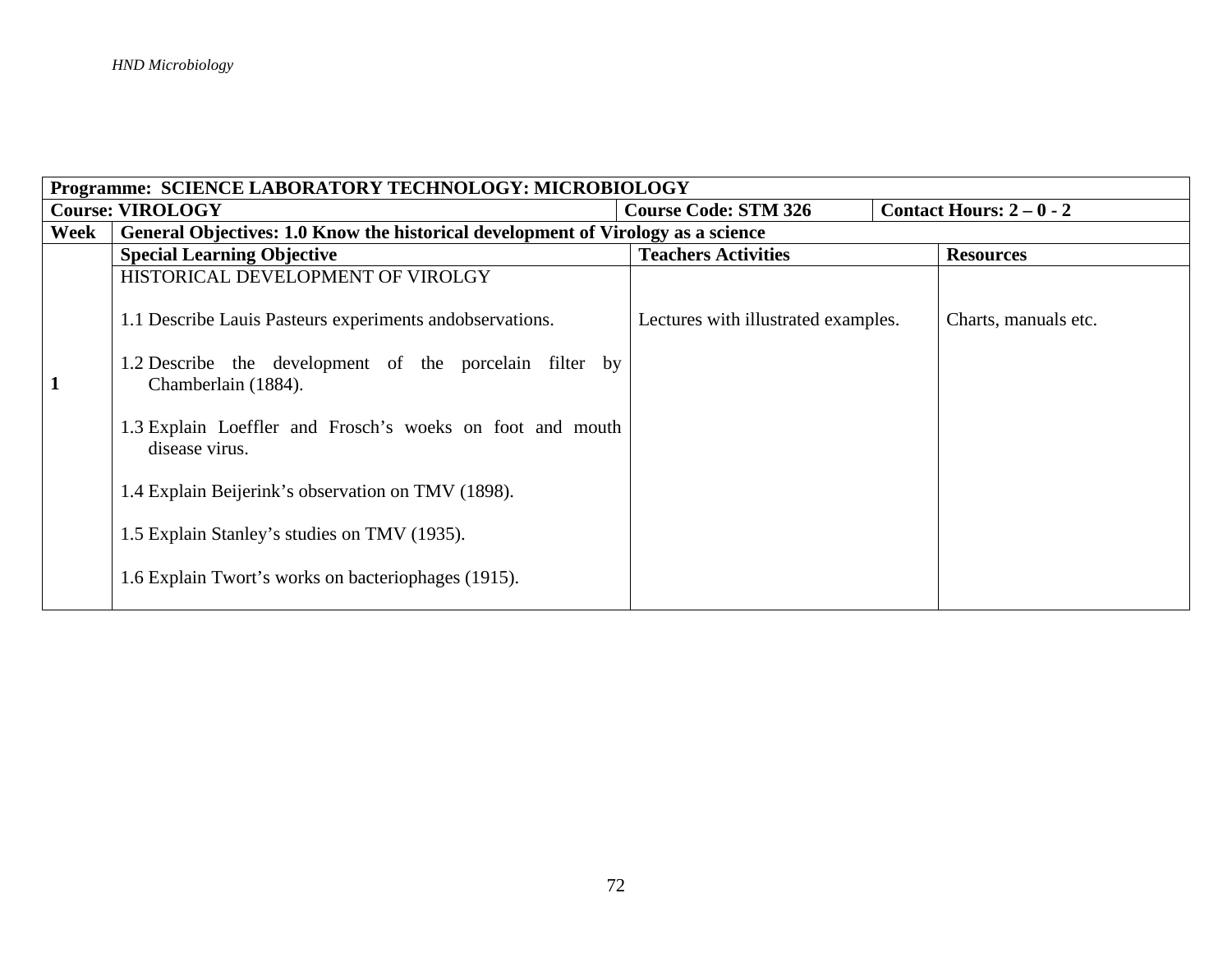| Week    | General Objectives: 2.0 Understand the structural, physiochemical and pathogenic properties of viruses                                                           |                            |                                             |  |
|---------|------------------------------------------------------------------------------------------------------------------------------------------------------------------|----------------------------|---------------------------------------------|--|
|         | <b>Special Learning Objective</b>                                                                                                                                | <b>Teachers Activities</b> | <b>Resources</b>                            |  |
|         | PROPERTIES OF VIRUSES                                                                                                                                            |                            |                                             |  |
| $2 - 3$ | 2.1 Describe the variations in size and shape of plant, animal and   Lecture<br>bacterial viruses especially the architectural organization of<br>their capside. |                            | Overhead projectors<br>Micrographs, charts. |  |
|         | 2.2 Describe nucleic acid types and the arrangement of units of the<br>protein coat in viruses named in 2.1 above.                                               |                            |                                             |  |
|         | 2.3 Explain the crystallization of viruses.                                                                                                                      |                            |                                             |  |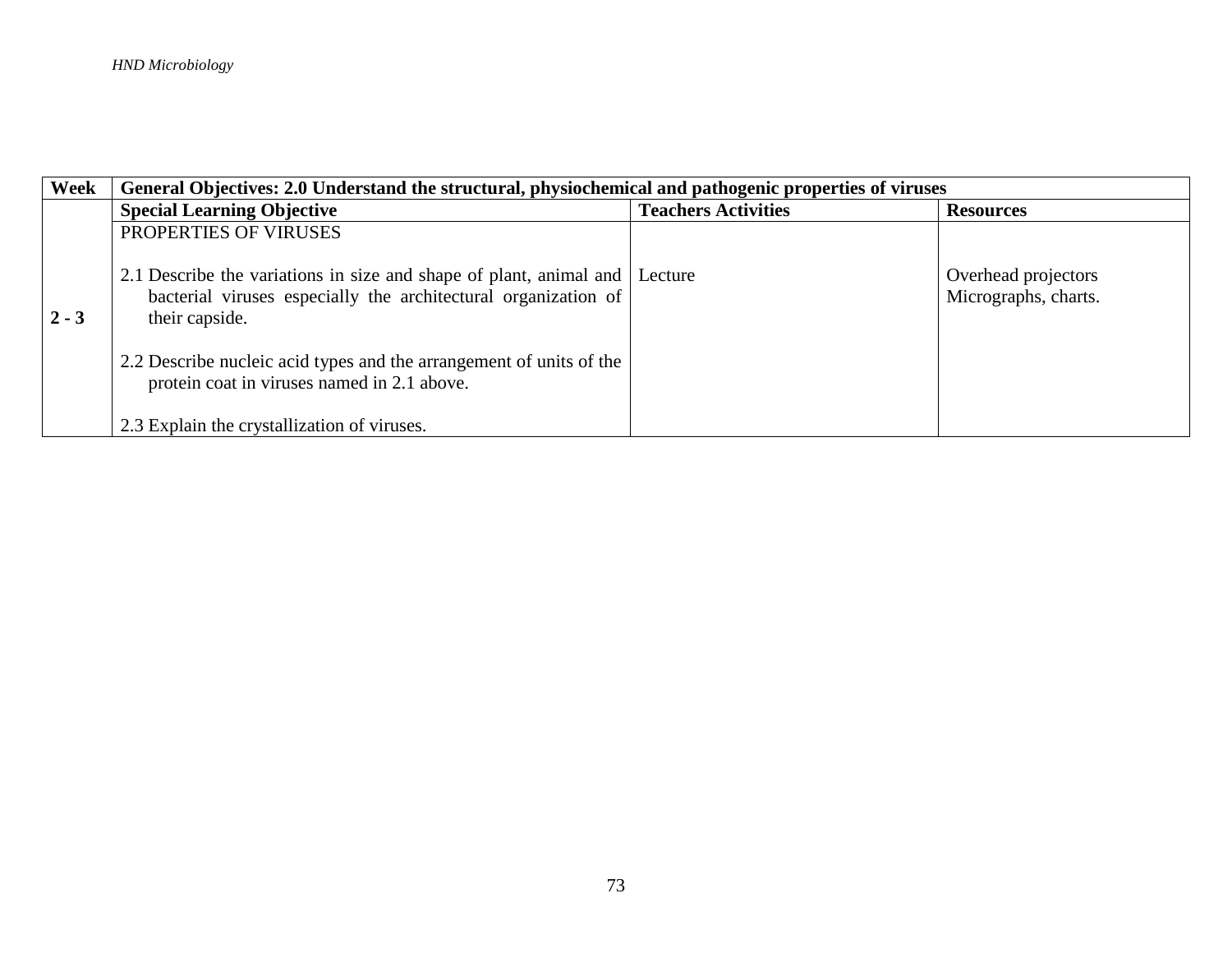| Week    | General Objectives: 3.0 Understand the criteria for viral classification                                                                                                    |                                                         |                                             |
|---------|-----------------------------------------------------------------------------------------------------------------------------------------------------------------------------|---------------------------------------------------------|---------------------------------------------|
|         | <b>Special Learning Objective</b>                                                                                                                                           | <b>Teachers Activities</b>                              | <b>Resources</b>                            |
|         | <b>VIRAL CLASSIFICATION</b>                                                                                                                                                 |                                                         |                                             |
|         | 3.1 Explain the problems encountered in viral classification.                                                                                                               | prepared<br>election<br>Lectures<br>with<br>micrographs | Overhead projectors<br>Micrographs, charts. |
| $4 - 5$ | 3.2 Explain viral classification based on host range and made of<br>transmission.                                                                                           |                                                         |                                             |
|         | 3.3 Explain viral classification based on type of viral nucleic acid.                                                                                                       |                                                         |                                             |
|         | 3.4 Explain viral classification based on size and morphology,<br>including type of symmetry, number and arrangement of<br>capsomeres and presence of membranes (envelope). |                                                         |                                             |
|         | 3.5 Explain viral classification based on pathology including<br>inclusion body formation, nature of cytopathic effects (CPE)<br>and symptomatology.                        |                                                         |                                             |
|         | 3.6 Classify viruses based on susceptibility to physical and<br>chemical agents e.g. ether, formaldehyde etc.                                                               |                                                         |                                             |
|         | 3.7 Classify viruses based on immunological properties.                                                                                                                     |                                                         |                                             |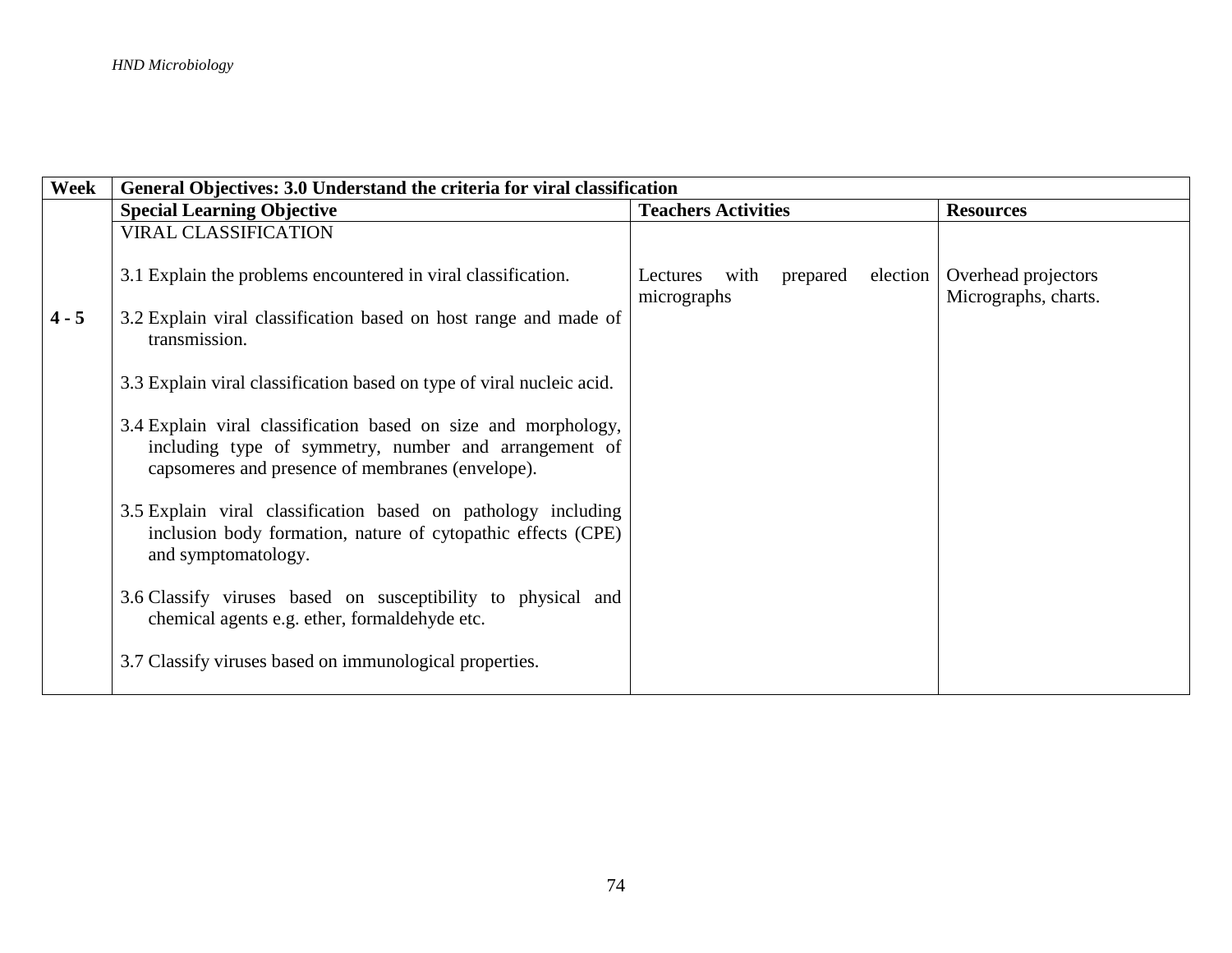| Week    | General Objectives: 4.0 Know the stages of viral replication and attendant genetic phenomena            |                            |                                             |
|---------|---------------------------------------------------------------------------------------------------------|----------------------------|---------------------------------------------|
|         | <b>Special Learning Objective</b>                                                                       | <b>Teachers Activities</b> | <b>Resources</b>                            |
|         | <b>VIRAL REPLICATION</b>                                                                                |                            |                                             |
|         | 4.1 Explain the various modes of viral attachment to and entry into<br>host cells (plants and animals). | Lecture                    | Computer VCD<br>CD Rom<br>Imaging equipment |
|         | 4.2 Explain the eclipse phase.                                                                          |                            |                                             |
| $6 - 7$ | 4.3 Explain the synthesis and assemblage of new viral<br>macromolecules.                                |                            |                                             |
|         | 4.4 Explain modes of progery in virus releases.                                                         |                            |                                             |
|         | 4.5 Define one-step virus multiplication curve.                                                         |                            |                                             |
|         | 4.6 Explain lysogeny and properties of the lysogenic system.                                            |                            |                                             |
|         | 4.7 Explain transduction completion and phenotypic mixing.                                              |                            |                                             |
|         |                                                                                                         |                            |                                             |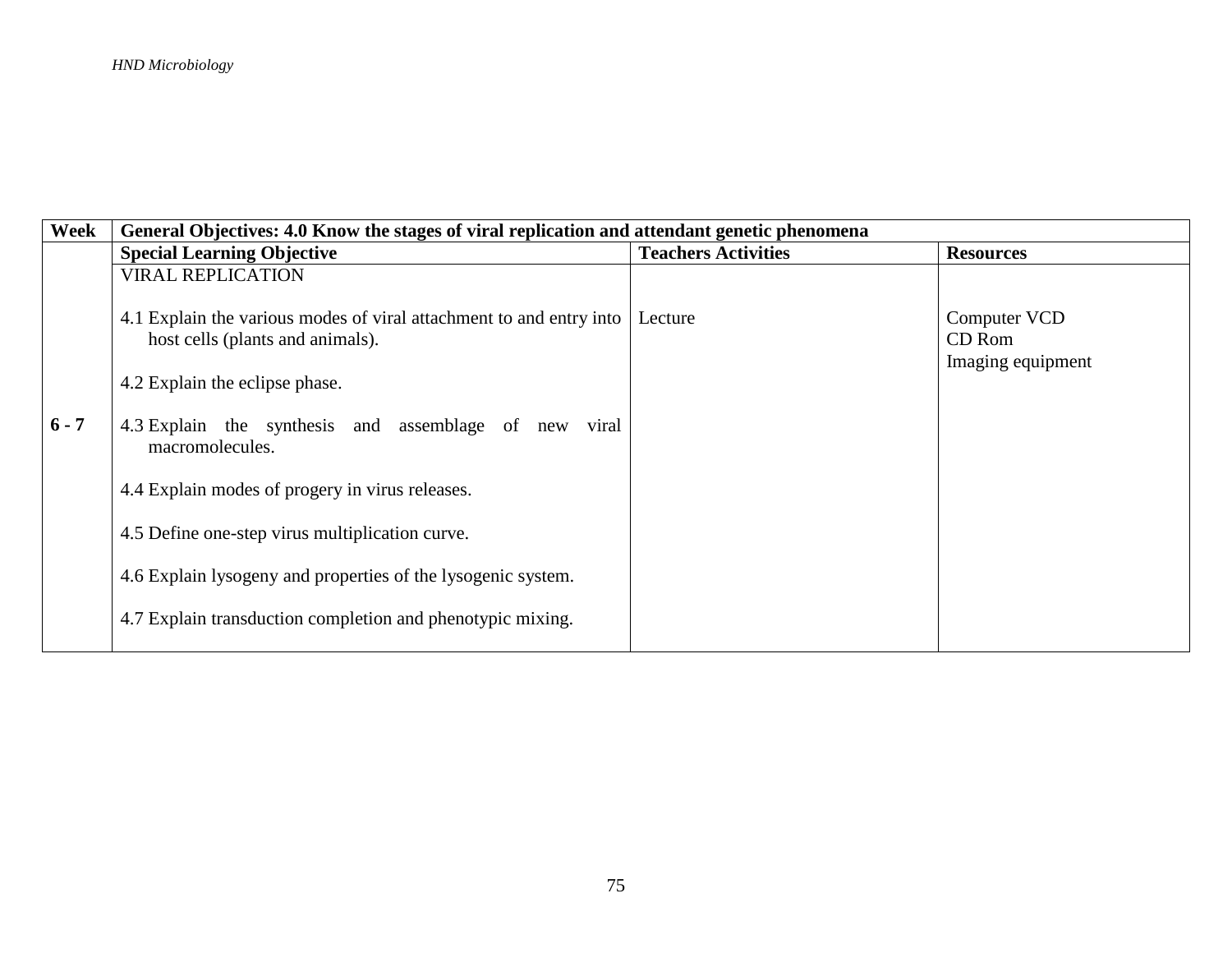| Week | General Objectives: 5.0 Know the various materials and methods employed in cultivating viruses in the laboratory                                                                                                                                                                                                                                                                                                                           |                                                                       |                                                                                      |  |
|------|--------------------------------------------------------------------------------------------------------------------------------------------------------------------------------------------------------------------------------------------------------------------------------------------------------------------------------------------------------------------------------------------------------------------------------------------|-----------------------------------------------------------------------|--------------------------------------------------------------------------------------|--|
|      | <b>Special Learning Objective</b>                                                                                                                                                                                                                                                                                                                                                                                                          | <b>Teachers Activities</b>                                            | <b>Resources</b>                                                                     |  |
|      | <b>CULTIVATION OF VIRUSES IN THE LABORATORY</b><br>5.1 Explain the difficulties involved in the cultivation of viruses in<br>the laboratory.<br>5.2 List and explain the techniques for cultivation of viruses.                                                                                                                                                                                                                            | Lecture<br>Demonstrate inoculation of fertilized<br>egg and membranes | Syringes and needles<br>Dissecting sets                                              |  |
| 8    | 5.3 List the safety procedures adopted during viral cultivation and<br>isolation.<br>5.4 Describe the use of animals, plants and bacteria for growth and<br>isolation.                                                                                                                                                                                                                                                                     | Demonstrate the insulation of exptal<br>animals                       |                                                                                      |  |
|      | 5.5 Inoculate viruses into animals and plant hosts.<br>5.6 Inoculate and cultivate viruses using egg techniques e.g. yolk<br>sac, chorioallantoic, allantoic and amniotic inoculation.<br>5.7 Harvest egg fluids and membranes for viral studies.<br>5.8 Prepare and use various viral growth and maintenance media.<br>5.9 Prepare and use cell cultures for viral cultivation.<br>Explain the techniques for viral preservation.<br>5.10 | Prepare tissue cultures and cell culture<br>media                     | <b>Tissue culture flasks</b><br>Refrigerated centrifuge<br>Incubator<br>Freeze dryer |  |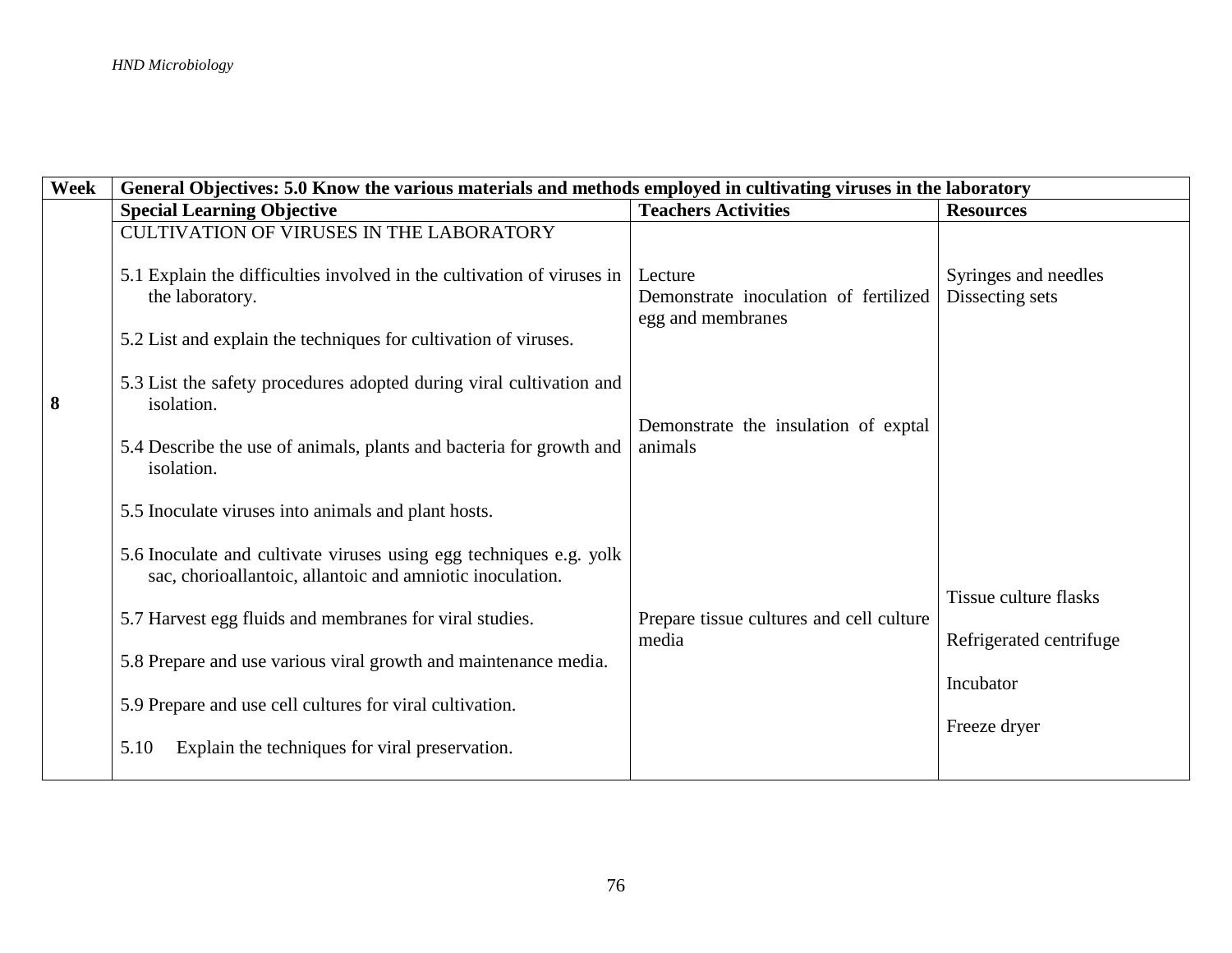| Week     | General Objectives: 6.0 Understand qualitative and quantitative methods of virus estimation of viruses                              |                                     |                          |  |
|----------|-------------------------------------------------------------------------------------------------------------------------------------|-------------------------------------|--------------------------|--|
|          | <b>Special Learning Objective</b>                                                                                                   | <b>Teachers Activities</b>          | <b>Resources</b>         |  |
|          | <b>ESTIMATION OF VIRUSES</b>                                                                                                        |                                     |                          |  |
|          |                                                                                                                                     |                                     |                          |  |
|          | 6.1 Explain the principles of direct visual counting of viruses<br>using electron microscope.                                       | Lecture                             | Membrane filtration unit |  |
| $9 - 10$ |                                                                                                                                     | Demonstrate<br>isolation<br>of      | Vacuum pump              |  |
|          | 6.2 Estimate viruses by titration, phage typing and phage assay.                                                                    | bacteriophage from sewage sample    |                          |  |
|          |                                                                                                                                     |                                     | Experimental animals     |  |
|          | 6.3 Explain the principles and techniques of neutralization tests in<br>animals and tissue cultures.                                | Demonstrate plaque formation        |                          |  |
|          |                                                                                                                                     | Demonstrate haemagglutination tests |                          |  |
|          | 6.4 Explain the principles and methods of Haemagglutination<br>(HA) and haemagglutination inhibition (HI), haemabsorption<br>tests. |                                     |                          |  |
|          | 6.5 Prepare various suitable buffers e.g. veronal buffer, barbitone,<br>saline buffer and sheep blood for complement fixation test. |                                     |                          |  |
|          | 6.6 Carry out preparation and titration of haemolysin                                                                               |                                     |                          |  |
|          | 6.7 Prepare indicator system (used for CFT).                                                                                        |                                     |                          |  |
|          | 6.8 Carry out complement fixation test proper.                                                                                      |                                     |                          |  |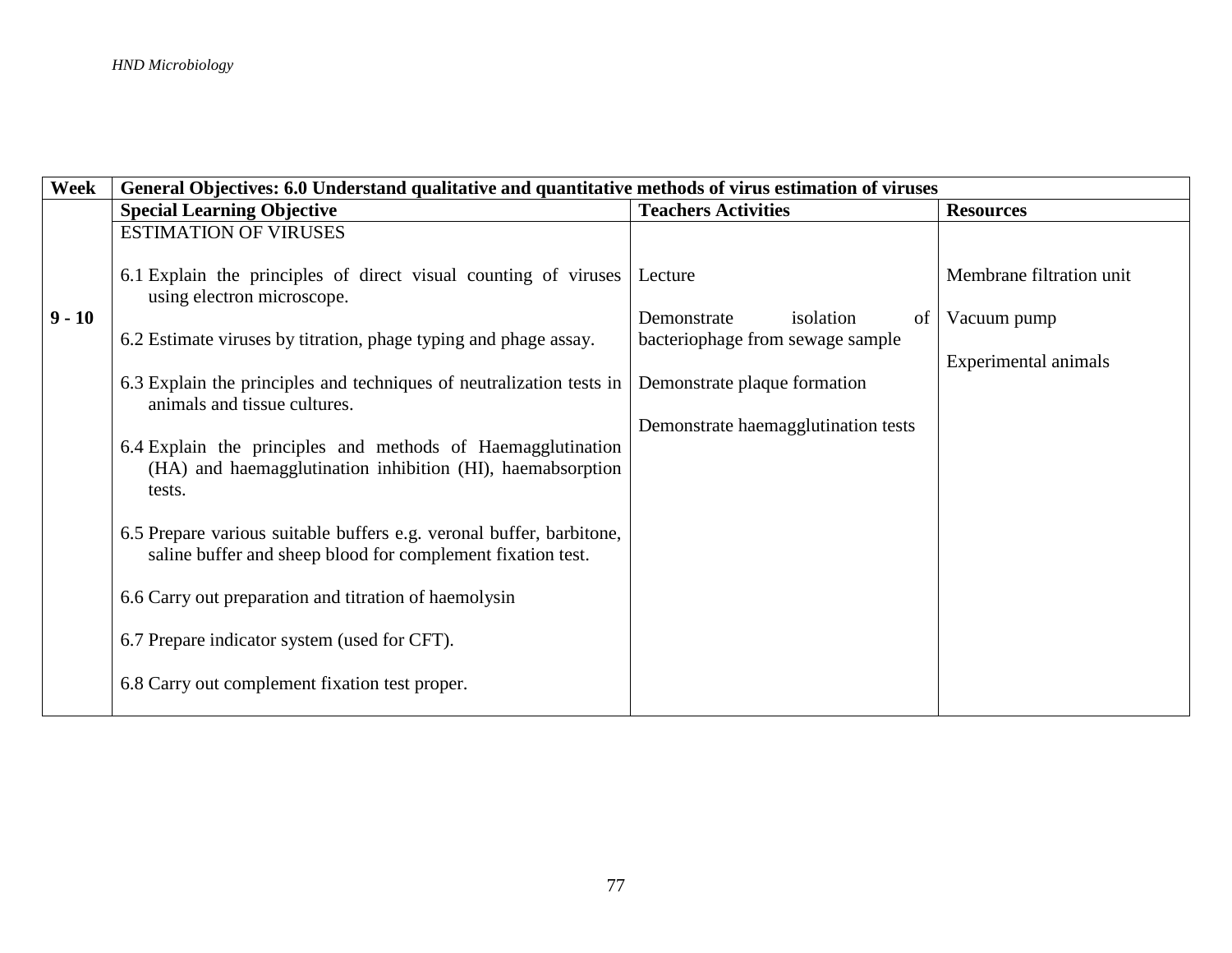| Week      | General Objectives: 70 Know the pathogenesis and prevention of viral infections in plants and animals |                                      |                      |
|-----------|-------------------------------------------------------------------------------------------------------|--------------------------------------|----------------------|
|           | <b>Special Learning Objective</b>                                                                     | <b>Teachers Activities</b>           | <b>Resources</b>     |
|           | PREVENTION OF VIRAL INFECTIONS IN PLANTS AND                                                          |                                      |                      |
|           | <b>ANIMALS</b>                                                                                        |                                      |                      |
|           |                                                                                                       | Lectures with examples.              | Experimental animals |
|           | 7.1 List viral diseases of plants e.g TMV, cassava virus.                                             |                                      |                      |
| $11 - 12$ |                                                                                                       | Demonstrate cytopathetic effect of   |                      |
|           | 7.2 List viral diseases of man and animals e.g polio, small pox,                                      | viruses on plants and animals (where |                      |
|           | new castle, foot and mouth diseases, rabies.                                                          | possible)                            |                      |
|           |                                                                                                       |                                      |                      |
|           | 7.3 Identify the modes of transmission of pathogenic viruses                                          |                                      |                      |
|           | emphasizing the role of vectors.                                                                      |                                      |                      |
|           |                                                                                                       |                                      |                      |
|           | 7.4 Explain viral virulence emphasizing the factors that determine                                    |                                      |                      |
|           | host cell susceptibility.                                                                             |                                      |                      |
|           |                                                                                                       |                                      |                      |
|           | 7.5 Explain the symptomatiologies of viral diseases in plants.                                        |                                      |                      |
|           |                                                                                                       |                                      |                      |
|           | 7.6 Explain the symptomatiologies of human and animal viral                                           |                                      |                      |
|           | diseases.                                                                                             |                                      |                      |
|           |                                                                                                       |                                      |                      |
|           | 7.7 Explain the role of humoral and cellular immune responses in                                      |                                      |                      |
|           | protection and recovery from viral infections.                                                        |                                      |                      |
|           |                                                                                                       |                                      |                      |
|           | 7.8 Identify the roles of interferon and chemical principles in                                       |                                      |                      |
|           | combating viral infections.                                                                           |                                      |                      |
|           |                                                                                                       |                                      |                      |
|           | 7.9 Explain the application of radiation, heat and quarantine                                         |                                      |                      |
|           | measures in the prevention of viral infections as may be                                              |                                      |                      |
|           | applicable to man, animals and plants.                                                                |                                      |                      |
|           |                                                                                                       |                                      |                      |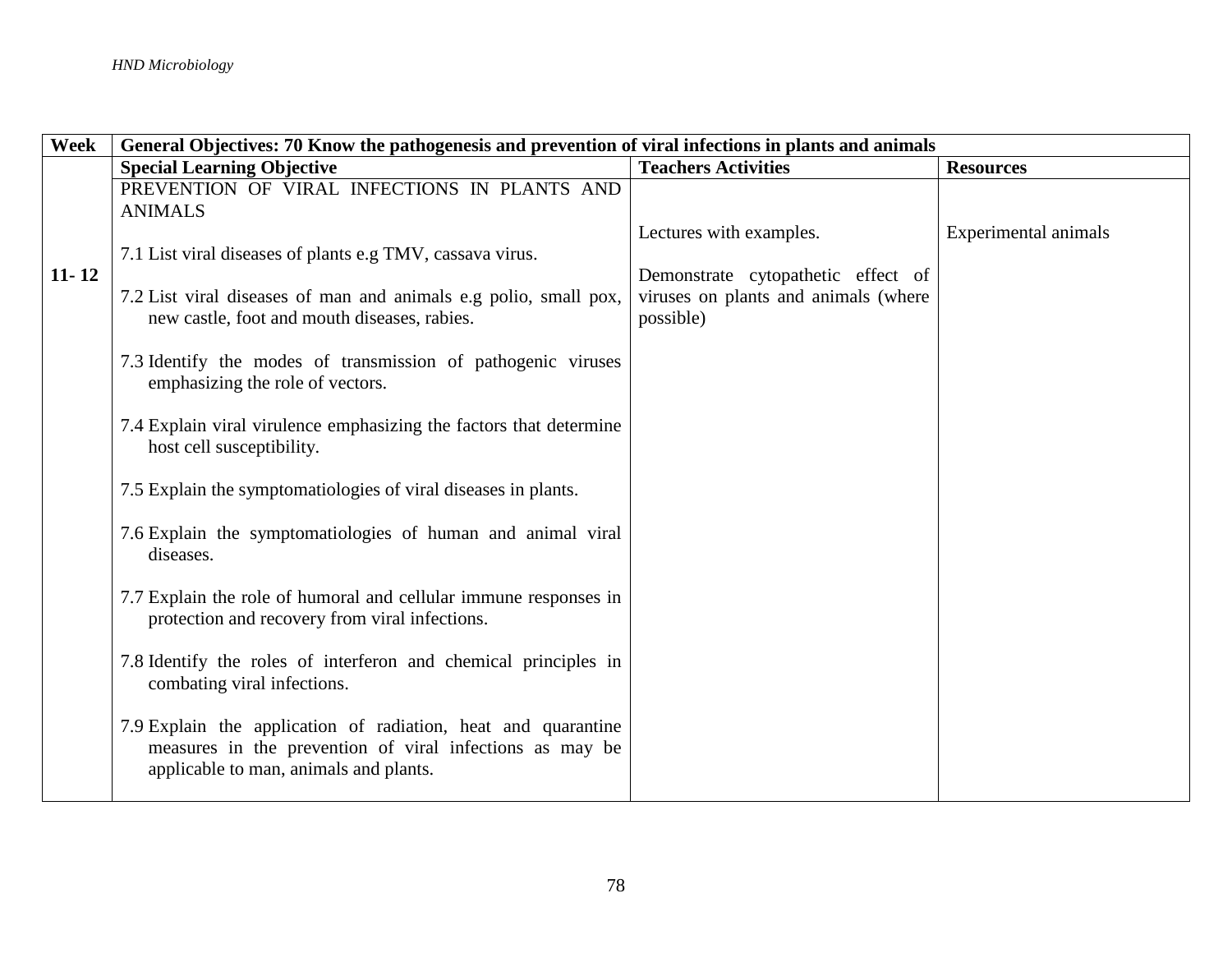| Week      | General Objectives: 8.0 Know the important industrial viruses and the preparation of some viral vaccines |                                       |                  |
|-----------|----------------------------------------------------------------------------------------------------------|---------------------------------------|------------------|
|           | <b>Special Learning Objective</b>                                                                        | <b>Teachers Activities</b>            | <b>Resources</b> |
|           | <b>VIRUSES AND INDUSTRY</b>                                                                              |                                       |                  |
|           | 8.1 Explain the economic losses due to viral infections of bacteria,<br>plants and animals.              | Lectures with examples                | $do -$           |
| $13 - 14$ |                                                                                                          | to vaccine<br>production<br>Excursion |                  |
|           | 8.2 List the common medical and veterinary viral vaccines.                                               | facilities (Vom and yaba)             |                  |
|           | 8.3 Explain the preparation of chick embryo viral vaccine.                                               |                                       |                  |
|           | 8.4 Explain the preparation of a tissue culture viral vaccine.                                           |                                       |                  |
|           | 8.5 Explain the preparation of an egg fluid/egg membrane viral<br>vaccine.                               |                                       |                  |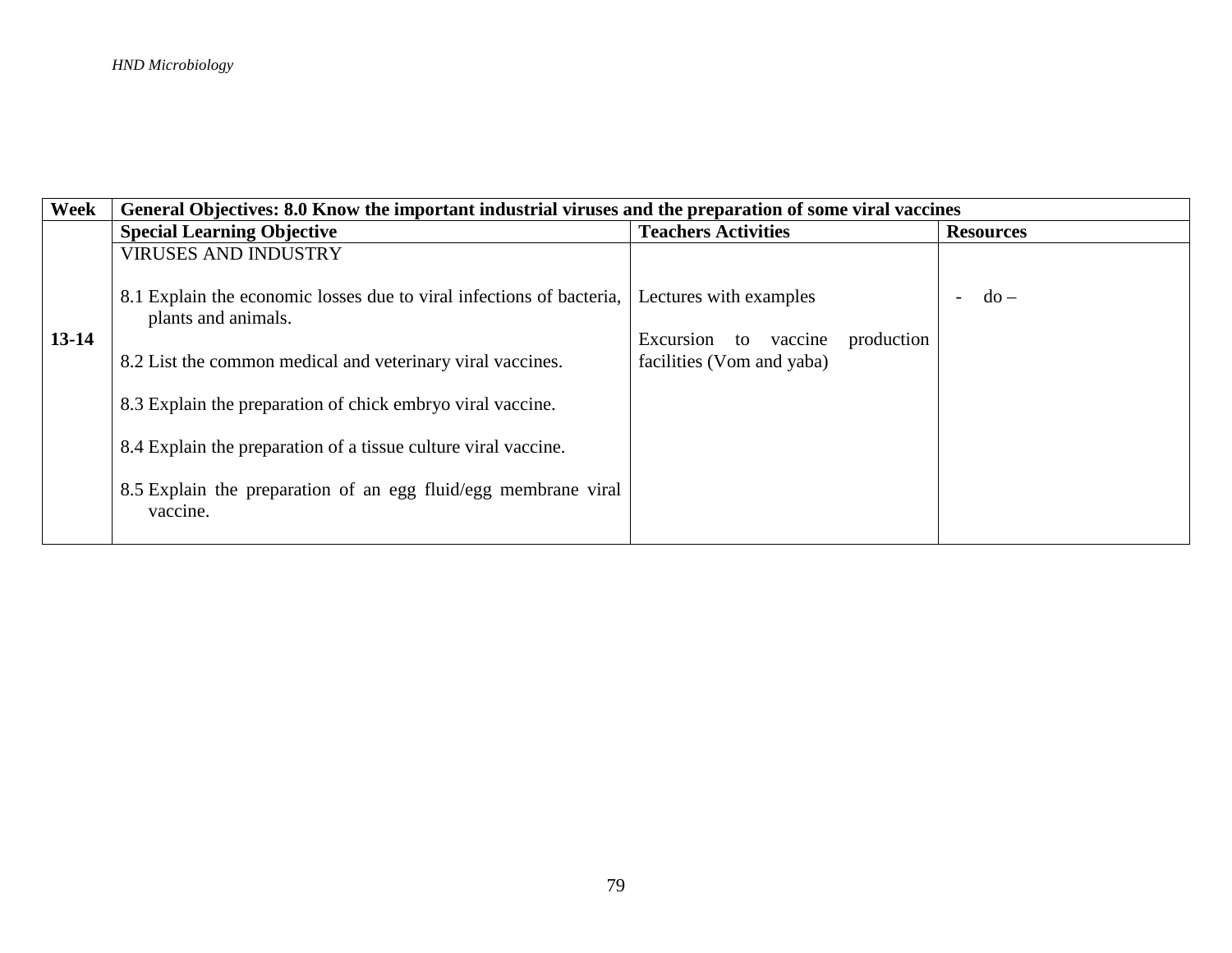|        | PRACTICAL CONTENT                                                    |                                          |                              |  |
|--------|----------------------------------------------------------------------|------------------------------------------|------------------------------|--|
| Week   | <b>Special Learning Objective</b>                                    | <b>Teachers Activities</b>               | <b>Resources</b>             |  |
| 8      | 5.6 Inoculate and cultivate viruses using egg techniques e.g. yolk   | Lecture                                  | Syringes and needles         |  |
|        | sac, chorioallantoic, allantoic and amniotic inoculation.            | Demonstrate inoculation of fertilized    | Dissecting sets              |  |
|        |                                                                      | egg and membranes                        | <b>Tissue culture flasks</b> |  |
|        | 5.7 Harvest egg fluids and membranes for viral studies.              |                                          |                              |  |
|        |                                                                      | Demonstrate the insulation of exptal     | Refrigerated centrifuge      |  |
|        | 5.8 Prepare and use various viral growth and maintenance media.      | animals                                  |                              |  |
|        |                                                                      |                                          | Incubator                    |  |
|        | 5.9 Prepare and use cell cultures for viral cultivation.             | Prepare tissue cultures and cell culture |                              |  |
|        |                                                                      | media                                    | Freeze dryer                 |  |
| $9-10$ | 6.5 Prepare various suitable buffers e.g. veronal buffer, barbitone, | isolation<br>Demonstrate<br>of           | Membrane filtration unit     |  |
|        | saline buffer and sheep blood for complement fixation test.          | bacteriophage from sewage sample         |                              |  |
|        |                                                                      |                                          | Vacuum pump                  |  |
|        | 6.6 Carry out preparation and titration of haemolysin                | Demonstrate plaque formation             |                              |  |
|        |                                                                      |                                          | Experimental animals         |  |
|        | 6.7 Prepare indicator system (used for CFT).                         | Demonstrate haemagglutination tests      |                              |  |
|        |                                                                      |                                          |                              |  |
|        | 6.8 Carry out complement fixation test proper.                       |                                          |                              |  |
|        |                                                                      |                                          |                              |  |
|        |                                                                      |                                          |                              |  |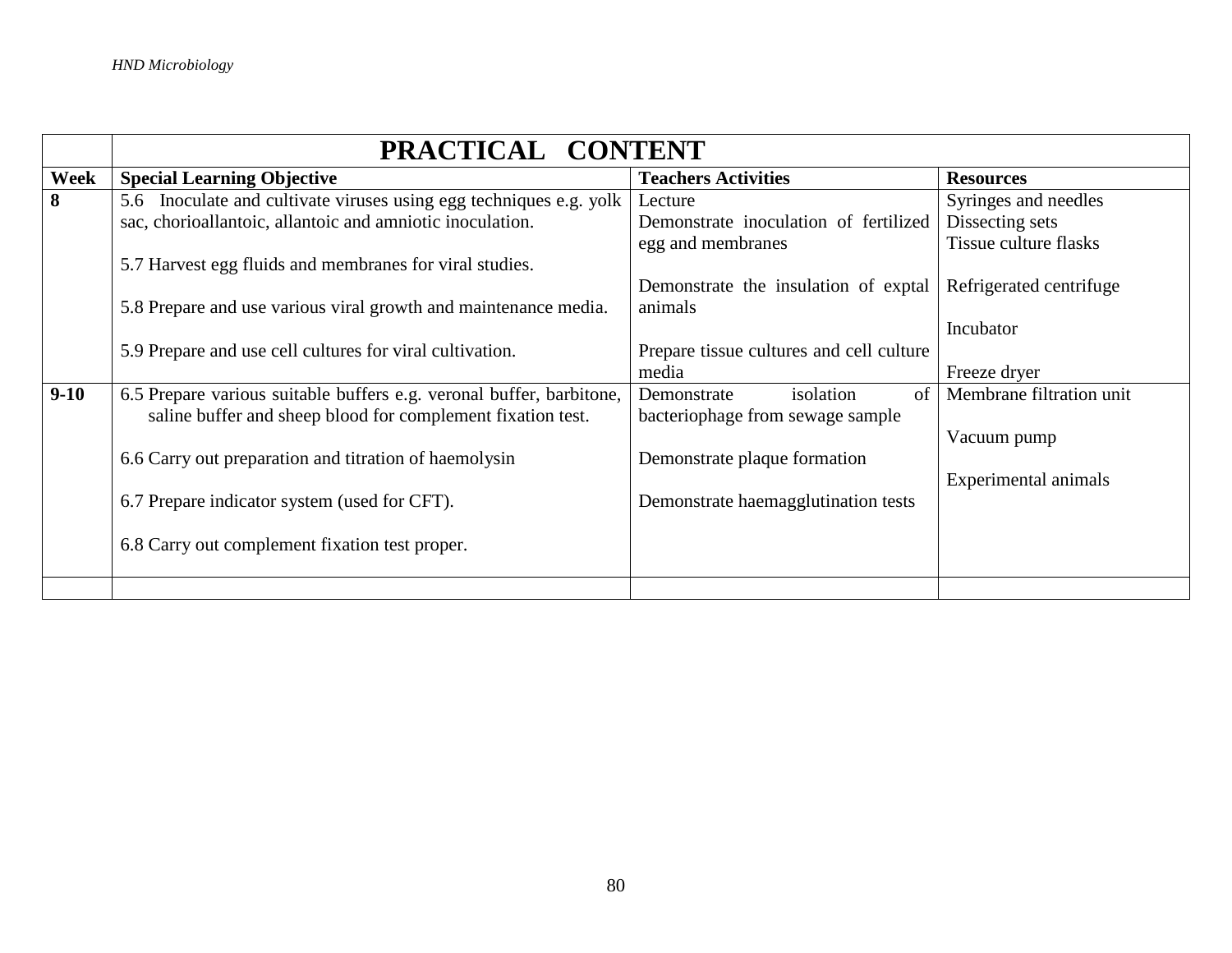| <b>PROGRAMME:</b> | <b>SCIENCE LABORATORY TECHNOLOGY - MICROBIOLOGY</b>                                                                      |             |              |
|-------------------|--------------------------------------------------------------------------------------------------------------------------|-------------|--------------|
| <b>COURSE:</b>    | <b>MICROBIAL GENETICS</b>                                                                                                |             |              |
| <b>CODE:</b>      | <b>STM 411</b>                                                                                                           |             |              |
| <b>DURATION:</b>  | (Hour/Week) Lecture: 2                                                                                                   | Tutorial: 0 | Practical: 0 |
| UNIT:             | 2.0                                                                                                                      |             |              |
| <b>GOAL:</b>      | This course is designed to provide the student with a good knowledge of genetics and its<br>application in microbiology. |             |              |

- 1.0 Understand basic nature and structure of the genetic material of bacteria and other microorganisms.
- 2.0 Understand the basic structure of nucleic acids in relation to genetics of microorganisms.
- 3.0 Understand the basic nature and functions of the informational macromolecules DNA and RNA.
- 4.0 Understand the concept of Mutation.
- 5.0 Understand modifications that can occur in microorganisms.
- 6.0 Understand the applications of microbial genetic concepts in biotechnology (genetic engneering)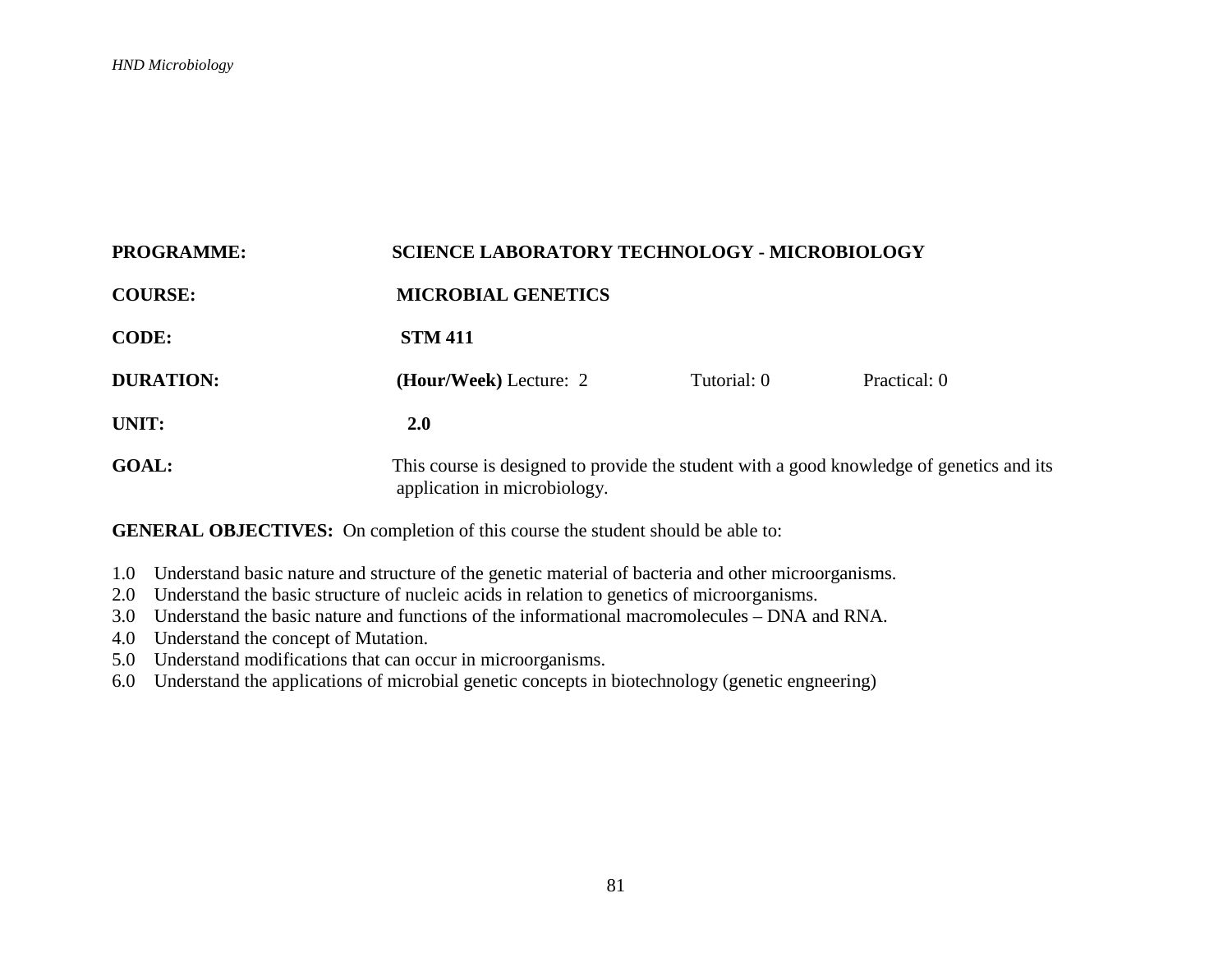| Programme: SCIENCE LABORATORY TECHNOLOGY: MICROBIOLOGY |                                                                                                                            |                             |                                                                  |  |
|--------------------------------------------------------|----------------------------------------------------------------------------------------------------------------------------|-----------------------------|------------------------------------------------------------------|--|
|                                                        | <b>Course: MICROBIAL GENETICS</b>                                                                                          | <b>Course Code: STM 411</b> | Contact Hours: $2-0-0$                                           |  |
| Week                                                   | General Objectives: 1.0 Understand basic nature and structure of the genetic material of bacteria and other microroganisms |                             |                                                                  |  |
|                                                        | <b>Special Learning Objective</b>                                                                                          | <b>Teachers Activities</b>  | <b>Resources</b>                                                 |  |
|                                                        | NATURE OF CHROMOSOMES                                                                                                      |                             |                                                                  |  |
|                                                        | 1.1 Explain the haploid nature of prokaryotic chromosomes.                                                                 | Lectures with examples      | <b>Blackboards</b><br>Over head projector<br>VCD/Video equipment |  |
| $1 - 2$                                                | 1.2 Describe circular bacterial chromosomes.                                                                               |                             | Computer equipment                                               |  |
|                                                        | 1.3 Describe extra chromosomal genetic elements found in the<br>bacterial cells.                                           |                             |                                                                  |  |
|                                                        | 1.4 Explain the advantages of the simple and haploid nature of<br>bacterial chromosomes in genetic studies.                |                             |                                                                  |  |
|                                                        | 1.5 Explain the nature of eukaryotic chromosomes, paying<br>particular attention to their properties and functions.        |                             |                                                                  |  |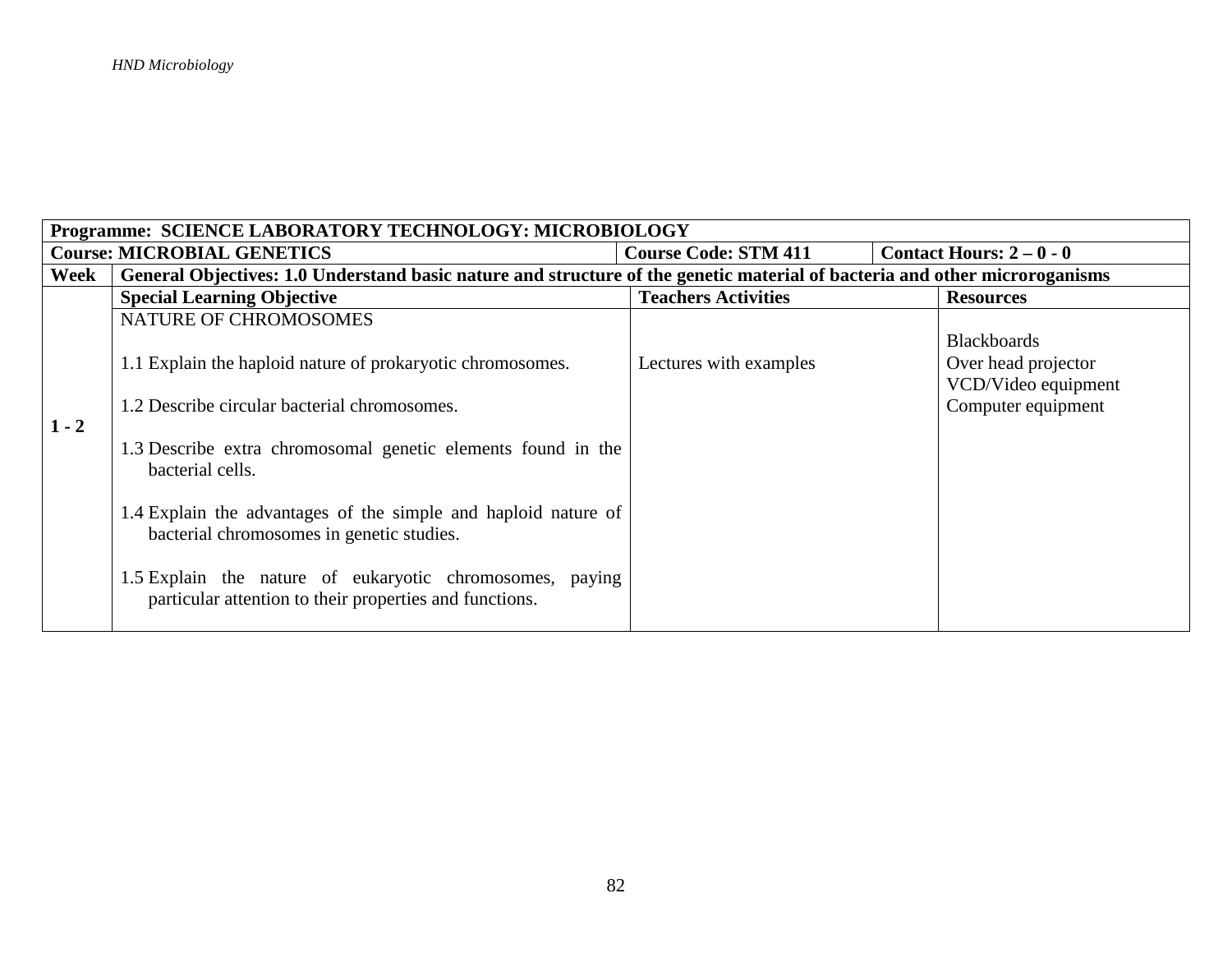| Week    | General Objectives: 2.0 Understand the basic structure of nucleic acids in relation to genetics of microorganisms |                            |                  |
|---------|-------------------------------------------------------------------------------------------------------------------|----------------------------|------------------|
|         | <b>Special Learning Objective</b>                                                                                 | <b>Teachers Activities</b> | <b>Resources</b> |
|         | <b>STRUCTURE OF NUCLEI ACIDS</b>                                                                                  |                            |                  |
|         | 2.1 Explain Nucleic acid as polynucleotides.                                                                      | Lectures                   | $do -$           |
|         | 2.2 Explain the basic structure of a nucleotide.                                                                  |                            |                  |
|         | 2.3 Describe the kinds of sugar in a nucleotide.                                                                  |                            |                  |
| $3 - 5$ | 2.4 Describe the groups of nitrogenous organic bases.                                                             |                            |                  |
|         | 2.5 Explain the importance of phosphodiestes and hydrogen bonds<br>in the polynucleotides.                        |                            |                  |
|         | 2.6 Describe the structures of DNA and RNA.                                                                       |                            |                  |
|         | 2.7 Explain the major differences between DNA and RNA.                                                            |                            |                  |
|         | 2.8 Describe replication in DNA and transcription in RNA.                                                         |                            |                  |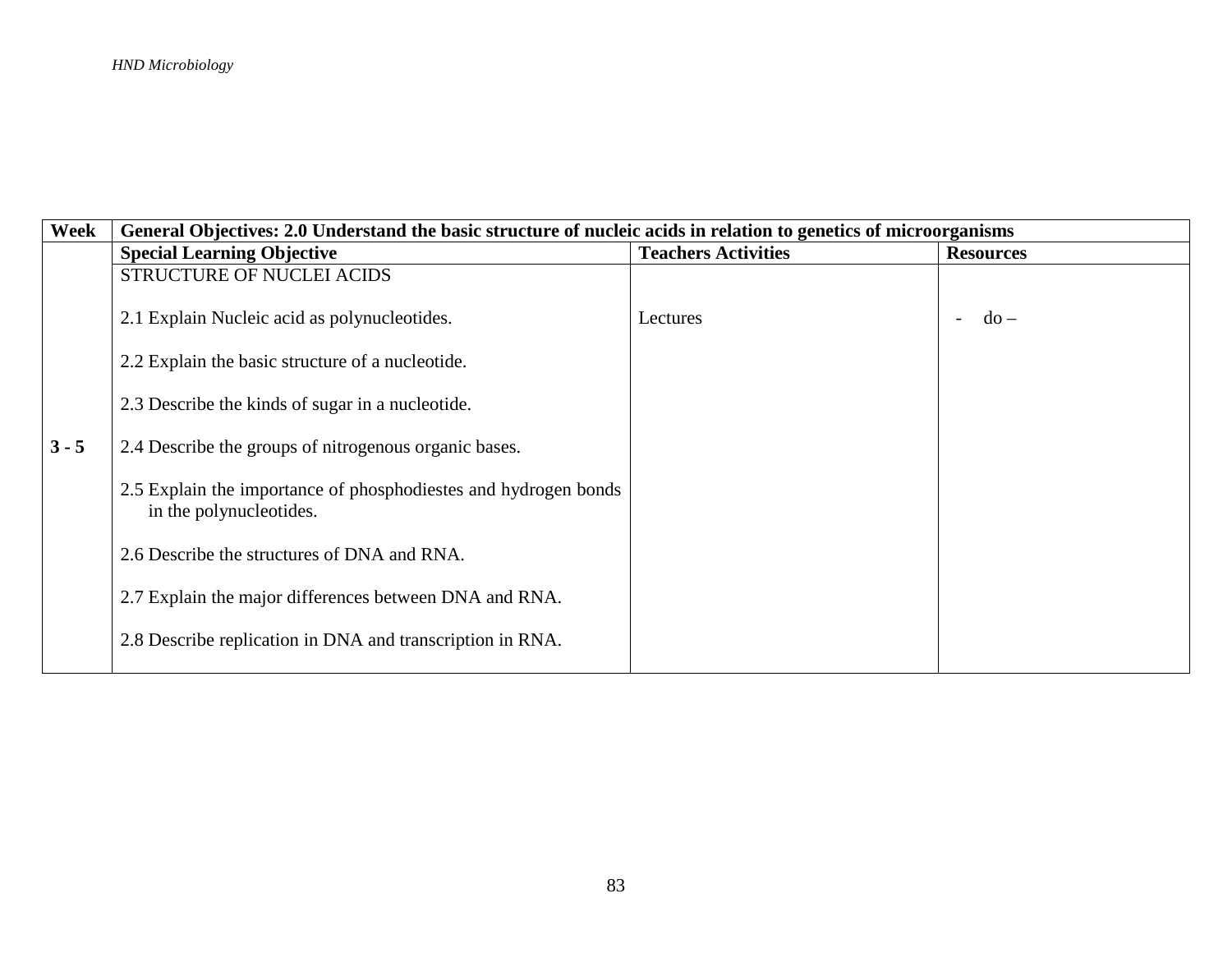| Week    | General Objectives: 3.0 Understand the basic nature and functions of the informational macromolecules – DNA and RNA. |                            |                                         |
|---------|----------------------------------------------------------------------------------------------------------------------|----------------------------|-----------------------------------------|
|         | <b>Special Learning Objective</b>                                                                                    | <b>Teachers Activities</b> | <b>Resources</b>                        |
|         | NATURE AND FUNCTIONS OF DNA AND RNA<br>3.1 Explain the meaning of the genetic code as it relates to the              |                            |                                         |
|         | sequence of bases on the DNA molecule.<br>3.2 Explain the template nature, the degeneracy of the genetic             | $do -$                     | $d\sigma$ –<br>$\overline{\phantom{a}}$ |
|         | code and the wobble hypothesis.                                                                                      |                            |                                         |
| $6 - 7$ | 3.3 Explain the non-overlapping nature of the genetic code.                                                          |                            |                                         |
|         | 3.4 Describe the various types of RNA.<br>3.5 Explain the relationships between DNA and the different types          |                            |                                         |
|         | of RNA in protein synthesis.                                                                                         |                            |                                         |
|         | 3.6 Explain amino acids the building blocks of protein.                                                              |                            |                                         |
|         | 3.7 Describe the steps in protein synthesis.<br>3.8 Explain the importance of formyl methiomine in chain             |                            |                                         |
|         | initiation and termination.                                                                                          |                            |                                         |
|         | 3.9 Explain the RNA as the genetic material in some viruses.                                                         |                            |                                         |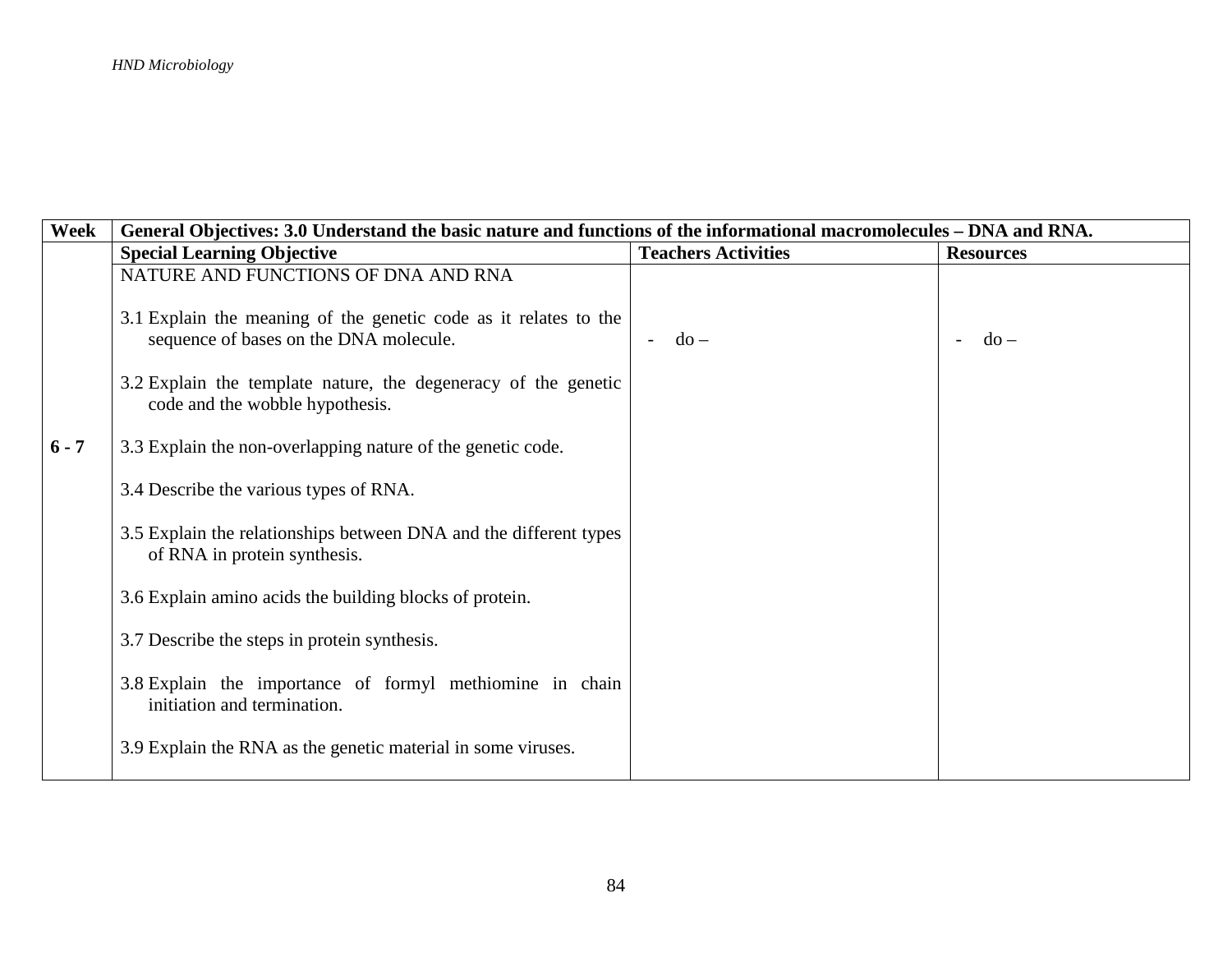| Week    | General Objectives: 4.0 Understand the concept of Mutation                                                                                                        |                                                                      |                      |  |  |
|---------|-------------------------------------------------------------------------------------------------------------------------------------------------------------------|----------------------------------------------------------------------|----------------------|--|--|
|         | <b>Special Learning Objective</b>                                                                                                                                 | <b>Teachers Activities</b>                                           | <b>Resources</b>     |  |  |
|         | <b>MUTATION</b><br>4.1 Explain the meaning of mutation as it relates<br>to                                                                                        | Lecture                                                              | Velveteen stamp pads |  |  |
|         | microorganisms.                                                                                                                                                   | Demonstrate mutation by:                                             | Glass ware           |  |  |
|         | 4.2 Explain spontaneous mutation.<br>4.3 Explain induced mutation.                                                                                                | replica plating technique<br>(i)<br>(ii)<br>gradient plate technique |                      |  |  |
| $8 - 9$ | 4.4 Explain mutation rates.                                                                                                                                       |                                                                      |                      |  |  |
|         | 4.5 Explain the factors affecting mutation rates.                                                                                                                 |                                                                      |                      |  |  |
|         | 4.6 Describe the various kinds of mutants.                                                                                                                        |                                                                      |                      |  |  |
|         | 4.7 Explain the selection and detection of mutants.                                                                                                               |                                                                      |                      |  |  |
|         | 4.8 Describe the various techniques for isolating mutants e.g.<br>isolation of antibiotic resistant mutants<br>(i)<br>(ii)<br>isolation of nutritional autotrophs |                                                                      |                      |  |  |
|         | 4.9 Describe mutogens and their effects.                                                                                                                          |                                                                      |                      |  |  |
|         | Explain the molecular basis of mutation.<br>4.10                                                                                                                  |                                                                      |                      |  |  |
|         | Explain the mechanisms of the action of mutogens.<br>4.11                                                                                                         |                                                                      |                      |  |  |
|         | 4.12<br>Explain mutation and microbial evolution.                                                                                                                 |                                                                      |                      |  |  |
|         | 4.13<br>Explain DNA repairs                                                                                                                                       |                                                                      |                      |  |  |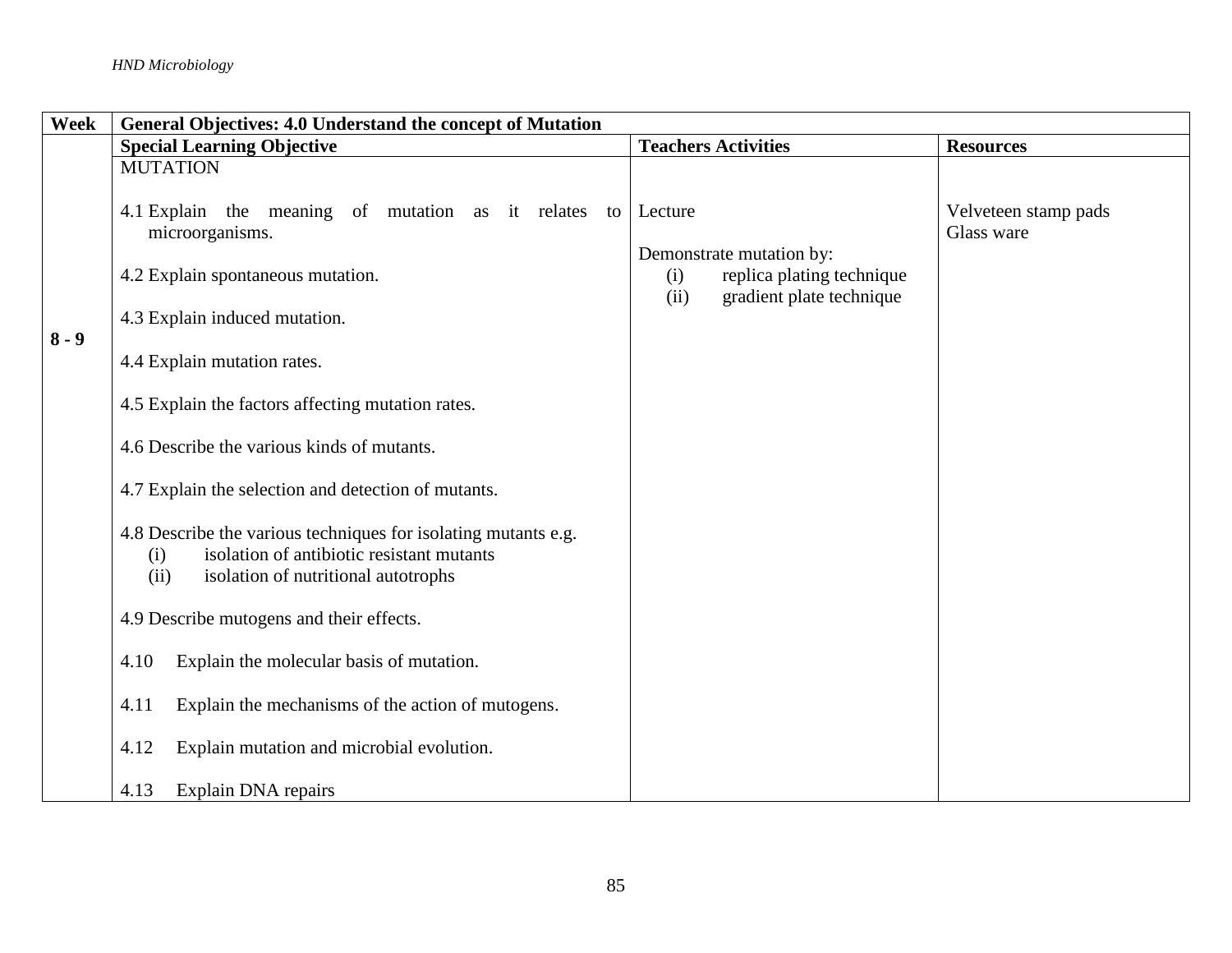| Week    |                                                                                                                                                                                                             | General Objectives: 5.0 Understand modifications that can occur in microorganisms |                  |  |
|---------|-------------------------------------------------------------------------------------------------------------------------------------------------------------------------------------------------------------|-----------------------------------------------------------------------------------|------------------|--|
|         | <b>Special Learning Objective</b>                                                                                                                                                                           | <b>Teachers Activities</b>                                                        | <b>Resources</b> |  |
|         | MODIFICATION IN MICROORGANISMS                                                                                                                                                                              |                                                                                   | Chalkboard       |  |
|         | 5.1 Explain phenotypic and genotypic changes.                                                                                                                                                               | Lecture                                                                           | Charts           |  |
|         | 5.2 Explain the concept of genetic recombination<br>in<br>microorganisms (bacteria and fungi).                                                                                                              |                                                                                   |                  |  |
| $10-13$ | 5.3 Explain types of genetic recombination in microorganisms<br>(bacteria and fungi).                                                                                                                       |                                                                                   |                  |  |
|         | 5.4 Explain transformation in bacteria under the following:<br>preparation of transformation in bacteria<br>(i)<br>(ii)<br>competence<br>ceptake of RNA<br>(iii)<br>integration of incorporated DNA<br>(iv) |                                                                                   |                  |  |
|         | 5.5 Explain transformations as a tool in molecular genetics.                                                                                                                                                |                                                                                   |                  |  |
|         | 5.6 Describe occurrences of transformation in nature.                                                                                                                                                       |                                                                                   |                  |  |
|         | 5.7 Explain the mechanism of transformation.                                                                                                                                                                |                                                                                   |                  |  |
|         | 5.8 Describe the various types of transformation.                                                                                                                                                           |                                                                                   |                  |  |
|         | 5.9 Explain the term lysogenic conversion.                                                                                                                                                                  |                                                                                   |                  |  |
|         | Explain the mechanism of conjugation.<br>5.10                                                                                                                                                               |                                                                                   |                  |  |
|         | Differentiate between Hfr and F-factor.<br>5.11                                                                                                                                                             |                                                                                   |                  |  |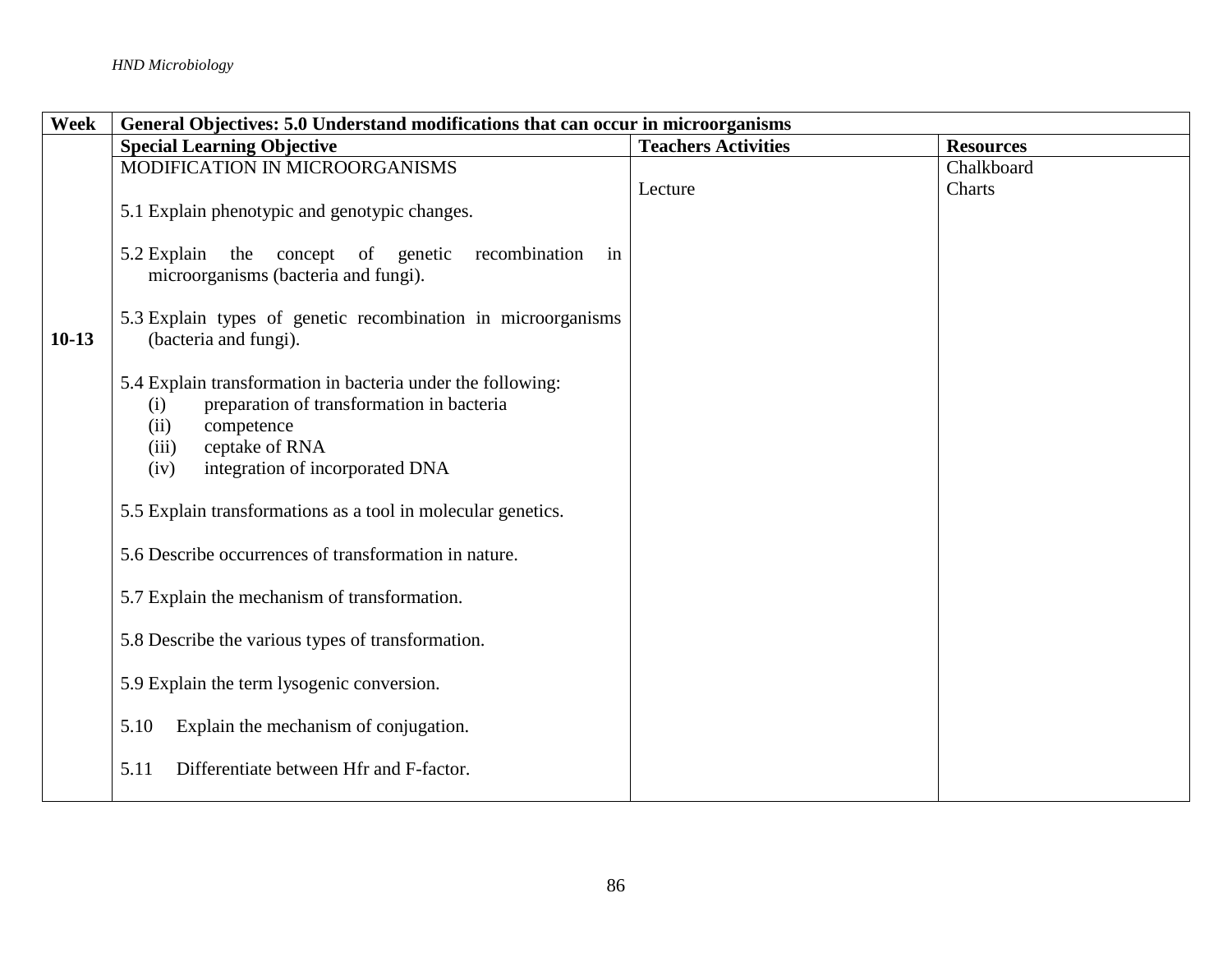| Week | <b>General Objectives:</b>                                                                                      |                            |                  |  |
|------|-----------------------------------------------------------------------------------------------------------------|----------------------------|------------------|--|
|      | <b>Special Learning Objective</b>                                                                               | <b>Teachers Activities</b> | <b>Resources</b> |  |
|      | Identify plasmids that act as extra chromosomal genetic<br>5.12<br>element.                                     |                            |                  |  |
|      | Explain transfer and curing of plasmids.<br>5.13                                                                |                            |                  |  |
|      | Describe resistance-transfer factors and Bacteriocuris and<br>5.14<br>cryptic plasmids as examples of plasmids. |                            |                  |  |
|      | Explain mitochondrial inheritance in yeasts.<br>5.15                                                            |                            |                  |  |

| Week | General Objectives: 6.0 Understand the applications of microbial genetic concepts in biotechnology (genetic engineering)                                       |                                                   |                      |  |  |
|------|----------------------------------------------------------------------------------------------------------------------------------------------------------------|---------------------------------------------------|----------------------|--|--|
|      | <b>Special Learning Objective</b>                                                                                                                              | <b>Teachers Activities</b>                        | <b>Resources</b>     |  |  |
|      | MICROBIAL GENETICS IN BIOTECHNOLOGY                                                                                                                            |                                                   |                      |  |  |
|      | 6.1 Explain the terms biotechnology and genetic engineering.                                                                                                   | Lecture and demonstrate using charts,<br>diagrams | Chalkboard<br>Charts |  |  |
|      | 6.2 Describe the various types of endonucleoses and their<br>importance in genetic engineering and biotechnology.                                              |                                                   |                      |  |  |
| 14   | 6.3 Explain the importance of vectors and host cells in genetic<br>engineering.                                                                                |                                                   |                      |  |  |
|      | 6.4 Outline the steps in the ioning of genes and protoplast fusion.                                                                                            |                                                   |                      |  |  |
|      | 6.5 Explain how useful product would be obtained from<br>cells<br>genetically<br>engineered<br>(protein,<br>hormones,<br>bioconversions, bioremediations etc). |                                                   |                      |  |  |
|      | 6.6 Explain hybridonias and methods of their isolation.                                                                                                        |                                                   |                      |  |  |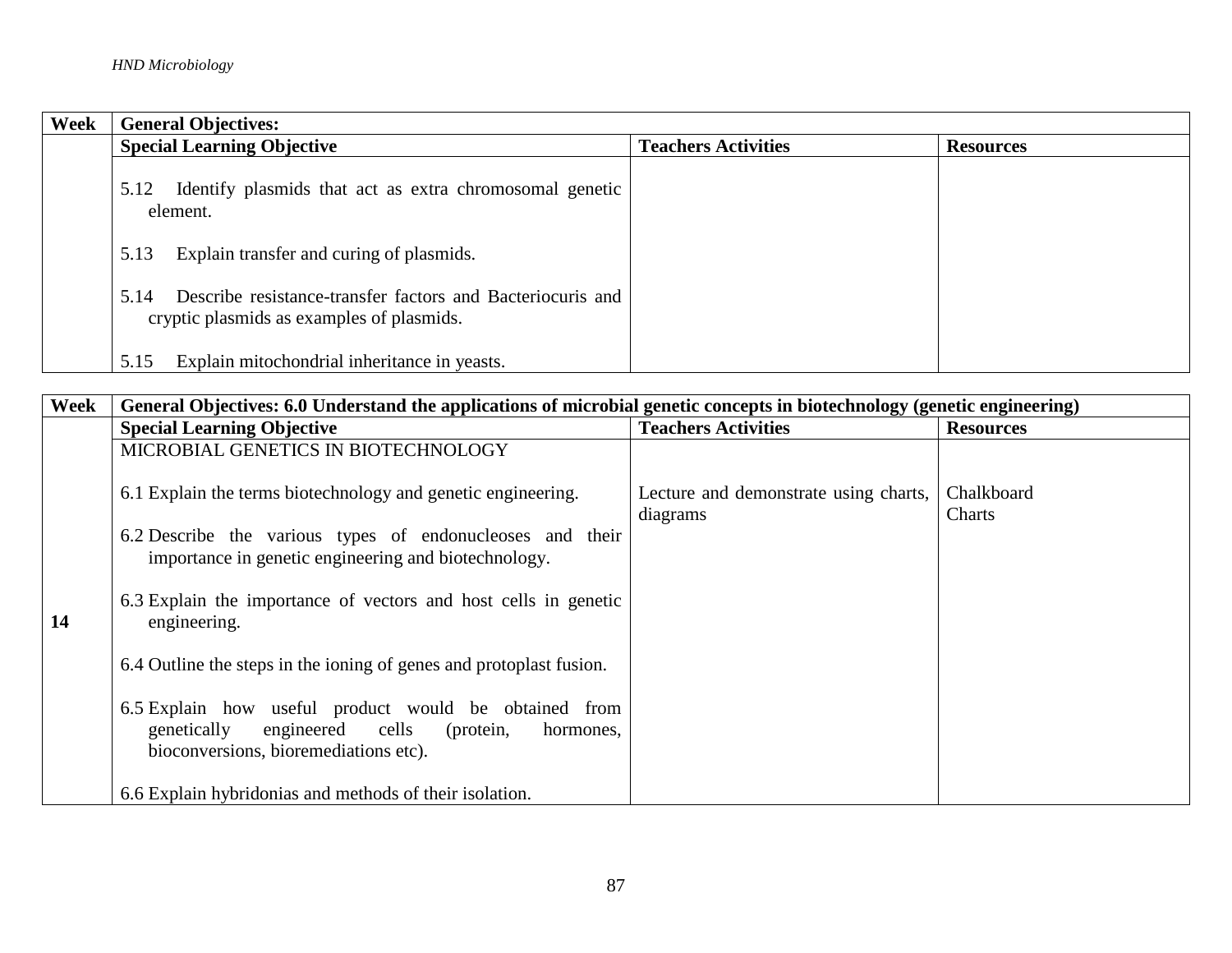| <b>PROGRAMME:</b> | <b>SCIENCE LABORATORY TECHNOLOGY - MICROBIOLOGY</b>                                                                 |             |              |  |
|-------------------|---------------------------------------------------------------------------------------------------------------------|-------------|--------------|--|
| <b>COURSE:</b>    | <b>MICROBIOLOGICAL TECHNIQUES III</b>                                                                               |             |              |  |
| <b>CODE:</b>      | <b>STM 412</b>                                                                                                      |             |              |  |
| <b>DURATION:</b>  | (Hour/Week) Lecture: 1                                                                                              | Tutorial: 0 | Practical: 3 |  |
| UNIT:             | <b>2.0</b>                                                                                                          |             |              |  |
| <b>GOAL:</b>      | This course is designed to further develop the students' ability in techniques allied to<br>microbiological assays. |             |              |  |

- 1.0 Understand the use of various fluorescent dyes in the detection of serum antibodies.
- 2.0 Understand the techniques involved in the operation of membrane filter.
- 3.0 Understand the principles and techniques involved in the use of anaerobic jar.
- 4.0 Understand the various measurements, comparisons and standardizations in routine laboratory work..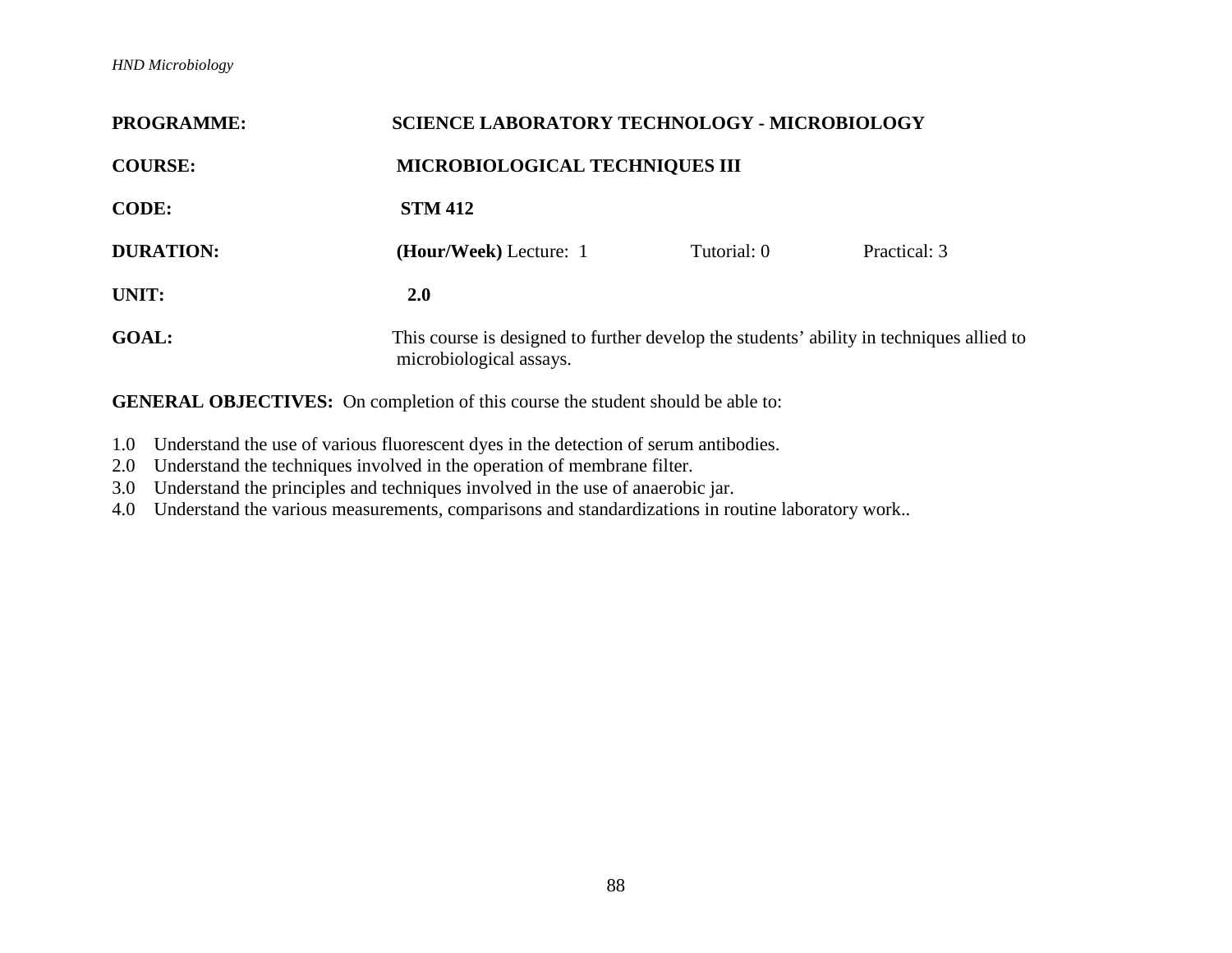| Programme: SCIENCE LABORATORY TECHNOLOGY: MICROBIOLOGY |                                                                                                             |                                |                    |  |  |
|--------------------------------------------------------|-------------------------------------------------------------------------------------------------------------|--------------------------------|--------------------|--|--|
|                                                        | <b>Course: MICROBIOLOGICAL TECHNIQUES III</b><br>Contact Hours: $1 - 0 - 3$<br><b>Course Code: STM 412</b>  |                                |                    |  |  |
| Week                                                   | General Objectives: 1.0 Understand the use of various fluorescent dyes in the detection of serum antibodies |                                |                    |  |  |
|                                                        | <b>Special Learning Objective</b>                                                                           | <b>Teachers Activities</b>     | <b>Resources</b>   |  |  |
|                                                        | IMMUNOFLOURESCENT TECHNIQUES                                                                                |                                |                    |  |  |
|                                                        |                                                                                                             |                                | <b>Blackboards</b> |  |  |
|                                                        | 1.1 Identify the various fluorescent microscopes.                                                           | Lectures                       | Fluorescent        |  |  |
|                                                        |                                                                                                             | Practicals                     | Microscope         |  |  |
|                                                        | 1.2 Describe the various steps involved in fluorescent microscopy.                                          | Mark and grade practical books | <b>Slides</b>      |  |  |
| $1 - 3$                                                |                                                                                                             |                                |                    |  |  |
|                                                        | 1.3 Draw and describe the various organelles within the cell.                                               |                                |                    |  |  |
|                                                        |                                                                                                             |                                |                    |  |  |
|                                                        | 1.4 Explain the theory of formation of certain structures such as                                           |                                |                    |  |  |
|                                                        | vacuoles, cell wall etc.                                                                                    |                                |                    |  |  |
|                                                        |                                                                                                             |                                |                    |  |  |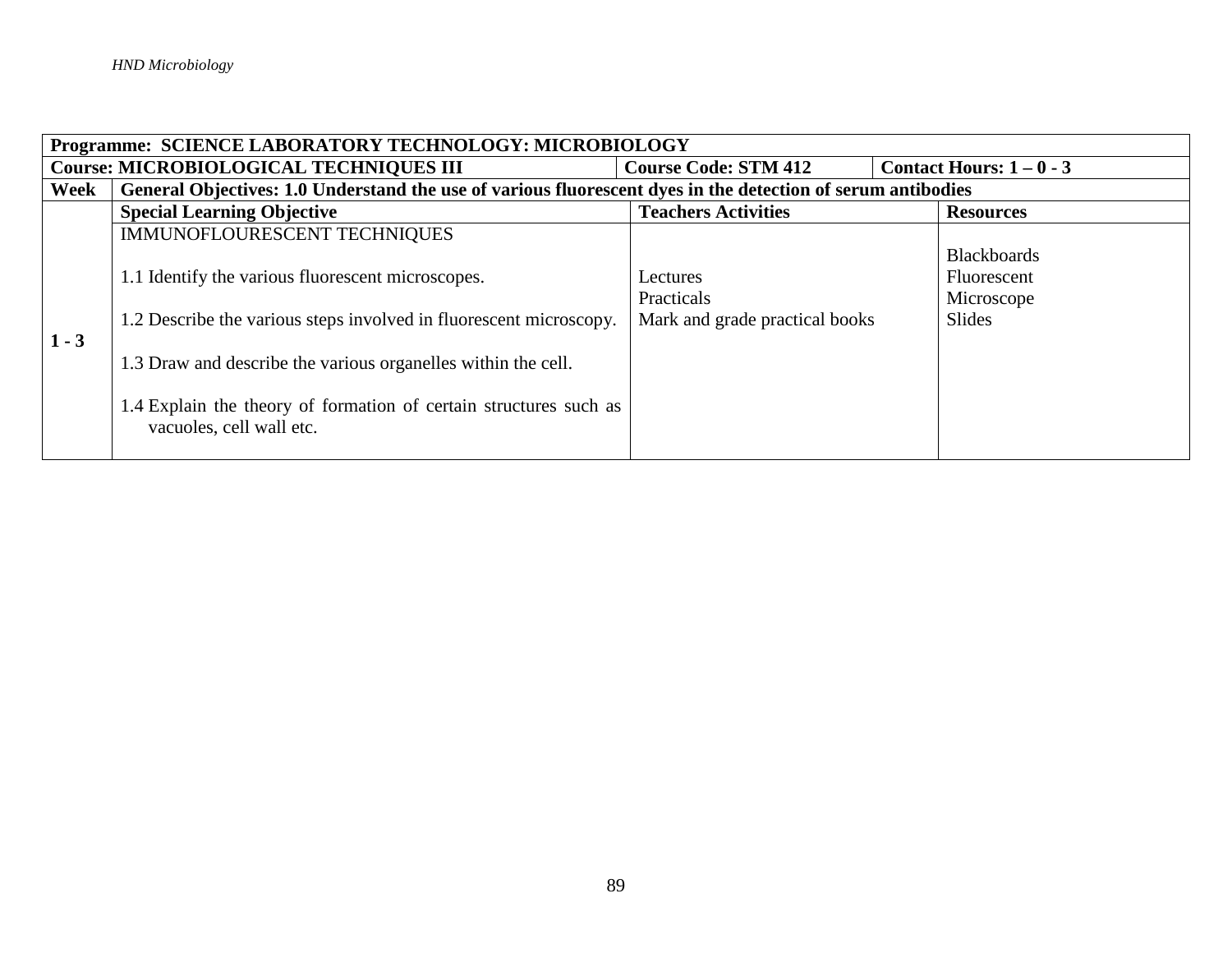| Week    | General Objectives: 2.0 Understand the techniques involved in the operation of membrane filter |                                  |                      |  |  |
|---------|------------------------------------------------------------------------------------------------|----------------------------------|----------------------|--|--|
|         | <b>Special Learning Objective</b>                                                              | <b>Teachers Activities</b>       | <b>Resources</b>     |  |  |
|         | TECHNIQUES OF THE MEMBRANE FILTRATION                                                          |                                  |                      |  |  |
|         |                                                                                                |                                  | <b>Blackboard</b>    |  |  |
|         | 2.1 Explain membrane filtration.                                                               | Lectures                         | Membrane filters     |  |  |
|         |                                                                                                | Practicals                       | Test tubes           |  |  |
|         | 2.2 Describe the various types of membrane filters.                                            | Mark and grade practical books   | Membrane filter kits |  |  |
| $4 - 6$ |                                                                                                | Carry out membrane filtration of |                      |  |  |
|         | 2.3 Describe the components of membrane filtration.                                            | select fluids                    |                      |  |  |
|         |                                                                                                |                                  |                      |  |  |
|         | 2.4 Describe the techniques involved in membrane filtration.                                   |                                  |                      |  |  |
|         |                                                                                                |                                  |                      |  |  |
|         | 2.5 Apply membrane filtration to:                                                              |                                  |                      |  |  |
|         | (i)<br>water                                                                                   |                                  |                      |  |  |
|         | specialized media<br>(ii)                                                                      |                                  |                      |  |  |
|         | (iii)<br>serum                                                                                 |                                  |                      |  |  |
|         |                                                                                                |                                  |                      |  |  |
|         | 2.6 Describe the advantages of membrane filtration over other                                  |                                  |                      |  |  |
|         | microbiological techniques e.g. multiple tube fermentation.                                    |                                  |                      |  |  |
|         |                                                                                                |                                  |                      |  |  |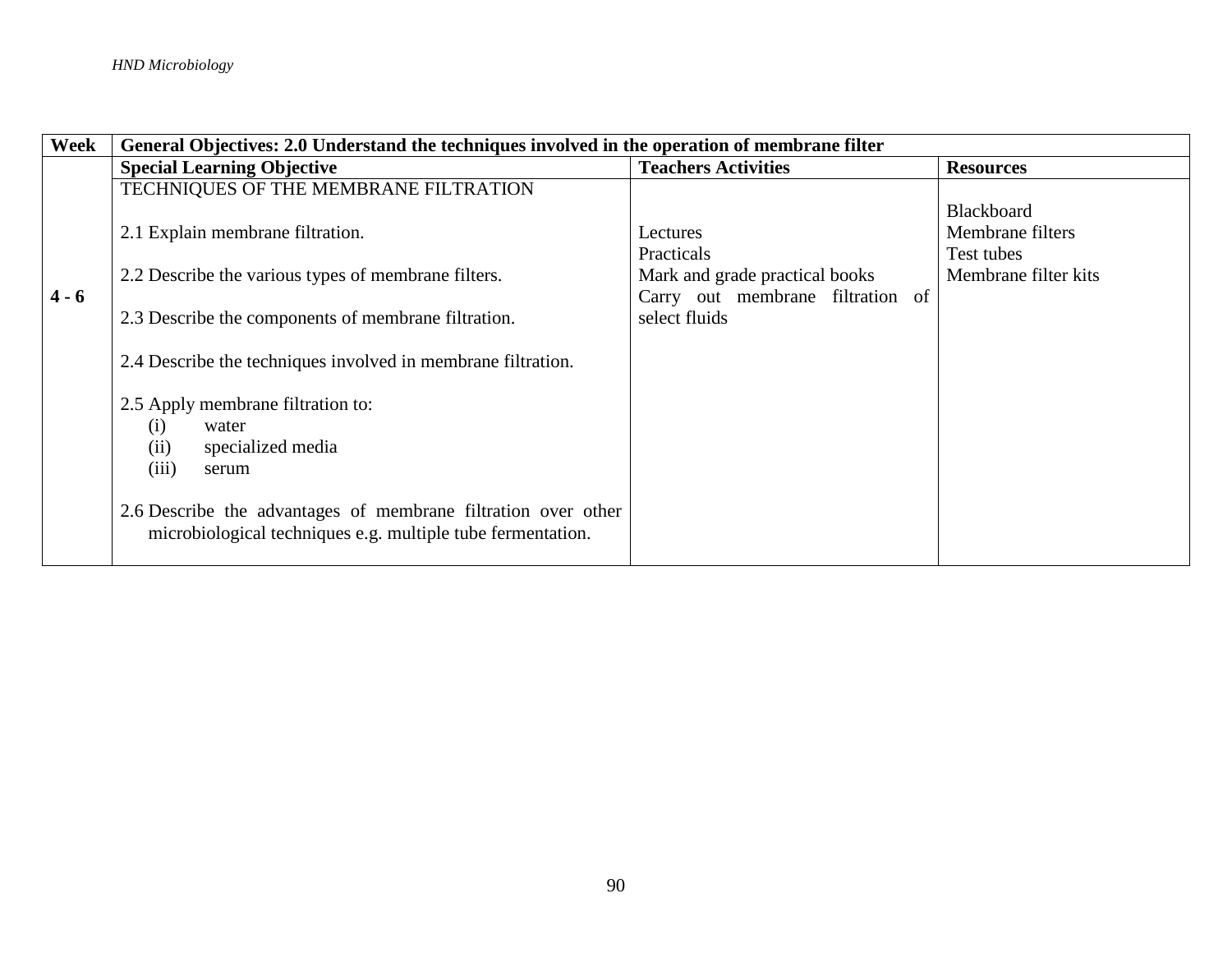| Week     | General Objectives: 3.0 Understand the principles and techniques involved in the use of anaerobic jar            |                                         |                                                                      |  |
|----------|------------------------------------------------------------------------------------------------------------------|-----------------------------------------|----------------------------------------------------------------------|--|
|          | <b>Special Learning Objective</b>                                                                                | <b>Teachers Activities</b>              | <b>Resources</b>                                                     |  |
|          | <b>ANAEROBIC INCUBATION</b>                                                                                      |                                         |                                                                      |  |
|          | 3.1 Explain the principle of anaerobic incubation.<br>3.2 Describe the components of the standard anaerobic jar. | $d\sigma$ –                             | <b>Blackboards</b><br>Anaerobic jars<br>Vacuum pumps<br>Gas cylinder |  |
| $7 - 10$ |                                                                                                                  |                                         |                                                                      |  |
|          | 3.3 Explain the use of cold and warm catalysts in an anaerobic jar.                                              |                                         |                                                                      |  |
|          | 3.4 Prepare indicator system for use in an anaerobic jar.                                                        | Prepare indicator system                |                                                                      |  |
|          | 3.5 Explain the advantages of the gaspak over the conventional<br>equipment.                                     | Carry out anaerobic culture of bacteria |                                                                      |  |
|          | 3.6 Cultivate anaerobic organisms using anaerobic jar.                                                           |                                         |                                                                      |  |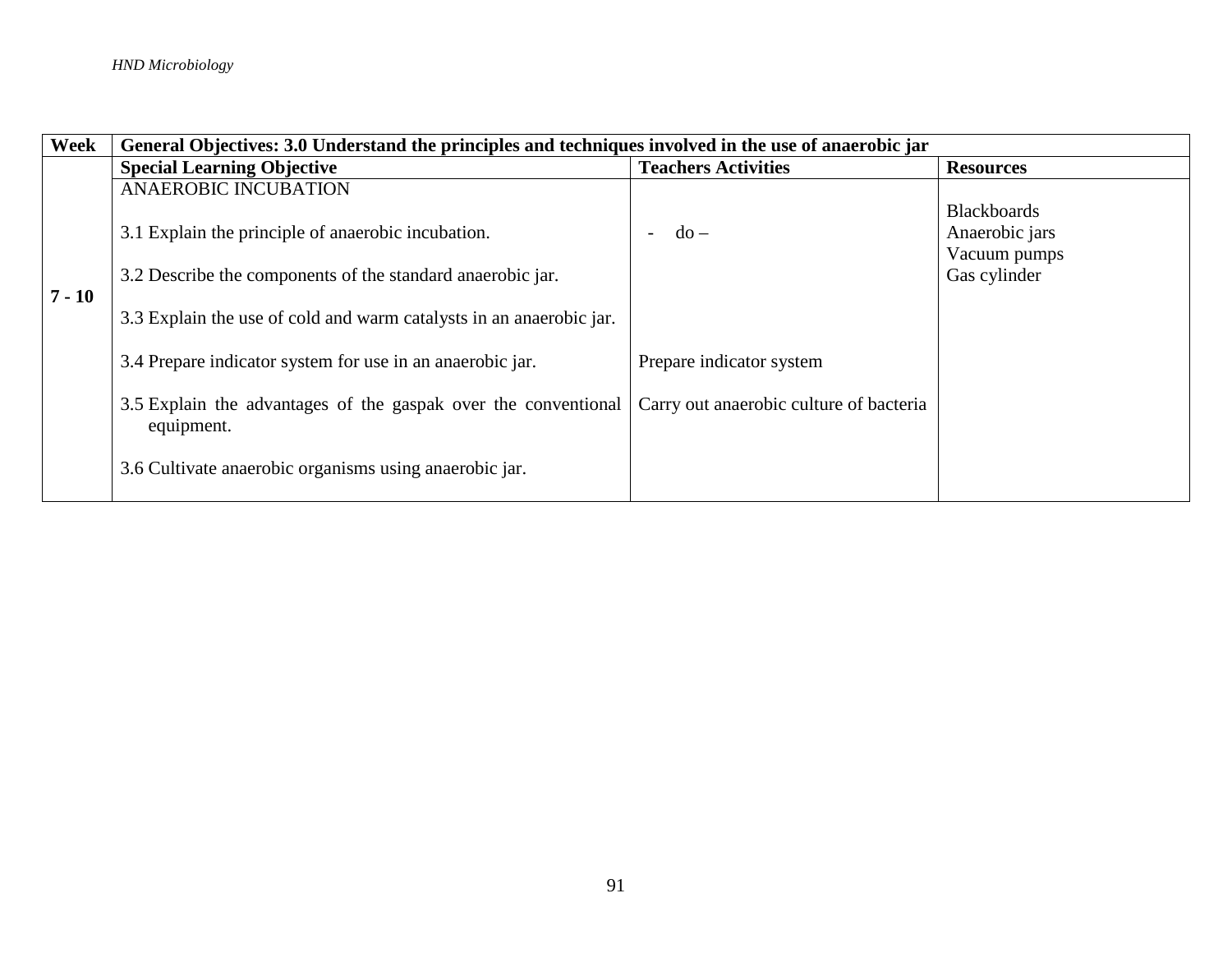| Week      | General Objectives: 4.0 Understand the various measurements, comparisons and standardizations in routine laboratory work |                                                      |                             |  |  |
|-----------|--------------------------------------------------------------------------------------------------------------------------|------------------------------------------------------|-----------------------------|--|--|
|           | <b>Special Learning Objective</b>                                                                                        | <b>Teachers Activities</b>                           | <b>Resources</b>            |  |  |
|           | <b>BIOLOGICAL STANDARDIZATION</b>                                                                                        |                                                      |                             |  |  |
|           | 4.1 Explain the need for biological standardization.                                                                     | $do -$<br>$\overline{\phantom{a}}$                   | <b>Blackboard</b><br>Charts |  |  |
| $11 - 14$ | 4.2 List and explain microbiological units of measurements.                                                              | Carry out Reed and Muench assay                      | Overhead projector          |  |  |
|           | 4.3 Explain the term "bioassay".                                                                                         | Carry out experiments to prepare<br>antibiotic disc. |                             |  |  |
|           | 4.4 Describe the procedures involved in bioassay.                                                                        | Cut discs<br>Soak the discs                          |                             |  |  |
|           | 4.5 Describe the various bioassay methods e.g direct and indirect.                                                       | Estimate<br>of<br>the<br>concentration               |                             |  |  |
|           | 4.6 Measure virulence in vivo applying various methods e.g Reed<br>and Muench etc.                                       | antibiotic per disc.                                 |                             |  |  |
|           | 4.7 Describe procedures for the preparation of antibiotic discs.                                                         |                                                      |                             |  |  |
|           | 4.8 Prepare and utilize antibiotic discs.                                                                                |                                                      |                             |  |  |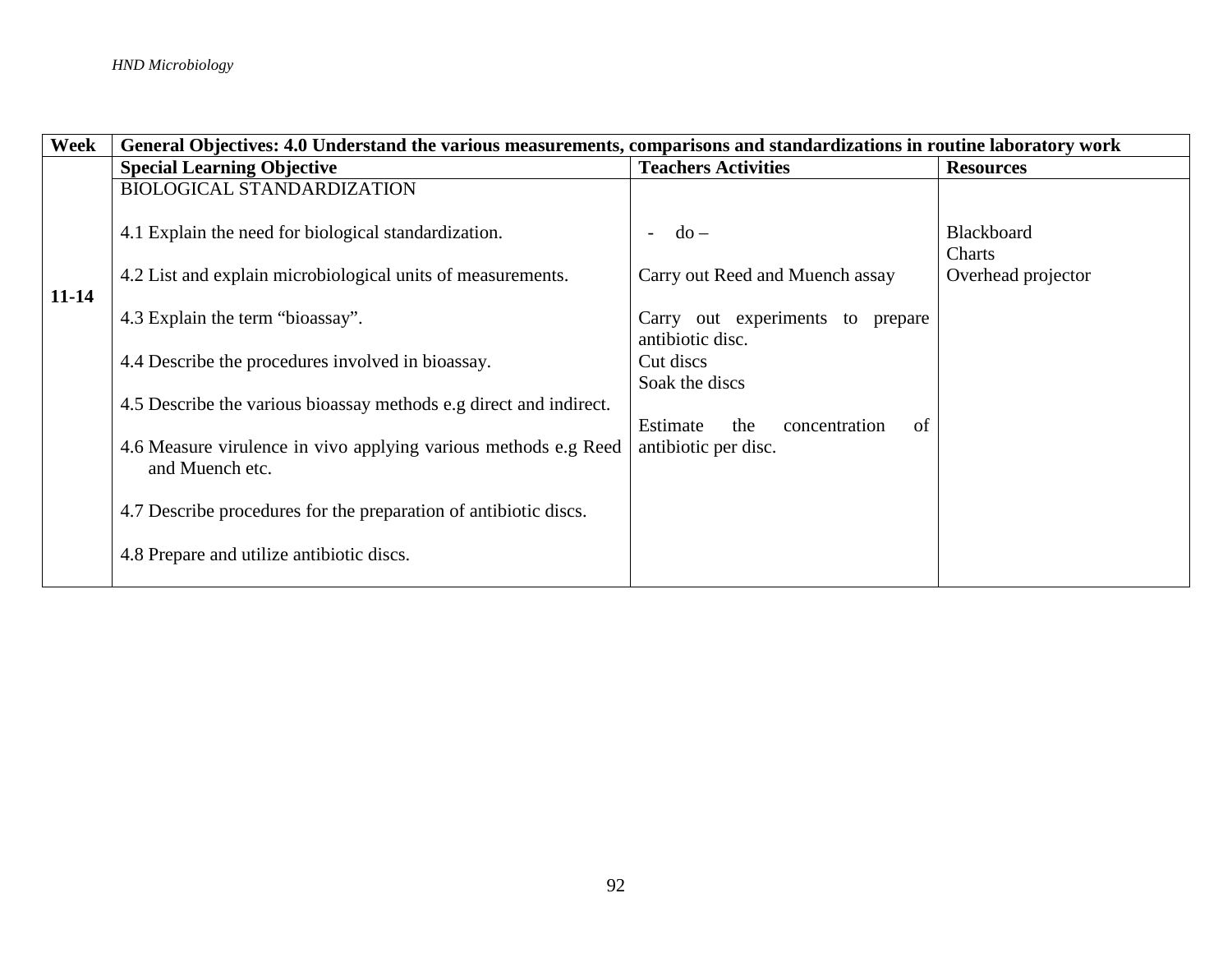|        | PRACTICAL CONTENT                                      |                                         |                    |  |
|--------|--------------------------------------------------------|-----------------------------------------|--------------------|--|
| Week   | <b>Special Learning Objective</b>                      | <b>Teachers Activities</b>              | <b>Resources</b>   |  |
| $7-10$ | 3.5 Cultivate anaerobic organisms using anaerobic jar. | Prepare indicator system                | <b>Blackboards</b> |  |
|        |                                                        |                                         | Anaerobic jars     |  |
|        |                                                        | Carry out anaerobic culture of bacteria | Vacuum pumps       |  |
|        |                                                        |                                         | Gas cylinder       |  |
|        | 4.8 Prepare and utilize antibiotic discs               | Carry out Reed and Muench assay         | Blackboard         |  |
|        |                                                        |                                         | Charts             |  |
|        |                                                        | Carry out experiments to prepare        | Overhead projector |  |
|        | antibiotic disc.                                       |                                         |                    |  |
|        |                                                        | Cut discs                               |                    |  |
|        |                                                        | Soak the discs                          |                    |  |
|        |                                                        |                                         |                    |  |
|        |                                                        | the<br>Estimate<br>concentration<br>of  |                    |  |
|        |                                                        | antibiotic per disc.                    |                    |  |
|        |                                                        |                                         |                    |  |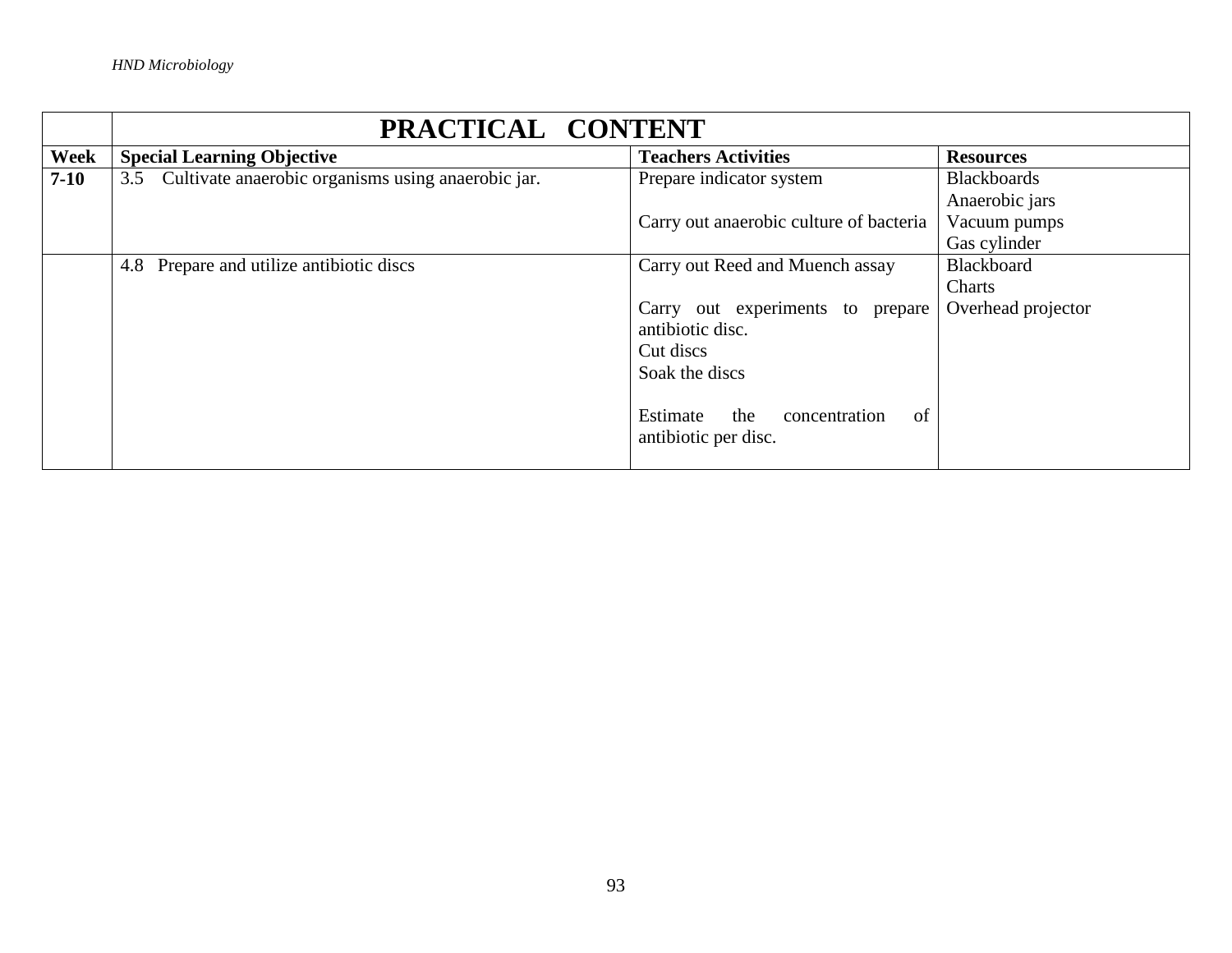| <b>PROGRAMME:</b>                                                                                                                                |                        | <b>SCIENCE LABORATORY TECHNOLOGY - MICROBIOLOGY</b> |              |  |  |
|--------------------------------------------------------------------------------------------------------------------------------------------------|------------------------|-----------------------------------------------------|--------------|--|--|
| <b>COURSE:</b>                                                                                                                                   |                        | PHARMACEUTICAL MICROBIOLOGY                         |              |  |  |
| <b>CODE:</b>                                                                                                                                     | <b>STM 413</b>         |                                                     |              |  |  |
| <b>DURATION:</b>                                                                                                                                 | (Hour/Week) Lecture: 2 | Tutorial: 0                                         | Practical: 2 |  |  |
| UNIT:                                                                                                                                            | 3.0                    |                                                     |              |  |  |
| <b>GOAL:</b><br>This course is designed to provide the student with a knowledge of the importance of microbes in<br>the pharmaceutical industry. |                        |                                                     |              |  |  |

- 1.0 Outline the scope of pharmaceutical microbiology.
- 2.0 Know the various sources of drugs and the importance of microorganisms in the pharamaceutical industry.
- 3.0 Understand the role of microorganisms as the main sources of antibiotics.
- 4.0 Understand the general principles and mechanisms of action of the various kinds of antimicrobial agents.
- 5.0 Understand the factors that determine the sensitive or resistance to antibiotics by microorganisms.
- 6.0 Understand the principles involved n the microbiological assay of antimicrobial agents.
- 7.0 Know the role of microorganism in the production of vitamins and amino acids.
- 8.0 Understand drug tolerance and addiction an the factors governing them.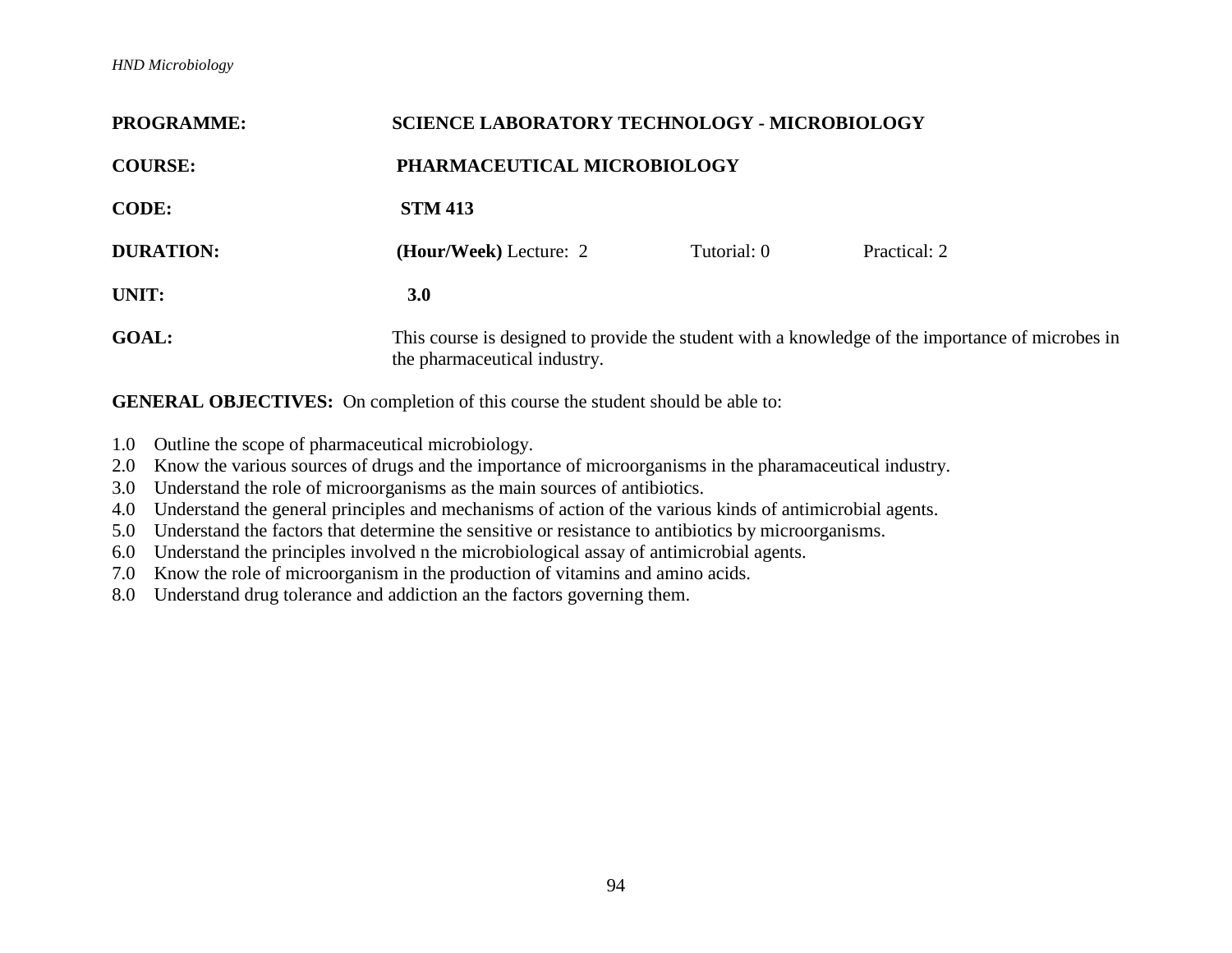|      | Programme: SCIENCE LABORATORY TECHNOLOGY: MICROBIOLOGY                                              |                                                         |                                            |  |  |
|------|-----------------------------------------------------------------------------------------------------|---------------------------------------------------------|--------------------------------------------|--|--|
|      | <b>Course: PHARMACEUTICAL MICROBIOLOGY</b><br><b>Course Code: STM 413</b><br>Contact Hours: $2-0-2$ |                                                         |                                            |  |  |
| Week | General Objectives: 1.0 Outline the scope of pharmaceutical microbiology                            |                                                         |                                            |  |  |
|      | <b>Special Learning Objective</b>                                                                   | <b>Teachers Activities</b>                              | <b>Resources</b>                           |  |  |
|      | SCOPE OF PHARMACEUTICAL MICROBIOLOGY                                                                |                                                         |                                            |  |  |
|      | 1.1 Explain the general principles of drug production.                                              | Lectures                                                | <b>Blackboards</b><br>Over head projectors |  |  |
|      | 1.2 Explain the general principles of drug action.                                                  | visit to<br>pharmaceutical<br>Conduct<br>establishments |                                            |  |  |
|      | 1.3 Outline the laws regulating the production, scale and uses of<br>drugs.                         |                                                         |                                            |  |  |
|      | 1.4 Outline microbiological standards in the pharmaceutical<br>industry.                            |                                                         |                                            |  |  |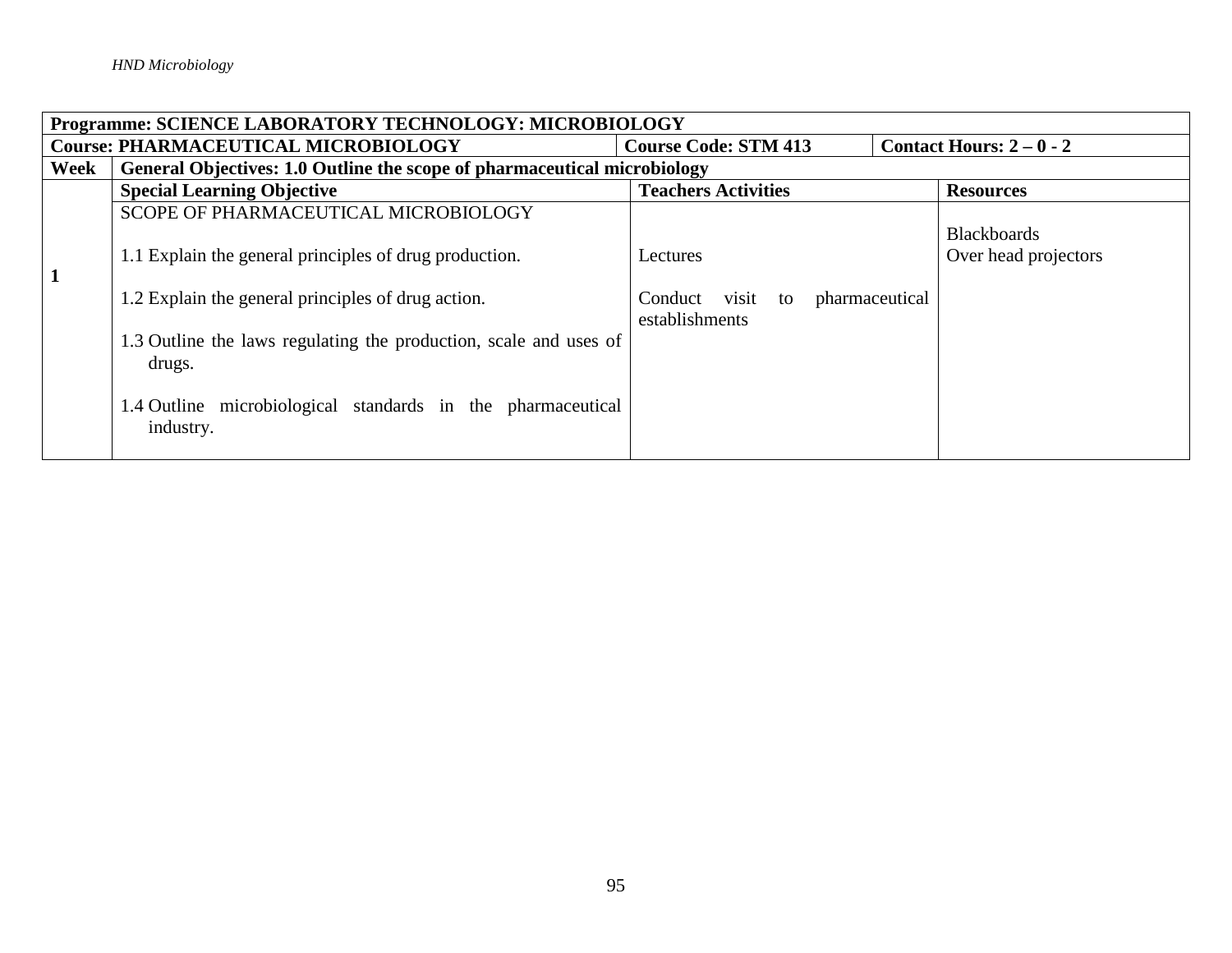| <b>Week</b>    | General Objectives: 2.0 Know the various sources of drugs and the importance of microorganisms in the pharmaceutical industry |                                                                                      |                  |  |
|----------------|-------------------------------------------------------------------------------------------------------------------------------|--------------------------------------------------------------------------------------|------------------|--|
|                | <b>Special Learning Objective</b>                                                                                             | <b>Teachers Activities</b>                                                           | <b>Resources</b> |  |
|                | MICROORGANISMS IN PHARMACEUTICAL INDUSTRY                                                                                     |                                                                                      |                  |  |
|                | 2.1 Identify plant courses of drugs.                                                                                          | Lectures                                                                             | Plant materials  |  |
| $\overline{2}$ | 2.2 Identify animal sources of drug.                                                                                          | Show students plants with medicinal<br>properties e.g. Neem (Azadicharita<br>indica) |                  |  |
|                | 2.3 Identify microbial sources of drugs.                                                                                      |                                                                                      |                  |  |
|                | 2.4 Explain synthesis drugs.                                                                                                  |                                                                                      |                  |  |
|                | 2.5 Differentiate between drugs from sources 2.1 to 2.3 and drugs<br>from $2.4$ .                                             |                                                                                      |                  |  |
|                | 2.6 Explain the role of microorganisms in the spoilage of drugs.                                                              |                                                                                      |                  |  |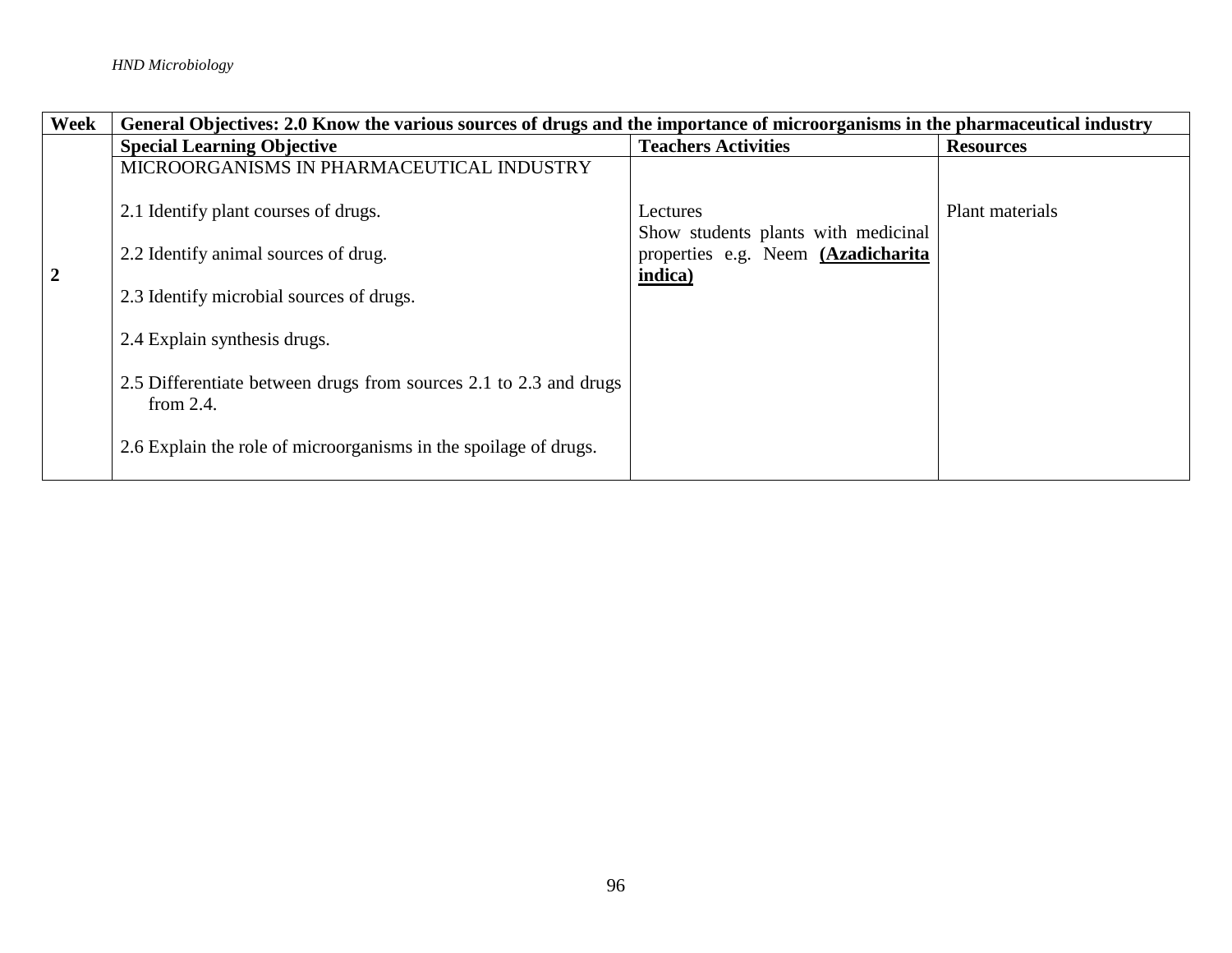## Week General Objectives: 3.0 Understand the role of microorganisms as the main sources of antibiotics

| <b>Special Learning Objective</b>                                                                   | <b>Teachers Activities</b>                        | <b>Resources</b>                    |
|-----------------------------------------------------------------------------------------------------|---------------------------------------------------|-------------------------------------|
| MICROBIAL ANTIBOITICS                                                                               |                                                   |                                     |
| 3.1 Describe the production of penicillin antibiotic from microbial<br>sources.                     | Lectures<br>Attempt to isolate soil microorganism | Petri dishes<br>Media<br>Multo-disc |
| 3.2 Explain the semi-synthetic production of penicillin.                                            | Test their antibiotic activity                    | Filter paper<br>Antibiotics         |
| 3.3 Explain the modifications of the basic structure of penicillin to<br>produce other antibiotics. |                                                   |                                     |
| 3.4 Describe the production of Cephalosporins.                                                      |                                                   |                                     |
| 3.5 Describe the production of Streptomycin and related<br>antibiotics.                             |                                                   |                                     |
| 3.6 Describe the production of Tetracycline.                                                        |                                                   |                                     |
| 3.7 Describe the production of Chloramphenicol.                                                     |                                                   |                                     |
| 3.8 Describe the production of antibiotics from Bacillus spp.                                       |                                                   |                                     |
| 3.9 Describe production of synthetic antibiotics.                                                   |                                                   |                                     |
|                                                                                                     |                                                   |                                     |
|                                                                                                     |                                                   |                                     |
|                                                                                                     |                                                   |                                     |
|                                                                                                     |                                                   | with antibiotic properties          |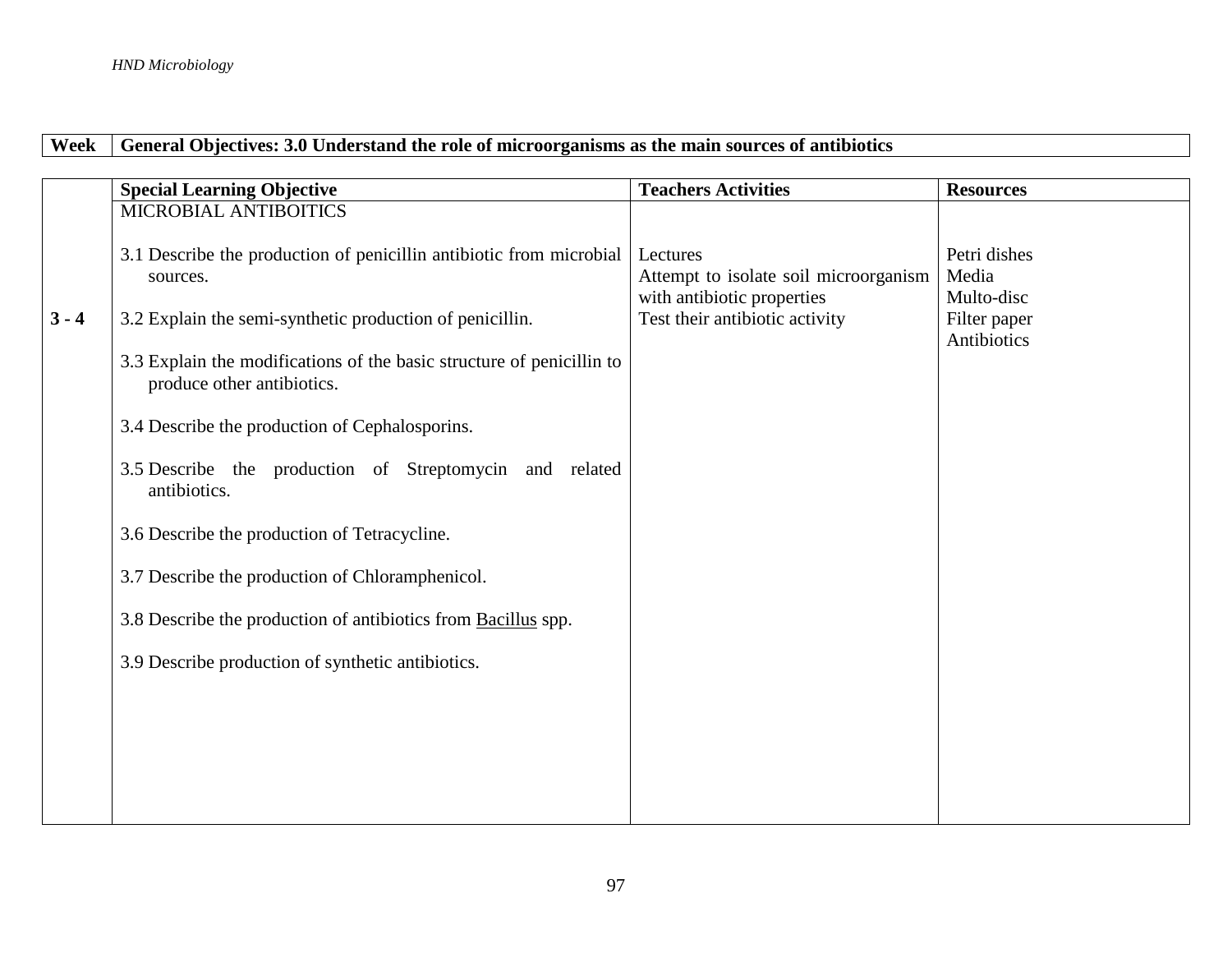| Week    | General Objectives: 4.0 Understand the general principles and mechanisms of action of the various kinds of antimicrobial agents |                                          |                  |
|---------|---------------------------------------------------------------------------------------------------------------------------------|------------------------------------------|------------------|
|         | <b>Special Learning Objective</b>                                                                                               | <b>Teachers Activities</b>               | <b>Resources</b> |
|         | MODE OF ACTION OF ANTIMICROBIAL AGENTS                                                                                          |                                          |                  |
|         |                                                                                                                                 |                                          |                  |
|         | 4.1 Define the following terms:.                                                                                                | Lectures                                 | $do -$           |
|         | antimicrobial agents<br>(i)                                                                                                     |                                          | same as above    |
|         | (ii)<br>antibiotic spectrum                                                                                                     | sensitivity<br>antibiotic<br>Demonstrate |                  |
| $5 - 6$ | bacterio static activity<br>(iii)                                                                                               | using paper, disc and MIC                |                  |
|         | bacteriocidal activity<br>(iv)                                                                                                  |                                          |                  |
|         | antiseptics/disinfectants<br>(v)                                                                                                | Demonstrate antimicrobial properties     |                  |
|         |                                                                                                                                 | of common disinfectants/antiseptics      |                  |
|         | 4.2 Explain antibiotic synergism and antagonism.                                                                                |                                          |                  |
|         |                                                                                                                                 |                                          |                  |
|         | 4.3 Explain the mode of action of antibiotics on cell wall<br>synthesis.                                                        |                                          |                  |
|         | 4.4 Explain the mode of action of antibiotics on cell membrane.                                                                 |                                          |                  |
|         | 4.5 Explain the mode of action of antibiotics that inhibit protein<br>synthesis.                                                |                                          |                  |
|         | 4.6 Explain the mode of action of antifungal agents.                                                                            |                                          |                  |
|         | 4.7 Explain the mode of action of sulphonamides.                                                                                |                                          |                  |
|         | 4.8 List the qualities of a good disinfectant/antiseptic.                                                                       |                                          |                  |
|         | 4.9 Explain the mode of action of disinfectant.                                                                                 |                                          |                  |
|         | Explain the factors that affect the mode of action of<br>4.10<br>disinfectant/antiseptics.                                      |                                          |                  |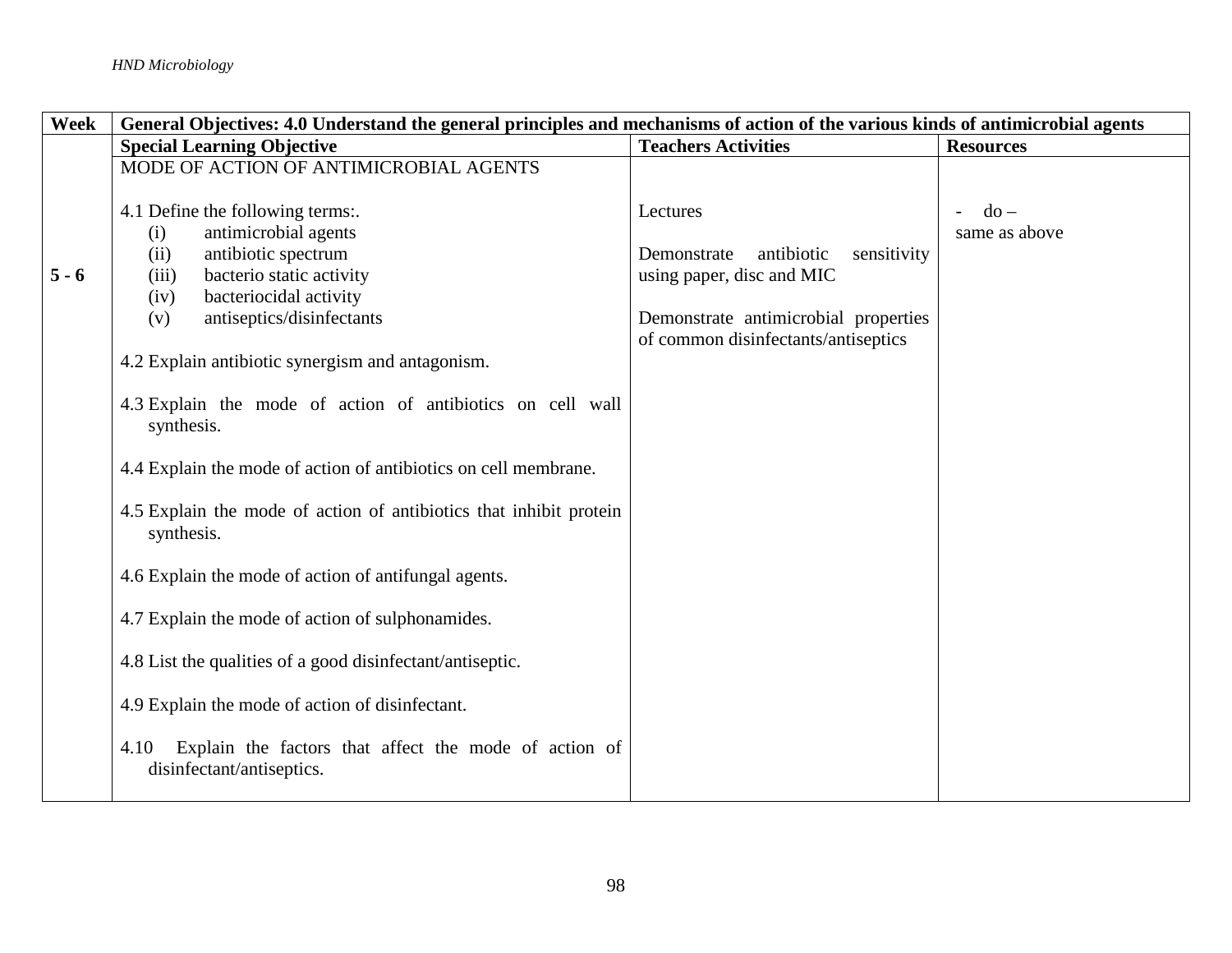| Week    | <b>General Objectives:</b>                                                                                                                                |                                                   |                  |
|---------|-----------------------------------------------------------------------------------------------------------------------------------------------------------|---------------------------------------------------|------------------|
|         | <b>Special Learning Objective</b>                                                                                                                         | <b>Teachers Activities</b>                        | <b>Resources</b> |
|         |                                                                                                                                                           |                                                   |                  |
|         | Describe the various methods of testing for efficiency of<br>4.11                                                                                         |                                                   |                  |
|         | disinfectants/antiseptics.                                                                                                                                |                                                   |                  |
| Week    | General Objectives: 5.0 Understand the factors that determine the sensitive or resistance to antibiotics by microorganisms                                |                                                   |                  |
|         | <b>Special Learning Objective</b>                                                                                                                         | <b>Teachers Activities</b>                        | <b>Resources</b> |
|         | <b>ANTIBIOTIC RESISTANCE</b>                                                                                                                              |                                                   |                  |
|         | 5.1 Explain susceptibility/resistance of microorganisms<br>to<br>different antibiotics.                                                                   | Lectures                                          | Same as above    |
|         |                                                                                                                                                           | effect<br>Demonstrate<br>the<br>of                |                  |
| $7 - 8$ | 5.2 List factors that can affect susceptibility/resistance<br>of                                                                                          | physiochemical<br>factors<br>the<br><sub>on</sub> |                  |
|         | microorganisms to antimicrobial agent.                                                                                                                    | susceptibility/resistance<br>of                   |                  |
|         |                                                                                                                                                           | microorganisms to some antibiotics.               |                  |
|         | 5.3 Explain changes in susceptibility/resistance of microorganisms<br>to antimicrobial agents with length of treatment.                                   | Carry out antibiotic sensitivity tests            |                  |
|         |                                                                                                                                                           |                                                   |                  |
|         | 5.4 Explain the effects of age, nutritional factors, temperature, pH<br>activity on<br>susceptibility/resistance<br>and<br>water<br>by<br>microorganisms. | Carry out MIC tests                               |                  |
|         | 5.5 Test for microbial susceptibility/resistance to antibiotics using<br>various techniques.                                                              |                                                   |                  |
|         | 5.6 Explain the resistance of microorganisms to antibiotics due to<br>genetic factors of chromosomal origin.                                              |                                                   |                  |
|         | 5.7 Explain resistance due to genetic factors of extra-chromosomal<br>origin (Plasmids).                                                                  |                                                   |                  |
|         |                                                                                                                                                           |                                                   |                  |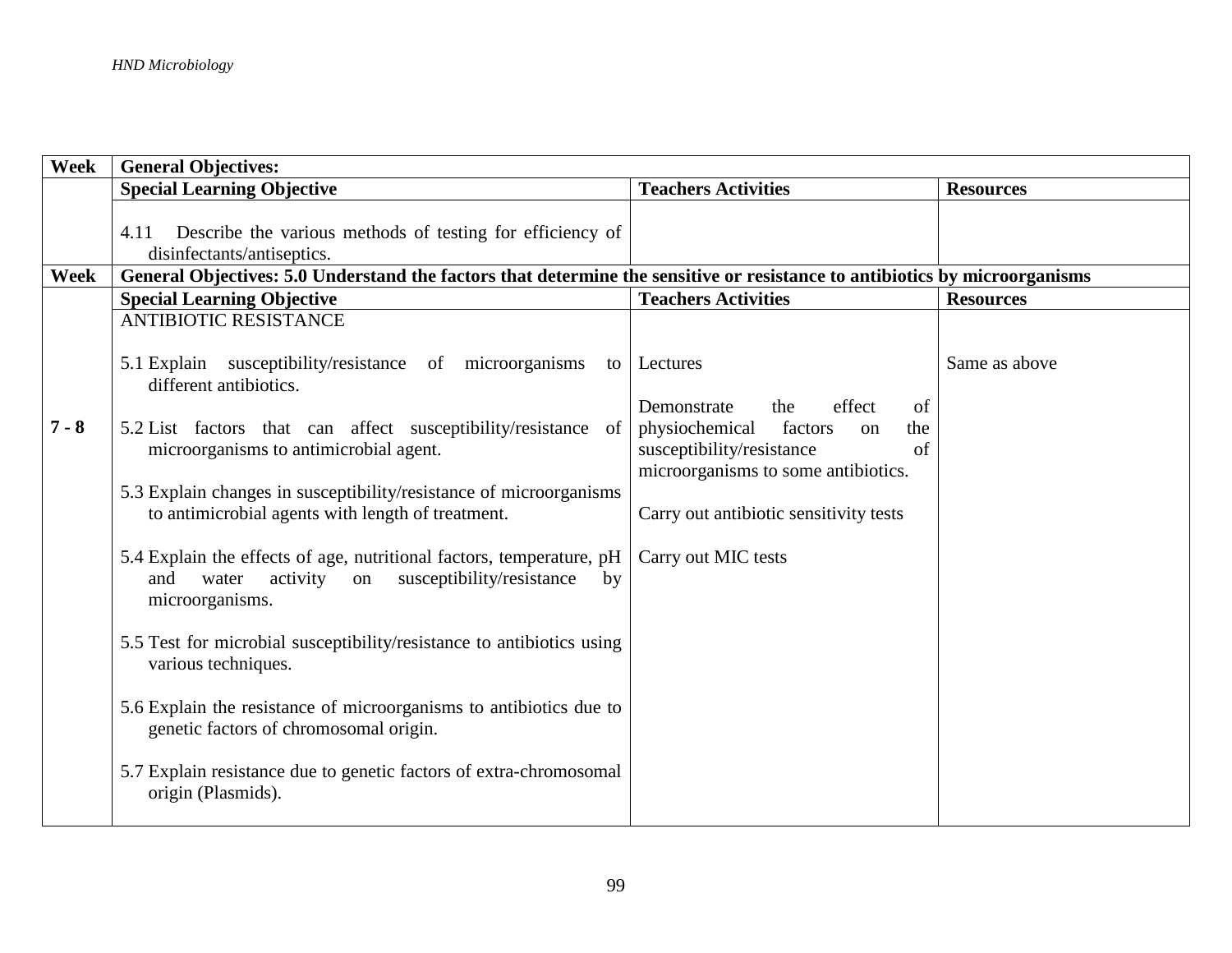| Week | <b>General Objectives:</b>                                                          |  |  |  |
|------|-------------------------------------------------------------------------------------|--|--|--|
|      | <b>Special Learning Objective</b><br><b>Teachers Activities</b><br><b>Resources</b> |  |  |  |
|      |                                                                                     |  |  |  |
|      | 5.8 Explain resistance due to non-genetic factors.                                  |  |  |  |

| Week     | General Objectives: 6.0 Understand the principles involved in the microbiological assay of antimicrobial agents                                                                                      |                                                                             |                  |  |
|----------|------------------------------------------------------------------------------------------------------------------------------------------------------------------------------------------------------|-----------------------------------------------------------------------------|------------------|--|
|          | <b>Special Learning Objective</b>                                                                                                                                                                    | <b>Teachers Activities</b>                                                  | <b>Resources</b> |  |
|          | MICROBIOLOGICAL ASSAY                                                                                                                                                                                |                                                                             |                  |  |
| $9 - 10$ | 6.1 Explain though term Biological Potency.<br>6.2 Explain the physical and chemical methods of assay.<br>6.3 Describe the microbiological<br>methods<br>-of<br>of<br>assav<br>antimicrobial agents. | Lectures<br>Carry out microbiological assay to<br>demonstrate bioactivities |                  |  |
|          | 6.4 Explain the units of measurement in assay.                                                                                                                                                       |                                                                             |                  |  |
|          | 6.5 Carry out a microbiological assay using a given sample e.g.<br>blood, serum, urine and tissue fluid.                                                                                             |                                                                             |                  |  |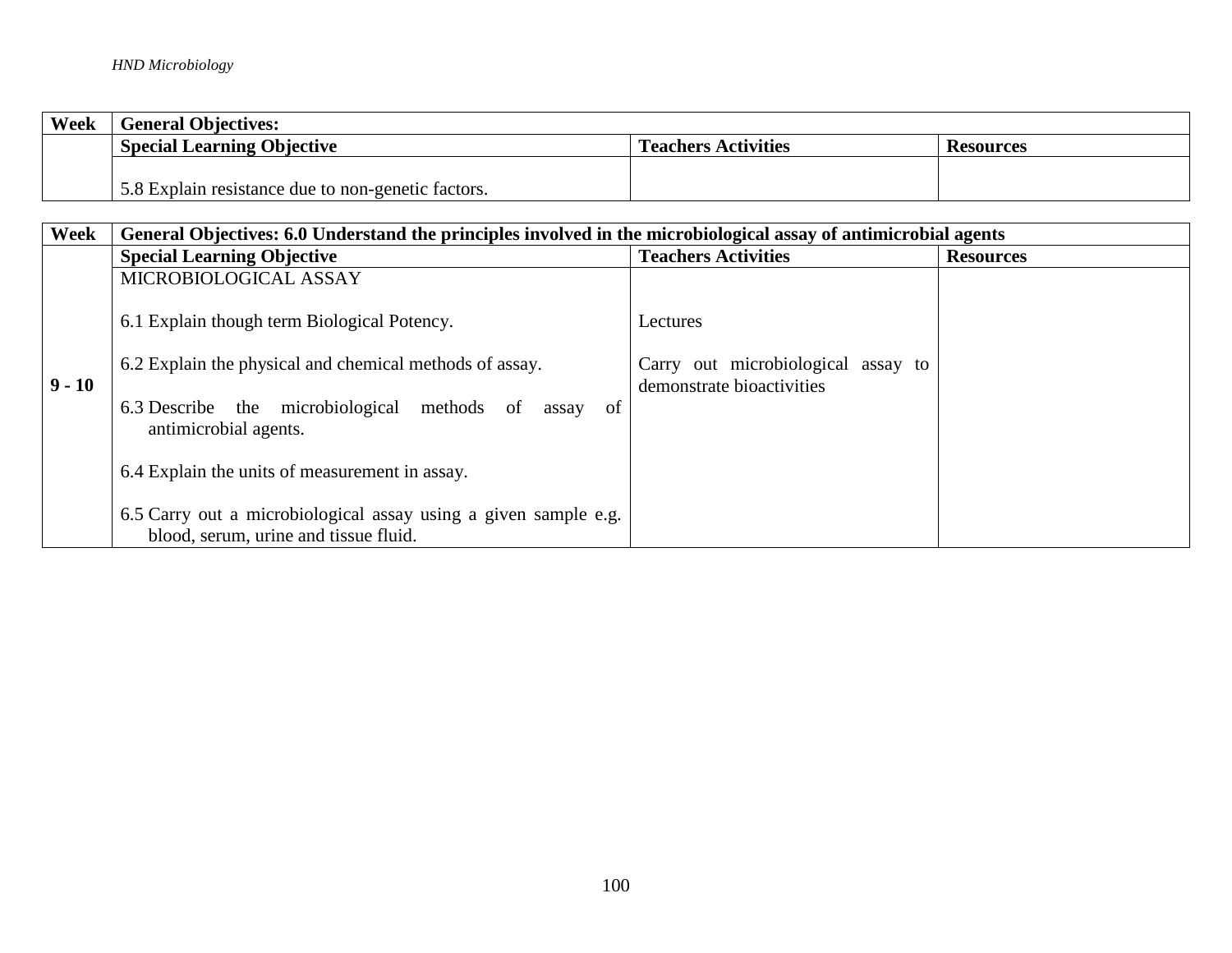| Week      | General Objectives: 7.0 Know the role of microorganism in the production of vitamins and amino acids   |                            |                  |
|-----------|--------------------------------------------------------------------------------------------------------|----------------------------|------------------|
|           | <b>Special Learning Objective</b>                                                                      | <b>Teachers Activities</b> | <b>Resources</b> |
|           | MICROORGANISMS IN THE PRODUCTION OF VITAMINS                                                           |                            |                  |
|           | <b>AND AMINO ACIDS</b>                                                                                 |                            |                  |
|           |                                                                                                        | Lectures                   |                  |
|           | 7.1 Explain the general principles of vitamin synthesis.                                               |                            |                  |
| $11 - 12$ | 7.2 Describe vitamin $B_2$ synthesis by <b>Pseudomonas</b> spp.                                        |                            |                  |
|           | 7.3 Describe vitamin $B_2$ synthesis by Ashbya gossypii and<br>Eremothecium ashbyii.                   |                            |                  |
|           | 7.4 Describe the principles of amino acid synthesis.                                                   |                            |                  |
|           | 7.5 Describe L-Lysine production by <b>E. coli</b> combined with<br>Aerobacter aerogenes.              |                            |                  |
|           | 7.6 Describe L-Glutamin acid production by Micrococcus;<br><b>Arthrobacter and Brevibacterium spp.</b> |                            |                  |
|           | 7.7 Explain the advantages of L-form of amino acids produce by<br>microbes.                            |                            |                  |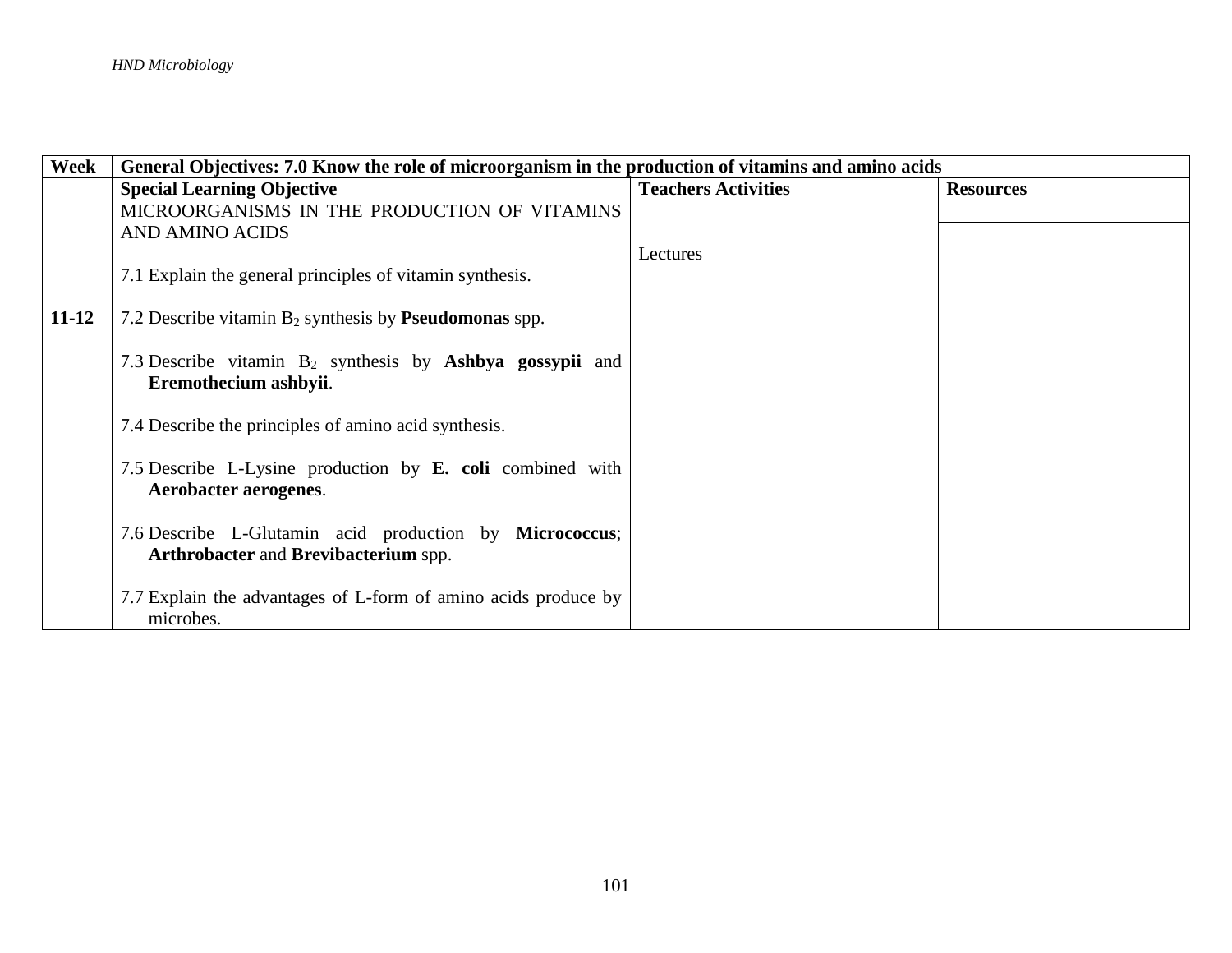| Week    | General Objectives: 8.0 Understand drug tolerance and addiction an the factors governing them              |                                    |                  |
|---------|------------------------------------------------------------------------------------------------------------|------------------------------------|------------------|
|         | <b>Special Learning Objective</b>                                                                          | <b>Teachers Activities</b>         | <b>Resources</b> |
|         | DRUG TOLERANCE, ABUSE AND ADDICTION                                                                        |                                    |                  |
|         | 8.1 Define the terms                                                                                       | Lectures                           |                  |
|         | tolerance<br>(i)                                                                                           |                                    |                  |
|         | abuse<br>(ii)                                                                                              | addiction<br>Conduct visit to drug |                  |
| $13-14$ | (iii)<br>addiction                                                                                         | rehabilitation centre              |                  |
|         | 8.2 Explain the individual responses to drugs.                                                             |                                    |                  |
|         | 8.3 Explain the factors affecting drug disposition in the body e.g.<br>age, diet, physiological state etc. |                                    |                  |
|         | 8.4 Describe the different types of drug abuse.                                                            |                                    |                  |
|         | 8.5 Explain the characteristics of drug addicts.                                                           |                                    |                  |
|         | 8.6 Explain addiction to the central nervous system (CNS) by<br>stimulants/depressants.                    |                                    |                  |
|         | 8.7 Describe different methods of control of drug abuse and<br>addiction.                                  |                                    |                  |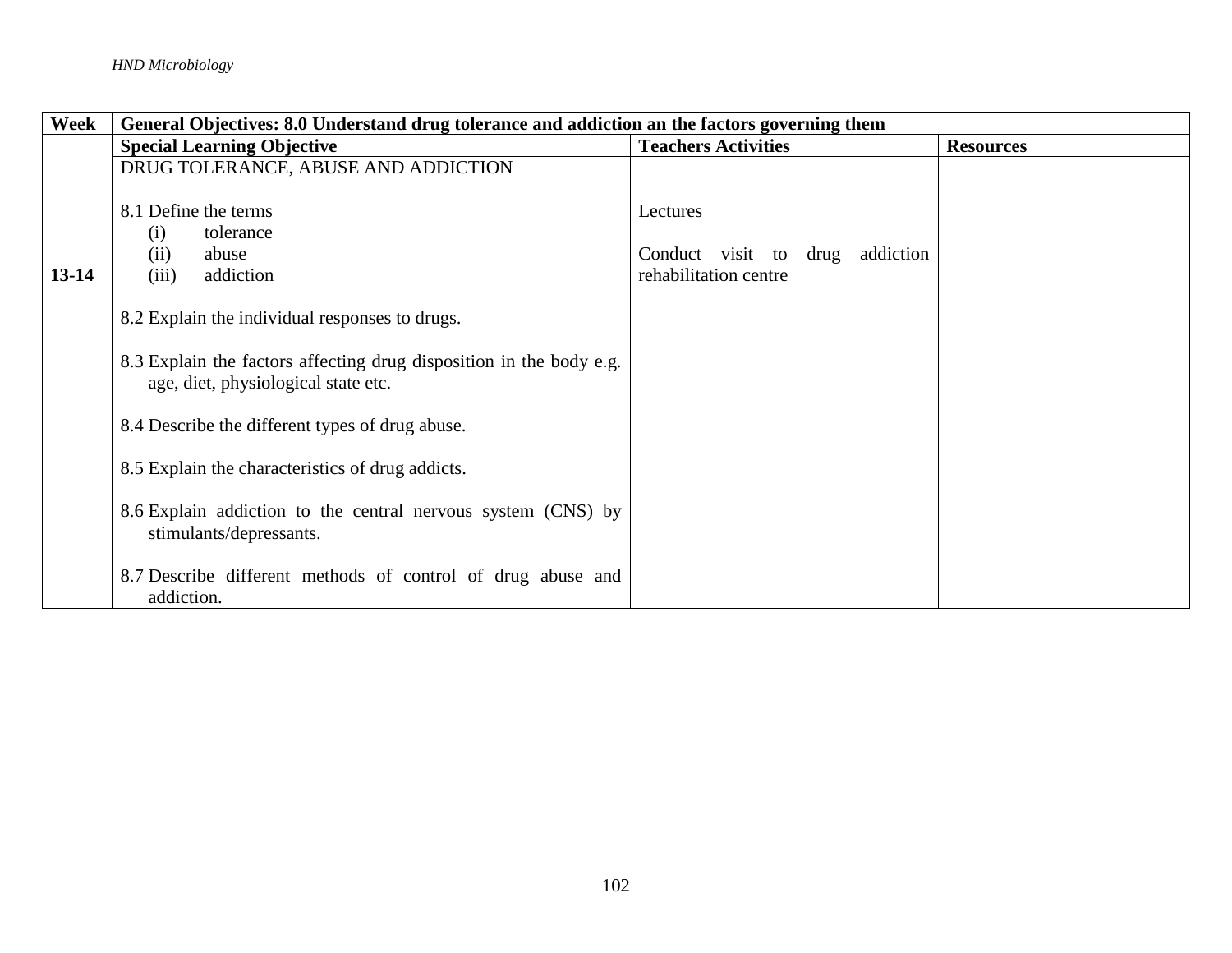|          | PRACTICAL CONTENT                                                                                  |                           |  |  |
|----------|----------------------------------------------------------------------------------------------------|---------------------------|--|--|
| Week     | <b>Special Learning Objective</b><br><b>Teachers Activities</b><br>Resources                       |                           |  |  |
| $7 - 10$ | 6.5 Carry out a microbiological assay using a given sample e.g. Carry out microbiological assay to |                           |  |  |
|          | blood, serum, urine and tissue fluid.                                                              | demonstrate bioactivities |  |  |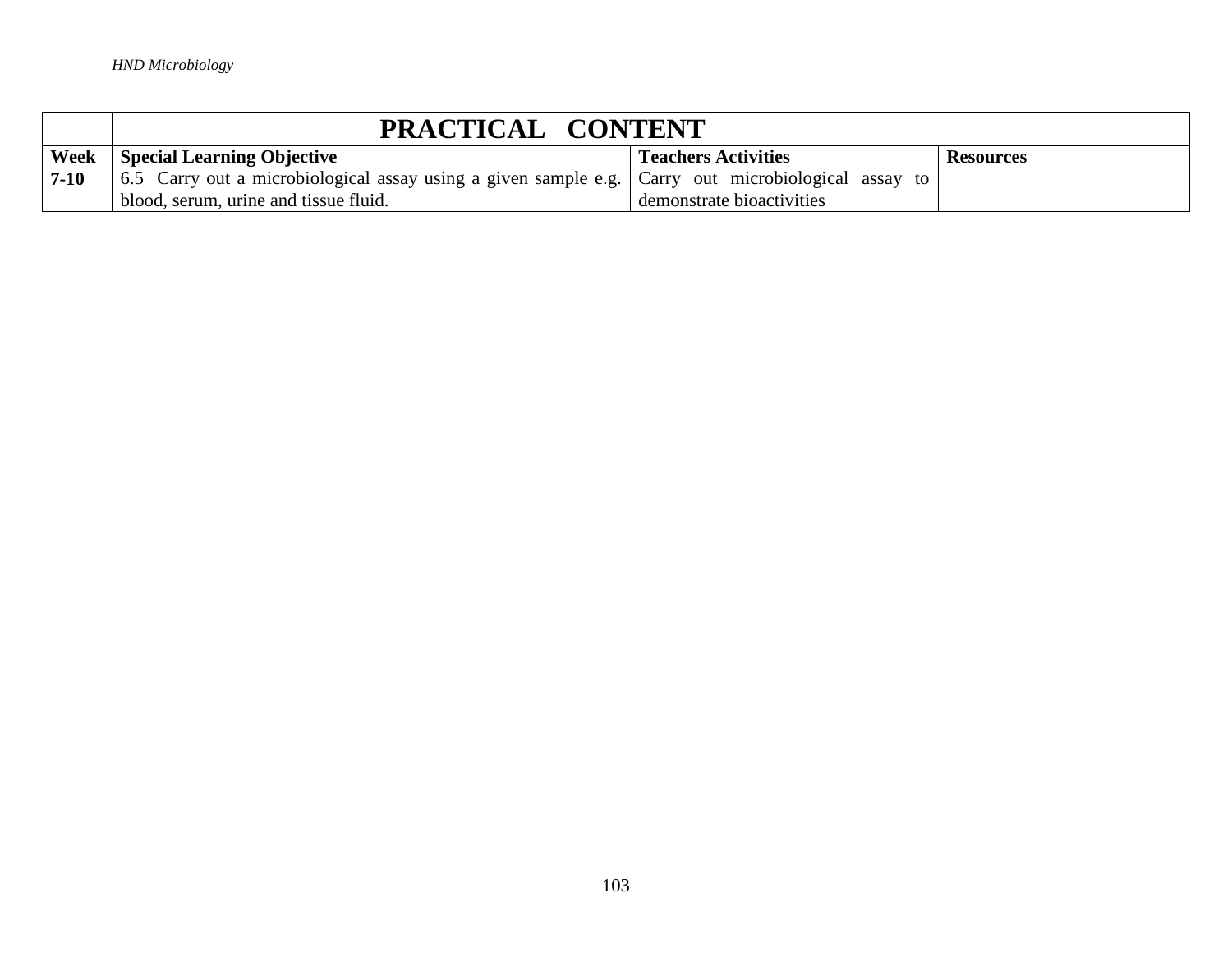| <b>PROGRAMME:</b> | <b>SCIENCE LABORATORY TECHNOLOGY - MICROBIOLOGY</b>                                                         |             |              |
|-------------------|-------------------------------------------------------------------------------------------------------------|-------------|--------------|
| <b>COURSE:</b>    | PATHOGENIC MICROBIOLOGY                                                                                     |             |              |
| <b>CODE:</b>      | <b>STM 414</b>                                                                                              |             |              |
| <b>DURATION:</b>  | (Hour/Week) Lecture: 2                                                                                      | Tutorial: 0 | Practical: 3 |
| UNIT:             | 3.0                                                                                                         |             |              |
| <b>GOAL:</b>      | This course is designed to provide the student with the knowledge of microorganism as causes of<br>disease. |             |              |

- 1.0 Understand the pattern of Host-Parasite Relations in microbial and parasitic infections.
- 2.0 Know various pathogenic organisms.
- 3.0 Know the various bacterial, fungal, viral and protozoan infections of man and animals particularly in Nigeria.
- 4.0 Know methods of prevention, control and therapy of various bacterial, fungal, viral and protozoan infections.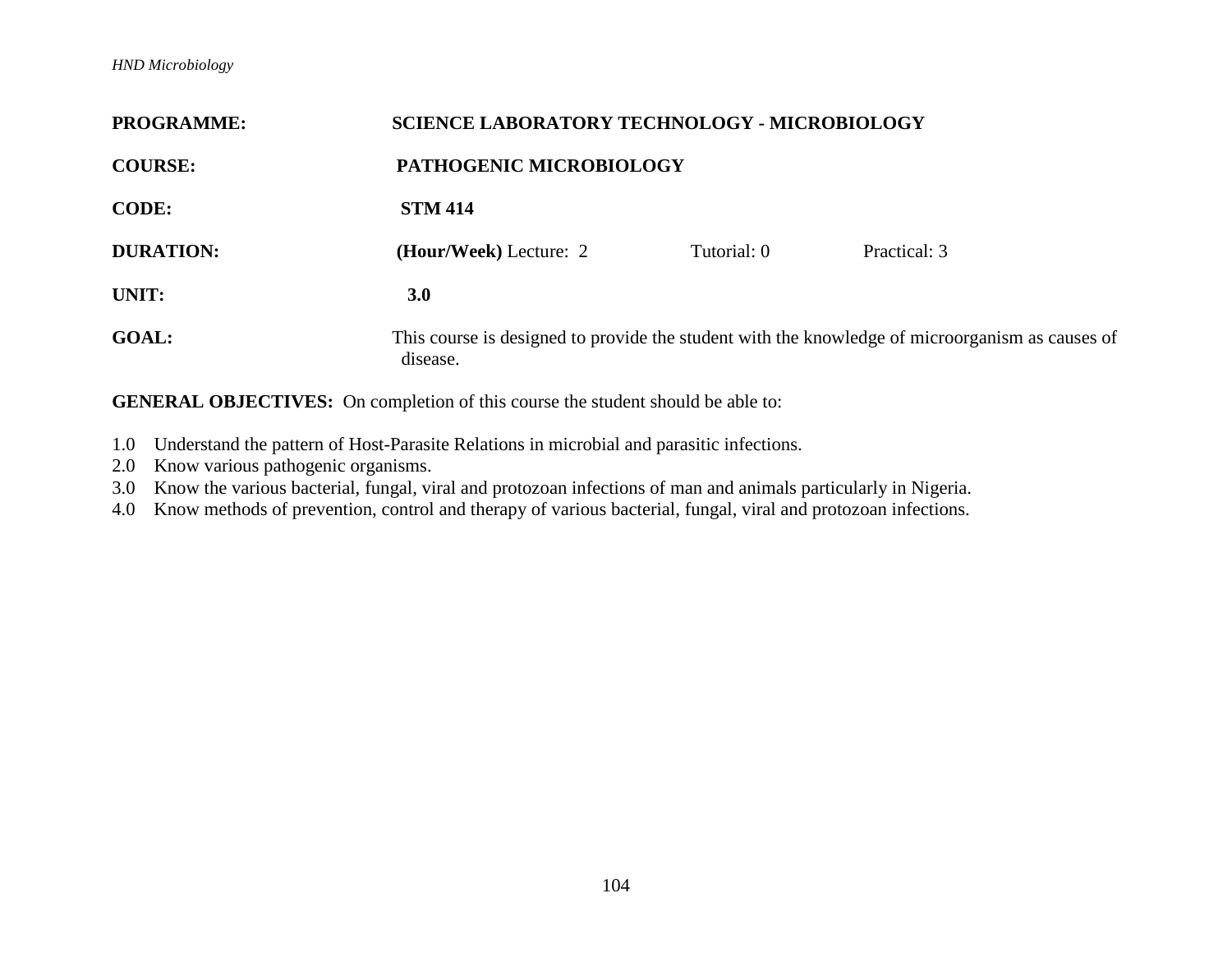|         | Programme: SCIENCE LABORATORY TECHNOLOGY: MICROBIOLOGY                                                          |                                      |                        |  |
|---------|-----------------------------------------------------------------------------------------------------------------|--------------------------------------|------------------------|--|
|         | <b>Course: PATHOGENIC MICROBIOLOGY</b>                                                                          | <b>Course Code: STM 414</b>          | Contact Hours: $2-0-3$ |  |
| Week    | General Objectives: 1.0 Understand the pattern of Host-Parasite Relations in microbial and parasitic infections |                                      |                        |  |
|         | <b>Special Learning Objective</b>                                                                               | <b>Teachers Activities</b>           | <b>Resources</b>       |  |
|         | HOST/PARASITE RELATIONS                                                                                         |                                      |                        |  |
|         |                                                                                                                 |                                      | Experimental animals   |  |
|         | 1.1 Explain the concept of infection, pathogenicity and virulence                                               | Lectures with examples               |                        |  |
|         | with respect to disease development in plants, animals and                                                      |                                      |                        |  |
|         | man.                                                                                                            | Demonstrate virulence by inoculating |                        |  |
|         |                                                                                                                 | experimental animals with different  |                        |  |
|         | 1.2 Explain virulence factors in pathogenic bacteria and fungi of                                               | concentrations of a pathogen.        |                        |  |
| $1 - 4$ | plants, animals and man.                                                                                        |                                      |                        |  |
|         |                                                                                                                 |                                      |                        |  |
|         | 1.3 Explain virulence factors in pathogenic viruses of plants,                                                  |                                      |                        |  |
|         | animals and man.                                                                                                |                                      |                        |  |
|         | 1.4 Test for virulence using different methods.                                                                 |                                      |                        |  |
|         |                                                                                                                 |                                      |                        |  |
|         | 1.5 Explain the role of bacteria phages in viral infections.                                                    |                                      |                        |  |
|         |                                                                                                                 |                                      |                        |  |
|         | 1.6 Describe the mode of entry and general symptoms of some                                                     |                                      |                        |  |
|         | parasitic infections of plants, animals and man.                                                                |                                      |                        |  |
|         |                                                                                                                 |                                      |                        |  |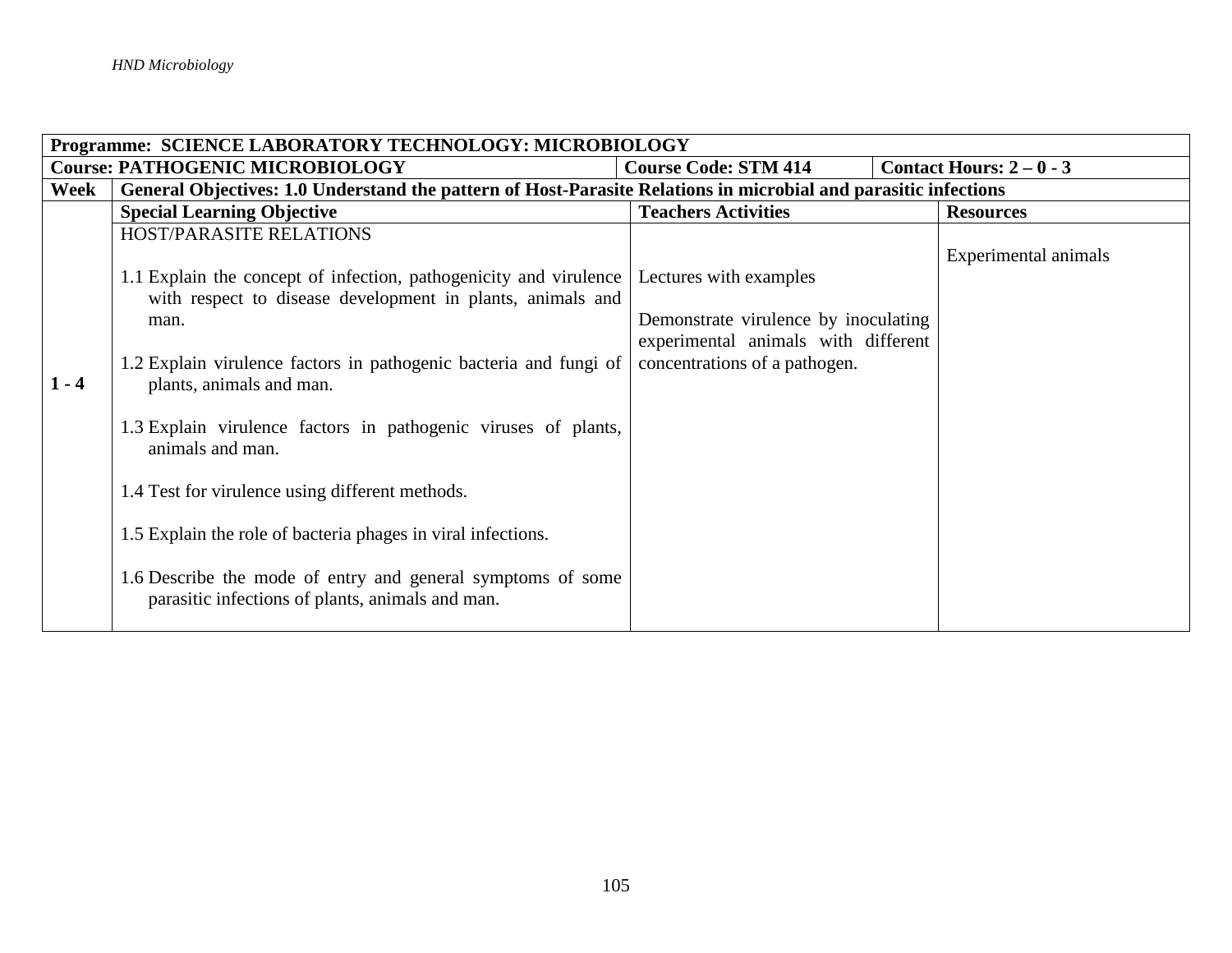| Week    | General Objectives: 2.0 Know various pathogenic organisms          |                                       |                               |
|---------|--------------------------------------------------------------------|---------------------------------------|-------------------------------|
|         | <b>Special Learning Objective</b>                                  | <b>Teachers Activities</b>            | <b>Resources</b>              |
|         | PATHOGENIC ORGANISMS                                               |                                       |                               |
|         |                                                                    |                                       | Microscopes                   |
|         | 2.1 List the common pathogenic bacteria along with the diseases    | Lectures with examples                |                               |
| $5 - 6$ | they cause in plants, animals and man.                             |                                       | Prepared slide charts, manual |
|         |                                                                    | Demonstrate the examples of bacteria, | colored atlas.                |
|         | 2.2 List the common pathogenic fungi along with the diseases they  | viruses, fungi and protozoan with     |                               |
|         | cause in plants, animals and man.                                  | prepared slides.                      |                               |
|         |                                                                    |                                       |                               |
|         | 2.3 List the common pathogenic viruses along with the diseases     |                                       |                               |
|         | they cause in plants, animals and man.                             |                                       |                               |
|         | 2.4 Explain "Zoonoses" and relate it to $2.1 - 2.3$ above.         |                                       |                               |
|         |                                                                    |                                       |                               |
|         | 2.5 Identify the common pathogenic microorganism listed in $2.1 -$ |                                       |                               |
|         | 2.3 above.                                                         |                                       |                               |
|         |                                                                    |                                       |                               |
|         | 2.6 Observe/describe the symptoms / lesions of the diseases        |                                       |                               |
|         | caused by the pathogens listed in $2.1 - 2.3$ above, where         |                                       |                               |
|         | possible.                                                          |                                       |                               |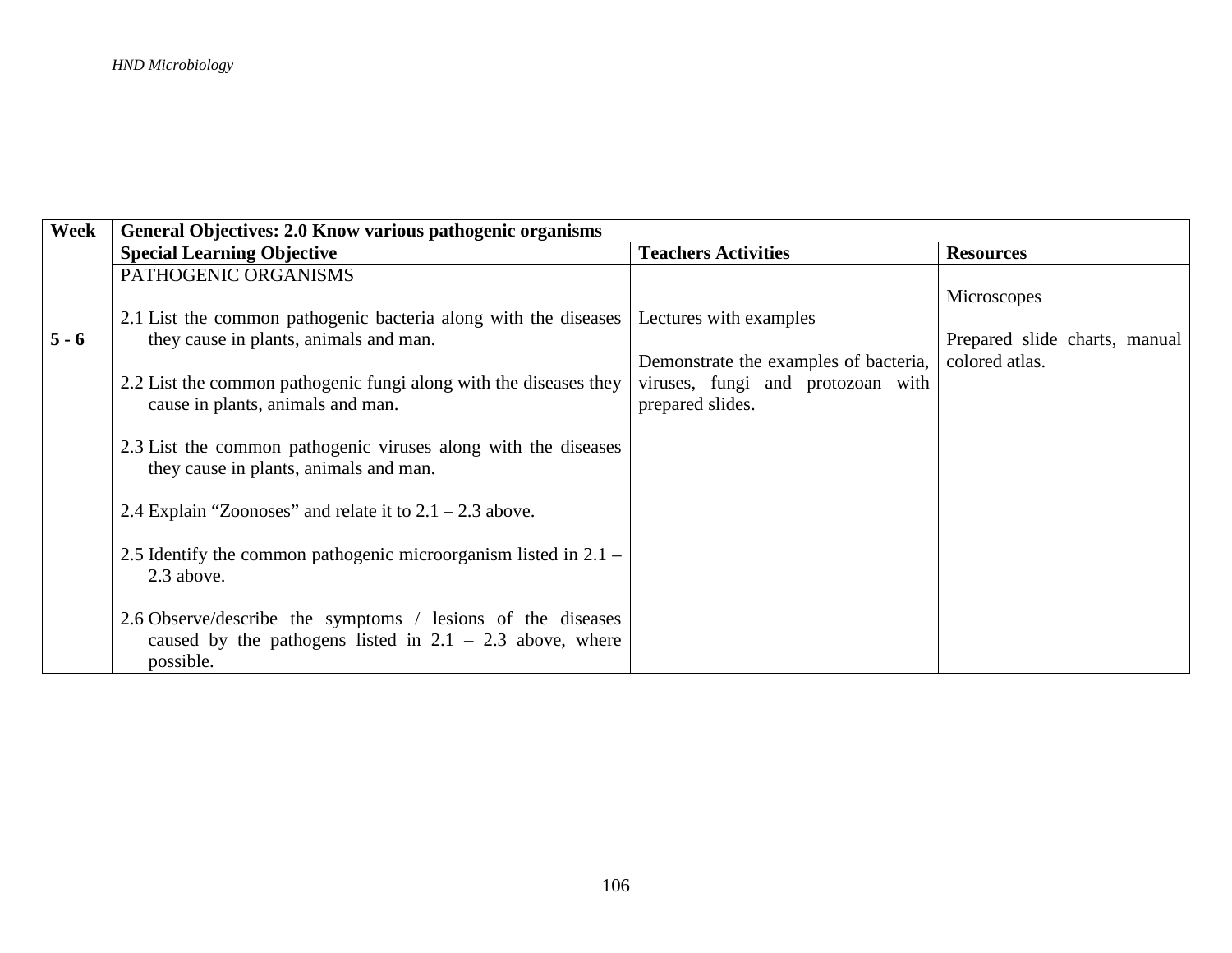| Week     | General Objectives: 3.0 Know the various bacterial, fungal, viral and protozoan infections of man and animals particularly in Nigeria |                            |                  |  |
|----------|---------------------------------------------------------------------------------------------------------------------------------------|----------------------------|------------------|--|
|          | <b>Special Learning Objective</b>                                                                                                     | <b>Teachers Activities</b> | <b>Resources</b> |  |
|          | <b>BACTERIAL INFECTIONS</b>                                                                                                           |                            |                  |  |
|          | 3.1 Describe<br>the causative<br>agents,<br>symptoms,<br>sources,<br>transmission, modes of infection, incubation and laboratory      | Lectures                   | As above         |  |
|          | diagnoses of common bacterial infections of man, animals and<br>plants                                                                | Same as above              |                  |  |
|          | (a) gastro-intestinal tract (GIT) infections<br>(b) urinary tract infections (UTI) and STD's                                          |                            |                  |  |
|          | (c) skin infections (including wounds).                                                                                               |                            |                  |  |
| $7 - 10$ | (d) Other infections e.g plant tumors.                                                                                                |                            |                  |  |
|          | <b>FUNGAL INFECTIONS</b>                                                                                                              |                            |                  |  |
|          | the causative<br>3.2 Describe<br>agents,<br>symptoms,<br>sources,                                                                     |                            |                  |  |
|          | transmission, modes of infection, incubation and laboratory                                                                           |                            |                  |  |
|          | diagnoses of common fungal infections in man, animals and<br>plants                                                                   |                            |                  |  |
|          | (a) mycoses                                                                                                                           |                            |                  |  |
|          | (b) desmatophycoses                                                                                                                   |                            |                  |  |
|          | (c) others e.g. downing mildew                                                                                                        |                            |                  |  |
|          | <b>VIRAL INFECTIONS</b>                                                                                                               |                            |                  |  |
|          | 3.3 Describe the causative<br>agents,<br>symptoms,<br>sources,                                                                        |                            |                  |  |
|          | transmission, modes of infection, incubation and laboratory                                                                           |                            |                  |  |
|          | diagnoses of common viral infections of animals, man and                                                                              |                            |                  |  |
|          | plants<br>(a) measles                                                                                                                 |                            |                  |  |
|          | (b) poliomyelitis                                                                                                                     |                            |                  |  |
|          | (c) necocastle disease                                                                                                                |                            |                  |  |
|          | (d) rinderpost                                                                                                                        |                            |                  |  |
|          | (e) others e.g. tobacco mosaic virus infection                                                                                        |                            |                  |  |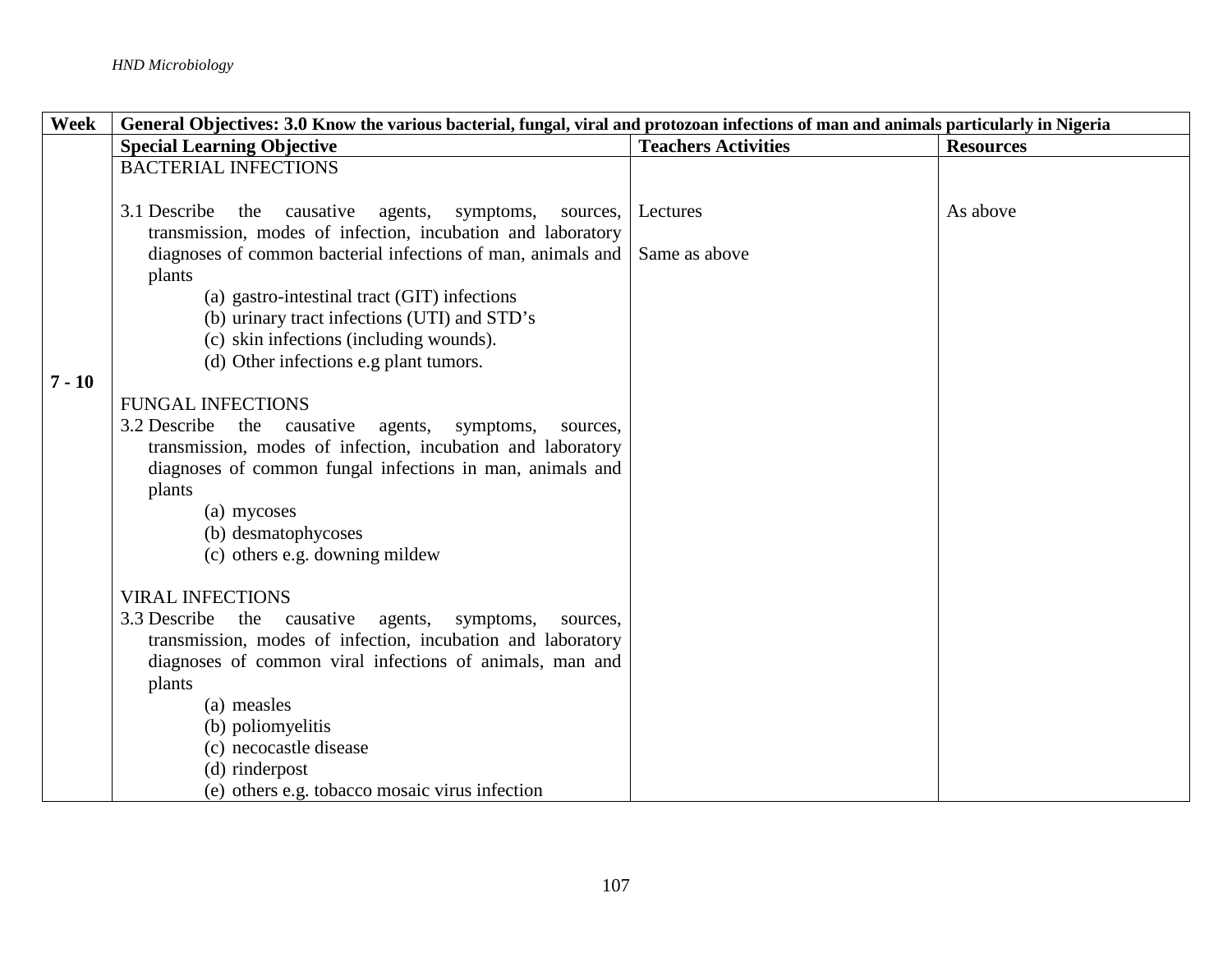| Week | <b>General Objectives:</b>                                  |  |
|------|-------------------------------------------------------------|--|
|      | PROTOZOAN INFECTIONS                                        |  |
|      |                                                             |  |
|      | 3.4 Describe the causative agents, symptoms,<br>sources,    |  |
|      | transmission, modes of infection, incubation and laboratory |  |
|      | diagnoses of common protozoan infections of man, animals    |  |
|      | and plants                                                  |  |
|      | (a) Dysentery (amoebiasis)                                  |  |
|      | (b) Diarrhoea (due to flagellates) e.g giardiasis           |  |
|      | (c) Others e.g. nematode infections                         |  |

| Week      | General Objectives: 4.0 Know methods of prevention, control and therapy of various bacterial, fungal, viral and protozoan infections                             |                                               |                      |  |  |
|-----------|------------------------------------------------------------------------------------------------------------------------------------------------------------------|-----------------------------------------------|----------------------|--|--|
|           | <b>Special Learning Objective</b>                                                                                                                                | <b>Teachers Activities</b>                    | <b>Resources</b>     |  |  |
|           | PREVENTION, CONTROL, THERAPY OF VARIOUS INFECTIONS                                                                                                               |                                               |                      |  |  |
| $11 - 14$ | 4.1 Explain the general principles of diseases/infection prevention.                                                                                             | Lecture and explain using charts,<br>diagrams | Chalkboard<br>Charts |  |  |
|           | 4.2 Explain the general principles of disease control.                                                                                                           |                                               |                      |  |  |
|           | 4.3 Explain the general principles of chemotherapy                                                                                                               |                                               |                      |  |  |
|           | 4.4 Explain the general principles of antibiotic therapy.                                                                                                        |                                               |                      |  |  |
|           | 4.5 List the common antibiotics, their afflictions and modes of<br>action. Give examples of other therapeutic agents, their<br>applications and modes of action. |                                               |                      |  |  |
|           | 4.6 Explain susceptibility to antibiotics and the principles of<br>susceptibility testing.                                                                       |                                               |                      |  |  |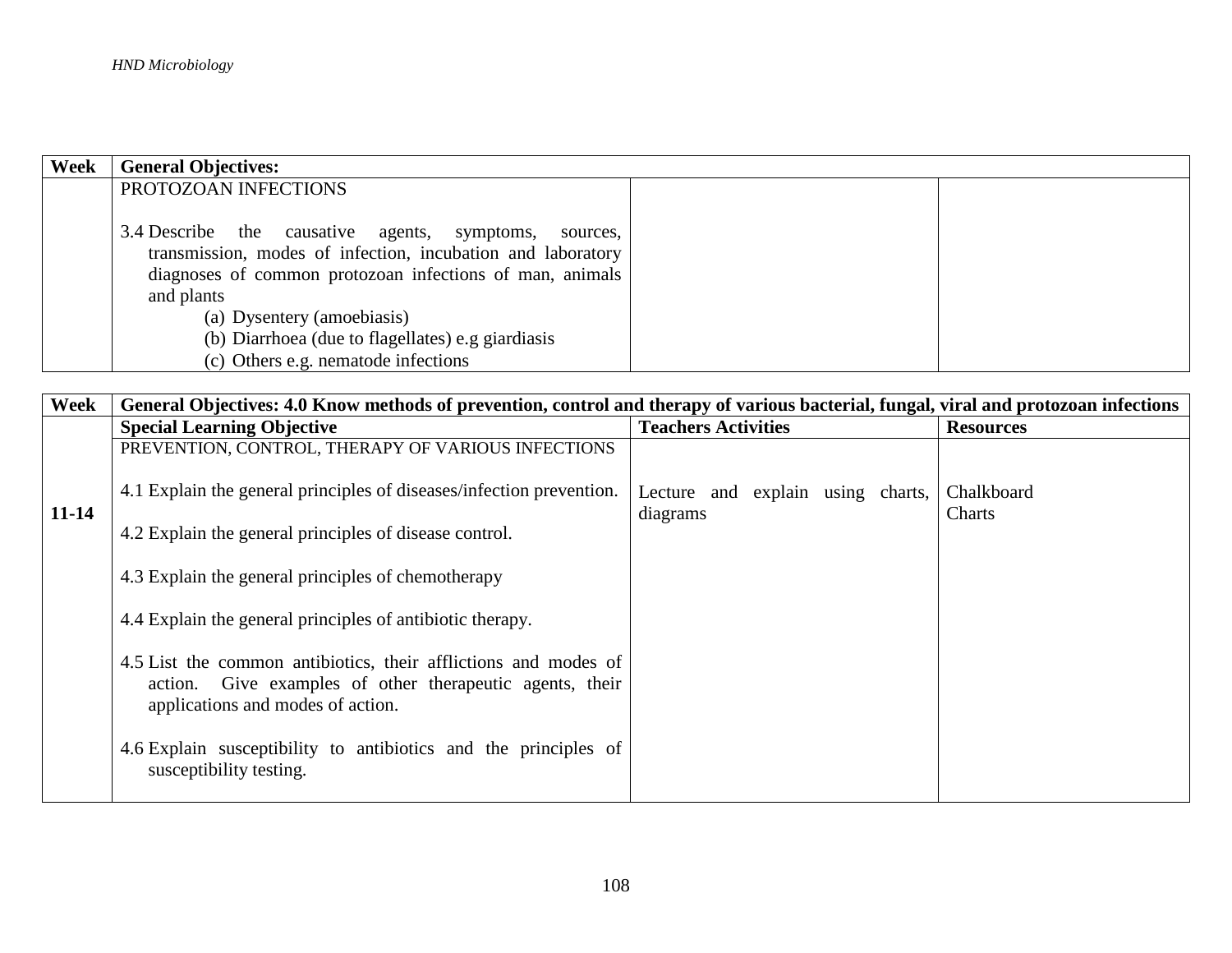| Week | <b>General Objectives</b>                                                                                                                                                            |                                                                                                                     |                  |  |
|------|--------------------------------------------------------------------------------------------------------------------------------------------------------------------------------------|---------------------------------------------------------------------------------------------------------------------|------------------|--|
|      | <b>Special Learning Objective</b>                                                                                                                                                    | <b>Teachers Activities</b>                                                                                          | <b>Resources</b> |  |
|      | 4.7 Explain the factors affecting susceptibility to antibiotics and<br>susceptibility testing in the laboratory.<br>4.8 Carry out antibiotic susceptibility tests in the laboratory. | Carry out experiments to demonstrate<br>varying degrees of susceptibility of<br>organisms to different antibiotics. |                  |  |
|      | 4.9 Explain antibiotic resistance and factors responsible for it.                                                                                                                    | Obtain samples from infected persons<br>(patient) an examine same.                                                  |                  |  |
|      | Obtain and examine infective simples of pathogens e.g.<br>4.10<br>sputum, faeces, urine, skin swabsate.                                                                              |                                                                                                                     |                  |  |
|      | Explain the term "Nosocomial Infections".<br>4.11                                                                                                                                    |                                                                                                                     |                  |  |
|      | Explain the prevention and control of Nosocomial<br>4.12<br>infections.                                                                                                              |                                                                                                                     |                  |  |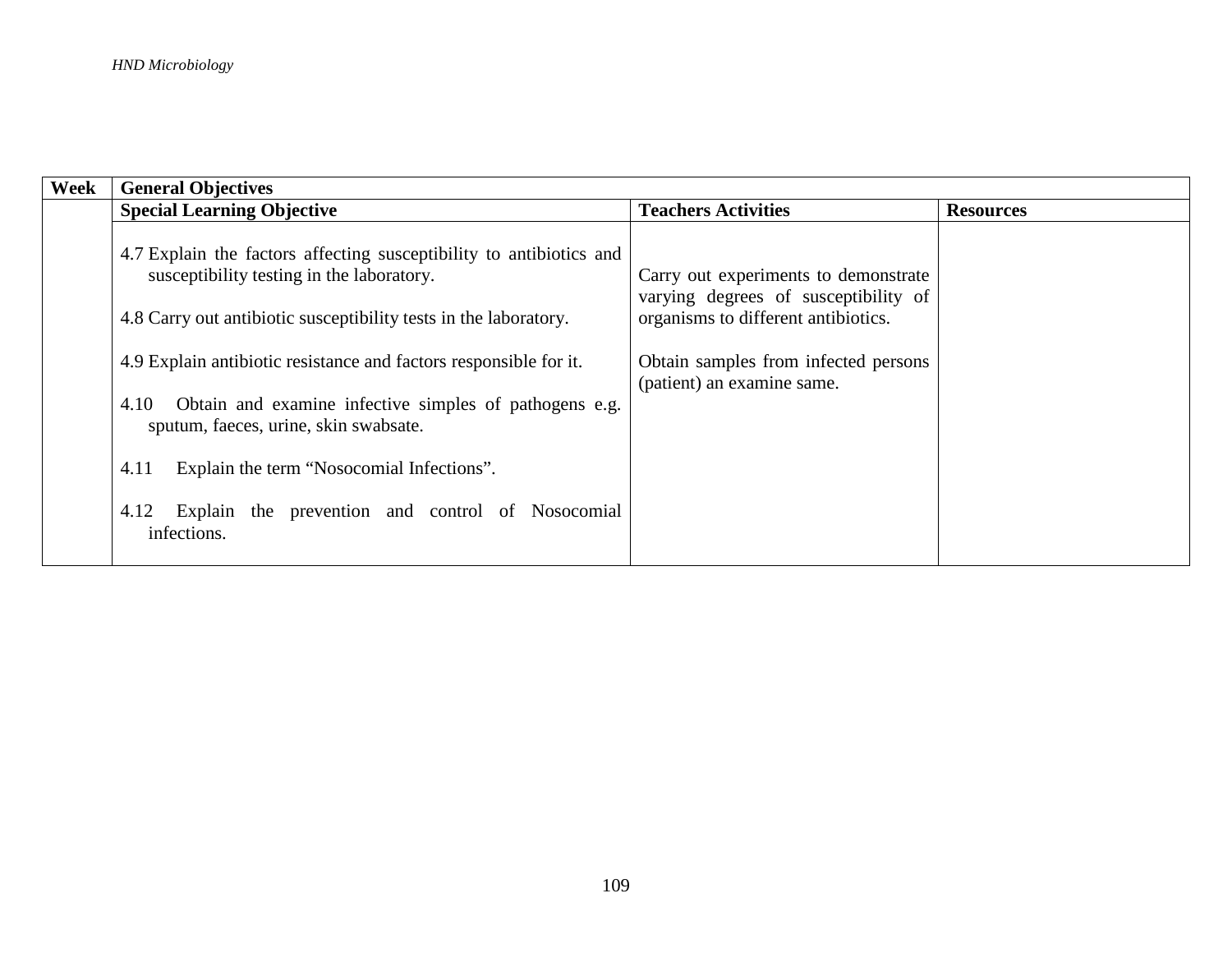|                  | PRACTICAL CONTENT                                                    |                                       |                               |  |
|------------------|----------------------------------------------------------------------|---------------------------------------|-------------------------------|--|
| Week             | <b>Special Learning Objective</b>                                    | <b>Teachers Activities</b>            | <b>Resources</b>              |  |
| $1-4$            | 1.2 Demonstrate virulence factors in pathogenic bacteria and         | Demonstrate the examples of bacteria, | Experimental animals          |  |
|                  | fungi of plants, animals and man.                                    | viruses, fungi and protozoan with     |                               |  |
|                  |                                                                      | prepared slides.                      |                               |  |
| $\overline{5-6}$ | Identify bacteria, fungi, viruses and protozoan<br>2.1               | Demonstrate the examples of bacteria, | Microscopes                   |  |
|                  |                                                                      | viruses, fungi and protozoan with     |                               |  |
|                  | prepared slides.                                                     |                                       | Prepared slide charts, manual |  |
|                  |                                                                      |                                       | colored atlas.                |  |
|                  |                                                                      |                                       |                               |  |
|                  | Carry out antibiotic susceptibility tests in the laboratory.<br>4.13 | Carry out experiments to demonstrate  | Experimental animal           |  |
|                  |                                                                      | varying degrees of susceptibility of  |                               |  |
|                  |                                                                      | organisms to different antibiotics    |                               |  |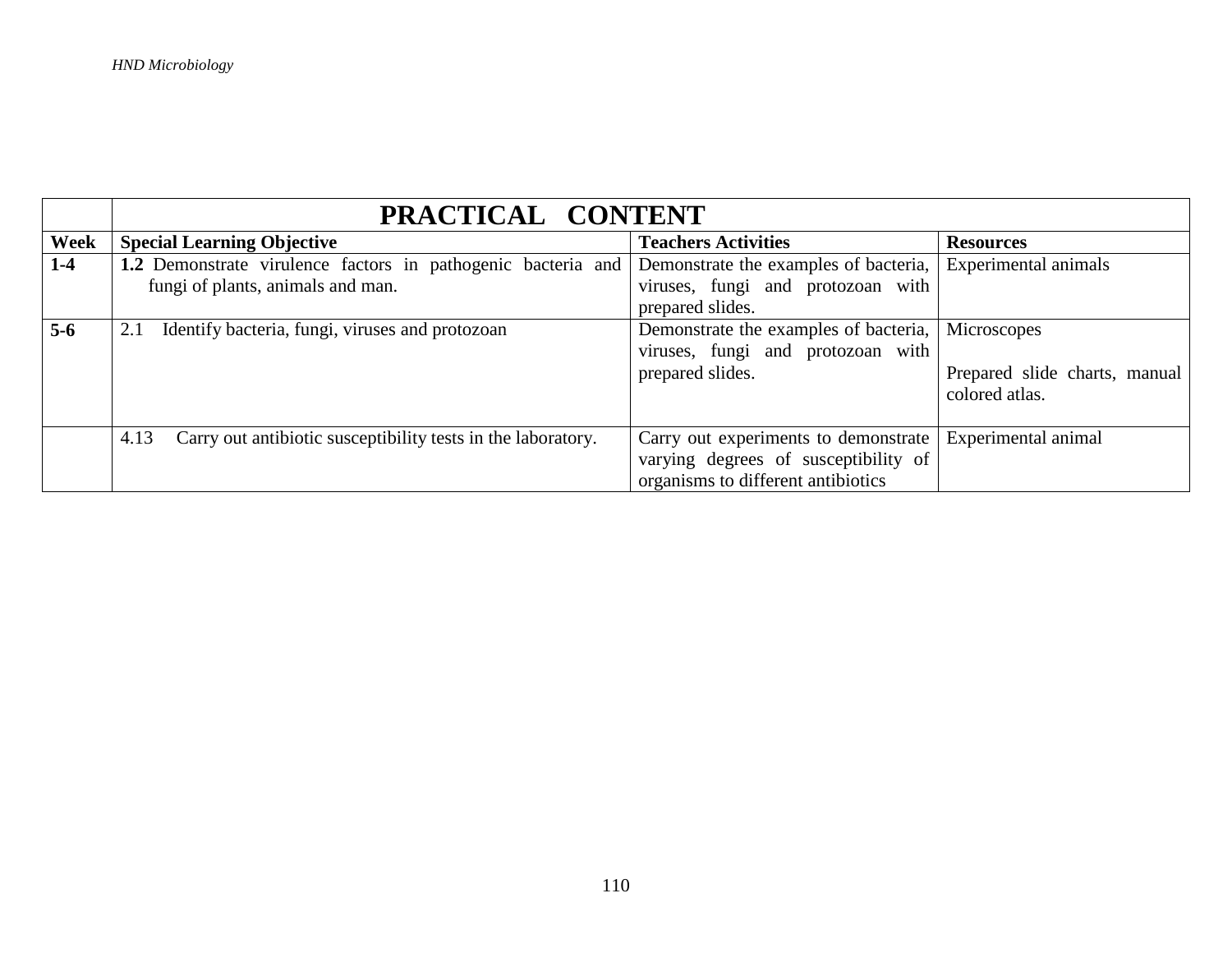## *HND Microbiology*

| <b>PROGRAMME:</b>                        | <b>SCIENCE LABORATORY TECHNOLOGY - MICROBIOLOGY</b>                                                                                                                          |             |              |  |
|------------------------------------------|------------------------------------------------------------------------------------------------------------------------------------------------------------------------------|-------------|--------------|--|
| <b>COURSE:</b>                           | <b>IMMUNOLOGY AND PUBLIC HEALTH</b>                                                                                                                                          |             |              |  |
| <b>CODE:</b>                             | <b>STM 415</b>                                                                                                                                                               |             |              |  |
| <b>DURATION:</b>                         | ( <b>Hour/Week</b> ) Lecture: 1                                                                                                                                              | Tutorial: 0 | Practical: 3 |  |
| UNIT:                                    | <b>2.0</b>                                                                                                                                                                   |             |              |  |
| <b>GOAL:</b><br>$\overline{\phantom{0}}$ | This course is designed to provide the student with a knowledge of the principles and practice of<br>immunology and public health and the impact they have on the community. |             |              |  |

- 1.0 Understand the nature of the immune system.
- 2.0 Understand Antigen Antibody and Allergic Reactions.
- 3.0 Understand complement fixation tests.
- 4.0 Know the Nature of Toxins and Antitoxins.
- 5.0 Know the significance of immunology in Public Health.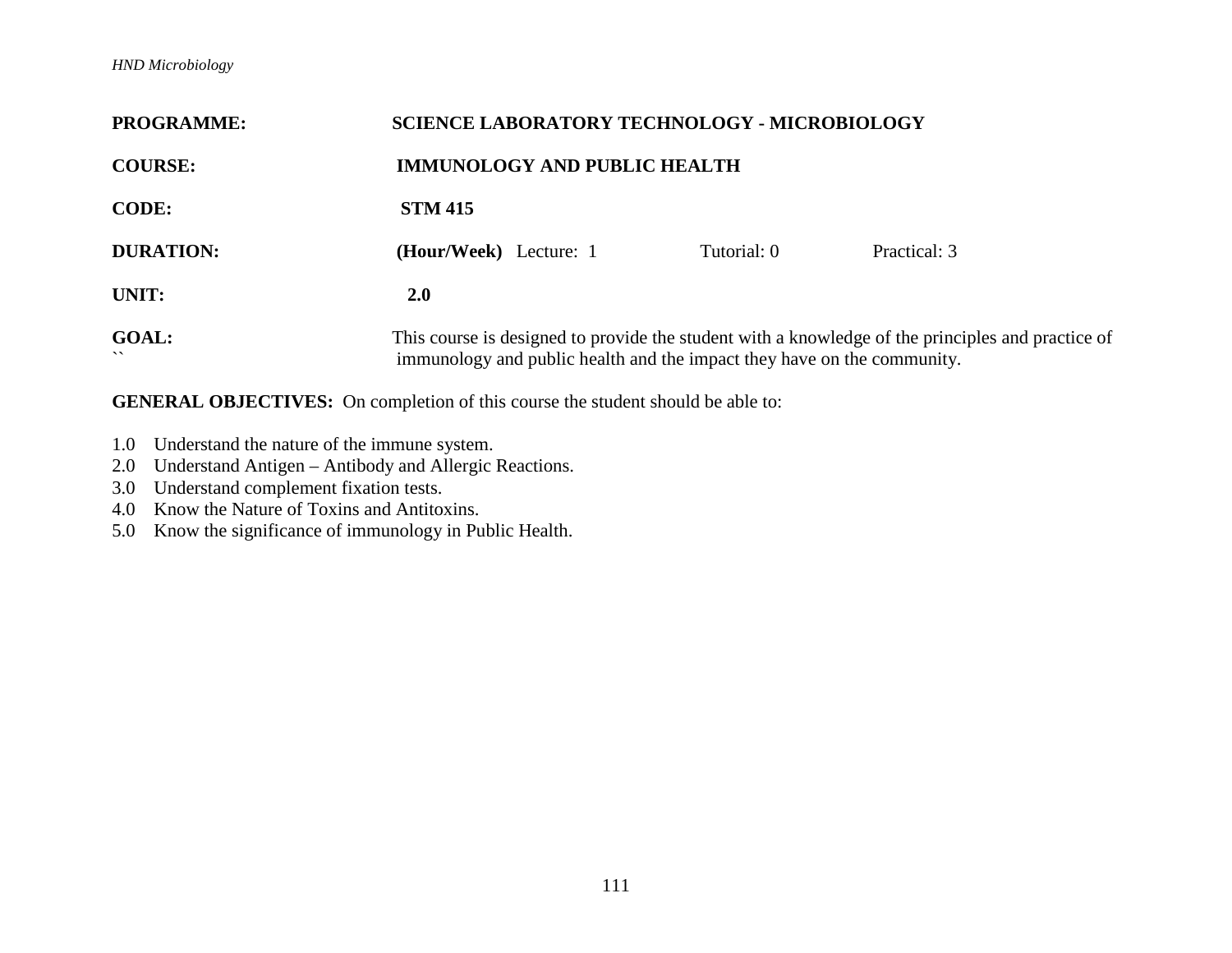|         | <b>Programme: SCIENCE LABORATORY TECHNOLOGY: MICROBIOLOGY</b>                                                                                                                                                                                                                                        |                            |                                                   |  |  |
|---------|------------------------------------------------------------------------------------------------------------------------------------------------------------------------------------------------------------------------------------------------------------------------------------------------------|----------------------------|---------------------------------------------------|--|--|
|         | <b>Course: IMMUNOLOGY AND PUBLIC HEALTH</b><br>Contact Hours: $1 - 0 - 3$<br><b>Course Code: STM 415</b>                                                                                                                                                                                             |                            |                                                   |  |  |
| Week    | General Objectives: 1.0 Understand the nature of the Immune system                                                                                                                                                                                                                                   |                            |                                                   |  |  |
|         | <b>Special Learning Objective</b>                                                                                                                                                                                                                                                                    | <b>Teachers Activities</b> | <b>Resources</b>                                  |  |  |
|         | <b>IMMUNOLOGY AND PUBLIC HEALTH</b>                                                                                                                                                                                                                                                                  |                            |                                                   |  |  |
| $1 - 3$ | 1.1 Explain the concept of immunology and public health.<br>1.2 Explain the terms "antigen" and other components of the<br>immune system.<br>1.3 Explain the structure and synthesis of antibodies including<br>monoclonal antibodies.<br>1.4 Explain the terms "natural" and "artificial" immunity. | Lectures                   | <b>Blackboard</b><br>Charts<br>Video<br>Projetors |  |  |
|         |                                                                                                                                                                                                                                                                                                      |                            |                                                   |  |  |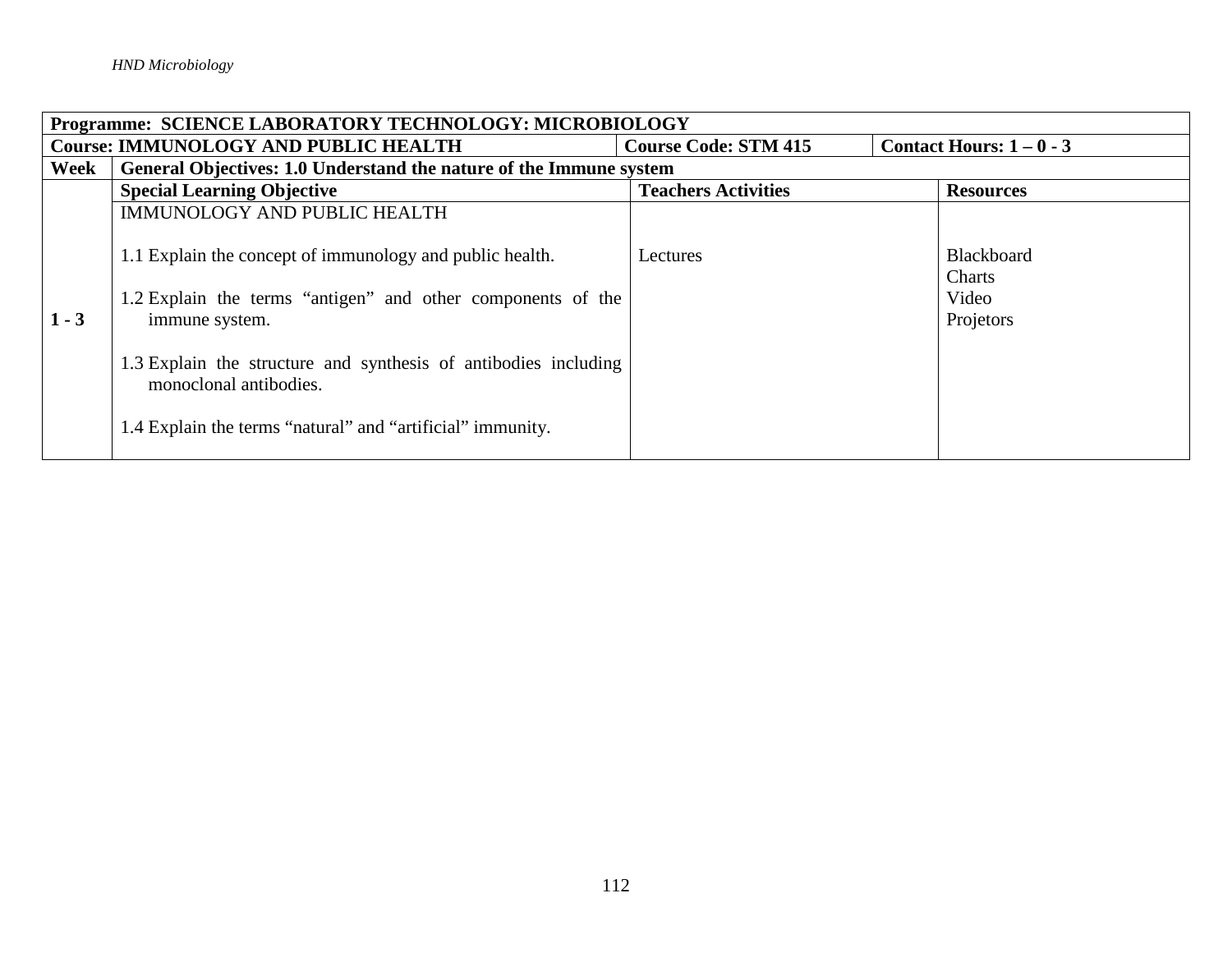| Week    | General Objectives: 2.0 Understand Antigen – Antibody and Allergic Reactions                           |                                                                                             |                                                     |
|---------|--------------------------------------------------------------------------------------------------------|---------------------------------------------------------------------------------------------|-----------------------------------------------------|
|         | <b>Special Learning Objective</b>                                                                      | <b>Teachers Activities</b>                                                                  | <b>Resources</b>                                    |
|         | ANTIGEN / ANTIBODY AND ALLERGIC REACTION                                                               |                                                                                             |                                                     |
| $4 - 6$ | 2.1 Explain the various antigen-antibody reactions.                                                    | Lecture                                                                                     | Antisera<br>Experimental animals                    |
|         | 2.2 Explain the various types of hypersensitivity (delayed,<br>immediate etc), and allergic reactions. | Demonstrate antigen-antibody<br>reactions e.g. agglutination,<br>precipitation coagulation. | Pipettes<br>Micro titrer plates<br>Pasteur pipettes |
|         | 2.3 Describe the factors affecting antigen-antibody reactions.                                         |                                                                                             |                                                     |
|         | 2.4 Explain the ABO blood grouping (Blood and Serum).                                                  |                                                                                             |                                                     |
|         | 2.5 Explain the rhesus factor and incompatibilities in blood and<br>rhesus.                            |                                                                                             |                                                     |
|         | 2.6 Demonstrate some of the reactions in 2.1 above (e.g.<br>agglutination, precipitation etc).         |                                                                                             |                                                     |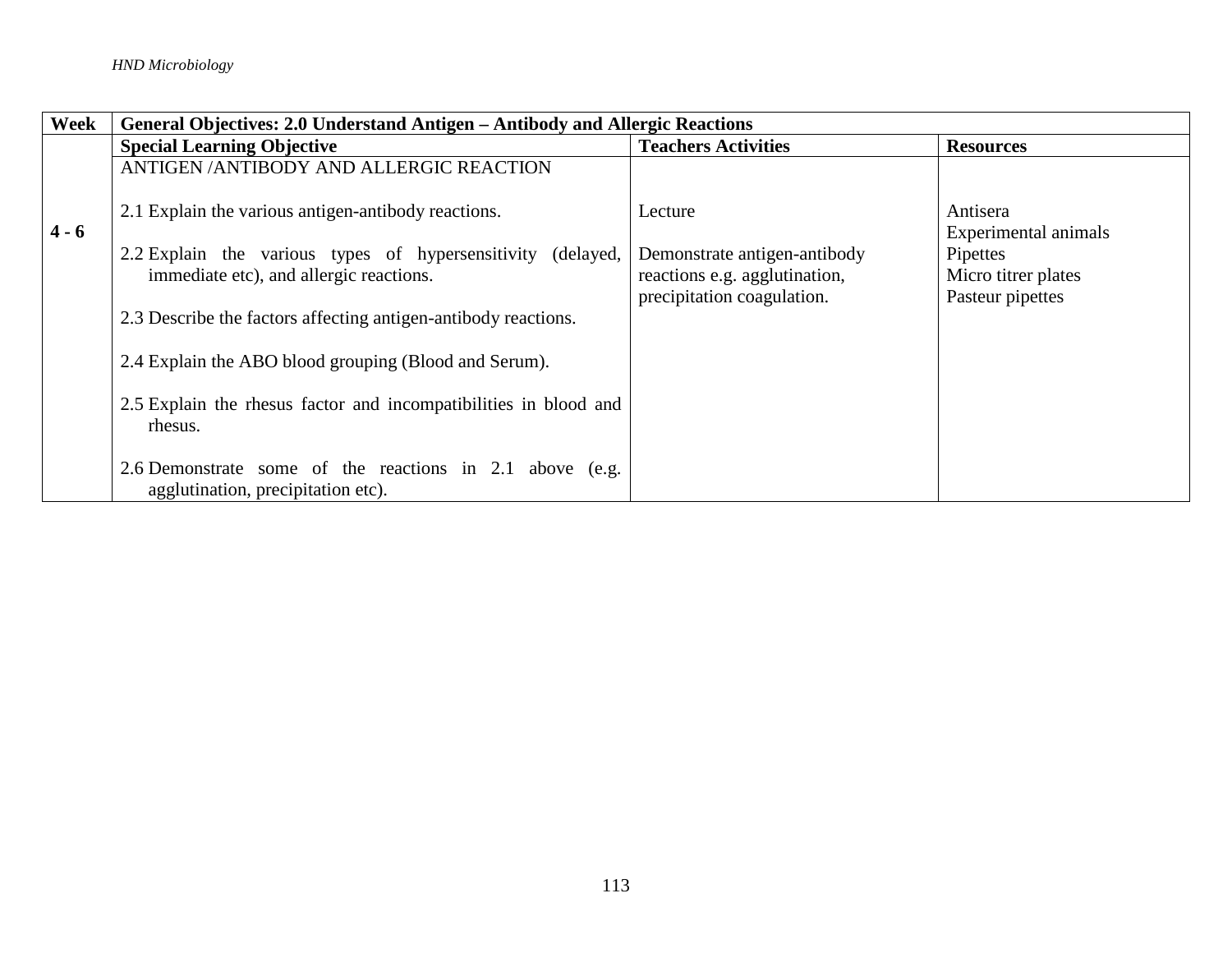| Week    | <b>General Objectives: 3.0 Understand complement fixation tests</b> |                                                               |                                  |
|---------|---------------------------------------------------------------------|---------------------------------------------------------------|----------------------------------|
|         | <b>Special Learning Objective</b>                                   | <b>Teachers Activities</b>                                    | <b>Resources</b>                 |
|         | <b>COMPLEMENT FIXATION TESTS</b>                                    |                                                               |                                  |
|         | 3.1 Explain the term "complement"                                   | Lecture                                                       | Immunofluorescence<br>microscope |
| $7 - 8$ | 3.2 Prepare and standardize complement.                             | Demonstrate preparation and<br>standardization of complement, |                                  |
|         | 3.3 Prepare and standardize haemolysm.                              | haemolysin and indicator system.                              | UV lamps                         |
|         | 3.4 Prepare an indicator system.                                    | Demonstrate complement fixation                               | Inoculating hood                 |
|         | 3.5 Carry out complement fixation tests proper.                     |                                                               |                                  |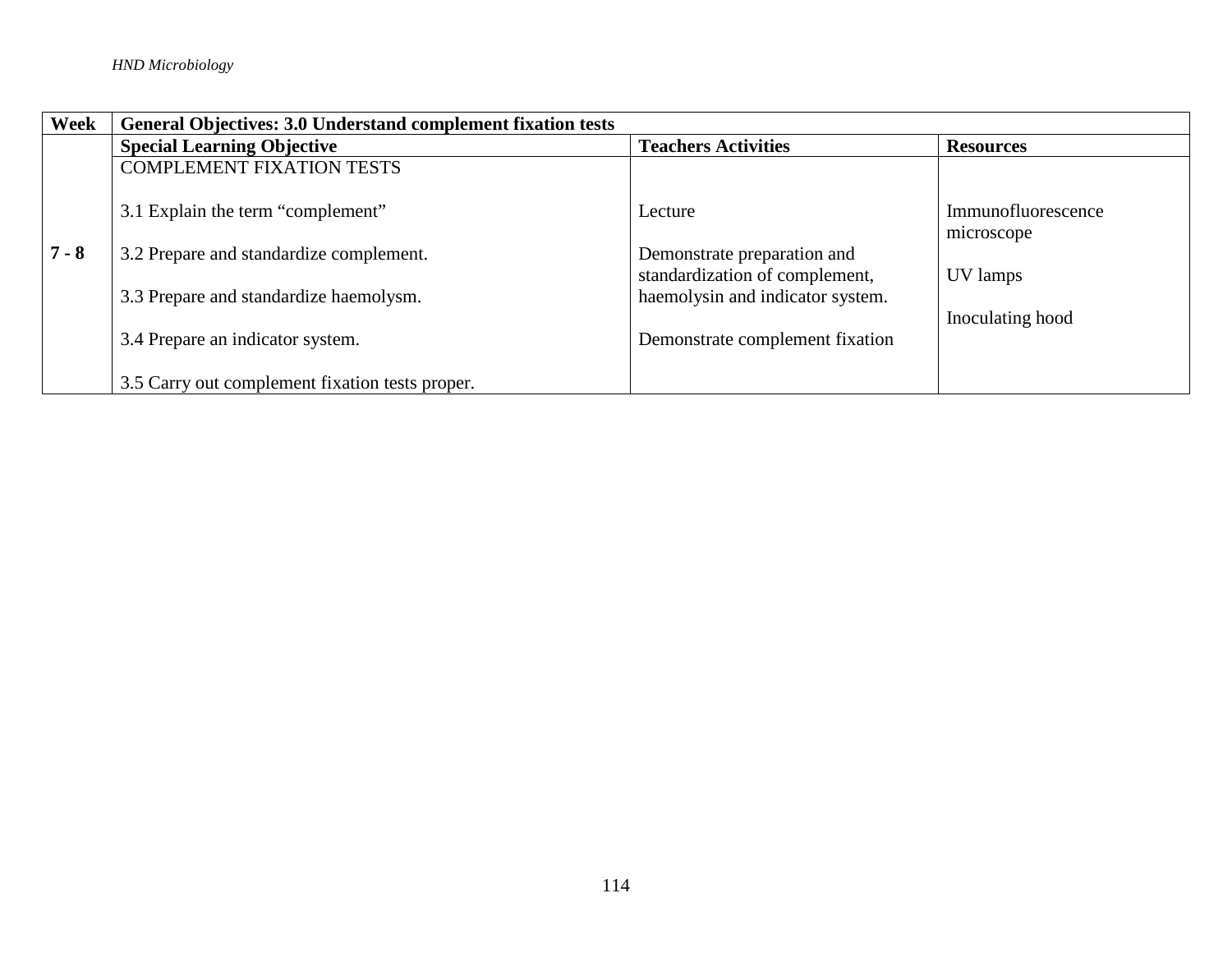| Week     | General Objectives: 4.0 Know the Nature of Toxins and Antitoxins                    |                                             |  |  |
|----------|-------------------------------------------------------------------------------------|---------------------------------------------|--|--|
|          | <b>Special Learning Objective</b><br><b>Teachers Activities</b><br><b>Resources</b> |                                             |  |  |
|          | <b>TOXINS AND ANTITOXINS</b>                                                        |                                             |  |  |
|          | 4.1 Explain the terms "Toxins" (exo and endo toxins) and<br>"Antitoxins".           | Demonstrate the preparation of<br>antitoxin |  |  |
|          | 4.2 Differentiate between exo and endo toxins.                                      | Test the antitoxin for potency              |  |  |
| $9 - 11$ | 4.3 Prepare an antitoxin.                                                           |                                             |  |  |
|          | 4.4 Test the antitoxin prepared in 4.3 above for potency.                           |                                             |  |  |
|          | 4.5 Describe the preparation of toxoids.                                            |                                             |  |  |
|          | 4.6 Describe the preparation and standardization of vaccines.                       |                                             |  |  |
|          | 4.7 Describe the various methods of immunization.                                   |                                             |  |  |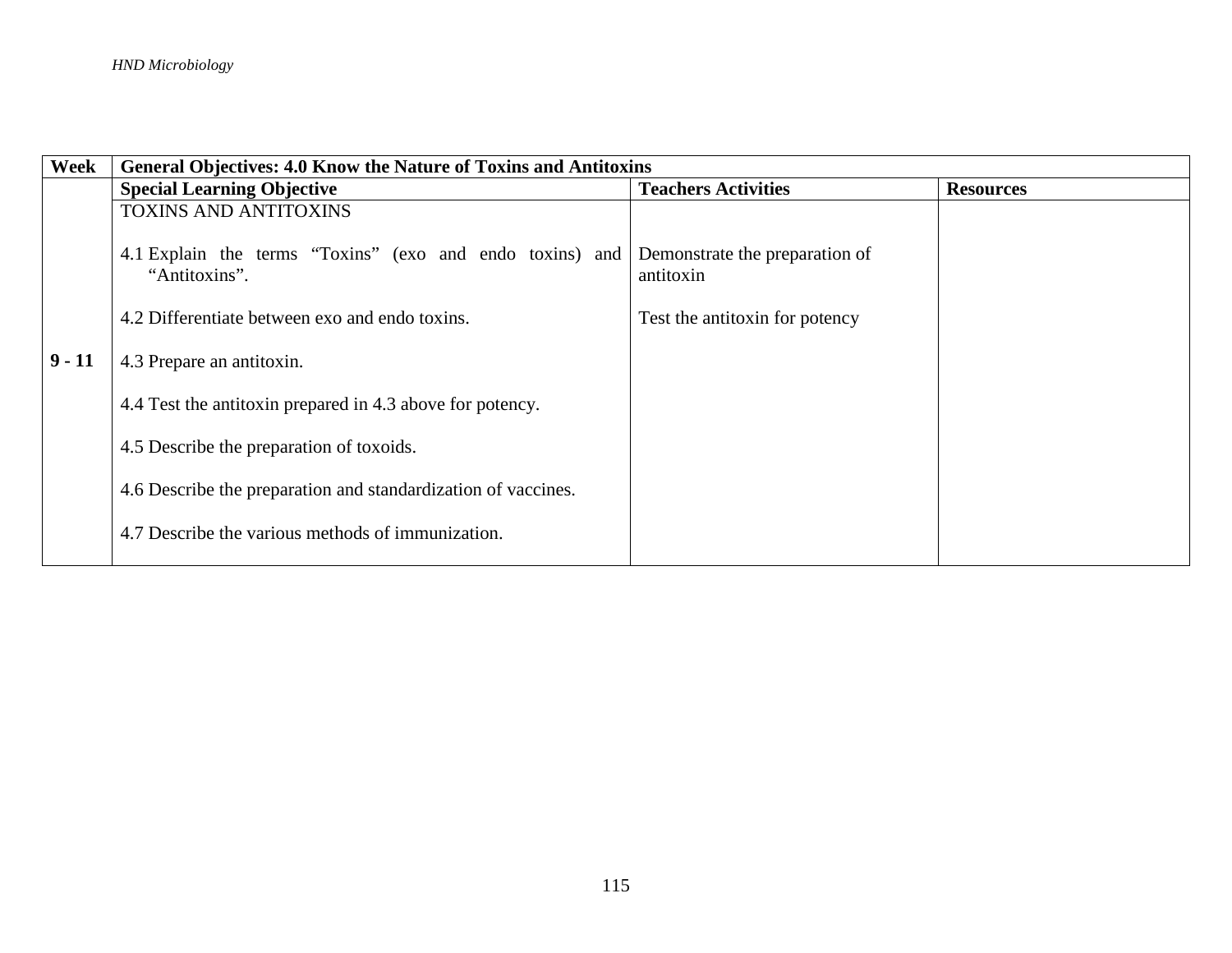| Week      | General Objectives: 5.0 Know the significance of immunology in Public Health                       |                              |                             |
|-----------|----------------------------------------------------------------------------------------------------|------------------------------|-----------------------------|
|           | <b>Special Learning Objective</b>                                                                  | <b>Teachers Activities</b>   | <b>Resources</b>            |
|           | <b>IMMUNOLOGY IN PUBLIC HEALTH</b>                                                                 |                              |                             |
|           | 5.1 Explain the mechanisms of resistance to infection.                                             | Lecture and give assignments | <b>Blackboard</b><br>Charts |
|           | 5.2 Explain the relationship between infection and immunity.                                       |                              |                             |
| $12 - 14$ | 5.3 Explain the interaction of drugs in the immune system.                                         |                              |                             |
|           | 5.4 List the common communicable diseases in Nigeria e.g.<br>cholera, AIDS, typhoid etc.           |                              |                             |
|           | 5.5 Explain the immune measures against the infections in 5.4<br>above.                            |                              |                             |
|           | 5.6 Distinguish between "endemic", "pandemic" and "epidemic"<br>diseases.                          |                              |                             |
|           | 5.7 Explain the prevention and control methods applicable teach of<br>the situations in 5.6 above. |                              |                             |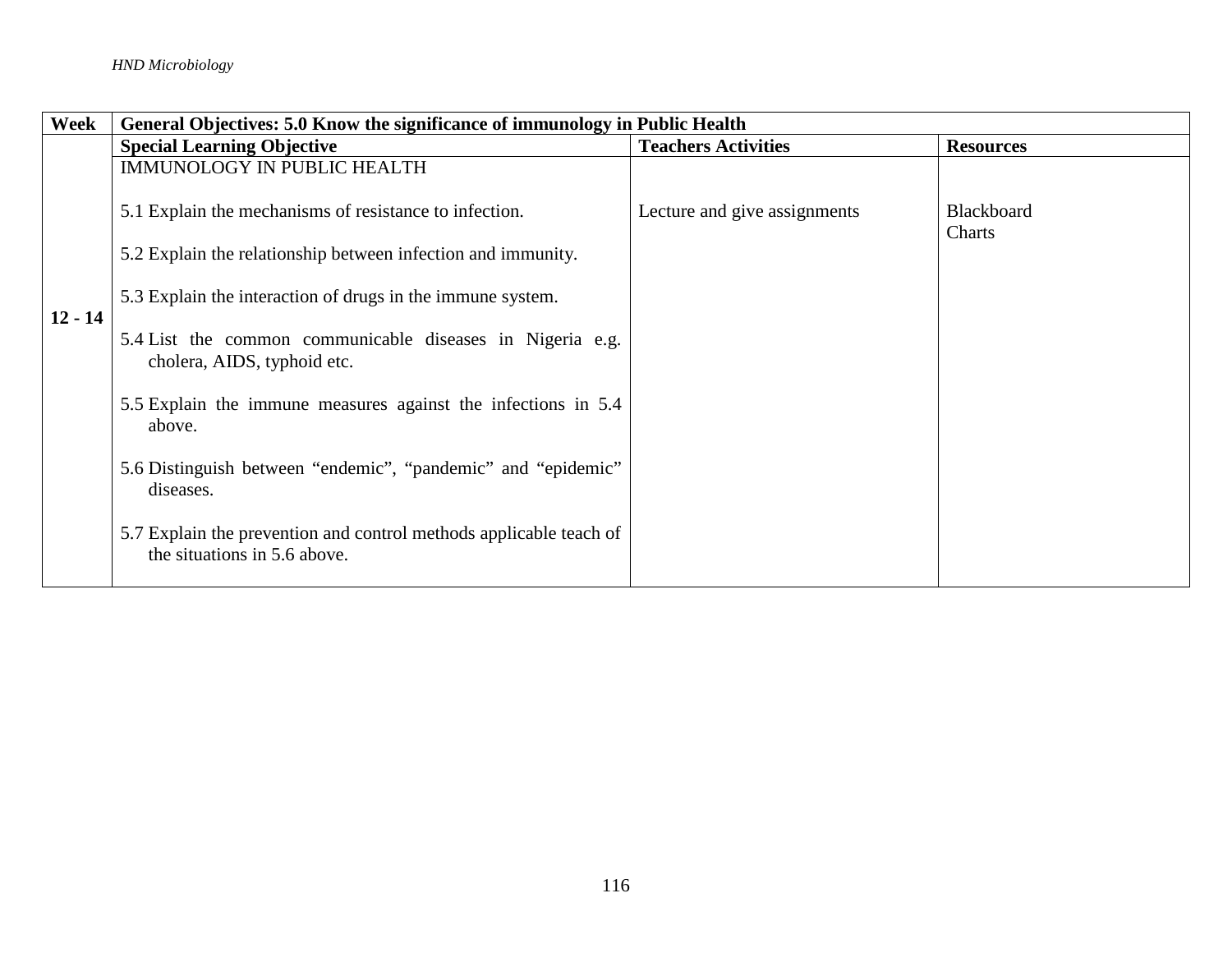|             | PRACTICAL CONTENT                                            |                                  |                               |  |
|-------------|--------------------------------------------------------------|----------------------------------|-------------------------------|--|
| <b>Week</b> | <b>Special Learning Objective</b>                            | <b>Teachers Activities</b>       | <b>Resources</b>              |  |
| $4 - 6$     | 2.6 Demonstrate some antigen – antibody and hypersensitivity | Demonstrate antigen-antibody     | Antisera                      |  |
|             | reactions                                                    | reactions e.g. agglutination,    | Experimental animals          |  |
|             |                                                              | precipitation coagulation        | Pipettes                      |  |
|             |                                                              |                                  | Micro titrer plates           |  |
|             |                                                              |                                  | Pasteur pipettes              |  |
| $7 - 8$     | 3.5 Carry out complement fixation tests proper               | Demonstrate preparation and      | Immunofluorescence            |  |
|             |                                                              | standardization of complement,   | microscope                    |  |
|             |                                                              | haemolysin and indicator system. |                               |  |
|             |                                                              |                                  |                               |  |
|             |                                                              | Demonstrate complement fixation  |                               |  |
| $9-11$      | Prepare an antitioxin<br>4.4                                 | Demonstrate the preparation of   | Experimental<br>and<br>plants |  |
|             | Test the antitoxin prepared in 4.3 above for potency<br>4.4  | antitoxin                        | animals                       |  |
|             |                                                              | Test the antitoxin for potency   |                               |  |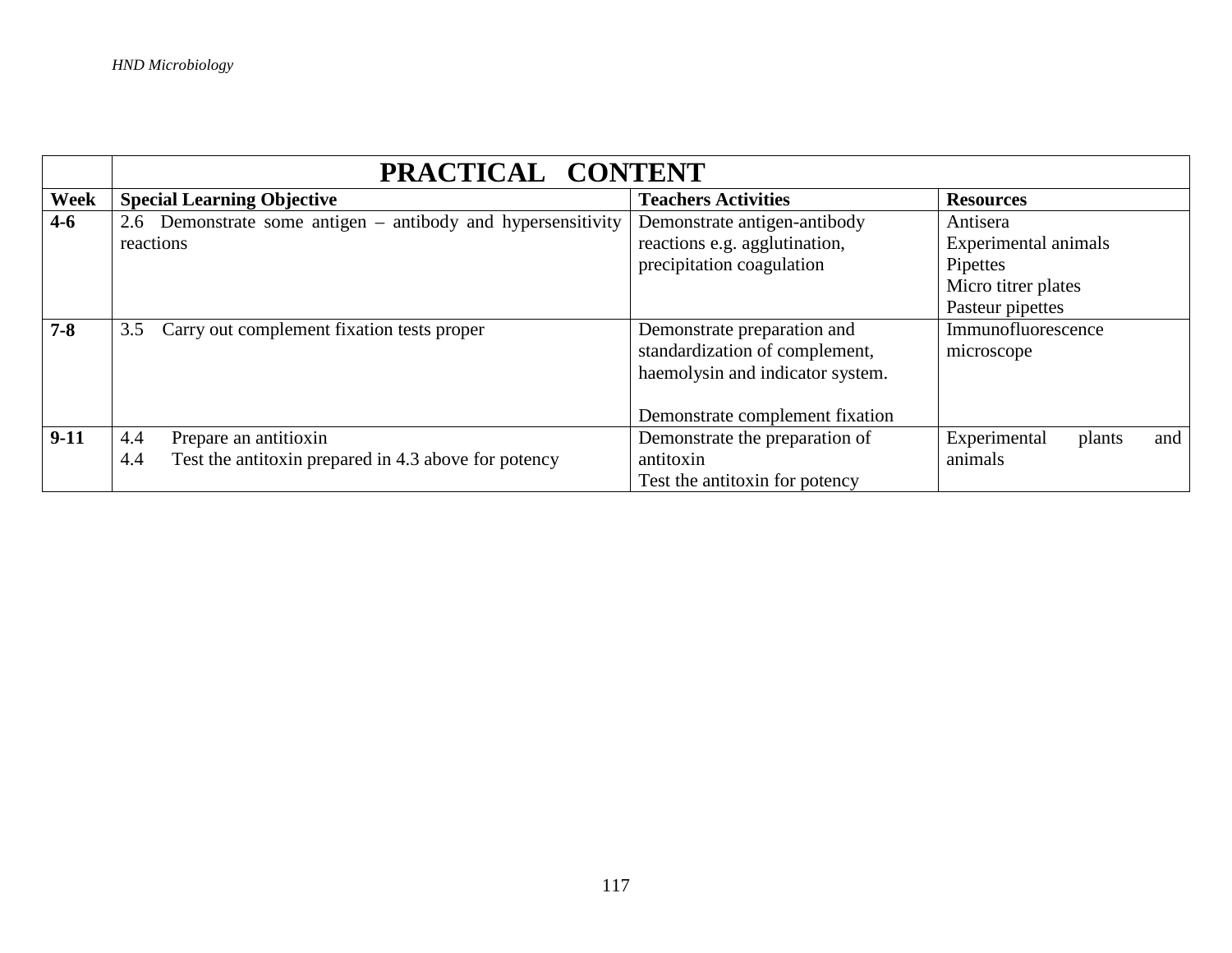| <b>PROGRAMME:</b> |                        | <b>SCIENCE LABORATORY TECHNOLOGY - MICROBIOLOGY</b>                                                                                   |              |  |
|-------------------|------------------------|---------------------------------------------------------------------------------------------------------------------------------------|--------------|--|
| <b>COURSE:</b>    |                        | MICROBIOLOGICAL QUALITY CONTROL                                                                                                       |              |  |
| <b>CODE:</b>      | <b>STM 421</b>         |                                                                                                                                       |              |  |
| <b>DURATION:</b>  | (Hour/Week) Lecture: 2 | Tutorial: 0                                                                                                                           | Practical: 4 |  |
| UNIT:             | 4.0                    |                                                                                                                                       |              |  |
| <b>GOAL:</b>      |                        | This course is designed to provide the student with a knowledge of the principles and practice of<br>Microbiological quality control. |              |  |

- 1.0 Understand the significance and the conduct of routine microbiological tests in quality control.
- 2.0 Know the types of microorganisms in water and the methods of assessing the microbiological quality of water.
- 3.0 Know the type of microbes in food and food products and the methods for assessing the microbiological quality of foods.
- 4.0 Understand the microbiological examination of alcoholic and non-alcoholic beverages.
- 5.0 Know the types of microorganisms involved in the contamination and spoilage of pharmaceuticals and the methods of assessing the quality of these products.
- 6.0 Know the types of microbes involved in the contamination and spoilage of biological (vaccines, era, infusion fluid etc) and the methods of assessing the quality of these products.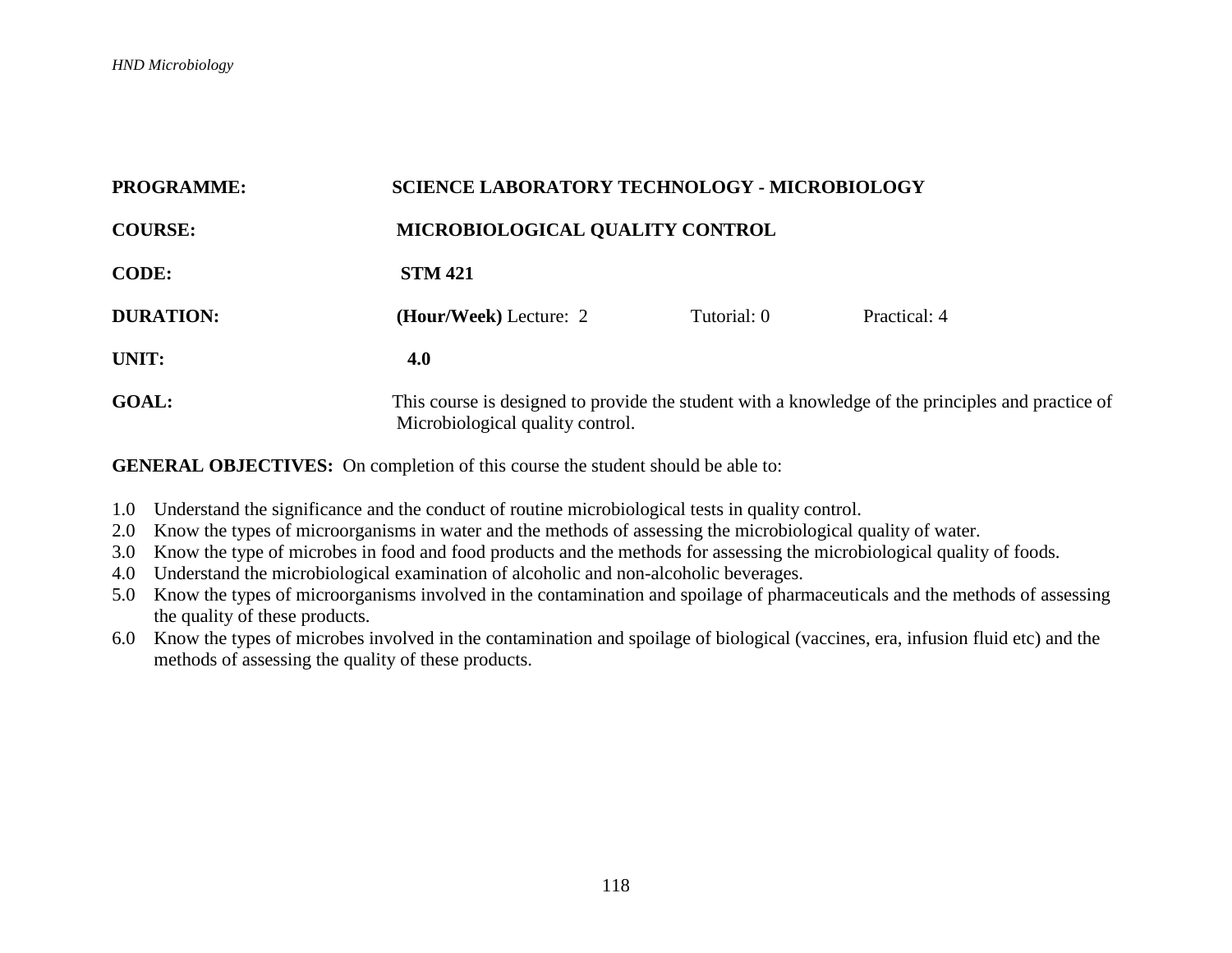|         | Programme: SCIENCE LABORATORY TECHNOLOGY: MICROBIOLOGY                                                                  |                                       |                              |  |  |
|---------|-------------------------------------------------------------------------------------------------------------------------|---------------------------------------|------------------------------|--|--|
|         | <b>Course Code: STM 421</b><br>Contact Hours: $2-0-4$<br><b>Course: MICROBIOLOGICAL QUALITY CONTROL</b>                 |                                       |                              |  |  |
| Week    | General Objectives: 1.0 Understand the significance and the conduct of routine microbiological tests in quality control |                                       |                              |  |  |
|         | <b>Special Learning Objective</b>                                                                                       | <b>Teachers Activities</b>            | <b>Resources</b>             |  |  |
|         | MICROBIAL QUALITY CONTROL                                                                                               |                                       |                              |  |  |
|         |                                                                                                                         |                                       |                              |  |  |
|         | 1.1 Explain the objectives of microbiological quality control.                                                          | Lectures                              | Microscopes                  |  |  |
|         |                                                                                                                         |                                       | Centrifuge                   |  |  |
|         | 1.2 Describe the set-up of a microbiological laboratory for quality                                                     | Demonstrate different microbiological | Colony counter               |  |  |
| $1 - 2$ | control.                                                                                                                | technique                             | Refrigerator                 |  |  |
|         |                                                                                                                         |                                       | Analytical balance           |  |  |
|         | 1.3 Explain the methods for sampling, sample preparation and                                                            |                                       | Incubator                    |  |  |
|         | handling for microbiological test for the following:                                                                    |                                       | Oven                         |  |  |
|         | (a) food and food products                                                                                              |                                       | <b>Dryers</b>                |  |  |
|         | (b) water                                                                                                               |                                       | Autoclave                    |  |  |
|         | (c) pharmaceutical products                                                                                             |                                       | Kilteration units            |  |  |
|         | (d) biological (sera, vaccines infusion, media etc)                                                                     |                                       | Distiller<br>De-ionizer      |  |  |
|         | (e) alcohol and alcoholic beverages                                                                                     |                                       |                              |  |  |
|         | 1.4 Explain the general methods used in inoculation and                                                                 |                                       | pH meter                     |  |  |
|         | incubation of materials                                                                                                 |                                       | Spectrophotometer<br>AAS     |  |  |
|         |                                                                                                                         |                                       | Turbidimeter                 |  |  |
|         | 1.5 Carry out the following quantitative and qualitative                                                                |                                       | Colorimeter                  |  |  |
|         | microbiological tests                                                                                                   |                                       | Automatic voltage stabilizer |  |  |
|         | (a) microscopic slide examination for total microorganisms                                                              |                                       | (AVS)                        |  |  |
|         | (bacterial, fungal and protozoan counts)                                                                                |                                       | Anaerobic jars               |  |  |
|         | (b) dye reduction tests for viable microorganisms                                                                       |                                       | Anaerobic gas-packs          |  |  |
|         | (c) most probable<br>technique<br>viable<br>number<br>for                                                               |                                       | Slide projectors             |  |  |
|         | microorganisms                                                                                                          |                                       |                              |  |  |
|         | (d) standard plate count for microorganisms                                                                             |                                       |                              |  |  |
|         |                                                                                                                         |                                       |                              |  |  |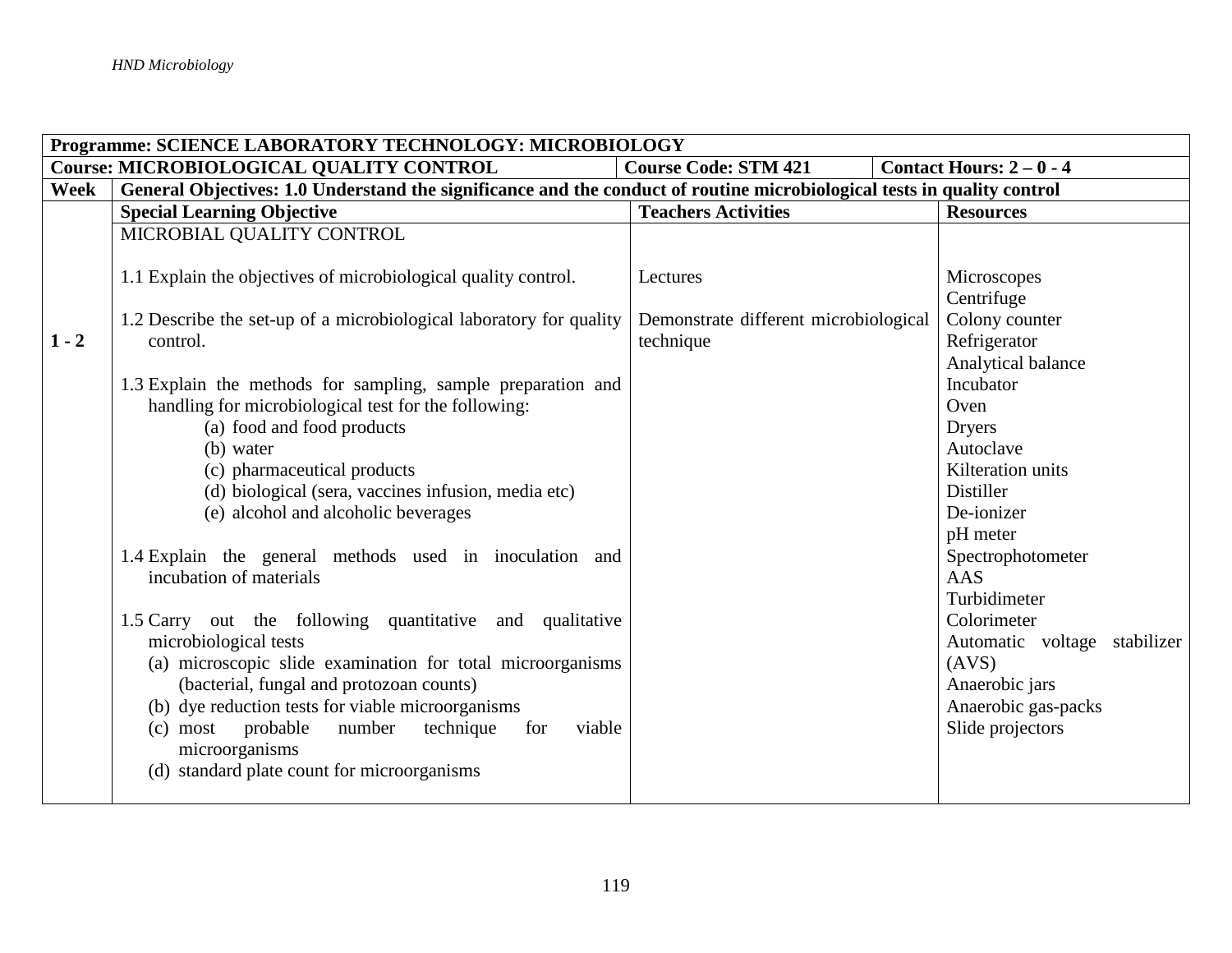| <b>Week</b> | General Objectives: 2.0 Know the types of microorganisms in water and the methods of assessing the microbiological quality of water |                                                                |                  |
|-------------|-------------------------------------------------------------------------------------------------------------------------------------|----------------------------------------------------------------|------------------|
|             | <b>Special Learning Objective</b>                                                                                                   | <b>Teachers Activities</b>                                     | <b>Resources</b> |
|             | MICROBIOLOGICAL QUALITY OF WATER                                                                                                    |                                                                |                  |
|             | 2.1 List the different microorganisms (according to types)<br>normally found in water.                                              | As above                                                       | As in 1.0 above  |
| $3 - 4$     | 2.2 Explain the sources and the nature of survival of the different                                                                 | Carry out MPN tests                                            |                  |
|             | microorganisms listed in 2.1 above.                                                                                                 | Carry out other e.g. membrane filter<br>test to count coliform |                  |
|             | 2.3 Explain the concept of indicator organisms in the<br>determination of microbial quality of water.                               | Carry out tests to count different                             |                  |
|             | 2.4 Explain the significances of the organisms listed in 2.1 above.                                                                 | indicator populations                                          |                  |
|             | 2.5 Explain the use of coliforms $(E. \text{ coli})$ and faecal streptococci<br>(strep. faecals) as indicators of water quality.    |                                                                |                  |
|             | 2.6 Carry out the following tests:<br>(a) presumptive coliform test<br>(b) confirmed coliform test<br>(c) completed coliform test   |                                                                |                  |
|             | 2.7 Describe the serial dilution of liquid samples and carry out the<br>procedure.                                                  |                                                                |                  |
|             | 2.8 Estimate the number of coliforms in a sample of water by the<br>most probable-number (MPN) technique.                           |                                                                |                  |
|             | 2.9 Estimate the numbers of coliforms (or other bacteria) in a<br>sample of water by means of the membrane filter(MF)<br>technique. |                                                                |                  |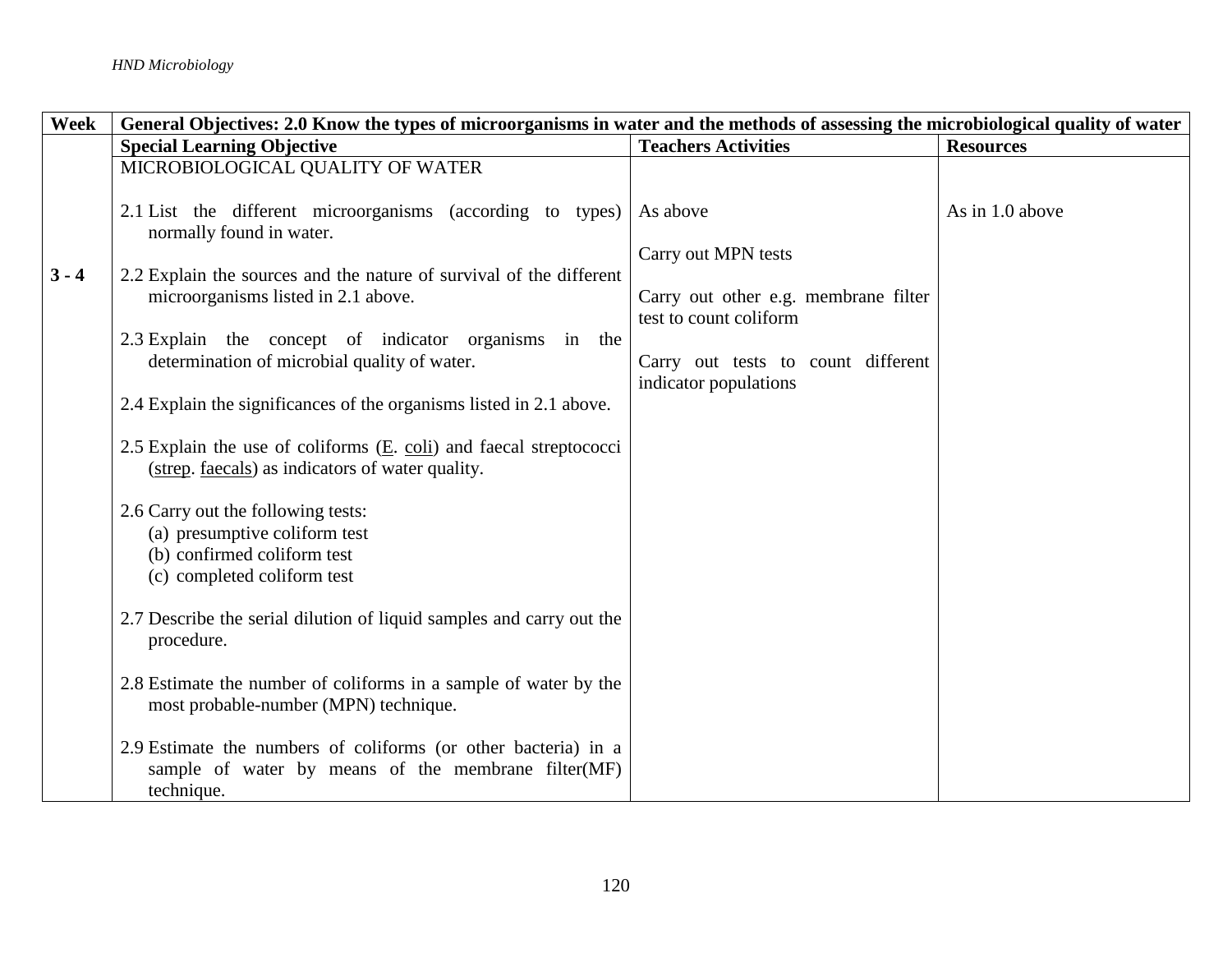| Week    | General Objectives: 3.0 Know the type of microbes in food and food products and the methods for assessing the microbiological quality of foods |                                                    |                    |  |
|---------|------------------------------------------------------------------------------------------------------------------------------------------------|----------------------------------------------------|--------------------|--|
|         | <b>Special Learning Objective</b>                                                                                                              | <b>Teachers Activities</b>                         | <b>Resources</b>   |  |
|         | MICROBIOLOGICAL QUALITY OF FOODS                                                                                                               |                                                    |                    |  |
|         |                                                                                                                                                |                                                    |                    |  |
|         | 3.1 List all microorganisms found in the following foods and food                                                                              | Lectures                                           | Refrigerator       |  |
|         | products:                                                                                                                                      |                                                    | Deep freezer       |  |
|         | (a) meat and meat products                                                                                                                     | Carry out tests to demonstrate food spoilage       | Stomacher          |  |
| $5 - 8$ | (b) milk and milk products                                                                                                                     |                                                    | Warring blenders   |  |
|         | (c) fruits and vegetables                                                                                                                      | Carry out tests to demonstrate salmonella,         | Water baths        |  |
|         | (d) fish and other sea foods                                                                                                                   | staphylococcus                                     | <b>Sterilizers</b> |  |
|         | (e) baked food and confectionary                                                                                                               |                                                    | (potable)          |  |
|         |                                                                                                                                                | Demonstrate the use of methylene blue test and     |                    |  |
|         | 3.2 Explain the sources and nature of survival of the different                                                                                | carry tests                                        |                    |  |
|         | organisms listed in 3.1 above.                                                                                                                 |                                                    |                    |  |
|         |                                                                                                                                                | Carry out Rot-honward mould count                  |                    |  |
|         | 3.3 List the factors that affect the chances of and degree of                                                                                  |                                                    |                    |  |
|         | contamination of the food and food products listed in 3.1 above.                                                                               | Determine diacetyl-value of citruses               |                    |  |
|         |                                                                                                                                                |                                                    |                    |  |
|         | 3.4 Carry out the following test on food and food products:                                                                                    |                                                    |                    |  |
|         | (a) physical examination of canned food and determination of                                                                                   |                                                    |                    |  |
|         | gas formers in canned foods                                                                                                                    |                                                    |                    |  |
|         | (b) salmonella test                                                                                                                            |                                                    |                    |  |
|         | (c) staphylococcus test (using baird-parker's medium)                                                                                          | Count salt tolerant organisms on appropriate media |                    |  |
|         | (d) methylene blue test, resazuru, dye reduction and phosphates                                                                                |                                                    |                    |  |
|         | tests                                                                                                                                          |                                                    |                    |  |
|         | (e) Rot-honward mould count                                                                                                                    |                                                    |                    |  |
|         | (f) Diacetyl-value especially for citrus fruits                                                                                                |                                                    |                    |  |
|         | (g) Counts of salt-tolerant organisms using Bair-parker or high                                                                                |                                                    |                    |  |
|         | salt containing media                                                                                                                          |                                                    |                    |  |
|         | (h) Examination for clostridium perfringes                                                                                                     |                                                    |                    |  |
|         |                                                                                                                                                |                                                    |                    |  |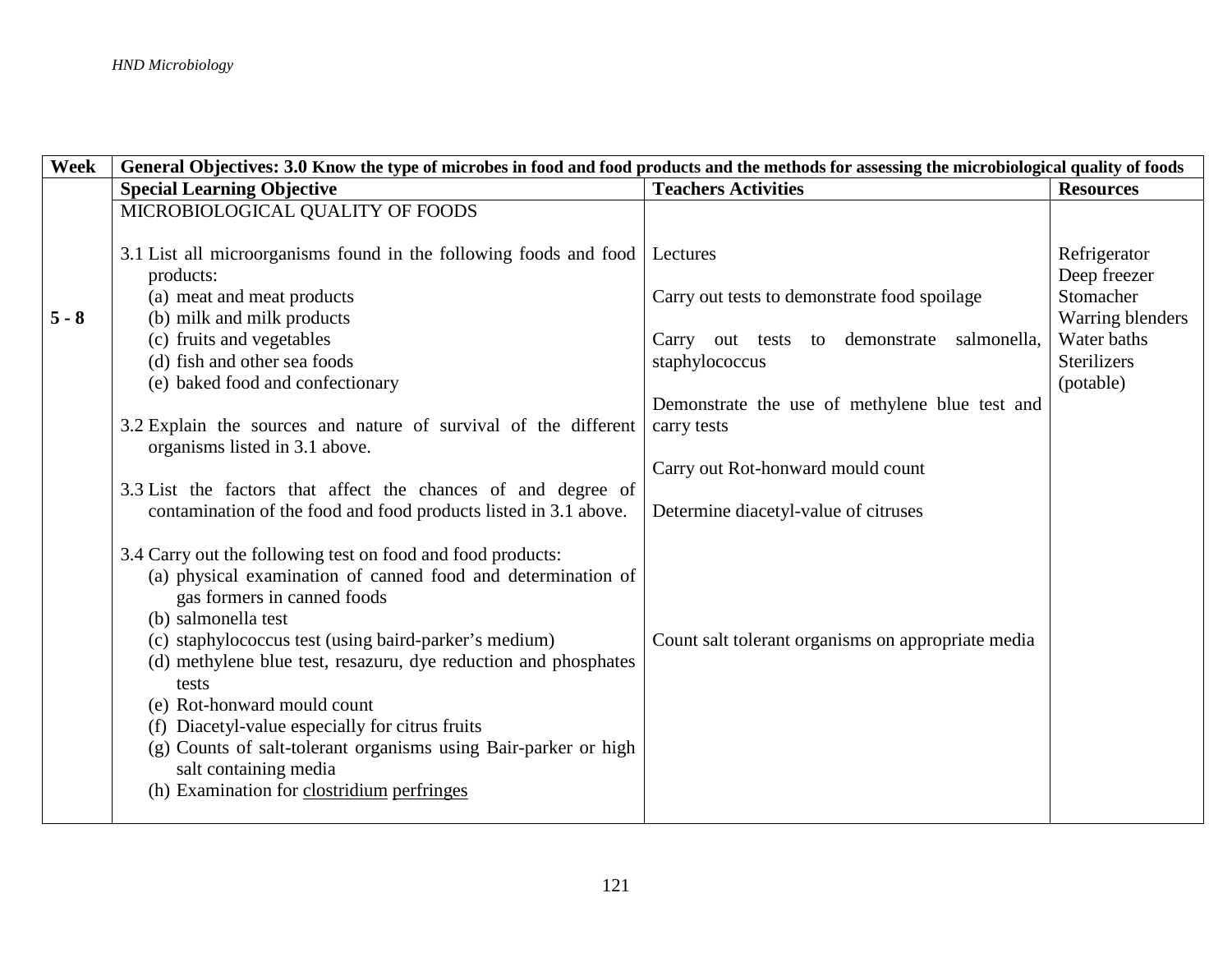| Week | <b>General Objectives:</b>                                                                                                          |                                                                   |                   |
|------|-------------------------------------------------------------------------------------------------------------------------------------|-------------------------------------------------------------------|-------------------|
|      | 3.5 Describe the microbial examination of the following:<br>(a) compressed baker's yeast<br>(b) stored cereal grains<br>$(c)$ flour |                                                                   |                   |
|      | 3.6 Examine bread and other confectionaries for microbial<br>contamination by the yeast count method.                               | examination<br>Carry<br>out<br>of<br>confectionaries and bakeries | As in $1.0$ above |

| Week     | General Objectives: 4.0 Understand the microbiological examination of alcoholic and non-alcoholic beverages               |                            |                  |
|----------|---------------------------------------------------------------------------------------------------------------------------|----------------------------|------------------|
|          | <b>Special Learning Objective</b>                                                                                         | <b>Teachers Activities</b> | <b>Resources</b> |
|          | MICROBIOLOGICAL QUALITY OF ALCOHOLIC AND NON-                                                                             |                            |                  |
|          | <b>ALCOHOLIC BEVERAGES</b>                                                                                                |                            |                  |
|          | 4.1 Differentiate between alcoholic and non-alcoholic beverages<br>giving examples of each.                               | $d_{0}$ -                  |                  |
| $9 - 10$ | 4.2 List the microorganisms involved in the production of<br>alcoholic beverages.                                         | As above                   | As in 1.0 above  |
|          | 4.3 List the microorganisms that can contaminate and or spoil<br>alcoholic and non-alcoholic beverages and their sources. |                            |                  |
|          | 4.4 Describe how the organisms listed in 4.3 above affect the<br>quality of alcoholic and non-alcoholic beverages.        |                            |                  |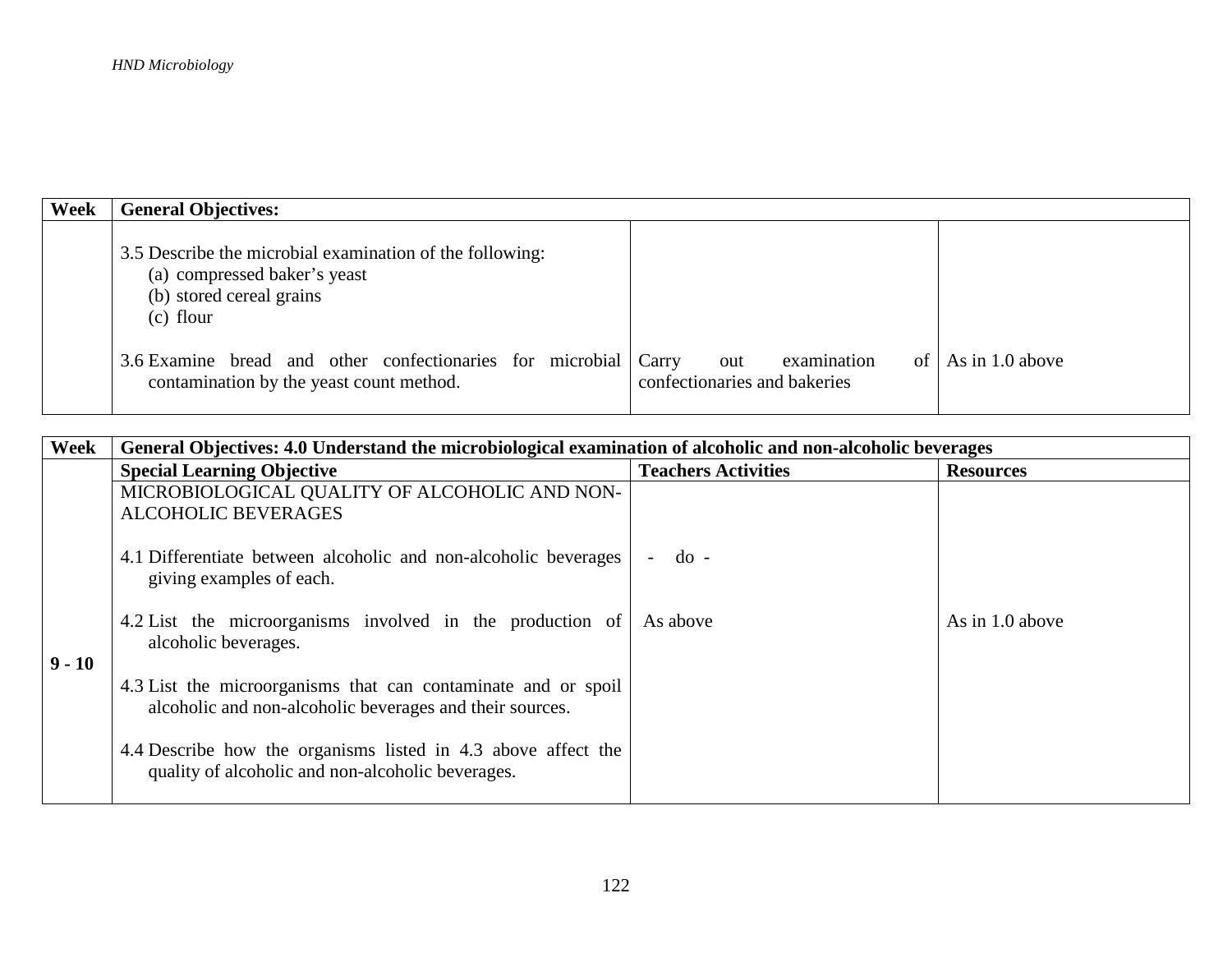| Week | <b>General Objectives:</b>                                                                                                                          |                                                       |  |
|------|-----------------------------------------------------------------------------------------------------------------------------------------------------|-------------------------------------------------------|--|
|      | 4.5 Carry out the following microbiological tests on beverages<br>(a) detection of wild yeasts<br>(b) plate count<br>(c) multiple tube count method |                                                       |  |
|      | 4.6 Explain the methods of preventing contamination of<br>beverages.                                                                                | Carry out experiments to demonstrate<br>objection 4.5 |  |

| Week      | General Objectives: 5.0 Know the types of microorganisms involved in the contamination and spoilage of pharmaceuticals and the<br>methods of assessing the quality of these products                                                                                                                                                                                                  |                                                         |                  |
|-----------|---------------------------------------------------------------------------------------------------------------------------------------------------------------------------------------------------------------------------------------------------------------------------------------------------------------------------------------------------------------------------------------|---------------------------------------------------------|------------------|
|           | <b>Special Learning Objective</b>                                                                                                                                                                                                                                                                                                                                                     | <b>Teachers Activities</b>                              | <b>Resources</b> |
|           | MICROBIAL SPOILAGE OF PHARMACEUTICALS                                                                                                                                                                                                                                                                                                                                                 |                                                         |                  |
| $11 - 12$ | 5.1 List the contaminating and spoilage organisms associated with<br>pharmaceutical products and their sources.<br>5.2 Carry out the following<br>microbiological<br>tests<br>on<br>pharmaceutical products.<br>(a) plate count (for bacteria and fungi)<br>(b) wet mount (for identification of protozoan)<br>5.3 Carry out purity and sterility tests on the products in 5.2 above. | As above<br>Carry out experiments to demonstrate<br>5.2 | As in 1.0 above  |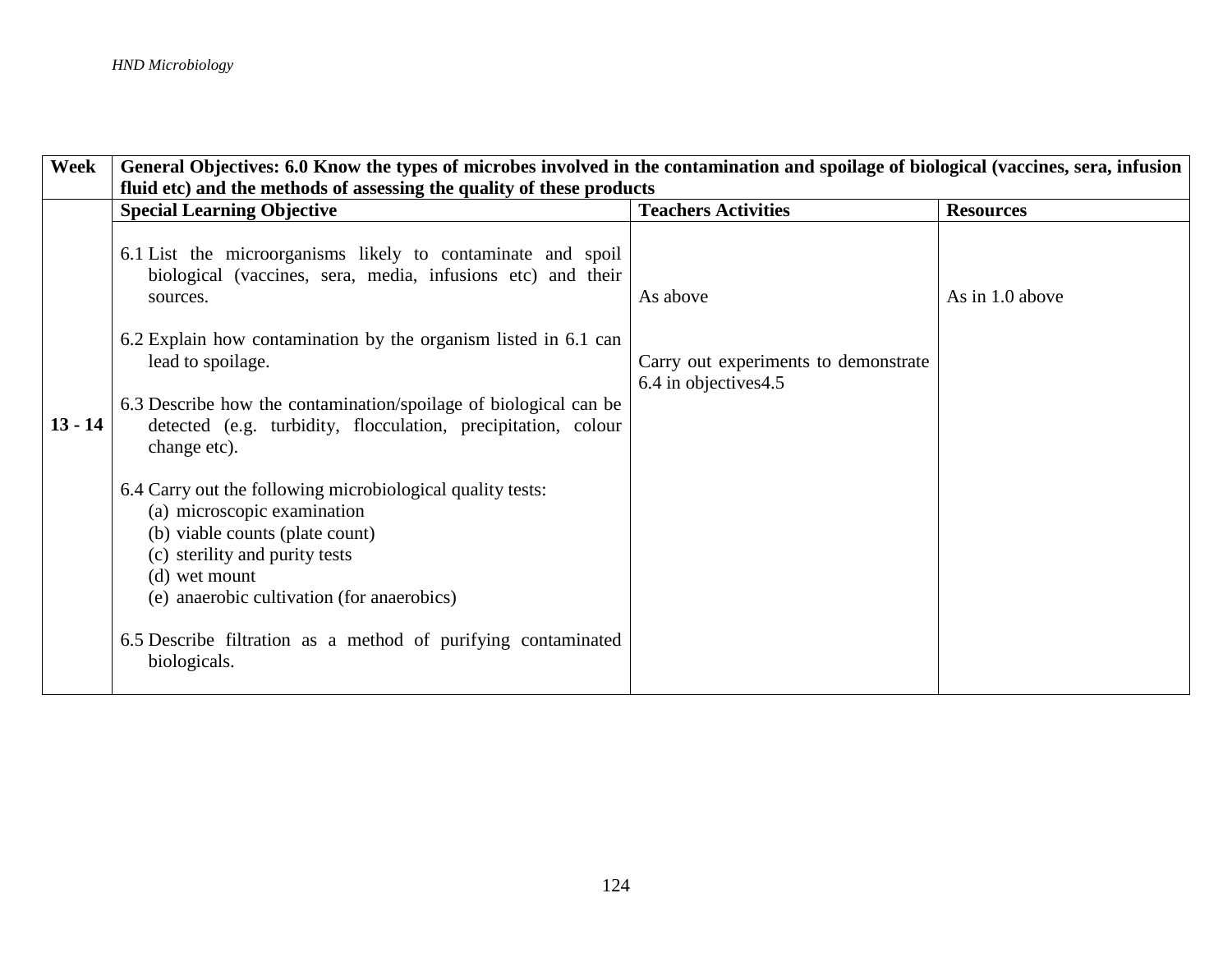|         | PRACTICAL CONTENT                                          |                                       |                              |
|---------|------------------------------------------------------------|---------------------------------------|------------------------------|
| Week    | <b>Special Learning Objective</b>                          | <b>Teachers Activities</b>            | <b>Resources</b>             |
| $1 - 2$ | 1.5 Carry out the following quantitative and qualitative   | Demonstrate different microbiological | Microscopes                  |
|         | microbiological tests                                      | technique                             | Centrifuge                   |
|         | (e) microscopic slide examination for total microorganisms |                                       | Colony counter               |
|         | (bacterial, fungal and protozoan counts)                   |                                       | Refrigerator                 |
|         | (f) dye reduction tests for viable microorganisms          |                                       | Analytical balance           |
|         | (g) most probable<br>number<br>technique<br>viable<br>for  |                                       | Incubator                    |
|         | microorganisms                                             |                                       | Oven                         |
|         | (h) standard plate count for microorganisms                |                                       | <b>Dryers</b>                |
|         |                                                            |                                       | Autoclave                    |
|         |                                                            |                                       | Kilteration units            |
|         |                                                            |                                       | Distiller                    |
|         |                                                            |                                       | De-ionizer                   |
|         |                                                            |                                       | pH meter                     |
|         |                                                            |                                       | Spectrophotometer            |
|         |                                                            |                                       | AAS                          |
|         |                                                            |                                       | Turbidimeter                 |
|         |                                                            |                                       | Colorimeter                  |
|         |                                                            |                                       | Automatic voltage stabilizer |
|         |                                                            |                                       | (AVS)                        |
|         |                                                            |                                       | Anaerobic jars               |
|         |                                                            |                                       | Anaerobic gas-packs          |
|         |                                                            |                                       | Slide projectors             |
| $3-4$   | 2.7 Carry out the following tests:                         | Carry out MPN tests                   |                              |
|         | (d) presumptive coliform test                              |                                       |                              |
|         | (e) confirmed coliform test                                | Carry out other e.g. membrane filter  |                              |
|         | (f) completed coliform test                                | test to count coliform                |                              |
|         |                                                            |                                       |                              |
|         |                                                            | Carry out tests to count different    |                              |
|         |                                                            | indicator populations                 |                              |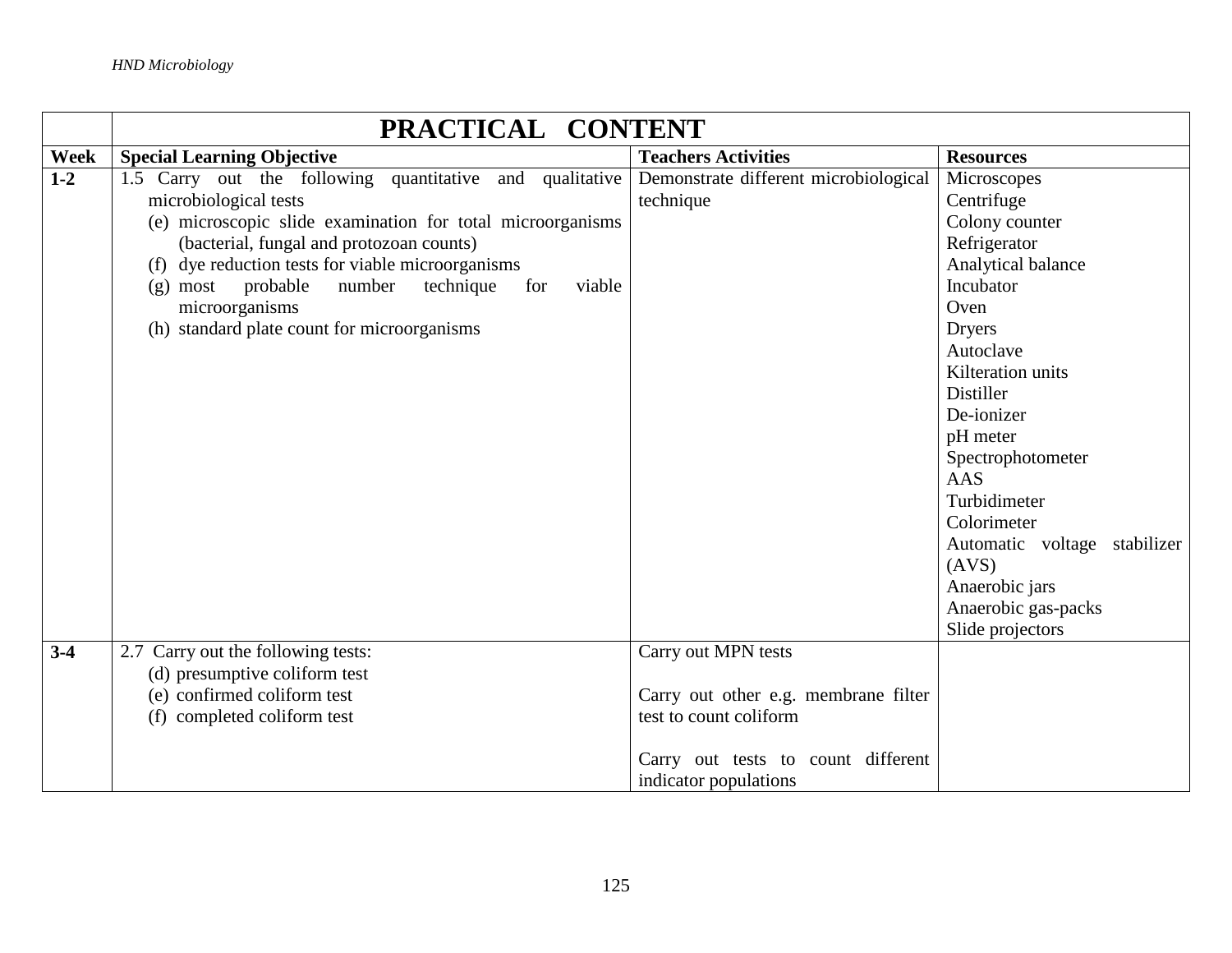| $5-8$     | 3.7 Carry out the following test on food and food products:        | Carry out tests to demonstrate food  | Refrigerator          |
|-----------|--------------------------------------------------------------------|--------------------------------------|-----------------------|
|           | (a) physical examination of canned food and determination of       | spoilage                             | Deep freezer          |
|           | gas formers in canned foods                                        |                                      | Stomacher             |
|           | (b) salmonella test                                                | Carry out tests to demonstrate       | Warring blenders      |
|           | staphylococcus test (using baird-parker's medium)<br>©             | salmonella, staphylococcus           | Water baths           |
|           | (d) methylene blue test, resazuru, dye reduction and               |                                      | Sterilizers (potable) |
|           | phosphates tests                                                   | Demonstrate the use of methylene     |                       |
|           | (e) Rot-honward mould count                                        | blue test and carry tests            |                       |
|           | (f) Diacetyl-value especially for citrus fruits                    |                                      |                       |
|           | (g) Counts of salt-tolerant organisms using Bair-parker or high    | Carry out Rot-honward mould count    |                       |
|           | salt containing media                                              |                                      |                       |
|           | (h) Examination for clostridium perfringes                         | Determine diacetyl-value of citruses |                       |
|           |                                                                    |                                      |                       |
|           |                                                                    | Count salt tolerant organisms on     |                       |
|           |                                                                    | appropriate media                    |                       |
|           |                                                                    |                                      |                       |
| $9-10$    | 4.5 Carry out the following microbiological tests on beverages     | Carry out experiments to demonstrate |                       |
|           | (i) detection of wild yeasts                                       | objection 4.5                        |                       |
|           | (i) plate count                                                    |                                      |                       |
|           | (k) multiple tube count method                                     |                                      |                       |
| $11 - 12$ | microbiological<br>5.2<br>Carry out the following<br>tests<br>on   | Carry out experiments to demonstrate |                       |
|           | pharmaceutical products.                                           | 5.2                                  |                       |
|           | (c) plate count (for bacteria and fungi)                           |                                      |                       |
|           | (d) wet mount (for identification of protozoan)                    |                                      |                       |
|           | Carry out purity and sterility tests on the products in 5.2<br>5.3 |                                      |                       |
|           | above                                                              |                                      |                       |
|           |                                                                    |                                      |                       |
|           |                                                                    |                                      |                       |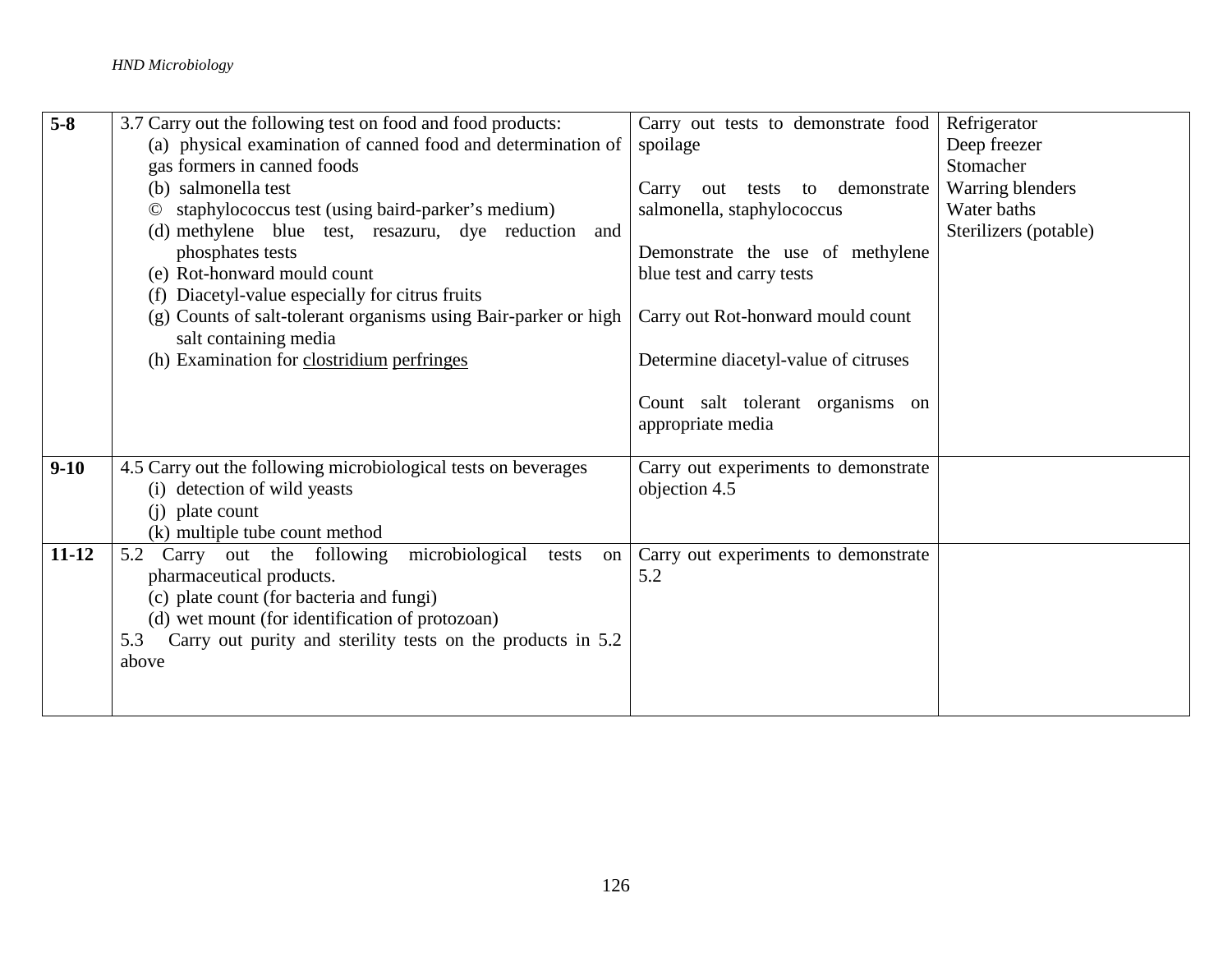| $13 - 14$ | 6.4 Carry out the following microbiological quality tests: | experiments<br>Carry<br>out<br>to |  |
|-----------|------------------------------------------------------------|-----------------------------------|--|
|           | (f) microscopic examination                                | demonstrate 6.4 in objectives 4.5 |  |
|           | (g) viable counts (plate count)                            |                                   |  |
|           | (h) sterility and purity tests                             |                                   |  |
|           | wet mount<br>(1)                                           |                                   |  |
|           | (i) anaerobic cultivation (for anaerobics)                 |                                   |  |
|           |                                                            |                                   |  |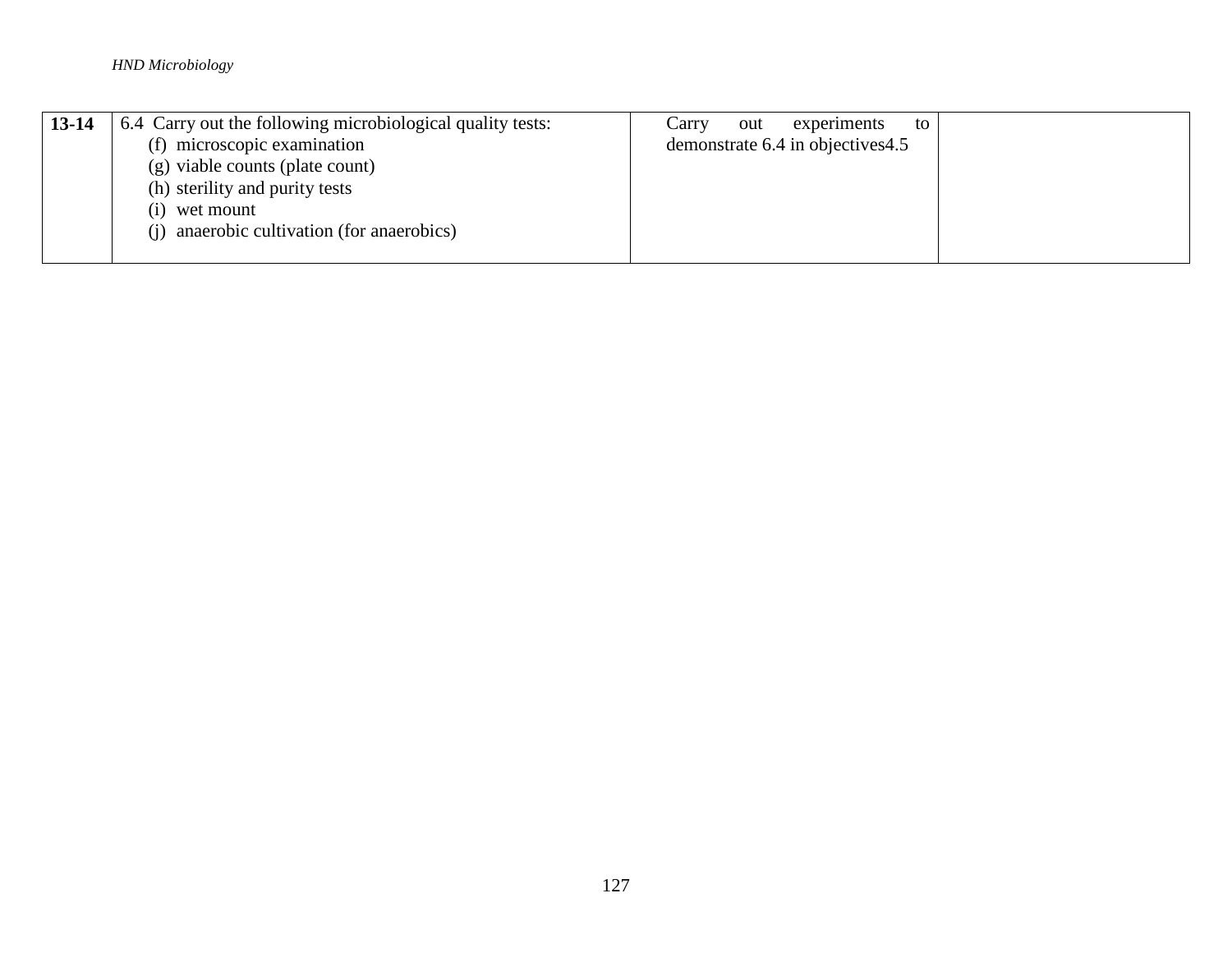| <b>PROGRAMME:</b> | <b>SCIENCE LABORATORY TECHNOLOGY - MICROBIOLOGY</b>                                                                                            |             |              |
|-------------------|------------------------------------------------------------------------------------------------------------------------------------------------|-------------|--------------|
| <b>COURSE:</b>    | <b>IMMUNOLOGY AND PUBLIC HEALTH</b>                                                                                                            |             |              |
| <b>CODE:</b>      | <b>STM 422</b>                                                                                                                                 |             |              |
| <b>DURATION:</b>  | (Hour/Week) Lecture: 2                                                                                                                         | Tutorial: 0 | Practical: 4 |
| UNIT:             | 3.0                                                                                                                                            |             |              |
| <b>GOAL:</b>      | This course is designed to provide the student with a knowledge of general principles and<br>technology of industrial utilization of microbes. |             |              |

- 1.0 Understand the nature and principles of industrial microbiology.
- 2.0 Understand the principles of microbial fermentation processes.
- 3.0 Understand the methods of cultivating industrial microorganisms.
- 4.0 Understand the technology of fermented alcoholic beverages.
- 5.0 Understand the technology of fermented distilled alcoholic beverages (spirit).
- 6.0 Understand the technology of fermented foods other than fermented alcoholic beverages.
- 7.0 Understand the technology of antibiotics production by fermentation.
- 8.0 Understand the technology of amino acid production by fermentation.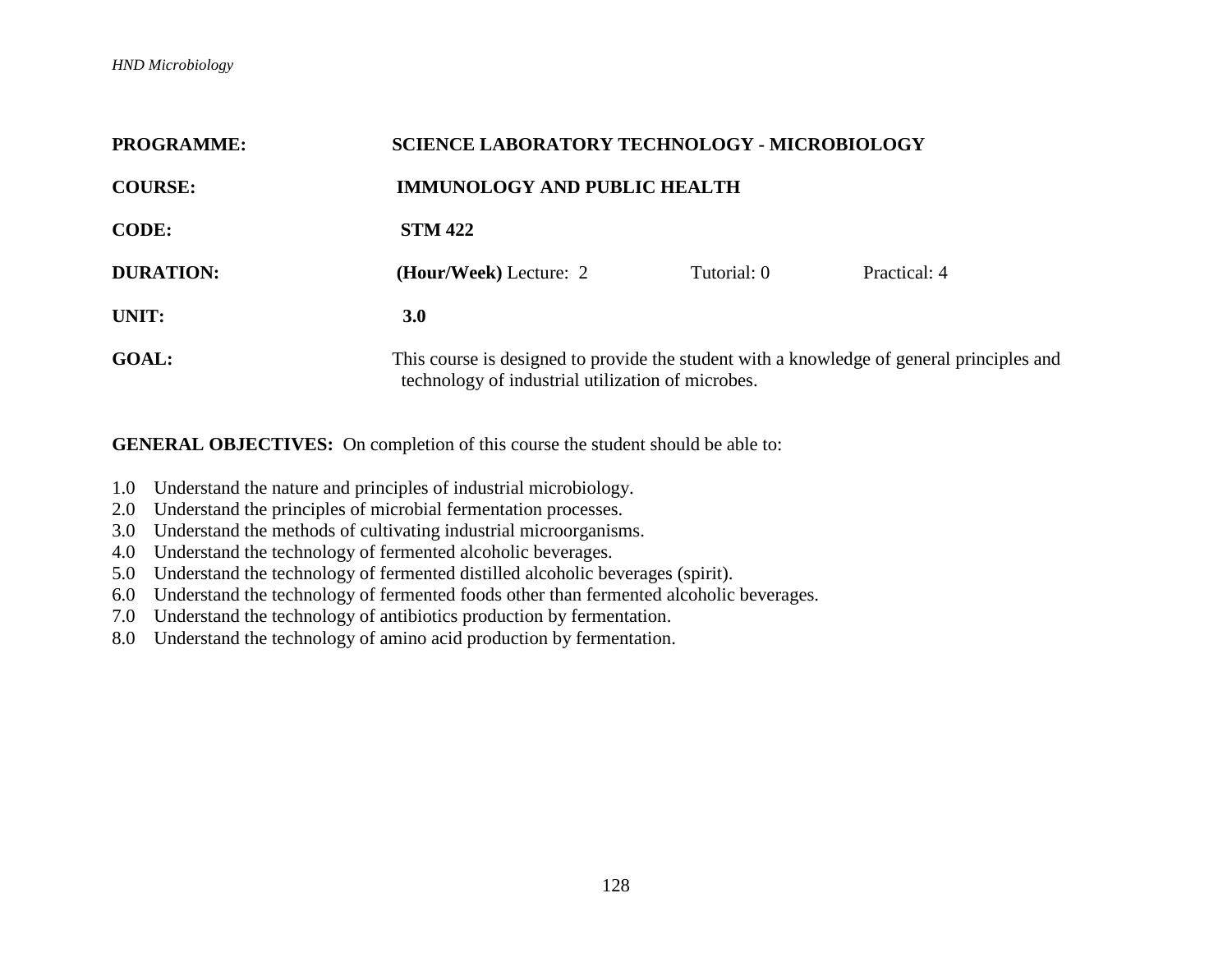| Programme: SCIENCE LABORATORY TECHNOLOGY: MICROBIOLOGY |                                                                                                                    |                              |                                         |
|--------------------------------------------------------|--------------------------------------------------------------------------------------------------------------------|------------------------------|-----------------------------------------|
|                                                        | <b>Course: INDUSTRIAL MICROBIOLOGY</b>                                                                             | <b>Course Code: STM 422</b>  | Contact Hours: $2-0-4$                  |
| Week                                                   | General Objectives: 1.0 Understand the nature and principles of industrial microbiology                            |                              |                                         |
|                                                        | <b>Special Learning Objective</b>                                                                                  | <b>Teachers Activities</b>   | <b>Resources</b>                        |
|                                                        | SCOPE OF INDUSTRIAL MICROBIOLOGY                                                                                   |                              |                                         |
|                                                        | 1.1 Outline the scope of industrial microbiology.                                                                  | Lectures<br>Assignments      | <b>Blackboard</b><br>Overhead projector |
|                                                        | 1.2 List all microorganisms of industrial importance.                                                              | Questions and answer session | Slide/projector                         |
| $\mathbf{1}$                                           | 1.3 Describe the general characteristics of microorganisms<br>employed in industrial processes.                    | Media identification         | Culture media                           |
|                                                        | 1.4 Identify all media used for industrial cultivation of<br>microorganisms.                                       |                              |                                         |
|                                                        | 1.5 Identify the factors to be considered in choosing raw materials<br>as nutrients for industrial microorganisms. |                              |                                         |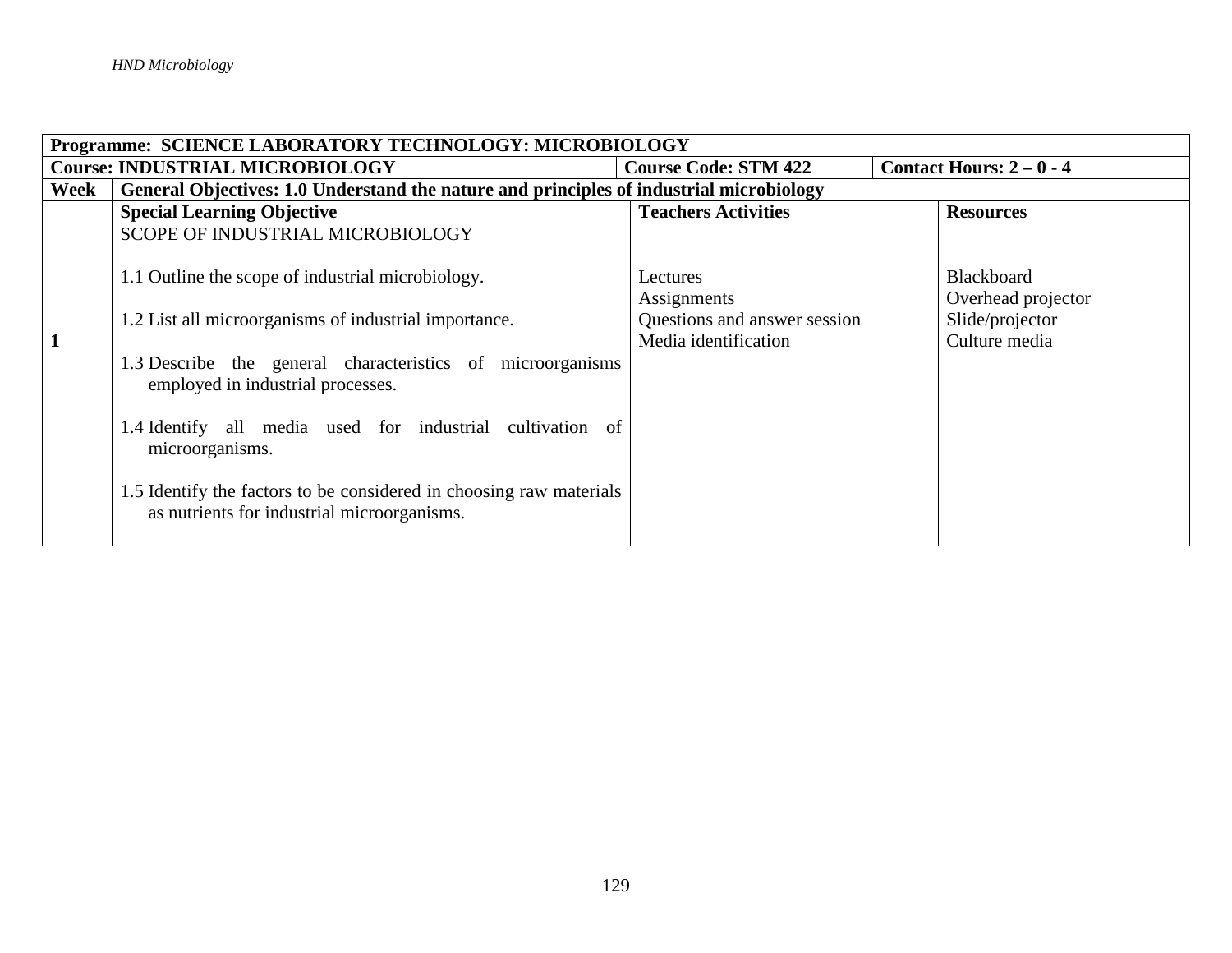| Week    | General Objectives: 2.0 Understand the principles of microbial fermentation pocesses |                                      |                           |
|---------|--------------------------------------------------------------------------------------|--------------------------------------|---------------------------|
|         | <b>Special Learning Objective</b>                                                    | <b>Teachers Activities</b>           | <b>Resources</b>          |
|         | CHARACTERISTICS OF MICROBIAL FERMENTATION                                            |                                      |                           |
|         | 2.1 Describe the morphology of bakers or brewers yeast as seen                       | Lectures                             | Microscopes               |
|         | under the light microscope.                                                          | Assignment                           | Glass ware                |
|         |                                                                                      | Demonstrations                       | Bench scale fermenter     |
|         | 2.2 Describe the reproductio of a typical yeast cell                                 | Practical                            | Pilot fermenter           |
|         | Saccharomyces cerevisiae.                                                            | Question/answer session              | Rotary shaker             |
|         |                                                                                      |                                      | <b>Orbital</b> shakers    |
|         | 2.3 Explain mutation in yeasts.                                                      | Culture yeast cell, grow and harvest | Centrifuge                |
|         |                                                                                      | yeast cells. Wash yeast cells        | Vacuum pump               |
|         | 2.4 Define the term fermentation.                                                    |                                      | Filters                   |
| $2 - 5$ |                                                                                      | Determine yeast productivity         | Wash bath                 |
|         | 2.5 Describe a simplified yeast fermentation cycle.                                  |                                      | Lyophilizes               |
|         |                                                                                      |                                      | Refrigerators             |
|         | 2.6 Explain the following regulatory effects on fermentation                         |                                      | Freezers                  |
|         | (a) Pasteur effect; (b) crabtree effect; (c) cluster effect;                         |                                      | pH meters                 |
|         | (d) negative Pasteur effect.                                                         |                                      | redox meter               |
|         |                                                                                      |                                      | D/O meters                |
|         | 2.7 Describe the various ways of culturing yeasts in the laboratory.                 |                                      | Chemo stat                |
|         |                                                                                      |                                      | Peristaltic pumps         |
|         | 2.8 Isolate pure yeast cultures in the laboratory.                                   |                                      | Tubes/connectors          |
|         |                                                                                      |                                      | Incubators jars           |
|         | 2.9 Preserve pure yeast cultures in the laboratory.                                  |                                      | Steam generators          |
|         |                                                                                      |                                      | Gas tanks                 |
|         | 2.10<br>Differentiate baker's yeast from wine yeast.                                 |                                      | Gas chromatograph         |
|         |                                                                                      |                                      | Liquid chromatograph      |
|         | Describe the process of manufacturing bakers yeast.<br>2.11                          |                                      | Phase contrast microscope |
|         | Produce bakers yeast in the laboratory using molasses and<br>2.12<br>fermenter.      |                                      |                           |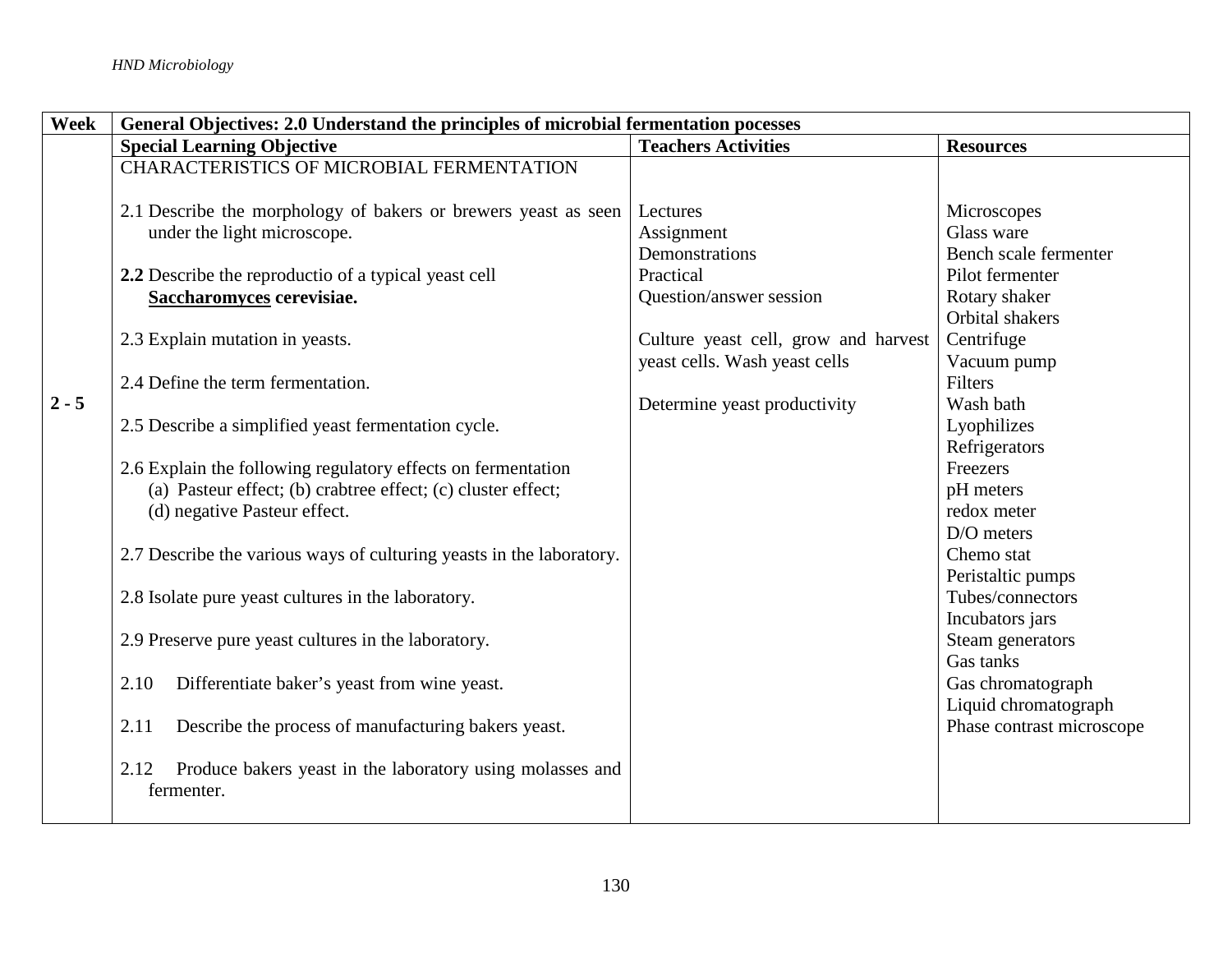| Week | <b>General Objectives:</b>                                                                                                                    |                            |                  |  |
|------|-----------------------------------------------------------------------------------------------------------------------------------------------|----------------------------|------------------|--|
|      | <b>Special Learning Objective</b>                                                                                                             | <b>Teachers Activities</b> | <b>Resources</b> |  |
|      | Differentiate between top and bottom fermenting brewer's<br>2.13<br>yeast.                                                                    |                            |                  |  |
|      | Explain the role of the following microorganisms in food<br>2.14<br>processing and preservation:<br>(a) lactic acid; (b) acetic acid bacteria |                            |                  |  |
|      | Describe the principles of acetic and lactic acid<br>2.15<br>fermentations.                                                                   |                            |                  |  |
|      | List and explain the factors that affect fermentation<br>2.16<br>processes; substrate pH; O/R potential, temperature.                         |                            |                  |  |
|      | Carry out the fermentation process varying such factors as<br>2.17<br>period of fermentation etc.                                             |                            |                  |  |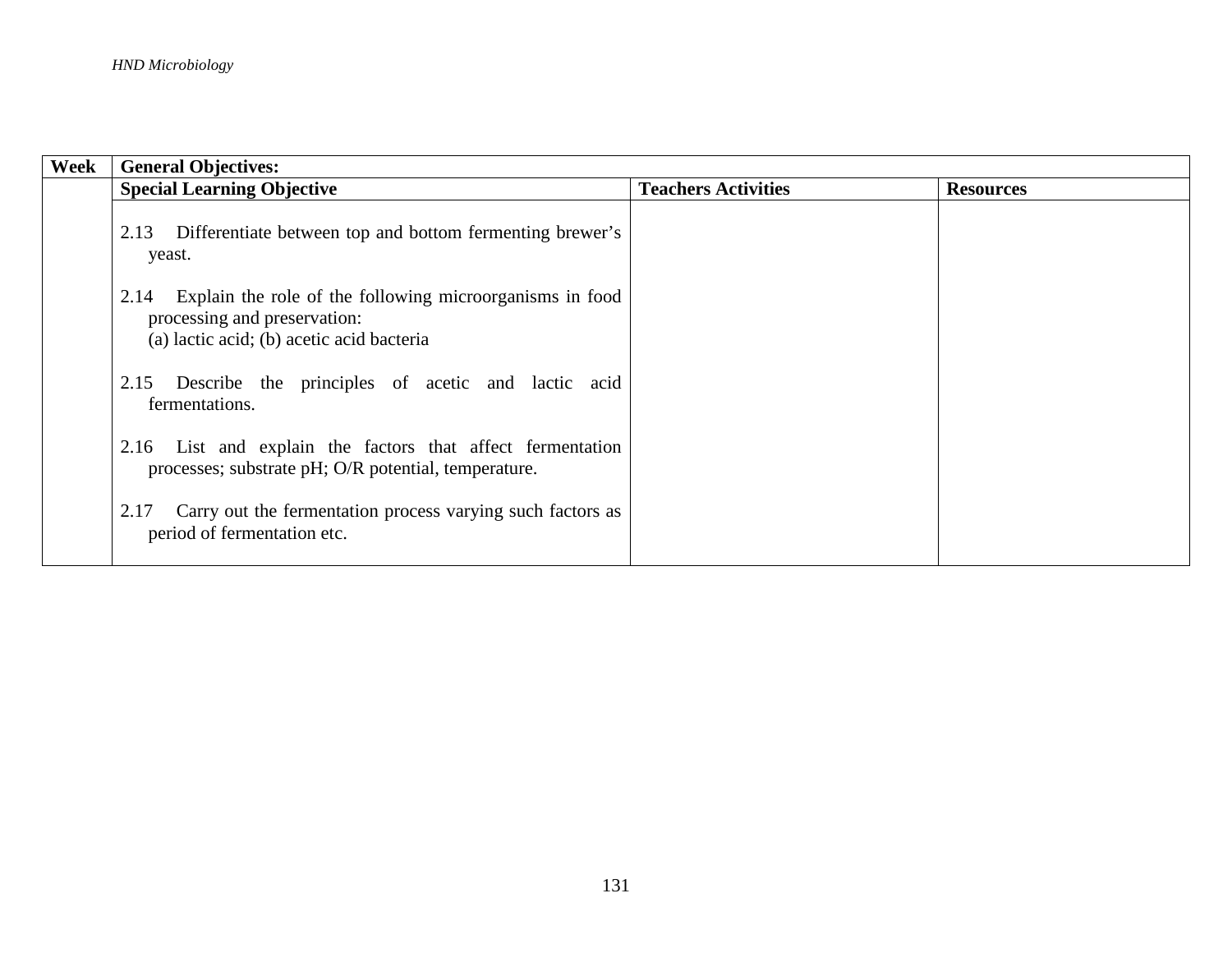| Week    | General Objectives: 3.0 Understand the methods of cultivating industrial microorganisms                  |                            |                  |  |  |
|---------|----------------------------------------------------------------------------------------------------------|----------------------------|------------------|--|--|
|         | <b>Special Learning Objective</b>                                                                        | <b>Teachers Activities</b> | <b>Resources</b> |  |  |
|         | <b>CULTIVATING INDUSTRIAL MICROORGANISMS</b>                                                             |                            |                  |  |  |
|         | 3.1 Distinguish<br>between continuous cultivation and bath<br>cultivation.                               | $do -$<br>$\sim$           | $d\sigma$ –      |  |  |
| $6 - 7$ | 3.2 Sketch a simplified diagram of continuous culture process.                                           |                            |                  |  |  |
|         | 3.3 List the requirements and characteristics of continuous culture<br>systems.                          |                            |                  |  |  |
|         | 3.4 Explain the mathematical theory of continuous cultivation.                                           |                            |                  |  |  |
|         | 3.5 Describe the techniques of continuous culture and the<br>advantages and disadvantages of the system. |                            |                  |  |  |
|         | 3.6 Explain the principles and techniques of batch cultivation of<br>microorganisms.                     |                            |                  |  |  |
|         | 3.7 Explain the mathematical theory of growth in batch culture.                                          |                            |                  |  |  |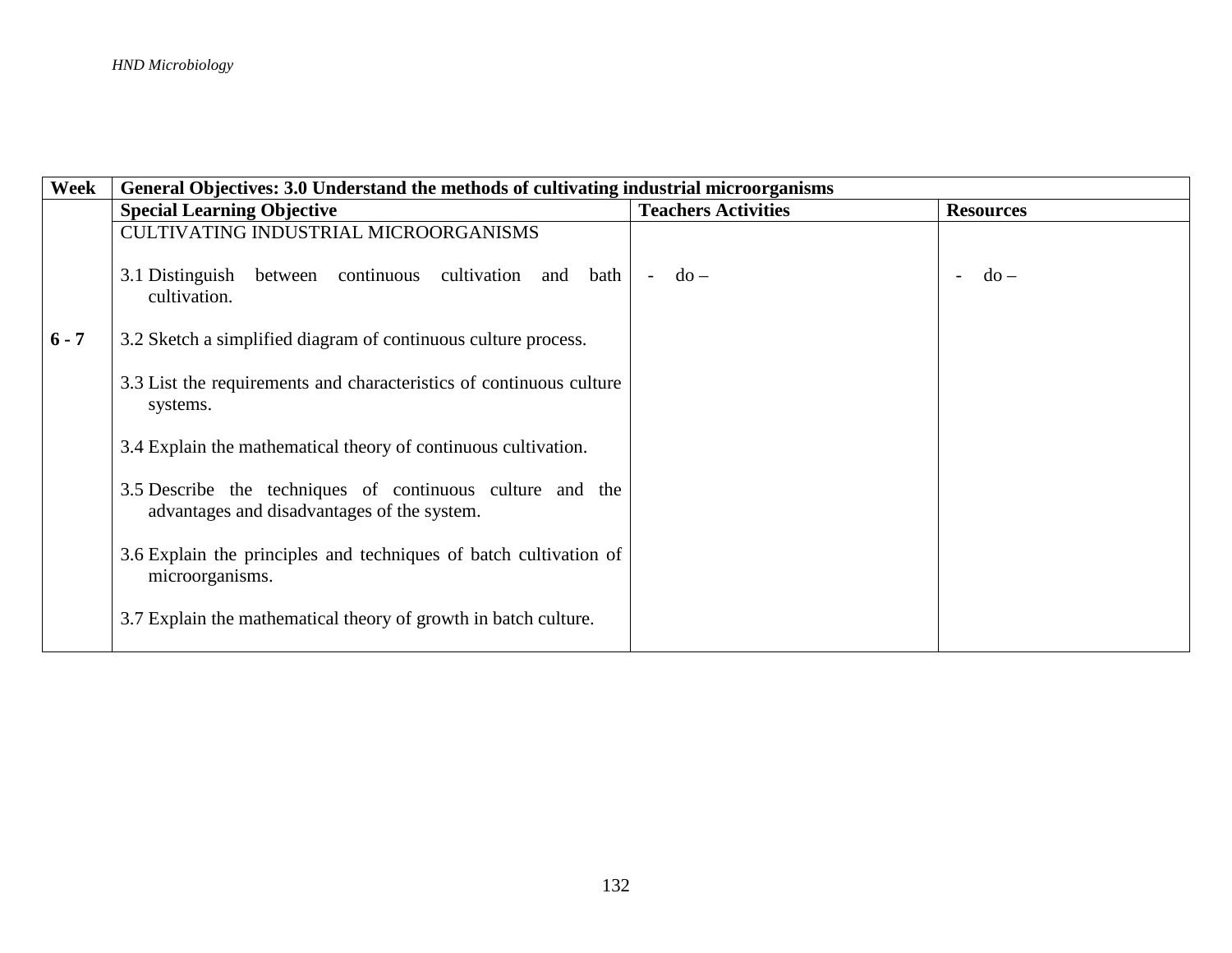| Week    | General Objectives: 4.0 Understand the technology of fermented alcoholic beverages |                                       |                   |  |
|---------|------------------------------------------------------------------------------------|---------------------------------------|-------------------|--|
|         | <b>Special Learning Objective</b>                                                  | <b>Teachers Activities</b>            | <b>Resources</b>  |  |
|         | FERMENETED ALCOHOLIC BEVERAGES                                                     |                                       |                   |  |
|         |                                                                                    |                                       |                   |  |
|         | 4.1 Define alcoholic beverages and differentiate from non-                         | Lectures                              | Microscopes       |  |
|         | alcoholic beverages.                                                               | Practical                             | Centrifuge        |  |
|         |                                                                                    | Demonstrations                        | Refrigerator      |  |
| $8 - 9$ | 4.2 List the various alcoholic beverages and their basic raw                       | Assignment                            | <b>Balances</b>   |  |
|         | materials.                                                                         | Questions and answer session          | Shakers/Incubator |  |
|         |                                                                                    |                                       | Hot air oven      |  |
|         | 4.3 Explain the influence of raw materials on the quality and                      | Carry out laboratory scale production | Freeze dryers     |  |
|         | characteristics of alcoholic beverages.                                            | of wines using local fruits           | Autoclave         |  |
|         |                                                                                    |                                       | Refractometer     |  |
|         | 4.4 Describe the microbial processes involved in alcoholic based                   | Produce alcoholic beverages from      | Blender           |  |
|         | industries.                                                                        | different cereals                     | Water bath        |  |
|         |                                                                                    |                                       | Hot plate         |  |
|         | 4.5 Describe the technology of beer brewing.                                       | Carry out the bottling of palm wine   | Magnetic stirrers |  |
|         |                                                                                    |                                       | Thermometers      |  |
|         | 4.6 Describe the technology of wine manufacture.                                   |                                       | Filters (various) |  |
|         |                                                                                    |                                       | <b>Ball mills</b> |  |
|         | 4.7 Describe the defects that may occur in beer and wines as a                     |                                       | Roller mills      |  |
|         | result of undesirable microbial action.                                            |                                       | Graded mills      |  |
|         |                                                                                    |                                       | pH meter          |  |
|         | 4.8 Produce and compare wines from various local fruits e.g.                       |                                       | Spectrophotometer |  |
|         | banana, citruses etc.                                                              |                                       |                   |  |
|         |                                                                                    |                                       |                   |  |
|         | 4.9 Produce and compare alcoholic beverages from various                           |                                       |                   |  |
|         | cereals.                                                                           |                                       |                   |  |
|         |                                                                                    |                                       |                   |  |
|         | Bottle and preserve palm wine.<br>4.10                                             |                                       |                   |  |
|         |                                                                                    |                                       |                   |  |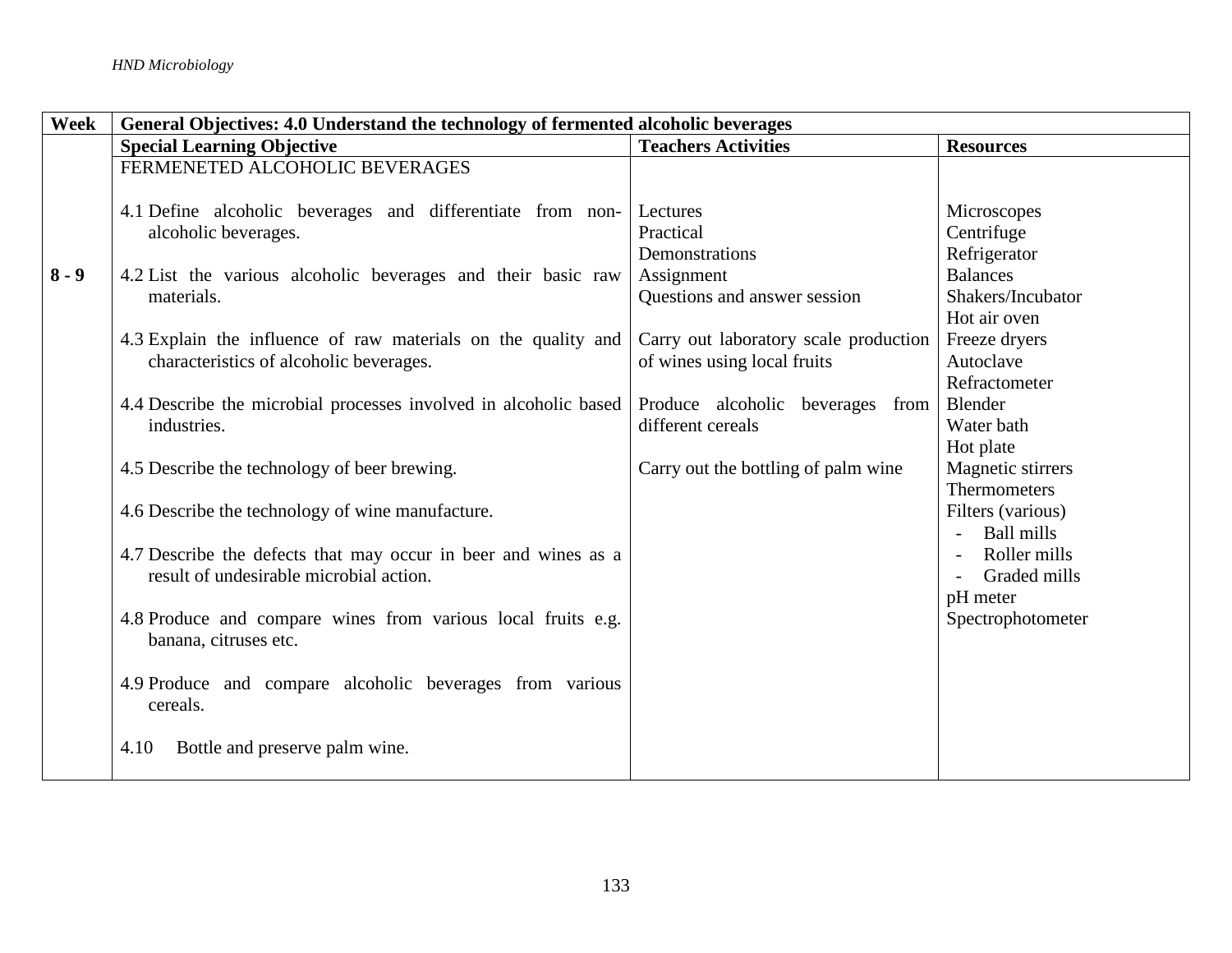| Week | General Objectives: 5.0 Understand the technology of fermented distilled alcoholic beverages (spirit) |                                         |                    |  |
|------|-------------------------------------------------------------------------------------------------------|-----------------------------------------|--------------------|--|
|      | <b>Special Learning Objective</b>                                                                     | <b>Teachers Activities</b>              | <b>Resources</b>   |  |
|      | FERMENTED DISTILLED ALCOHOLIC BEVERAGES                                                               |                                         |                    |  |
|      |                                                                                                       |                                         |                    |  |
|      | 5.1 Define spirits.                                                                                   | Carry out the distillation of palm wine | Distillation units |  |
|      |                                                                                                       |                                         | Centrifuge         |  |
|      | 5.2 Differentiate spirit from other fermented alcoholic beverages.                                    | Determine the amount and purity of      | Fermenters         |  |
| 10   |                                                                                                       | alcohol produced per volume of palm     | Malting chambers   |  |
|      | 5.3 Describe the process of whiskey manufacture.                                                      | wine                                    | Incubator          |  |
|      |                                                                                                       |                                         | Oven               |  |
|      | 5.4 Explain the basic differences between gin, brandy, rum,                                           | Estimate alcohol content of palm wine   | Rotary shakers     |  |
|      | cordials/liquors, vodka and whiskey.                                                                  |                                         | Autoclave          |  |
|      |                                                                                                       |                                         | Roller mills       |  |
|      | 5.5 Distill palm wine to obtain alcohol.                                                              |                                         | Bunsen burner      |  |
|      |                                                                                                       |                                         | Graded sieves      |  |
|      | 5.6 Produce distilled alcohol from various local cereal.                                              |                                         | pH meter           |  |
|      |                                                                                                       |                                         | Spectrophotometer  |  |
|      |                                                                                                       |                                         | Colorimeter        |  |
|      |                                                                                                       |                                         | Cold incubators    |  |
|      |                                                                                                       |                                         | <b>Ball mills</b>  |  |
|      |                                                                                                       |                                         |                    |  |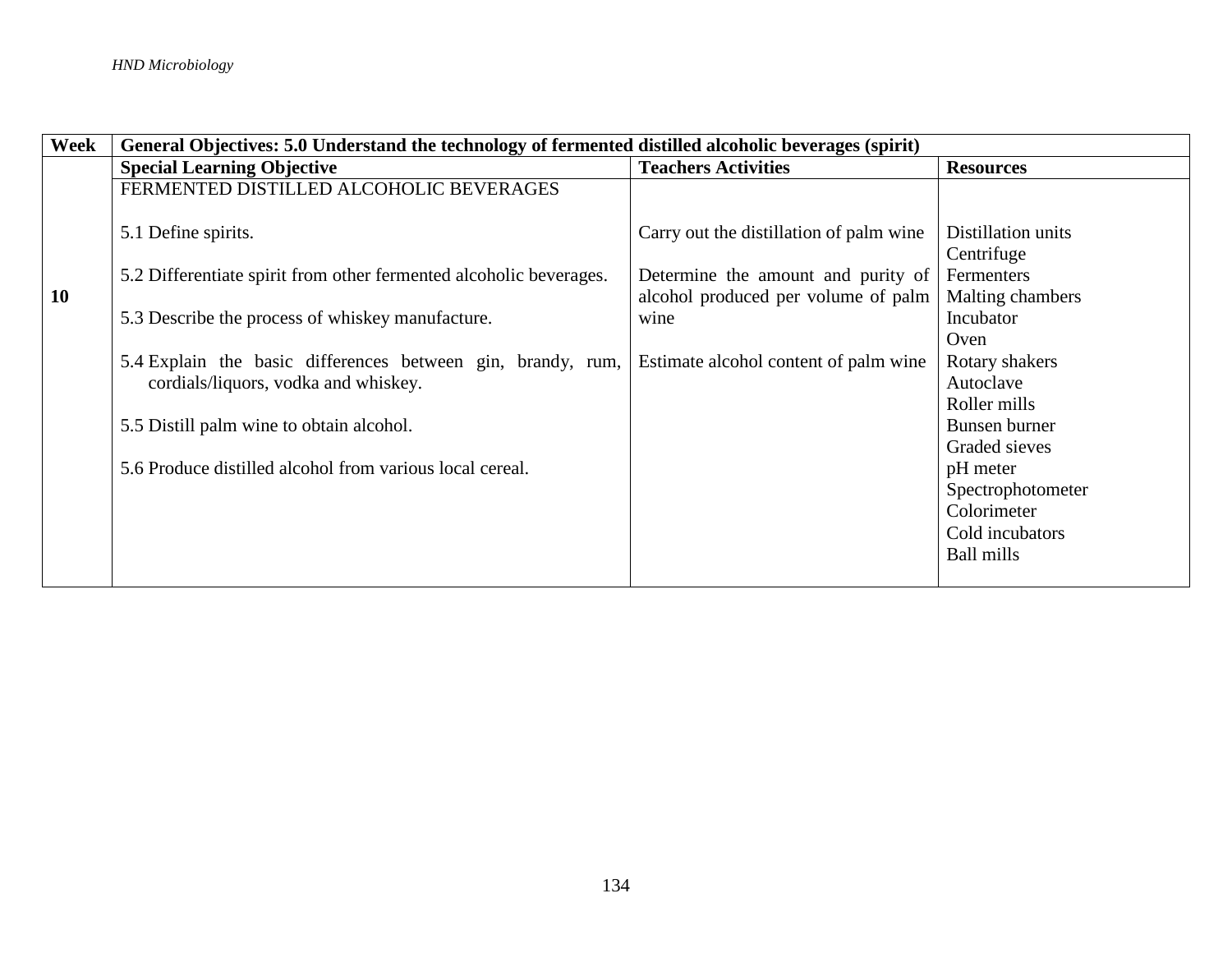| Week      | General Objectives: 6.0 Understand the technology of fermented foods other than fermented alcoholic beverages                                   |                                                                                                          |                                                                              |  |
|-----------|-------------------------------------------------------------------------------------------------------------------------------------------------|----------------------------------------------------------------------------------------------------------|------------------------------------------------------------------------------|--|
|           | <b>Special Learning Objective</b>                                                                                                               | <b>Teachers Activities</b>                                                                               | <b>Resources</b>                                                             |  |
|           | OTHER FERMENTED FOODS                                                                                                                           |                                                                                                          |                                                                              |  |
|           | 6.1 Describe the microbial fermentation of indigenous roots and<br>tubers e.g. cassava to produce garri.                                        | $do -$<br>$\sim$                                                                                         | Glass ware<br>Freezers<br>Refrigerator                                       |  |
| $11 - 12$ | 6.2 Describe the microbial fermentation of indigenous cereals to<br>produce "Ogi/Akamu".                                                        | Carry out laboratory producton of<br>Akamu                                                               | Incubator<br>pH meter<br>Gas chromotograph                                   |  |
|           | 6.3 Describe the microbial fermentation of indigenous legumes<br>and oil seeds e.g. African locust bean to produce<br>"Iru/Dawadawa/Ogiri".     | Carry out fermentation to different<br>levels and compare the sensory<br>qualities of the akamu produced | High pressure<br>Liquid chromatograph<br>Mass specrometer<br>Oxygen analyzer |  |
|           | 6.4 Describe the microbial fermentation of other plants and animal<br>materials that are locally available to obtain products of food<br>value. | Produce dawadawa and ogiri in the<br>laboratory                                                          | Carbon dioxide analyzer                                                      |  |
|           | 6.5 Produce Ogi/Akamu, Dawadawa/ogiri and other fermented<br>native foods.                                                                      |                                                                                                          |                                                                              |  |
|           | 6.6 Describe ways by which the foods in 6.5 above can be<br>enriched.                                                                           |                                                                                                          |                                                                              |  |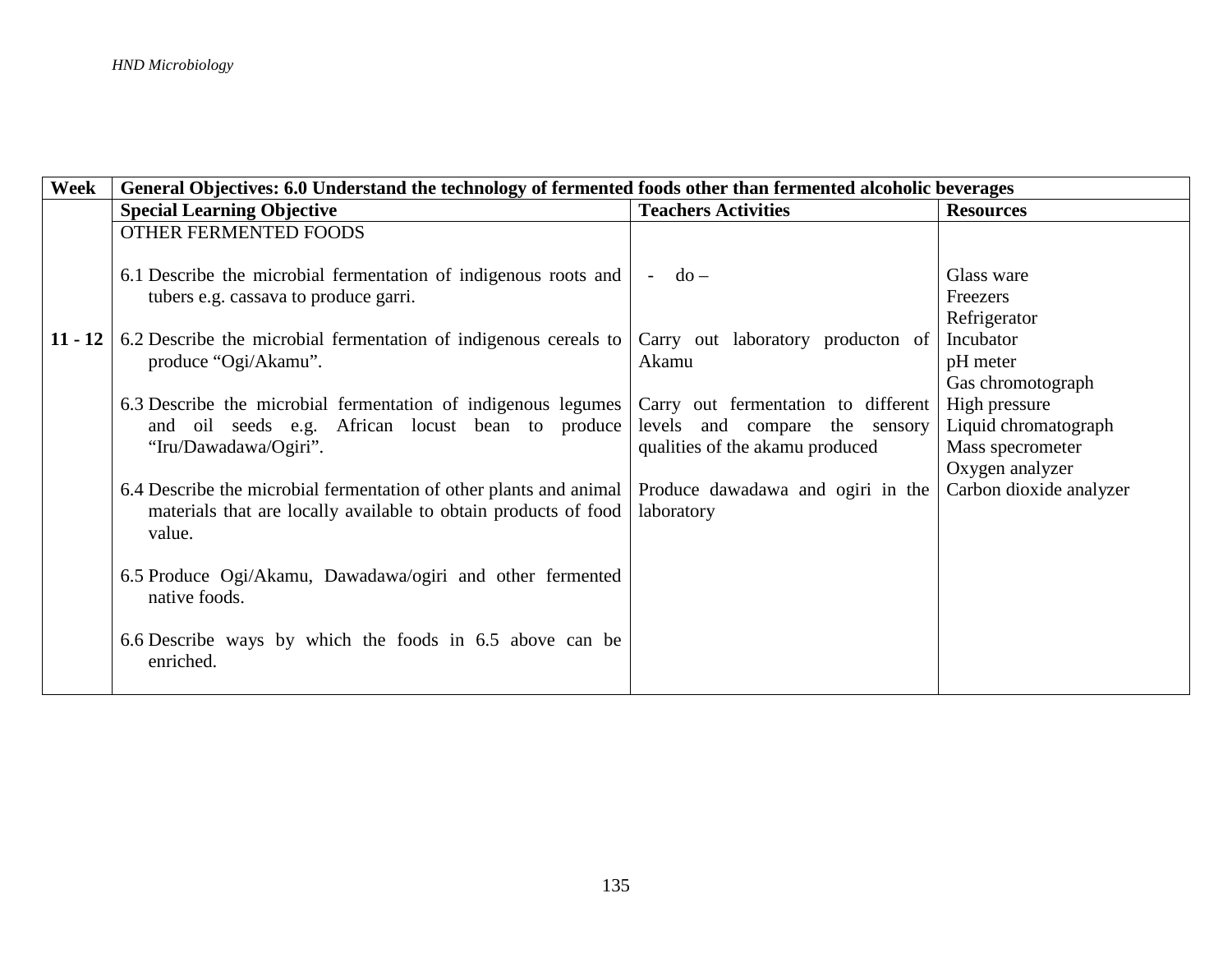| Week | General Objectives: 7.0 Understand the technology of antibiotics production by fermentation                                                                                                                                                                                                                                                                                  |                            |                                                                                      |  |
|------|------------------------------------------------------------------------------------------------------------------------------------------------------------------------------------------------------------------------------------------------------------------------------------------------------------------------------------------------------------------------------|----------------------------|--------------------------------------------------------------------------------------|--|
|      | <b>Special Learning Objective</b>                                                                                                                                                                                                                                                                                                                                            | <b>Teachers Activities</b> | <b>Resources</b>                                                                     |  |
|      | <b>ANTIBIOTICS PRODUCTION</b>                                                                                                                                                                                                                                                                                                                                                |                            |                                                                                      |  |
| 13   | 7.1 List medically important antibiotic.<br>7.2 Describe the microorganisms responsible for the production of<br>antibiotics listed in 7.1 above.<br>7.3 Describe the processes involved in the production of<br>(a) penicillin (b) streptomycin (c) bactracin<br>7.4 Describe methods and equipment used for<br>harvesting/purifications of antibiotics named in 7.3 above. | $-do-$                     | Centrifuge<br>pH meter<br>Fermenters<br>Filters<br>Vacuum pumps<br><b>Blackboard</b> |  |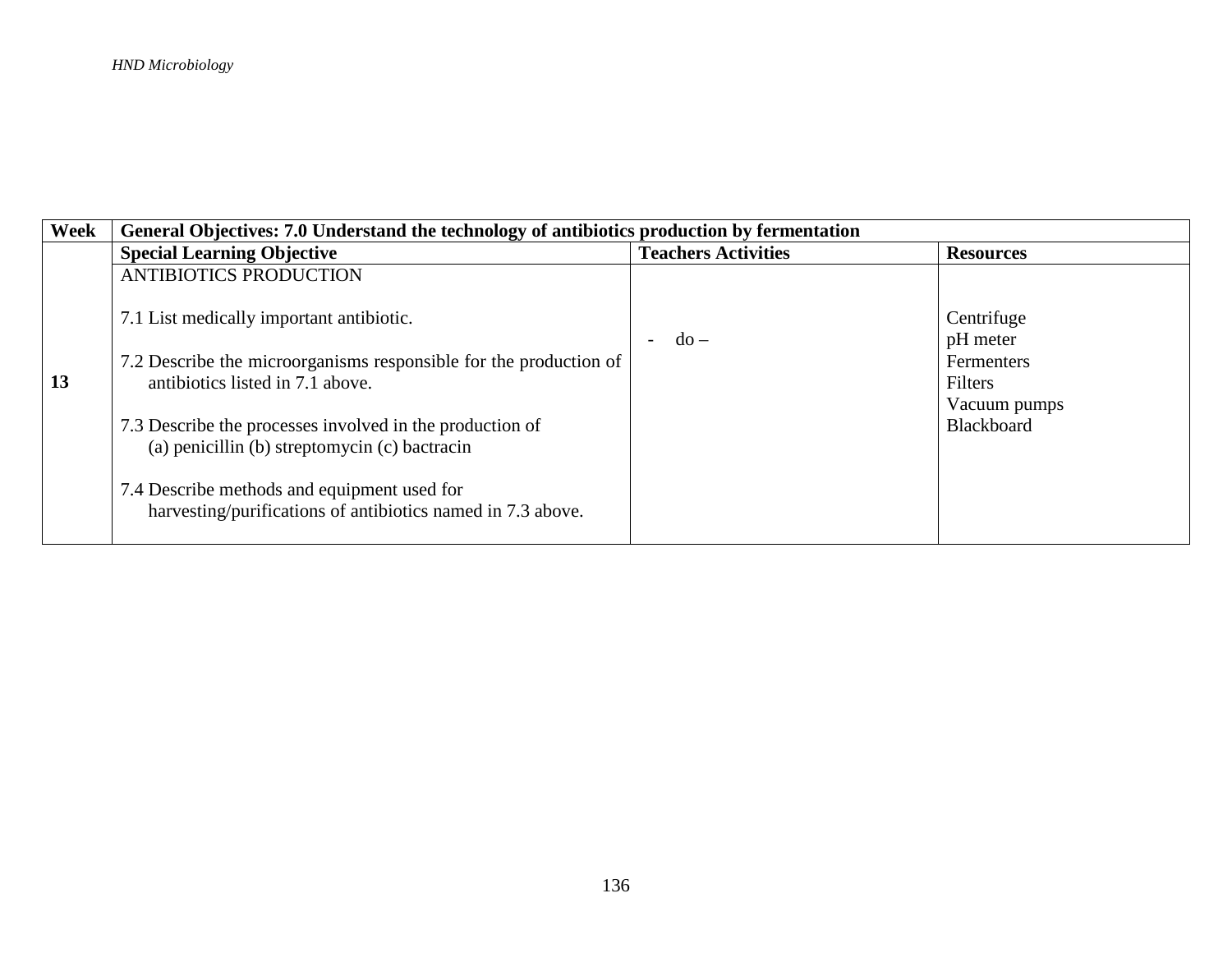| Week | General Objectives: 8.0 Understand the technology of amino acid production by fermentation                            |                            |                  |  |
|------|-----------------------------------------------------------------------------------------------------------------------|----------------------------|------------------|--|
|      | <b>Special Learning Objective</b>                                                                                     | <b>Teachers Activities</b> | <b>Resources</b> |  |
|      | <b>AMINO ACID PRODUCTION</b>                                                                                          |                            |                  |  |
|      | 8.1 List industrially important amino acids.                                                                          | $-do-$                     | $-do$ –          |  |
| 14   | 8.2 Describe the microorganisms responsible for the production of<br>commercially important amino acids.              |                            |                  |  |
|      | 8.3 Describe the processes involved in the production of Glutamic<br>acid (monosodium glutamate seasoning agent)      |                            |                  |  |
|      | 8.4 Describe<br>methods<br>for<br>equipment<br>and<br>needed<br>harvesting/purifications of amino acids in 8.3 above. |                            |                  |  |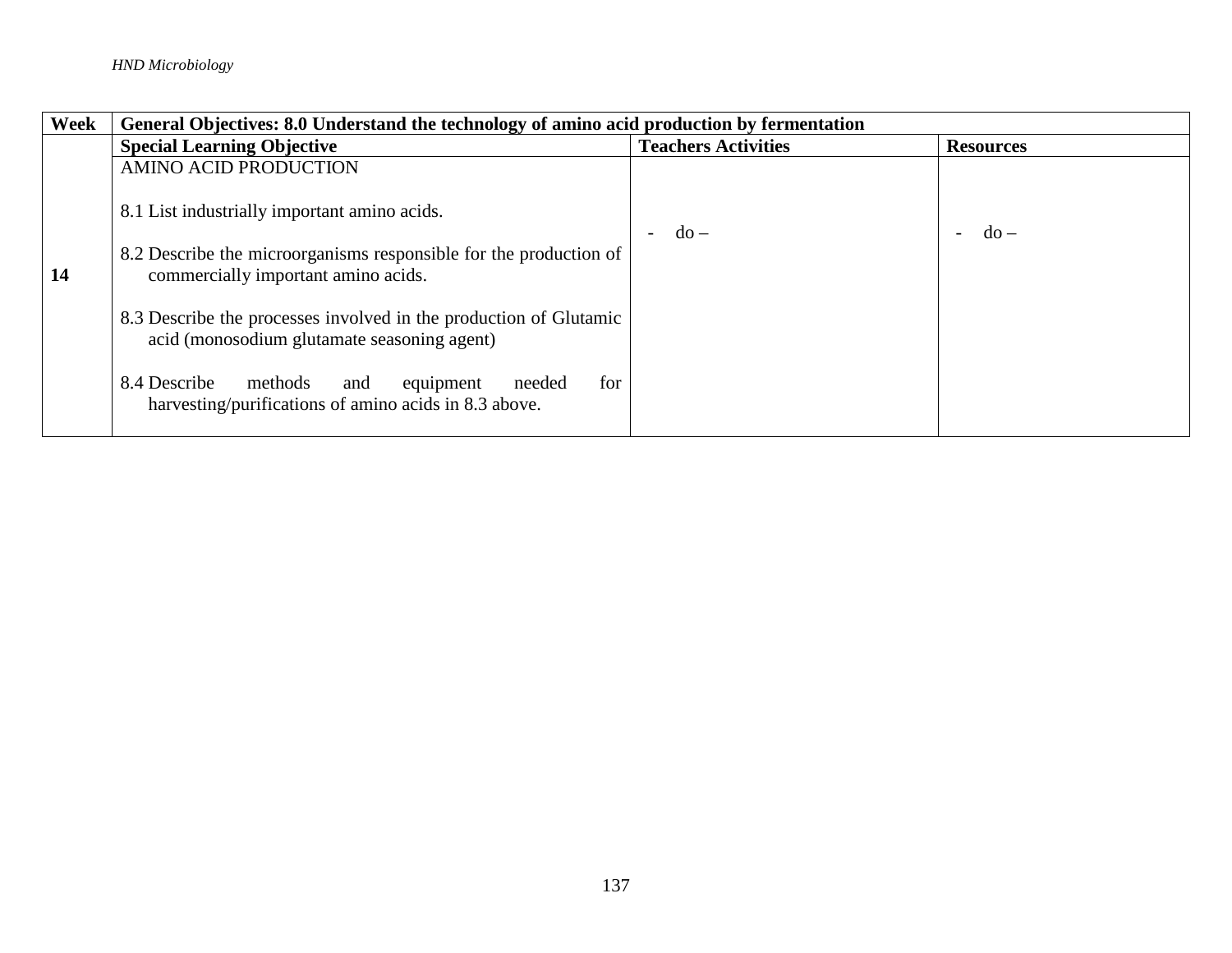|         | PRACTICAL CONTENT                                               |                                      |                           |  |
|---------|-----------------------------------------------------------------|--------------------------------------|---------------------------|--|
| Week    | <b>Special Learning Objective</b>                               | <b>Teachers Activities</b>           | <b>Resources</b>          |  |
| $2 - 5$ | 2.8 Isolate pure yeast cultures in the laboratory.              | Culture yeast cell, grow and harvest | Microscopes               |  |
|         |                                                                 | yeast cells. Wash yeast cells        | Glass ware                |  |
|         | 2.9 Preserve pure yeast cultures in the laboratory.             |                                      | Bench scale fermenter     |  |
|         |                                                                 | Determine yeast productivity         | Pilot fermenter           |  |
|         | 2.10<br>Differentiate baker's yeast from wine yeast.            |                                      | Rotary shaker             |  |
|         |                                                                 |                                      | Orbital shakers           |  |
|         | Describe the process of manufacturing bakers yeast.<br>2.11     |                                      | Centrifuge                |  |
|         |                                                                 |                                      | Vacuum pump               |  |
|         | Produce bakers yeast in the laboratory using molasses<br>2.12   |                                      | <b>Filters</b>            |  |
|         | and fermenter.                                                  |                                      | Wash bath                 |  |
|         | Carry out the fermentation process varying such factors<br>2.17 |                                      | Lyophilizes               |  |
|         | as period of fermentation etc.                                  |                                      | Refrigerators             |  |
|         |                                                                 |                                      | Freezers                  |  |
|         |                                                                 |                                      | pH meters                 |  |
|         |                                                                 |                                      | redox meter               |  |
|         |                                                                 |                                      | D/O meters                |  |
|         |                                                                 |                                      | Chemo stat                |  |
|         |                                                                 |                                      | Peristaltic pumps         |  |
|         |                                                                 |                                      | Tubes/connectors          |  |
|         |                                                                 |                                      | Incubators jars           |  |
|         |                                                                 |                                      | Steam generators          |  |
|         |                                                                 |                                      | Gas tanks                 |  |
|         |                                                                 |                                      | Gas chromatograph         |  |
|         |                                                                 |                                      | Liquid chromatograph      |  |
|         |                                                                 |                                      | Phase contrast microscope |  |
|         |                                                                 |                                      |                           |  |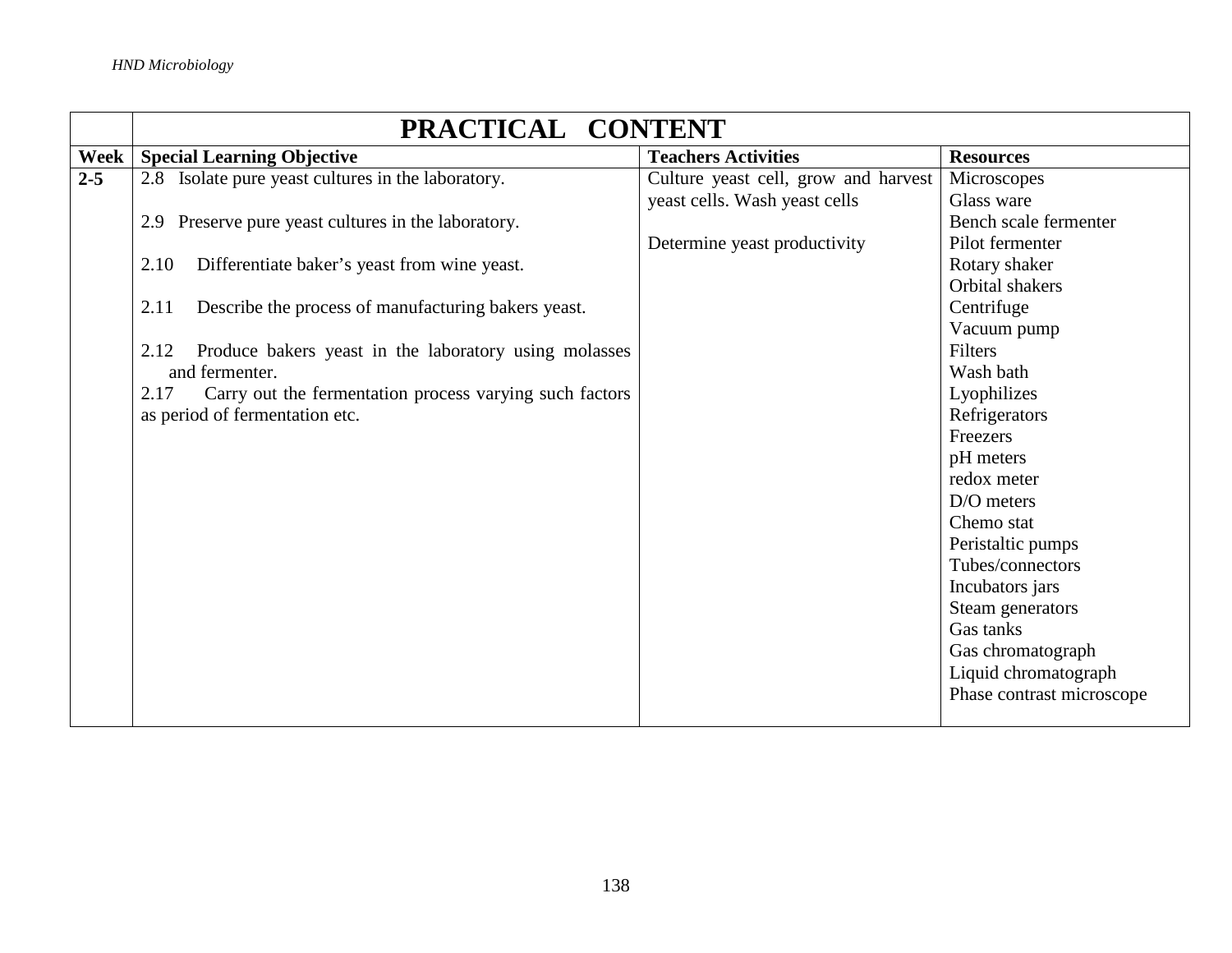## *HND Microbiology*

| $8-9$ | 4.8 Produce and compare wines from various local fruits e.g. | Carry out laboratory scale production | Microscopes                              |
|-------|--------------------------------------------------------------|---------------------------------------|------------------------------------------|
|       | banana, citruses etc.                                        | of wines using local fruits           | Centrifuge                               |
|       |                                                              |                                       | Refrigerator                             |
|       | 4.9 Produce and compare alcoholic beverages from various     | Produce alcoholic beverages from      | <b>Balances</b>                          |
|       | cereals.                                                     | different cereals                     | Shakers/Incubator                        |
|       |                                                              |                                       | Hot air oven                             |
|       | Bottle and preserve palm wine.<br>4.10                       | Carry out the bottling of palm wine   | Freeze dryers                            |
|       |                                                              |                                       | Autoclave                                |
|       |                                                              |                                       | Refractometer                            |
|       |                                                              |                                       | Blender                                  |
|       |                                                              |                                       | Water bath                               |
|       |                                                              |                                       | Hot plate                                |
|       |                                                              |                                       | Magnetic stirrers                        |
|       |                                                              |                                       | <b>Thermometers</b>                      |
|       |                                                              |                                       | Filters (various)                        |
|       |                                                              |                                       | Ball mills                               |
|       |                                                              |                                       | Roller mills<br>$\overline{\phantom{0}}$ |
|       |                                                              |                                       | Graded mills                             |
|       |                                                              |                                       | pH meter                                 |
|       |                                                              |                                       | Spectrophotometer                        |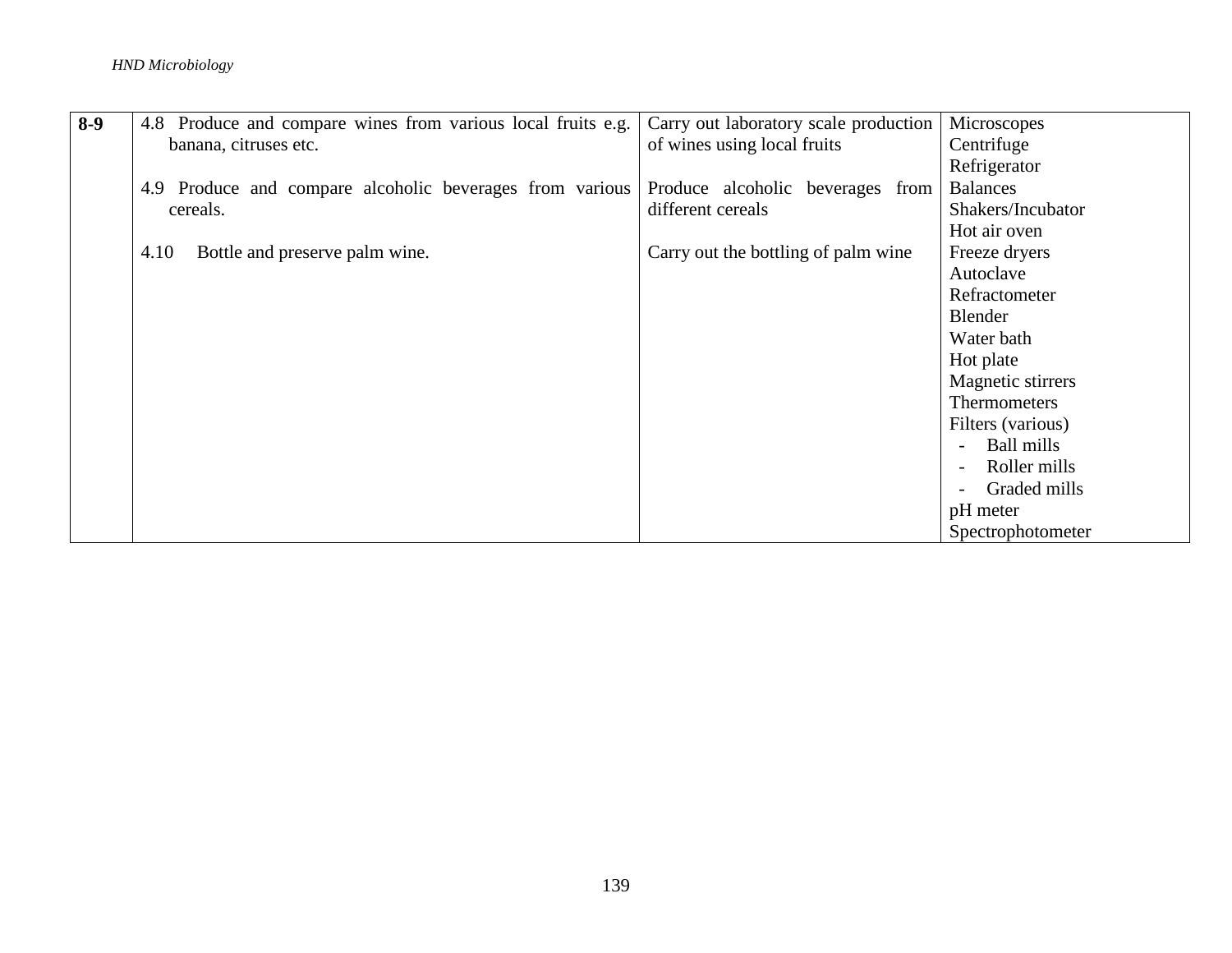## *HND Microbiology*

| 10        | 5.5 | Distill palm wine to obtain alcohol.                      | Carry out the distillation of palm  | Distillation units      |
|-----------|-----|-----------------------------------------------------------|-------------------------------------|-------------------------|
|           |     |                                                           | wine                                | Centrifuge              |
|           | 5.6 | Produce distilled alcohol from various local cereal.      |                                     | Fermenters              |
|           |     |                                                           | Determine the amount and purity of  | Malting chambers        |
|           |     |                                                           | alcohol produced per volume of palm | Incubator               |
|           |     |                                                           | wine                                | Oven                    |
|           |     |                                                           |                                     | Rotary shakers          |
|           |     |                                                           | Estimate alcohol content of palm    | Autoclave               |
|           |     |                                                           | wine                                | Roller mills            |
|           |     |                                                           |                                     | Bunsen burner           |
|           |     |                                                           |                                     | Graded sieves           |
|           |     |                                                           |                                     | pH meter                |
|           |     |                                                           |                                     | Spectrophotometer       |
|           |     |                                                           |                                     | Colorimeter             |
|           |     |                                                           |                                     | Cold incubators         |
|           |     |                                                           |                                     | <b>Ball mills</b>       |
|           |     |                                                           |                                     |                         |
| $11 - 12$ |     | 6.5 Produce Ogi/Akamu, Dawadawa/ogiri and other fermented | Carry out laboratory producton of   | Glass ware              |
|           |     | native foods.                                             | Akamu                               | Freezers                |
|           |     |                                                           |                                     | Refrigerator            |
|           |     |                                                           | Carry out fermentation to different | Incubator               |
|           |     |                                                           | levels and compare the sensory      | pH meter                |
|           |     |                                                           | qualities of the akamu produced     | Gas chromotograph       |
|           |     |                                                           |                                     | High pressure           |
|           |     |                                                           | Produce dawadawa and ogiri in the   | Liquid chromatograph    |
|           |     |                                                           | laboratory                          | Mass specrometer        |
|           |     |                                                           |                                     | Oxygen analyzer         |
|           |     |                                                           |                                     | Carbon dioxide analyzer |
|           |     |                                                           |                                     |                         |
|           |     |                                                           |                                     |                         |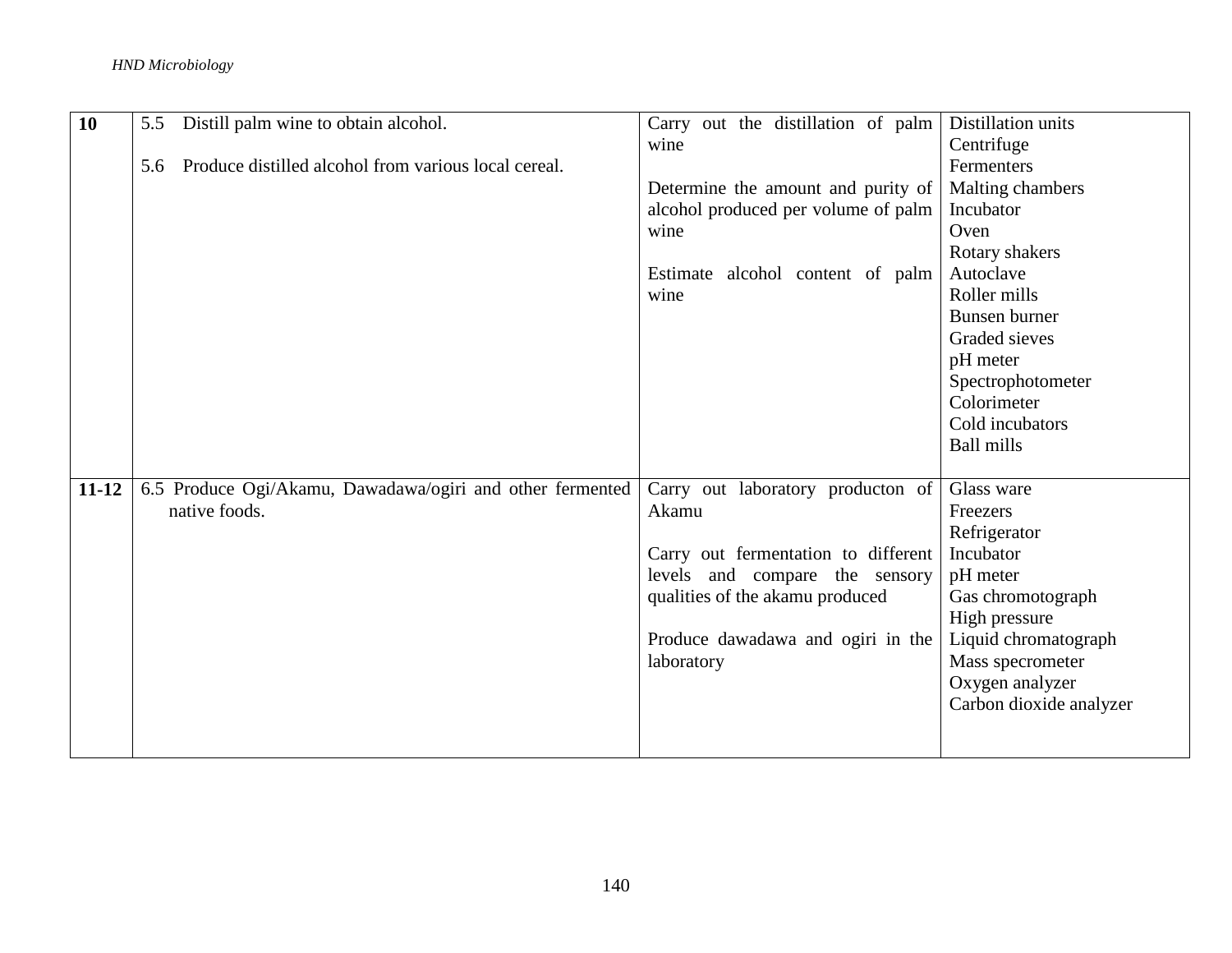| <b>PROGRAMME:</b> |                                                                        | <b>SCIENCE LABORATORY TECHNOLOGY - MICROBIOLOGY</b> |              |  |  |
|-------------------|------------------------------------------------------------------------|-----------------------------------------------------|--------------|--|--|
| <b>COURSE:</b>    |                                                                        | <b>WASTE TREATMENT OF UTILIZATION</b>               |              |  |  |
| <b>CODE:</b>      | <b>STM 423</b>                                                         |                                                     |              |  |  |
| <b>DURATION:</b>  | (Hour/Week) Lecture: 2                                                 | Tutorial: 0                                         | Practical: 2 |  |  |
| UNIT:             | 3.0                                                                    |                                                     |              |  |  |
| <b>GOAL:</b>      | This course is designed to provide the student with a knowledge of the |                                                     |              |  |  |

- 1.0 Know the various wastes of food, allied and other industries and methods of their disposal.
- 2.0 Understand various methods of non-biological effluent waste treatment.
- 3.0 Understand various methods of biological waste treatment, recycling and reuse.
- 4.0 Understand various methods of air pollution control.
- 5.0 Introduction to the principles of Environmental Impact Assessment.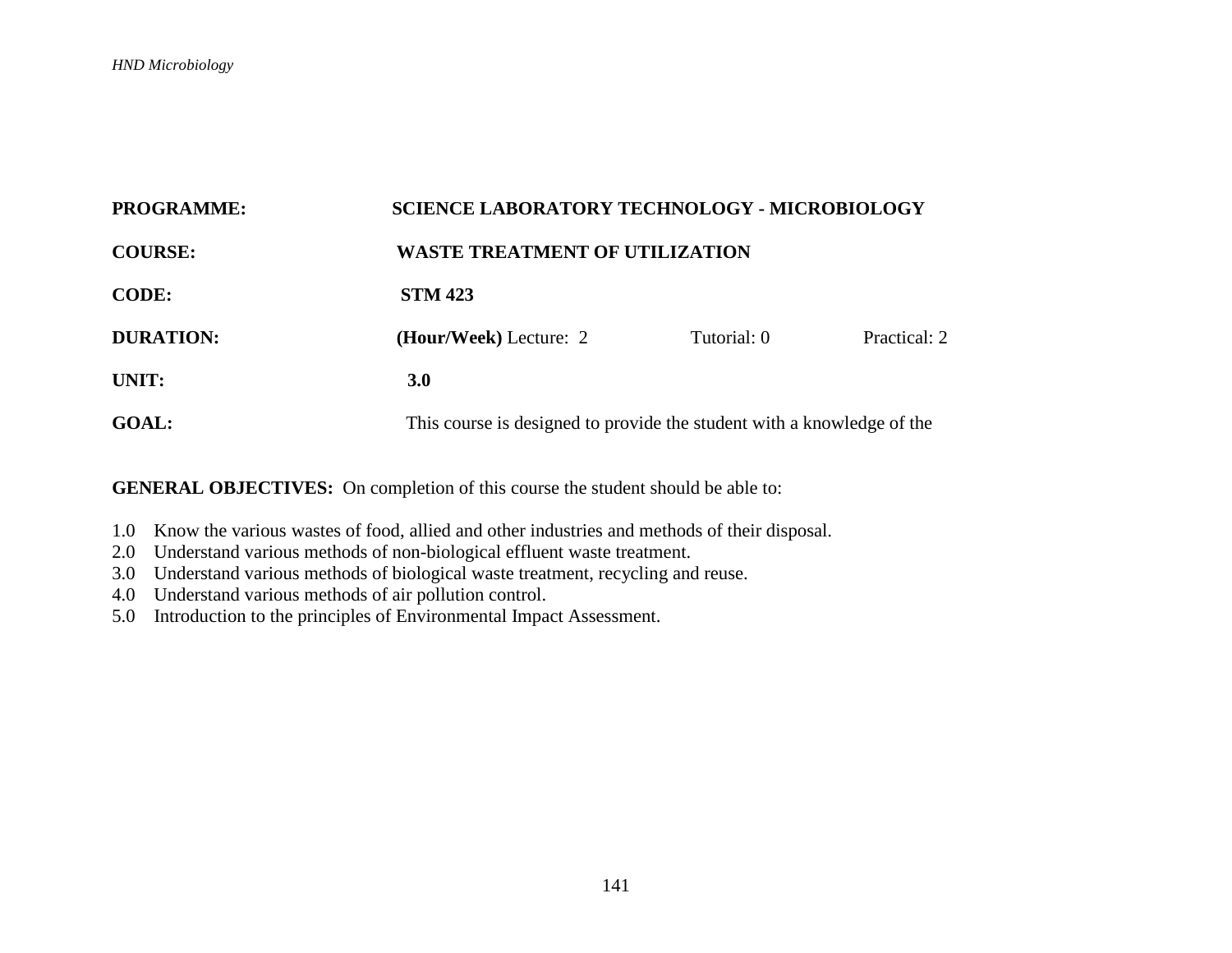|         | Programme: SCIENCE LABORATORY TECHNOLOGY: MICROBIOLOGY                                                                                                                                                        |                                                                           |                                                                                         |  |  |
|---------|---------------------------------------------------------------------------------------------------------------------------------------------------------------------------------------------------------------|---------------------------------------------------------------------------|-----------------------------------------------------------------------------------------|--|--|
|         | <b>Course: WASTE TREATMENT AND UTILIZATION</b>                                                                                                                                                                | <b>Course Code: STM 423</b>                                               | Contact Hours: $2-0-2$                                                                  |  |  |
| Week    | General Objectives: 1.0 Know the various wastes of food, allied and other industries and methods of their disposal                                                                                            |                                                                           |                                                                                         |  |  |
|         | <b>Special Learning Objective</b>                                                                                                                                                                             | <b>Teachers Activities</b>                                                | <b>Resources</b>                                                                        |  |  |
|         | <b>TYPES OF WASTE</b>                                                                                                                                                                                         |                                                                           |                                                                                         |  |  |
| $1 - 3$ | 1.1 Identify sources of various wastes.<br>1.2 Explain the nature of waste from 1.1 above.<br>1.3 Classify wastes into solid wastes, liquid wastes and<br>wastewater.<br>1.4 Classify different solid wastes. | Lectures<br>Demonstration<br>Film shoos<br>Assignments<br>Visit/excursion | Blackboard<br>Overhead projectors and slides<br>Television<br>video<br>and<br>equipment |  |  |
|         | 1.5 Describe the effect of the various wastes on the environment.                                                                                                                                             |                                                                           |                                                                                         |  |  |
|         | 1.6 List various methods of solid waste treatment and disposal.                                                                                                                                               |                                                                           |                                                                                         |  |  |
|         | 1.7 List various methods of liquid waste treatment and disposal.                                                                                                                                              |                                                                           |                                                                                         |  |  |
|         | 1.8 List and describe various methods of waste reclamation and<br>recycling.                                                                                                                                  |                                                                           |                                                                                         |  |  |
|         | 1.9 Explain the uses of reclaimed/recycled wastes as fuel,<br>fertilizer, animal feed, feed supplement, feed stock and<br>irrigation.                                                                         |                                                                           |                                                                                         |  |  |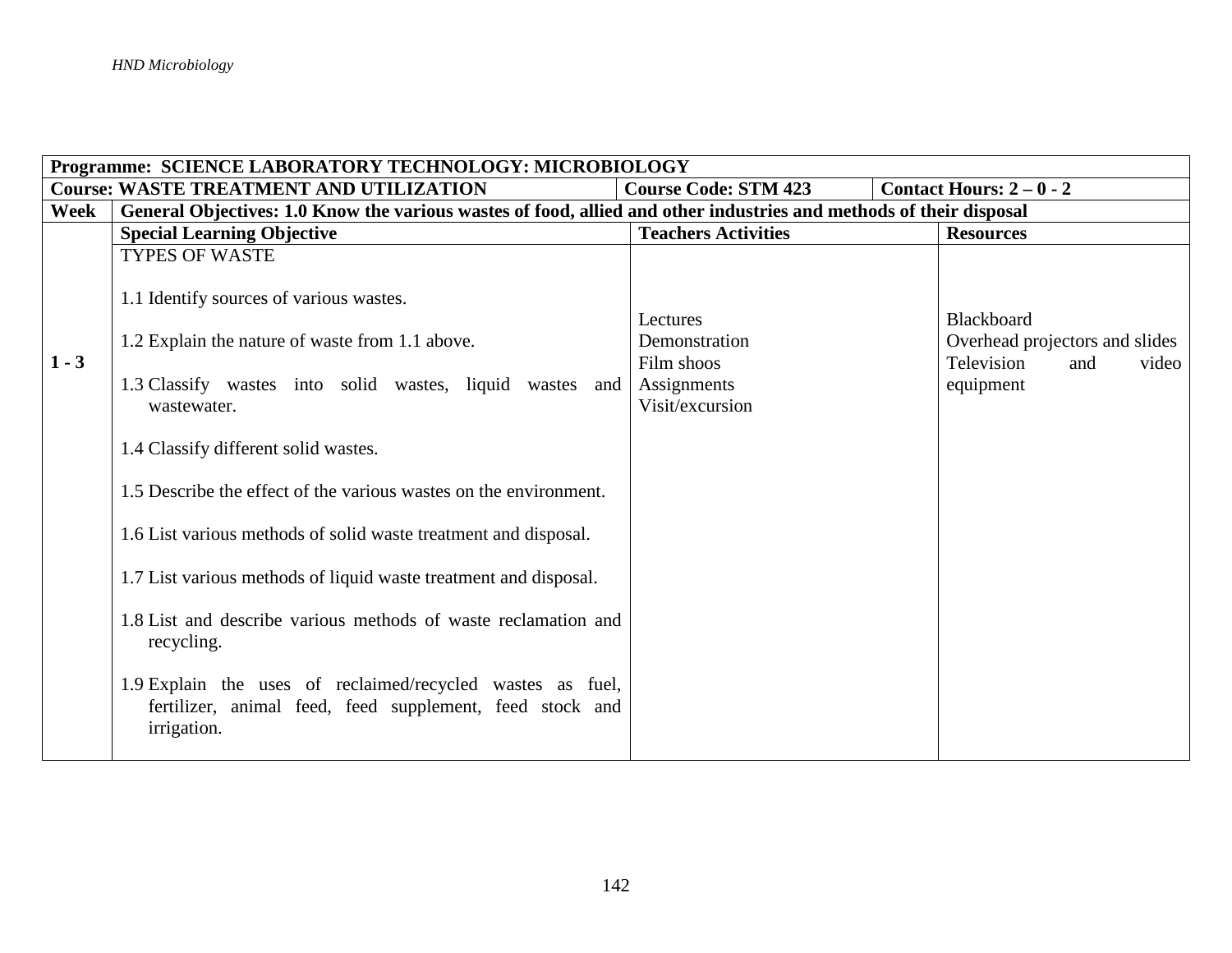| Week    | General Objectives: 2.0 Understand various methods of non-biological effluent waste treatment |                                  |                            |
|---------|-----------------------------------------------------------------------------------------------|----------------------------------|----------------------------|
|         | <b>Special Learning Objective</b>                                                             | <b>Teachers Activities</b>       | <b>Resources</b>           |
|         | EFFLUENT WASTE TREATMENT                                                                      |                                  |                            |
|         |                                                                                               |                                  |                            |
|         | 2.1 List different types of insoluble / solid wastes and describe                             |                                  |                            |
|         | their effects on the environment and ecosystem.                                               | Lectures                         | Blackboard                 |
|         |                                                                                               |                                  | Projectors                 |
| $4 - 6$ | 2.2 Estimate total organic matter waste and wastewater.                                       | Carry out BOD, COD and TOC tests | Video equipment            |
|         |                                                                                               | Excursion to treatment plants    | <b>BOD</b> bottles         |
|         | 2.3 Define Biochemical Oxygen Demand (BOD), Chemical                                          | Video films                      | COD digesters              |
|         | Oxygen Demand (COD) and Total Oxygen Carbon (TOC).                                            | Assignments                      | Spectrophotometer          |
|         |                                                                                               | Questions                        | Colorimeter                |
|         | 2.4 Explain methods of determining BOD, COD and TOC of                                        | Demonstration                    | Ovens                      |
|         | wastes.                                                                                       |                                  | Seitz filtration equipment |
|         |                                                                                               |                                  | Hot plate                  |
|         | 2.5 List the possible chemical and biochemical toxic substances in                            |                                  | Freeze dryers              |
|         | effluents from food and other allied industries.                                              |                                  | Membrane filters           |
|         |                                                                                               |                                  | <b>Blenders</b>            |
|         | 2.6 Explain the principles of physical treatment of wastewater                                |                                  | Microwave ovens            |
|         | under the following: flocculation, sedimentation,                                             |                                  | Centrifuge                 |
|         | centrifugation, floatation, adsorption, filtration, ultra filtration,                         |                                  | Incubators                 |
|         | and reverse osmosis, electro dialysis.                                                        |                                  | Soxhlet equipment          |
|         |                                                                                               |                                  | Furnaces                   |
|         | 2.7 Explain the principles of chemical treatment of wastewater                                |                                  | Sintered glass filters     |
|         | under the following methods: coagulation, emulsion breaking,                                  |                                  | Autoclave                  |
|         | neutralization, precipitation, chemical oxidation (using ozone,                               |                                  | Kjedahl apparatus          |
|         | hydrogen peroxide, chlorine etc).                                                             |                                  | Micro incinerators         |
|         |                                                                                               |                                  |                            |
|         | 2.8 Explain the advantages and limitations of each of the processes                           |                                  |                            |
|         | studied in 2.6 and 2.7 above.                                                                 |                                  |                            |
|         |                                                                                               |                                  |                            |
|         | 2.9 Explain other physical and chemical methods for treating solid                            |                                  |                            |
|         | wastes e.g. incineration.                                                                     |                                  |                            |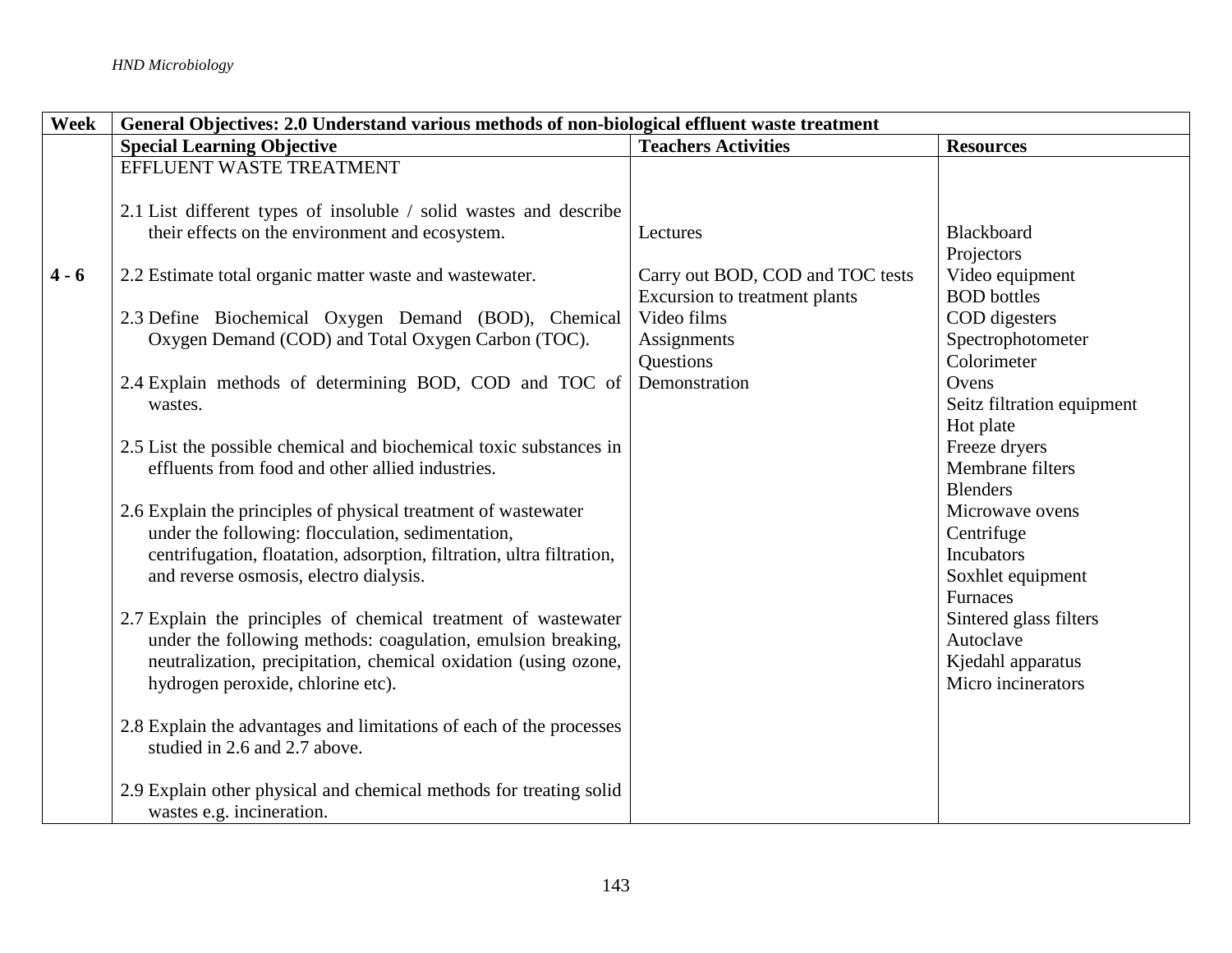| Week     | General Objectives: 3.0 Understand various methods of biological waste treatment, recycling and reuse                                                                                                                           |                                       |                          |
|----------|---------------------------------------------------------------------------------------------------------------------------------------------------------------------------------------------------------------------------------|---------------------------------------|--------------------------|
|          | <b>Special Learning Objective</b>                                                                                                                                                                                               | <b>Teachers Activities</b>            | <b>Resources</b>         |
|          | BIOLOGICAL WASTE TREATMENT, RECYCLING AND REUSE                                                                                                                                                                                 |                                       |                          |
|          | 3.1 Explain the principles of biological treatment of solid wastes<br>and wastewater.                                                                                                                                           | Lectures<br>Assignment                | Blackboard<br>Projectors |
| $7 - 10$ | 3.2 Describe the technology and operation of different aerobic                                                                                                                                                                  | Questions and answer sessions         | Video equipment          |
|          | biological wastewater treatment processes:                                                                                                                                                                                      | Demonstration                         |                          |
|          | (a) activated sludge                                                                                                                                                                                                            | Excursion / visit to sewage treatment |                          |
|          | (b) aerated lagoon                                                                                                                                                                                                              | plants                                |                          |
|          | (c) stabilization ponds                                                                                                                                                                                                         |                                       |                          |
|          | (d) trickling filters<br>(e) oxidation ditches                                                                                                                                                                                  |                                       |                          |
|          |                                                                                                                                                                                                                                 |                                       |                          |
|          | 3.3 Describe the technology and operation of different anaerobic<br>biological wastewater treatment processes e.g. anaerobic ponds<br>and sludge blankets.                                                                      |                                       |                          |
|          | 3.4 Describe the technology and operation of different biological<br>solid waste treatment processes:<br>(a) composing (b) thermophilic digestion                                                                               |                                       |                          |
|          | 3.5 Dsecribe the technology and operation of different modern<br>waste treament processes:<br>(a) nitrogen stripping<br>(b) phosphate stripping<br>(c) desalination<br>(d) dual cycle / combine processes<br>(e) pyrolyses, etc |                                       |                          |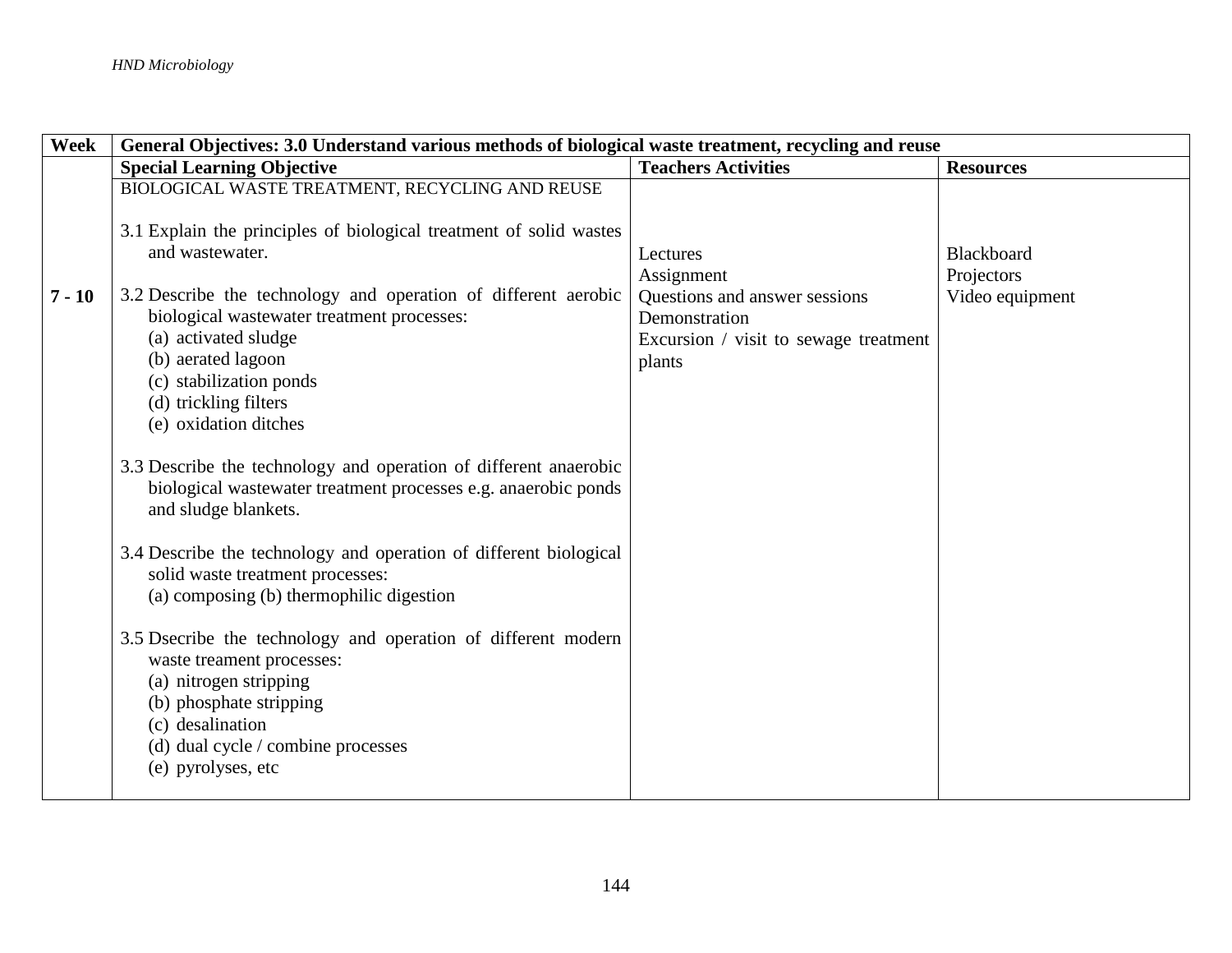| Week | <b>General Objectives:</b>                                                                                                                            |    |    |
|------|-------------------------------------------------------------------------------------------------------------------------------------------------------|----|----|
|      | 3.6 Describe how the methods described in $3.2 - 3.4$ above are<br>used to reprocess/recycle waste products.                                          | do | do |
|      | 3.7 Explain the principles of waste recycling and reutilization.                                                                                      |    |    |
|      | 3.8 List and describe various methods of waste reutilization<br>including production of biomass, single cell protein, protein-<br>enriched waste etc. |    |    |
|      | 3.9 Describe the use of the methods in $3.2 - 3.4$ to degrade toxic,<br>noxious compounds and xenobiotics.                                            |    |    |

| Week      | General Objectives: 4.0 Understand various methods of air pollution control                                                                                                                                                                                                                                                                                                                                                               |                                         |                                                                                                                        |
|-----------|-------------------------------------------------------------------------------------------------------------------------------------------------------------------------------------------------------------------------------------------------------------------------------------------------------------------------------------------------------------------------------------------------------------------------------------------|-----------------------------------------|------------------------------------------------------------------------------------------------------------------------|
|           | <b>Special Learning Objective</b>                                                                                                                                                                                                                                                                                                                                                                                                         | <b>Teachers Activities</b>              | <b>Resources</b>                                                                                                       |
| $11 - 12$ | 4.1 List different types of air pollutants.<br>4.2 List the various sources of air pollution e.g. gas flare, exhaust<br>fumes, etc.<br>4.3 Describe the effects of air pollution on the environment e.g.<br>acid rain, smog etc.<br>4.4 List possible chemical and biochemical toxic substances in air<br>pollutants.<br>4.5 Explain the principles and methods of control of air pollution<br>using particulate and noxious gas removed. | $d\Omega -$<br>$\overline{\phantom{0}}$ | Air samples<br>$O_2$ analyser<br>$CO2$ analysre<br>Atomic<br>absorption<br>spectrophotometer<br>Mass spectrophotometer |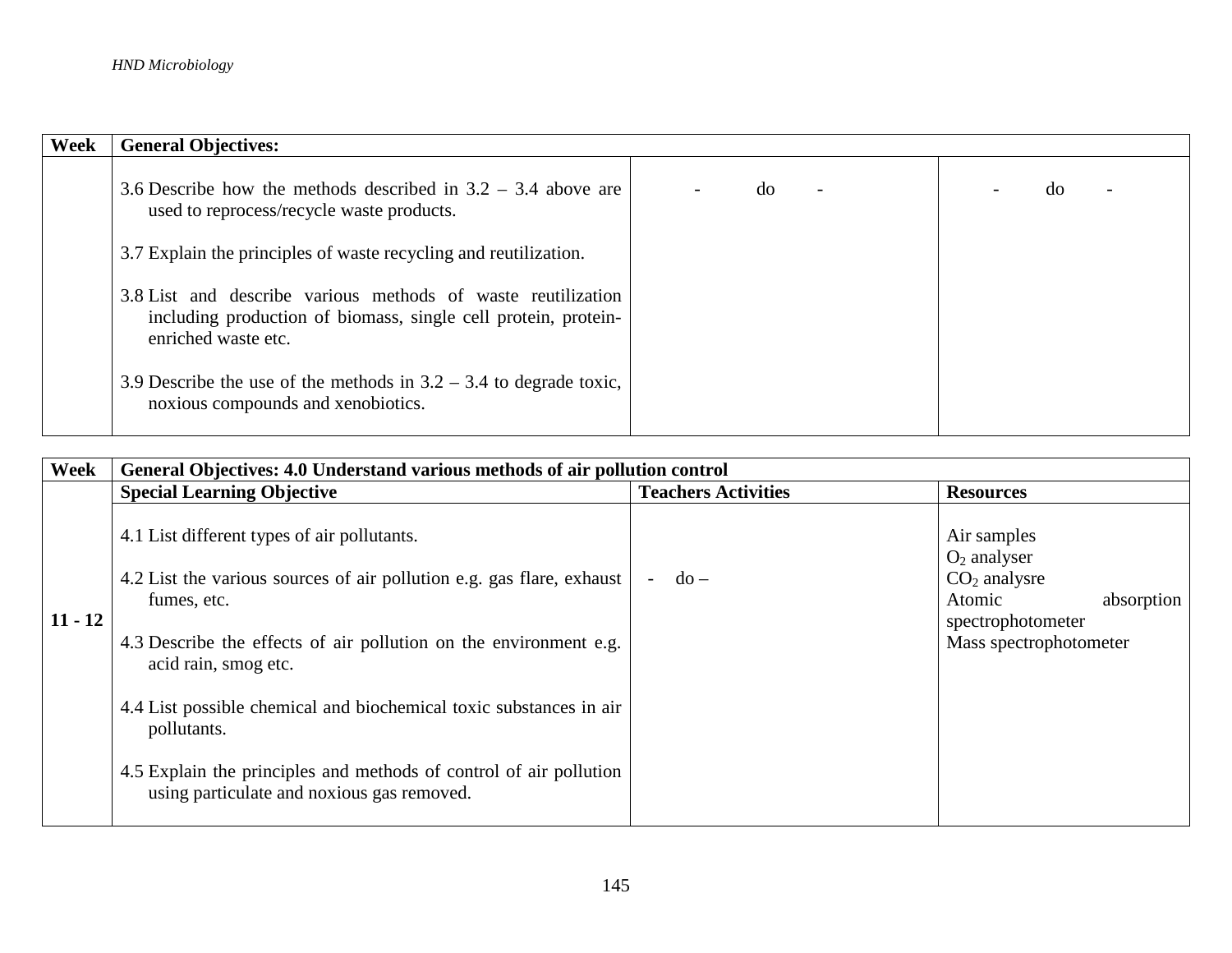| Week    | General Objectives: 5.0 Introduction to the principles of Environmental Impact Assessment |                                    |                    |
|---------|-------------------------------------------------------------------------------------------|------------------------------------|--------------------|
|         | <b>Special Learning Objective</b>                                                         | <b>Teachers Activities</b>         | <b>Resources</b>   |
|         | ENVIRONMENTAL IMPACT ASSESSMENT                                                           |                                    |                    |
|         | 5.1 Explain the basic principles of environmental impact                                  | Lectures                           | Projects           |
|         | assessment.                                                                               | Assignment                         | <b>Blackboards</b> |
| $13-14$ |                                                                                           | Class round table discussion       |                    |
|         | 5.2 Describe the basic procedures for achieving environmental                             | Visit to sites to carry out impact |                    |
|         | impact assessment (in a given risk environment)                                           | studies                            |                    |
|         | 5.3 Describe the basic procedure for preparing impact assessment<br>statements/reports.   |                                    |                    |
|         | 5.4 Explain the preparation of environment audit report.                                  |                                    |                    |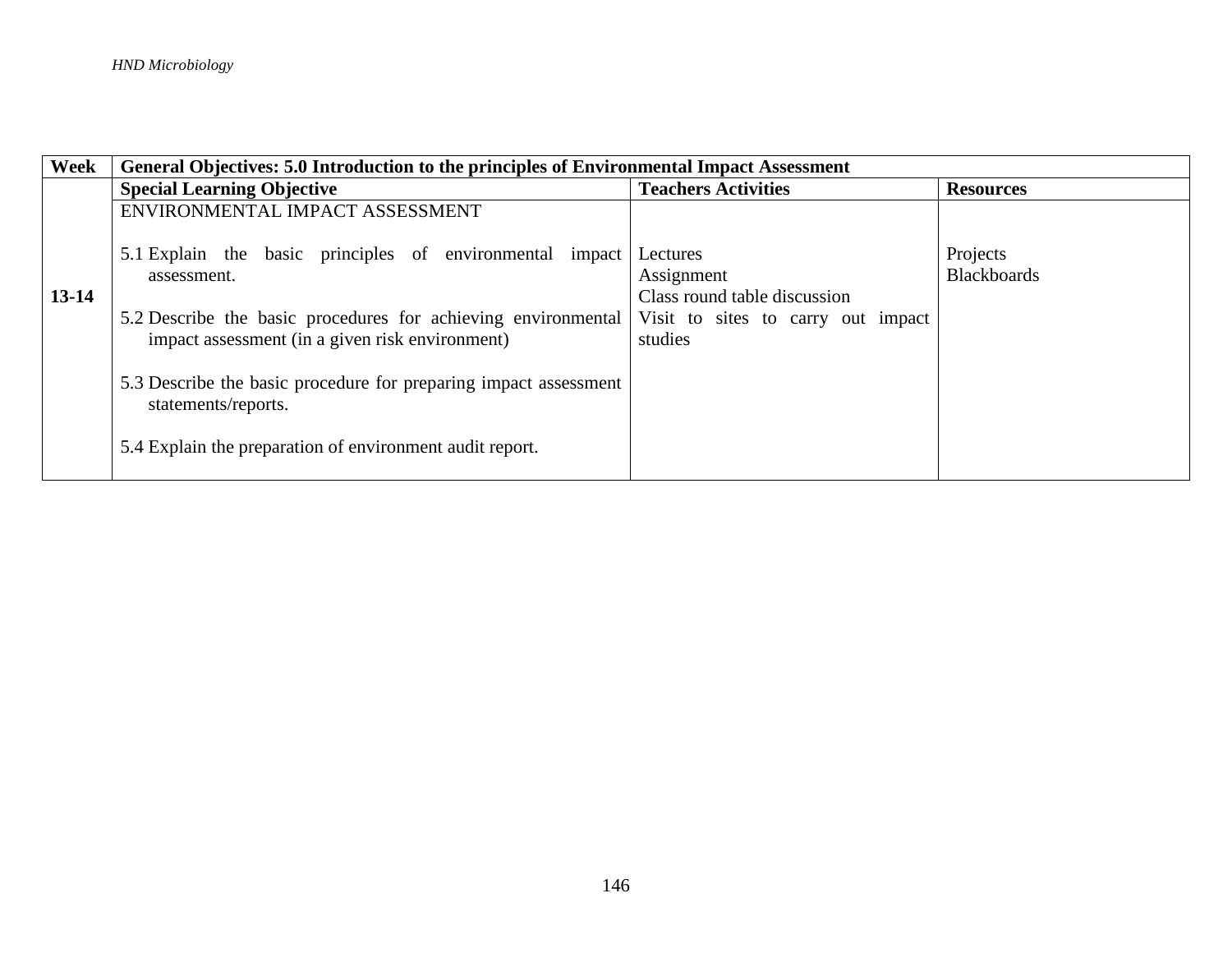### **SCIENCE LABORATORY TECHNOLOGY HIGHER NATIONAL DIPLOMA BIOLOGICAL SCIENCES OPTIONS**

### **MINIMUM LIST OF EQUIPMENT**

# **1. BIOLOGY LABORATORY**

See list of equipment for Biology Laboratory ND SLT

Additional List of Equipment required are:-

| S/No     | Description                                     | Juantity | Remarks |
|----------|-------------------------------------------------|----------|---------|
|          | Chromatographic equipment                       |          |         |
| <u>.</u> | Sohxlet etc<br>Extraction equipment $-\sqrt{ }$ |          |         |

## **2. MICROBIOLOGY LABORATORY**

| S/No | Description                                  | Quantity | Remarks |
|------|----------------------------------------------|----------|---------|
|      | Autoclave (for preparatory and media room    |          |         |
| 2.   | Portable autoclave preparatoryand media room |          |         |
| 3.   | <b>Steamers</b>                              |          |         |
| 4.   | Dryer (Big)                                  |          |         |
| 5.   | Hot air oven                                 |          |         |
| -6.  | Distillation apparatus                       |          |         |
|      | Blender                                      |          |         |
| 8.   | Top loading balance                          |          |         |
| 9.   | Analytical balance                           |          |         |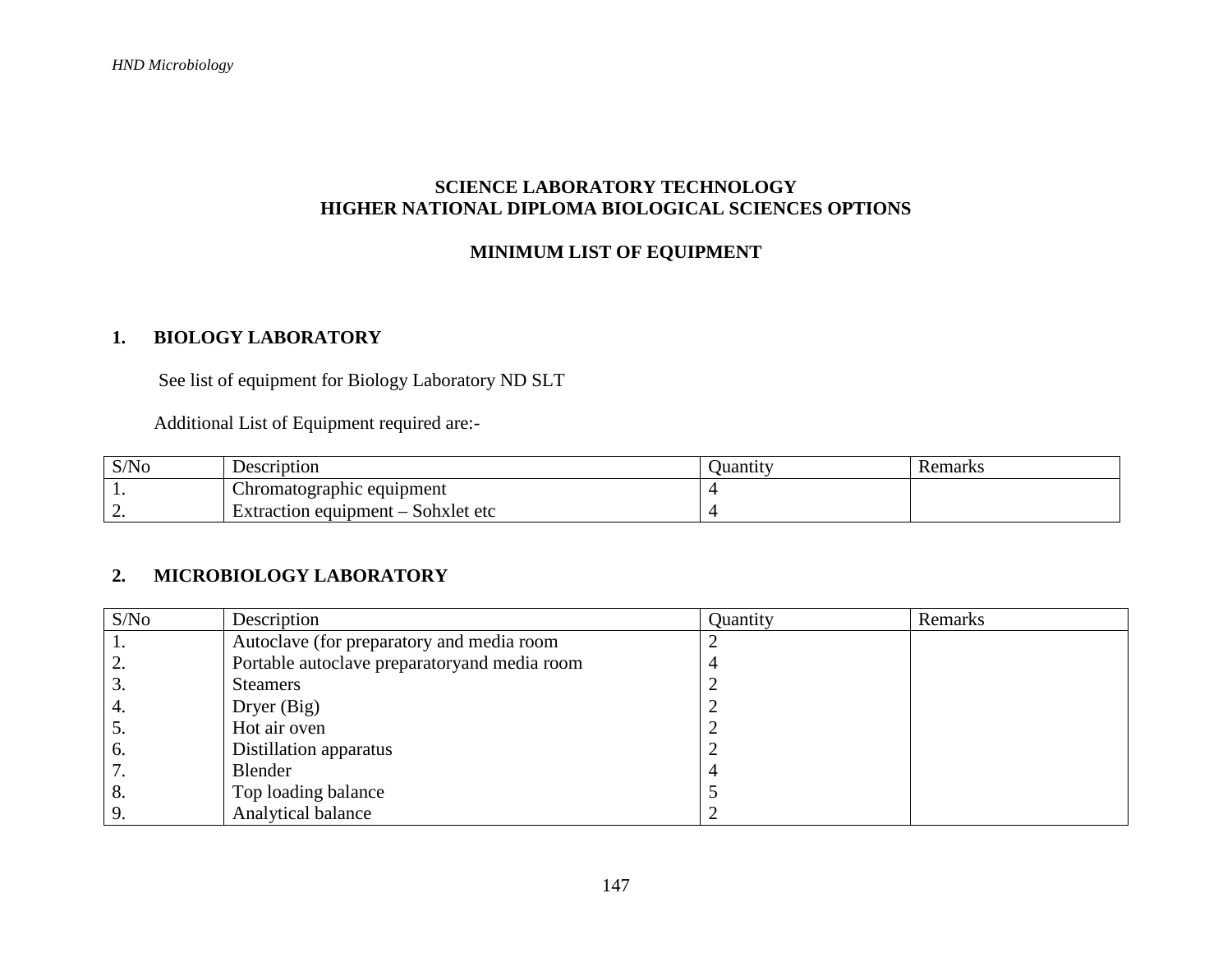*HND Microbiology*

| 10. | Incubators                               | $\overline{2}$  |  |
|-----|------------------------------------------|-----------------|--|
| 11. | Centrifuges (manual)                     | $\overline{c}$  |  |
| 12. | Centrifuges (Electrical)                 | $\overline{c}$  |  |
| 13. | Water bath (thermostatically controlled) | 3               |  |
| 14. | Shaker/incubator                         | $\overline{c}$  |  |
| 15. | Anaerobic ars                            | 5               |  |
| 16. | Innoculating hood                        | 1               |  |
| 17. | Magnetic stirrer                         | $\overline{2}$  |  |
| 18. | Hot plate                                | $\overline{c}$  |  |
| 19. | Colony counter (electrically controlled) | $\sqrt{2}$      |  |
| 20. | Manual colony counter                    | 10              |  |
| 21. | Air sampler                              | $\mathbf{2}$    |  |
| 22. | Hand lenses                              | 30              |  |
| 23. | Lovibond colour comparator               | 5               |  |
| 24. | PH meters                                | $\overline{2}$  |  |
| 25. | Seitz filteration apparatus              |                 |  |
| 26. | Seitz filters                            | (Various sizes) |  |
| 27. | Membrane filteration apparatus           |                 |  |
| 28. | Candle filteration unit                  | $\overline{2}$  |  |
| 29. | Spectrophotometer                        | $\overline{c}$  |  |
| 30. | Membrane filter                          | 3<br>pkts       |  |
| 31. | Colorimeters                             | $\overline{2}$  |  |
| 32. | <b>Viscometers</b>                       | $\overline{2}$  |  |
| 33. | Freeze dryer                             | 1 (optional)    |  |
| 34. | Thermometers various ranges              | 10 each         |  |
| 35. | Vacuum pump                              | $\overline{2}$  |  |
| 36. | Blood grouping kits                      | $\overline{2}$  |  |
| 37. | Scapel holders                           | 10              |  |
| 38. | Forceps                                  | 10              |  |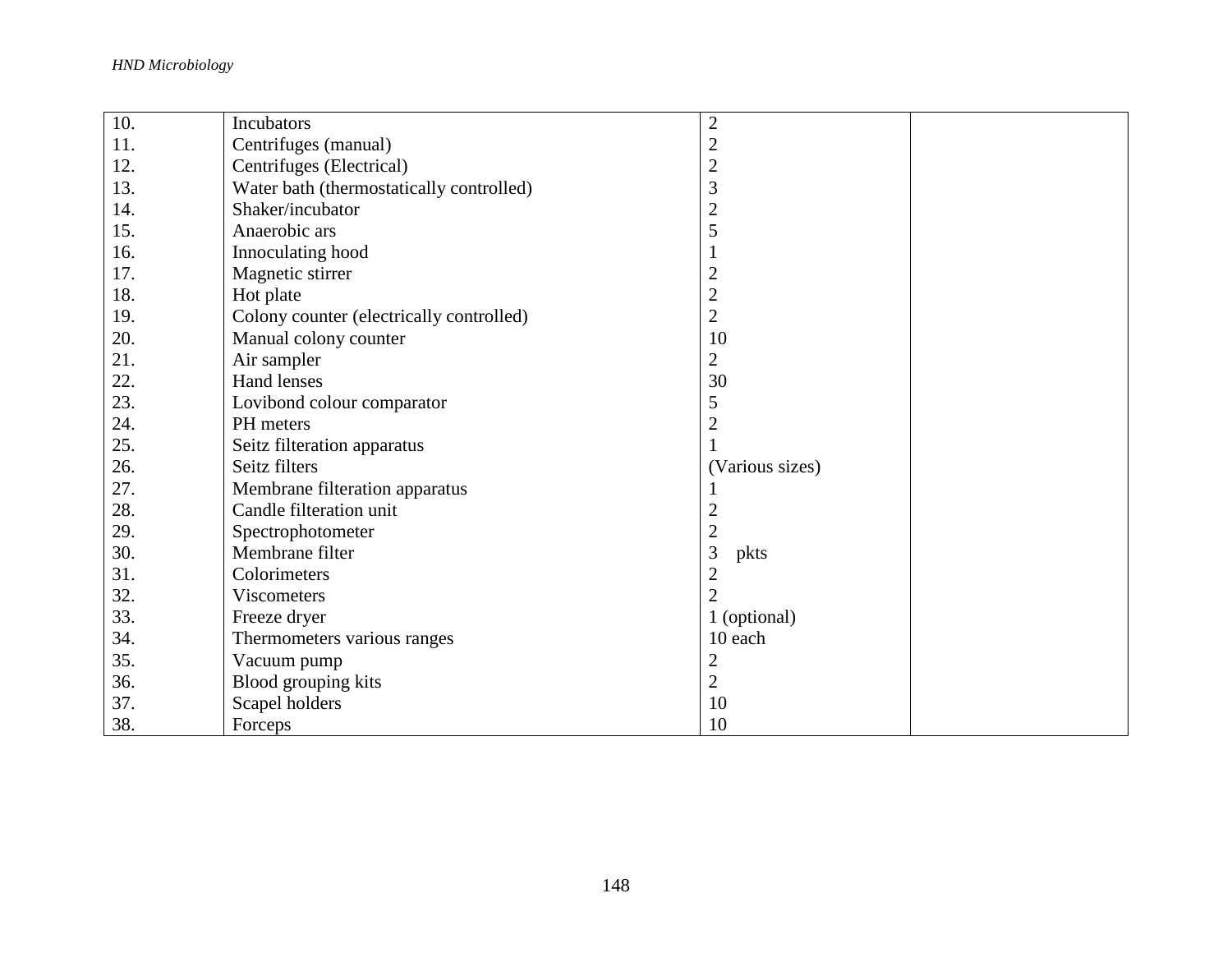# **MICROSCOPES**

| S/No | Description           | Ouantity | Remarks |
|------|-----------------------|----------|---------|
| 39.  | <b>Binoculars</b>     | 30       |         |
| 40.  | Monoculars            |          |         |
| 41.  | Flourescent           |          |         |
| 42.  | Dark field            |          |         |
| 43.  | <b>Phase Contrast</b> |          |         |
| 44.  | Projection microscope |          |         |

## **3. INSTRUMENTATION ROOOM**

| S/No | Description                                     | Quantity       | Remarks |
|------|-------------------------------------------------|----------------|---------|
| 1.   | Measuring instruments:                          |                |         |
|      | Moving coil                                     | $\overline{2}$ |         |
|      | Moving iron                                     | ി              |         |
|      | Thermocouple                                    |                |         |
|      | Oscilloscope                                    |                |         |
|      | Signal generators                               |                |         |
|      | <b>Pressure Measuring Instrument Barometers</b> | ◠              |         |
|      | <b>Manometers</b>                               |                |         |
|      | Pressure gauges                                 | $\overline{2}$ |         |
| 2.   | Spectrophotometer                               | each           |         |
| 3.   | Colorimeter                                     |                |         |
| 4.   | Flame photometer                                |                |         |
| 5.   | Raman spectrophotometer                         |                |         |
| 6.   | Atomic absorption spectrophotometer             |                |         |
|      | X-ray spectroscope                              |                |         |
| 8.   | Electrolytic conductivity bridge                |                |         |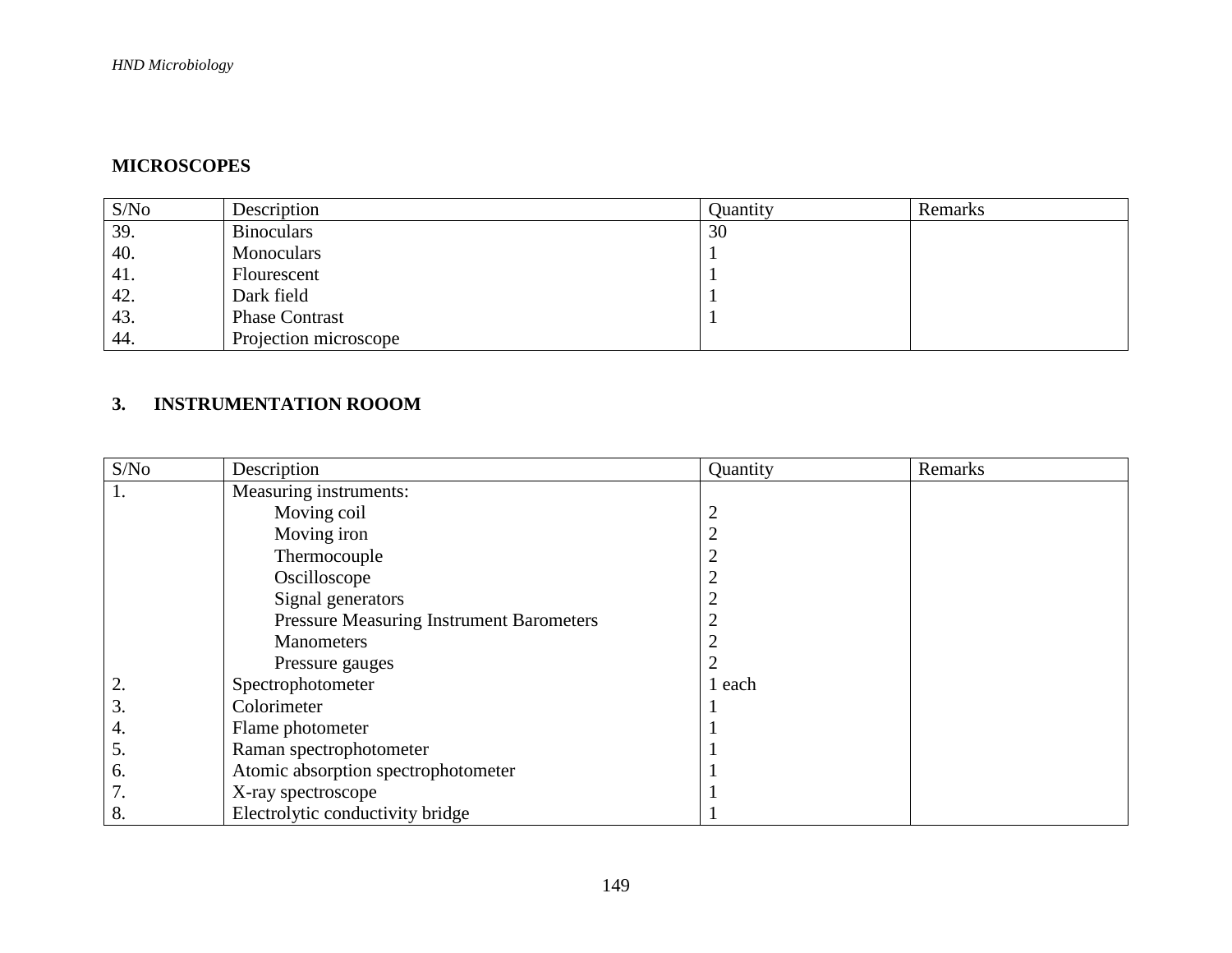*HND Microbiology*

| 9.  | Coulometric titrator         |                      |  |
|-----|------------------------------|----------------------|--|
| 10. | PH meter                     |                      |  |
| 11. | Autotitrator                 | $\overline{2}$       |  |
| 12. | Polarotgraph                 |                      |  |
| 13. | Radio active detector        |                      |  |
| 14. | Fluorimeter                  |                      |  |
| 15. | Polarimeter                  |                      |  |
| 16. | Refractometer                |                      |  |
| 17. | Autoradiograph               |                      |  |
| 18. | Camera Lucida                | 3                    |  |
| 19. | Voltameter                   | 5                    |  |
| 20. | Ammeter                      | 5                    |  |
| 21. | Resistors                    | $\mathbf{2}$<br>each |  |
| 22. | Conductivity meter           |                      |  |
| 23. | Ion-selecture electrodes     | $\overline{2}$       |  |
| 24. | Ion-exchange electrodes      | $\overline{2}$       |  |
| 25. | Microscopes                  | 10                   |  |
| 26. | Autodiography                |                      |  |
| 27. | Camera Lucida                |                      |  |
| 28. | Colony counter               | 3                    |  |
| 29. | Autoclave                    | $\overline{c}$       |  |
| 30. | Centrifuge                   | $\overline{c}$       |  |
| 31. | Inubator                     | $\overline{c}$       |  |
| 32. | Melting point apparatus      | $\overline{c}$       |  |
| 33. | Gas/Liquid Chromatorgraphy   | $\overline{c}$       |  |
| 34. | Liquid/Liquid Chromatography | $\overline{c}$       |  |
| 35. | Column Chromatography        | $\overline{2}$       |  |
| 36. | Rotary Evaporator            | $\overline{2}$       |  |
|     |                              |                      |  |